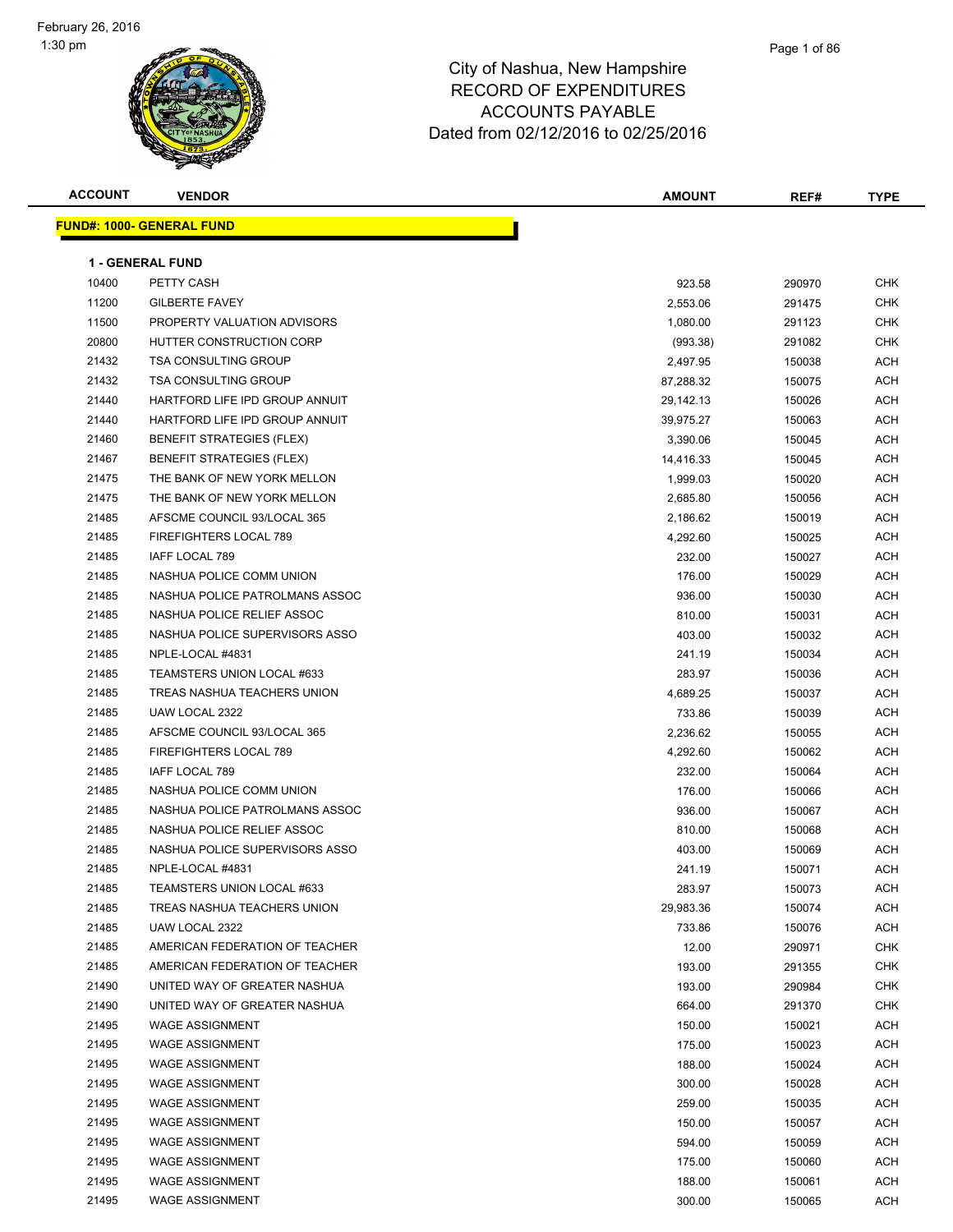| <b>ACCOUNT</b> | <b>VENDOR</b>                    | <b>AMOUNT</b> | REF#   | <b>TYPE</b> |
|----------------|----------------------------------|---------------|--------|-------------|
|                | <b>FUND#: 1000- GENERAL FUND</b> |               |        |             |
|                |                                  |               |        |             |
|                | 1 - GENERAL FUND                 |               |        |             |
| 21495          | <b>WAGE ASSIGNMENT</b>           | 259.00        | 150072 | <b>ACH</b>  |
| 21495          | <b>WAGE ASSIGNMENT</b>           | 1,400.13      | 290972 | <b>CHK</b>  |
| 21495          | <b>WAGE ASSIGNMENT</b>           | 1.15          | 290973 | <b>CHK</b>  |
| 21495          | <b>WAGE ASSIGNMENT</b>           | 56.25         | 290974 | <b>CHK</b>  |
| 21495          | <b>WAGE ASSIGNMENT</b>           | 53.45         | 290975 | <b>CHK</b>  |
| 21495          | <b>WAGE ASSIGNMENT</b>           | 87.83         | 290976 | <b>CHK</b>  |
| 21495          | <b>WAGE ASSIGNMENT</b>           | 103.85        | 290977 | <b>CHK</b>  |
| 21495          | <b>WAGE ASSIGNMENT</b>           | 104.00        | 290978 | <b>CHK</b>  |
| 21495          | <b>WAGE ASSIGNMENT</b>           | 1,368.39      | 290979 | <b>CHK</b>  |
| 21495          | <b>WAGE ASSIGNMENT</b>           | 11.54         | 290980 | <b>CHK</b>  |
| 21495          | <b>WAGE ASSIGNMENT</b>           | 311.88        | 290981 | <b>CHK</b>  |
| 21495          | <b>WAGE ASSIGNMENT</b>           | 237.00        | 290982 | <b>CHK</b>  |
| 21495          | <b>WAGE ASSIGNMENT</b>           | 25.00         | 290983 | <b>CHK</b>  |
| 21495          | <b>WAGE ASSIGNMENT</b>           | 188.01        | 290985 | <b>CHK</b>  |
| 21495          | <b>WAGE ASSIGNMENT</b>           | 1,400.13      | 291356 | <b>CHK</b>  |
| 21495          | <b>WAGE ASSIGNMENT</b>           | 1.15          | 291357 | <b>CHK</b>  |
| 21495          | <b>WAGE ASSIGNMENT</b>           | 56.25         | 291358 | <b>CHK</b>  |
| 21495          | <b>WAGE ASSIGNMENT</b>           | 43.46         | 291359 | <b>CHK</b>  |
| 21495          | <b>WAGE ASSIGNMENT</b>           | 103.42        | 291360 | <b>CHK</b>  |
| 21495          | <b>WAGE ASSIGNMENT</b>           | 149.76        | 291361 | <b>CHK</b>  |
| 21495          | <b>WAGE ASSIGNMENT</b>           | 103.85        | 291362 | <b>CHK</b>  |
| 21495          | <b>WAGE ASSIGNMENT</b>           | 104.00        | 291363 | <b>CHK</b>  |
| 21495          | <b>WAGE ASSIGNMENT</b>           | 1,644.89      | 291364 | <b>CHK</b>  |
| 21495          | <b>WAGE ASSIGNMENT</b>           | 11.54         | 291365 | <b>CHK</b>  |
| 21495          | <b>WAGE ASSIGNMENT</b>           | 11.54         | 291366 | <b>CHK</b>  |
| 21495          | <b>WAGE ASSIGNMENT</b>           | 311.88        | 291367 | <b>CHK</b>  |
| 21495          | <b>WAGE ASSIGNMENT</b>           | 237.00        | 291368 | <b>CHK</b>  |
| 21495          | <b>WAGE ASSIGNMENT</b>           | 75.00         | 291369 | <b>CHK</b>  |
| 21495          | <b>WAGE ASSIGNMENT</b>           | 616.78        | 291371 | <b>CHK</b>  |
| 21495          | <b>WAGE ASSIGNMENT</b>           | 165.06        | 291372 | <b>CHK</b>  |
| 21538          | NASHUA TEACHERS UNION            | 84.56         | 150033 | <b>ACH</b>  |
| 21538          | NASHUA TEACHERS UNION            | 3,959.96      | 150070 | ACH         |
| 21921          | STATE OF NH-MV                   | 13,677.69     | 150015 | ACH         |
| 21921          | STATE OF NH-MV                   | 15,079.97     | 150017 | <b>ACH</b>  |
| 21921          | STATE OF NH-MV                   | 20,434.49     | 150018 | ACH         |
| 21921          | STATE OF NH-MV                   | 20,100.76     | 150040 | ACH         |
| 21921          | STATE OF NH-MV                   | 22,348.16     | 150043 | <b>ACH</b>  |
| 21921          | STATE OF NH-MV                   | 28,744.45     | 150051 | <b>ACH</b>  |
| 21921          | STATE OF NH-MV                   | 24,708.26     | 150052 | <b>ACH</b>  |
| 21921          | STATE OF NH-MV                   | 26,477.96     | 150054 | <b>ACH</b>  |
| 21921          | STATE OF NH-MV                   | 10,074.78     | 150077 | ACH         |
| 21922          | STATE OF NH DEPT OF SAFETY       | 14.75         | 291027 | <b>CHK</b>  |
| 21922          | STATE OF NH DEPT OF SAFETY       | 14.75         | 291420 | <b>CHK</b>  |
|                | <b>TOTAL 1 - GENERAL FUND</b>    | \$438,775.97  |        |             |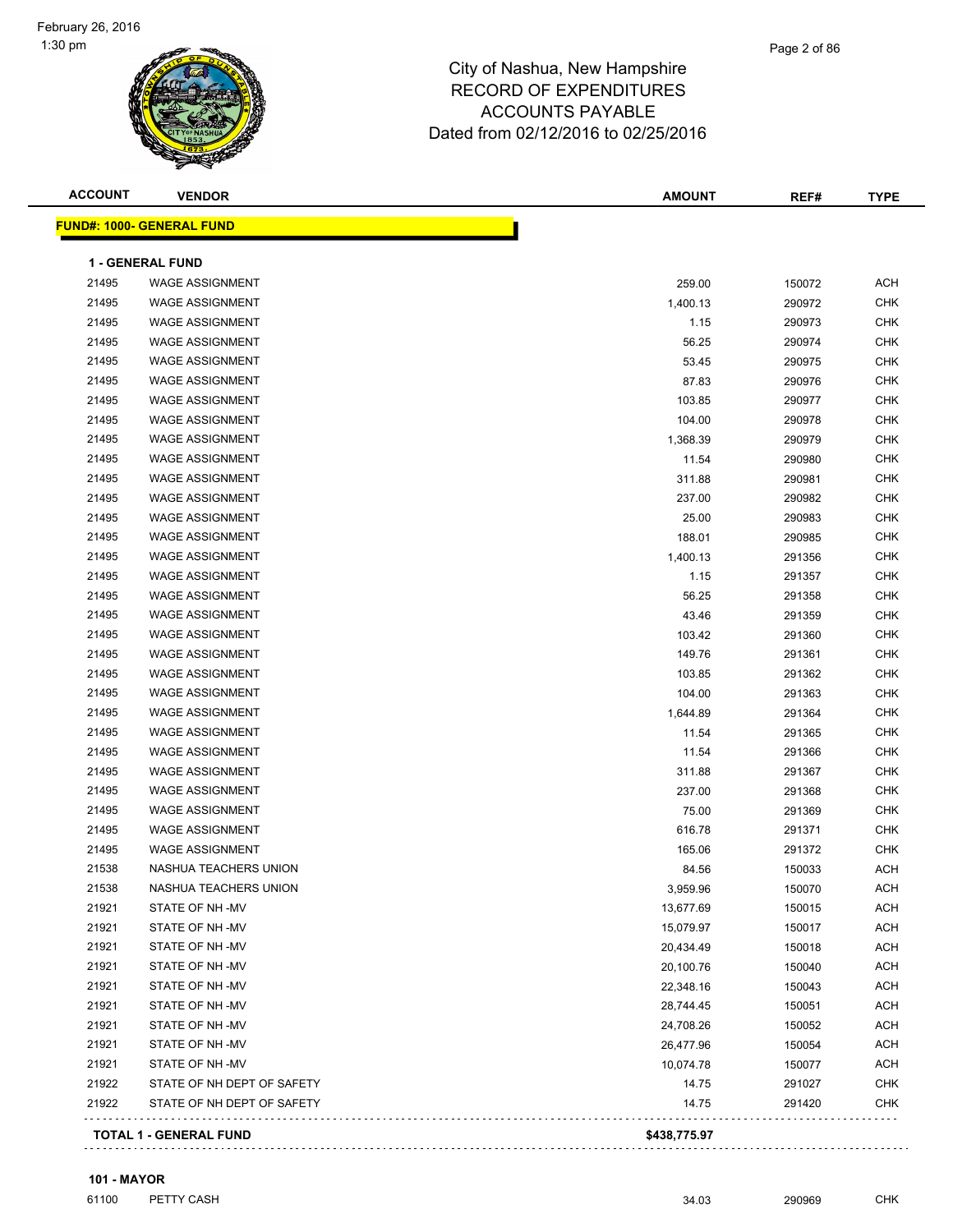| <b>ACCOUNT</b>     | <b>VENDOR</b>                                       | <b>AMOUNT</b> | REF#   | <b>TYPE</b> |
|--------------------|-----------------------------------------------------|---------------|--------|-------------|
|                    | <b>FUND#: 1000- GENERAL FUND</b>                    |               |        |             |
|                    | <b>TOTAL 101 - MAYOR</b>                            | \$34.03       |        |             |
|                    |                                                     |               |        |             |
|                    | <b>102 - BOARD OF ALDERMEN</b>                      |               |        |             |
| 54828              | US BANK EQUIPMENT FINANCE                           | 150.40        | 291032 | <b>CHK</b>  |
|                    | TOTAL 102 - BOARD OF ALDERMEN                       | \$150.40      |        |             |
| <b>103 - LEGAL</b> |                                                     |               |        |             |
| 55495              | PETTY CASH                                          | 48.00         | 290969 | <b>CHK</b>  |
| 61807              | <b>MATTHEW BENDER &amp; CO</b>                      | 80.58         | 291095 | <b>CHK</b>  |
|                    | TOTAL 103 - LEGAL                                   | \$128.58      |        |             |
|                    | 107 - CITY CLERK                                    |               |        |             |
| 53435              | PATRICIA PIECUCH                                    | 397.91        | 291388 | <b>CHK</b>  |
| 53435              | LHS ASSOC INC                                       | 1,313.00      | 291395 | <b>CHK</b>  |
| 53435              | CHRISTIAN PARTY RENTAL                              | 498.75        | 291456 | <b>CHK</b>  |
| 53435              | <b>CROSSWAY CHRISTIAN CHURCH</b>                    | 400.00        | 291460 | <b>CHK</b>  |
| 53435              | FIRST BAPTIST CHURCH                                | 400.00        | 291478 | <b>CHK</b>  |
| 55200              | <b>NEACTC</b>                                       | 25.00         | 291022 | <b>CHK</b>  |
| 55600              | TREASURER STATE OF NH                               | 150.00        | 291029 | CHK         |
| 55600              | SIGNATURE MARKETING LLC                             | 525.00        | 291130 | <b>CHK</b>  |
| 55607              | TREASURER STATE OF NH                               | 6.61          | 291029 | <b>CHK</b>  |
| 55607              | PATRICIA PIECUCH                                    | 22.95         | 291388 | <b>CHK</b>  |
| 55607              | LHS ASSOC INC                                       | 19.00         | 291395 | <b>CHK</b>  |
| 55699              | OCCUPATIONAL DRUG TESTING LLC                       | 65.00         | 291023 | CHK         |
| 55699              | NASHUA SCHOOL DIST FOOD SERV                        | 2,818.75      | 291109 | <b>CHK</b>  |
| 55699              | SIGNATURE MARKETING LLC                             | 227.50        | 291130 | <b>CHK</b>  |
| 55699              | AMERICAN LEGION BAND                                | 250.00        | 291377 | CHK         |
| 55699              | NASHUA POLICE ATHLETIC LEAGUE                       | 100.00        | 291386 | <b>CHK</b>  |
| 55699              | PATRICIA PIECUCH                                    | 223.42        | 291388 | <b>CHK</b>  |
| 55699              | ALAN ST. LOUIS                                      | 50.00         | 291389 | <b>CHK</b>  |
| 55699              | ANDRUSKEVICH PHOTOGRAPHY                            | 765.00        | 291435 | <b>CHK</b>  |
| 55699              | <b>FORTIN GAGE LTD LLC</b>                          | 758.40        | 291480 | <b>CHK</b>  |
| 55699              | OCCUPATIONAL DRUG TESTING LLC                       | 585.00        | 291538 | <b>CHK</b>  |
| 61100              | PATRICIA PIECUCH                                    | 234.08        | 291388 | <b>CHK</b>  |
| 61299              | WB MASON CO INC                                     | 139.90        | 291151 | <b>CHK</b>  |
| 61807              | <b>THOMSON WEST</b>                                 | 199.00        | 291567 | <b>CHK</b>  |
|                    | <b>TOTAL 107 - CITY CLERK</b>                       | \$10,174.27   |        |             |
|                    | <b>109 - CIVIC &amp; COMMUNITY ACTIVITIES</b>       |               |        |             |
| 55221              | NASHUA REGIONAL PLANNING COMM                       | 16,319.50     | 291108 | CHK         |
| 56250              | COMMUNITY MEDIA SERVICES GRP L                      | 7,083.34      | 291378 | <b>CHK</b>  |
|                    |                                                     |               |        |             |
|                    | <b>TOTAL 109 - CIVIC &amp; COMMUNITY ACTIVITIES</b> | \$23,402.84   |        |             |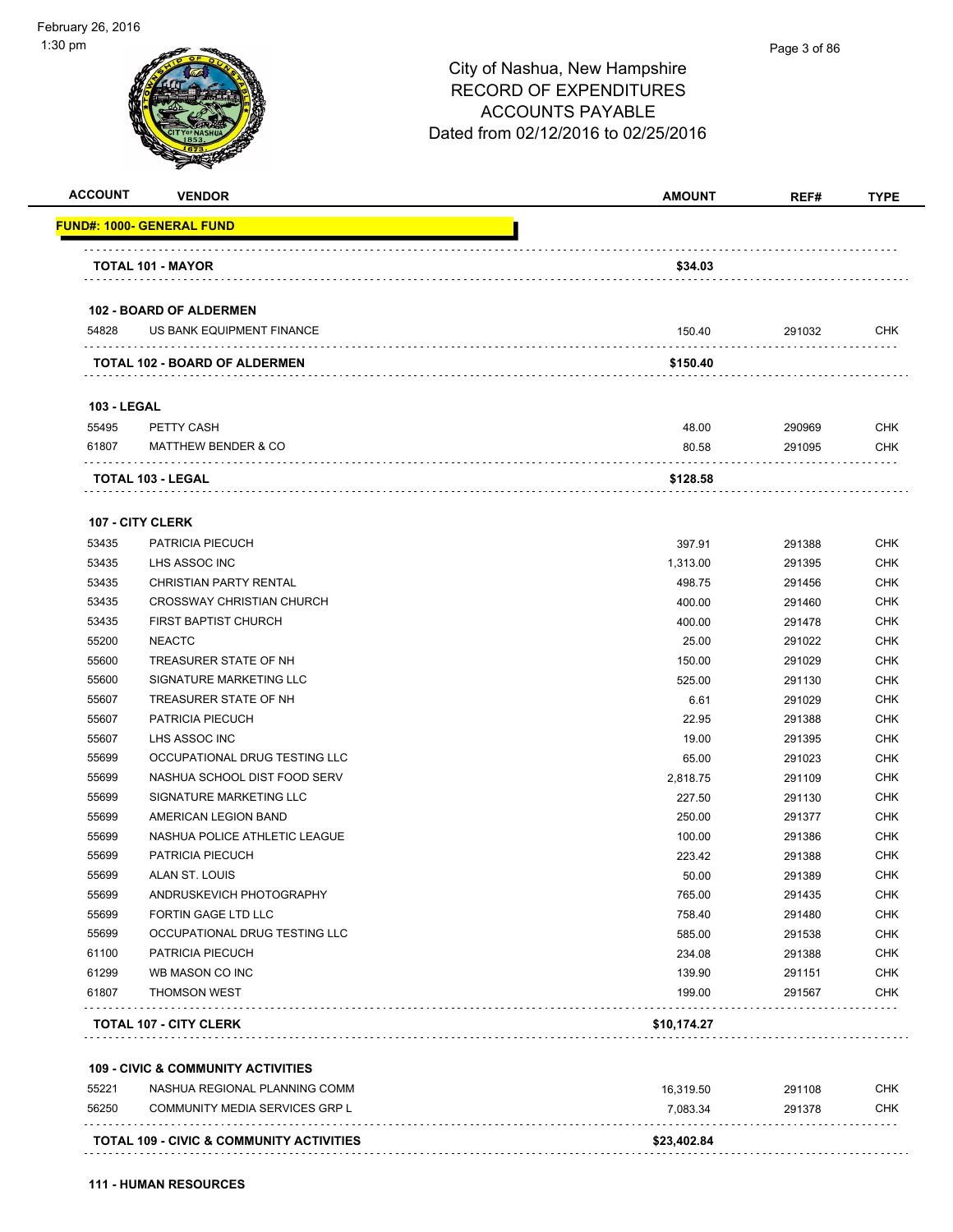| <b>ACCOUNT</b> | <b>VENDOR</b>                                      | <b>AMOUNT</b>        | REF#             | <b>TYPE</b>              |
|----------------|----------------------------------------------------|----------------------|------------------|--------------------------|
|                | <u> FUND#: 1000- GENERAL FUND</u>                  |                      |                  |                          |
|                | <b>111 - HUMAN RESOURCES</b>                       |                      |                  |                          |
| 53452          | <b>CAREER CONNECTIONS</b>                          | 1,020.00             | 291048           | <b>CHK</b>               |
| 53452          | <b>CAREER CONNECTIONS</b>                          | 816.00               | 291453           | <b>CHK</b>               |
| 55425          | PETTY CASH                                         | 25.00                | 290969           | <b>CHK</b>               |
| 55425          | PEOPLEFACTS LLC                                    | 45.20                | 291119           | <b>CHK</b>               |
| 61235          | SAFEGUARD BY TEAM MHC                              | 619.07               | 291548           | <b>CHK</b>               |
|                | <b>TOTAL 111 - HUMAN RESOURCES</b>                 | \$2,525.27           |                  |                          |
|                | <b>120 - TELECOMMUNICATIONS</b>                    |                      |                  |                          |
| 55109          | LANGUAGE LINE SERVICES                             | 96.56                | 291091           | <b>CHK</b>               |
| 55109          | PAETEC COMMUNICATIONS INC                          | 2,124.20             | 291416           | <b>CHK</b>               |
| 55109          | PAETEC COMMUNICATIONS INC                          | 693.73               | 291417           | <b>CHK</b>               |
|                | <b>TOTAL 120 - TELECOMMUNICATIONS</b>              | \$2,914.49           |                  |                          |
|                |                                                    |                      |                  |                          |
| 54407          | <b>122 - INFORMATION TECH</b>                      |                      |                  |                          |
|                | <b>NAMTEK CORP</b><br>ATOS IT OUTSOURCING SERVICES | 1,100.00             | 291530           | <b>CHK</b>               |
| 54428<br>61100 | AMAZON                                             | 18,218.00            | 291038<br>291000 | <b>CHK</b><br><b>CHK</b> |
| 71221          | AMAZON                                             | 132.57<br>891.07     | 291000           | <b>CHK</b>               |
| 71221          | <b>DELL MARKETING LP</b>                           |                      |                  | <b>CHK</b>               |
| 71221          | <b>ITSAVVY LLC</b>                                 | 1,766.68<br>1,217.40 | 291463<br>291505 | <b>CHK</b>               |
|                |                                                    |                      |                  |                          |
|                | <b>TOTAL 122 - INFORMATION TECH</b>                | \$23,325.72          |                  |                          |
|                | <b>126 - FINANCIAL SERVICES</b>                    |                      |                  |                          |
| 42200          | <b>CODY AUSTIN</b>                                 | 10.00                | 291439           | <b>CHK</b>               |
| 42200          | MIGUEL A DEJESUS                                   | 93.20                | 291462           | <b>CHK</b>               |
| 42200          | ENTERPRISE FLEET MGMT INC                          | 5.00                 | 291472           | <b>CHK</b>               |
| 42200          | <b>JANET HEFFRON</b>                               | 627.20               | 291496           | <b>CHK</b>               |
| 42200          | DOUGLAS A JASALAVICH                               | 106.00               | 291508           | <b>CHK</b>               |
| 42200          | WILLIAM P MCAULIFFE                                | 20.00                | 291520           | CHK                      |
| 42200          | <b>MARK J STEPHENS</b>                             | 233.20               | 291563           | <b>CHK</b>               |
| 53114          | MELANSON HEATH & CO PC                             | 11,250.00            | 291101           | <b>CHK</b>               |
| 53467          | <b>MAILINGS UNLIMITED</b>                          | 833.21               | 291517           | <b>CHK</b>               |
| 54828          | US BANK EQUIPMENT FINANCE                          | 184.29               | 291032           | <b>CHK</b>               |
| 55307          | PETTY CASH                                         | 121.30               | 290969           | <b>CHK</b>               |
| 55607          | <b>MAILINGS UNLIMITED</b>                          | (100.32)             | 291517           | <b>CHK</b>               |
| 61100          | WB MASON CO INC                                    | 30.28                | 291151           | <b>CHK</b>               |
|                | <b>TOTAL 126 - FINANCIAL SERVICES</b>              | \$13,413.36          |                  |                          |
|                | <b>129 - CITY BUILDINGS</b>                        |                      |                  |                          |
| 54100          | <b>EVERSOURCE</b>                                  | 7,398.01             | 291007           | <b>CHK</b>               |
| 54100          | <b>EVERSOURCE</b>                                  | 2,403.88             | 291393           | <b>CHK</b>               |
| 54114          | <b>DIRECT ENERGY BUSINESS</b>                      | 1,527.65             | 291465           | <b>CHK</b>               |
| 54141          | PENNICHUCK WATER WORKS INC                         | 575.71               | 291024           | <b>CHK</b>               |
|                |                                                    |                      |                  |                          |

PENNICHUCK WATER WORKS INC 434.63 291418 CHK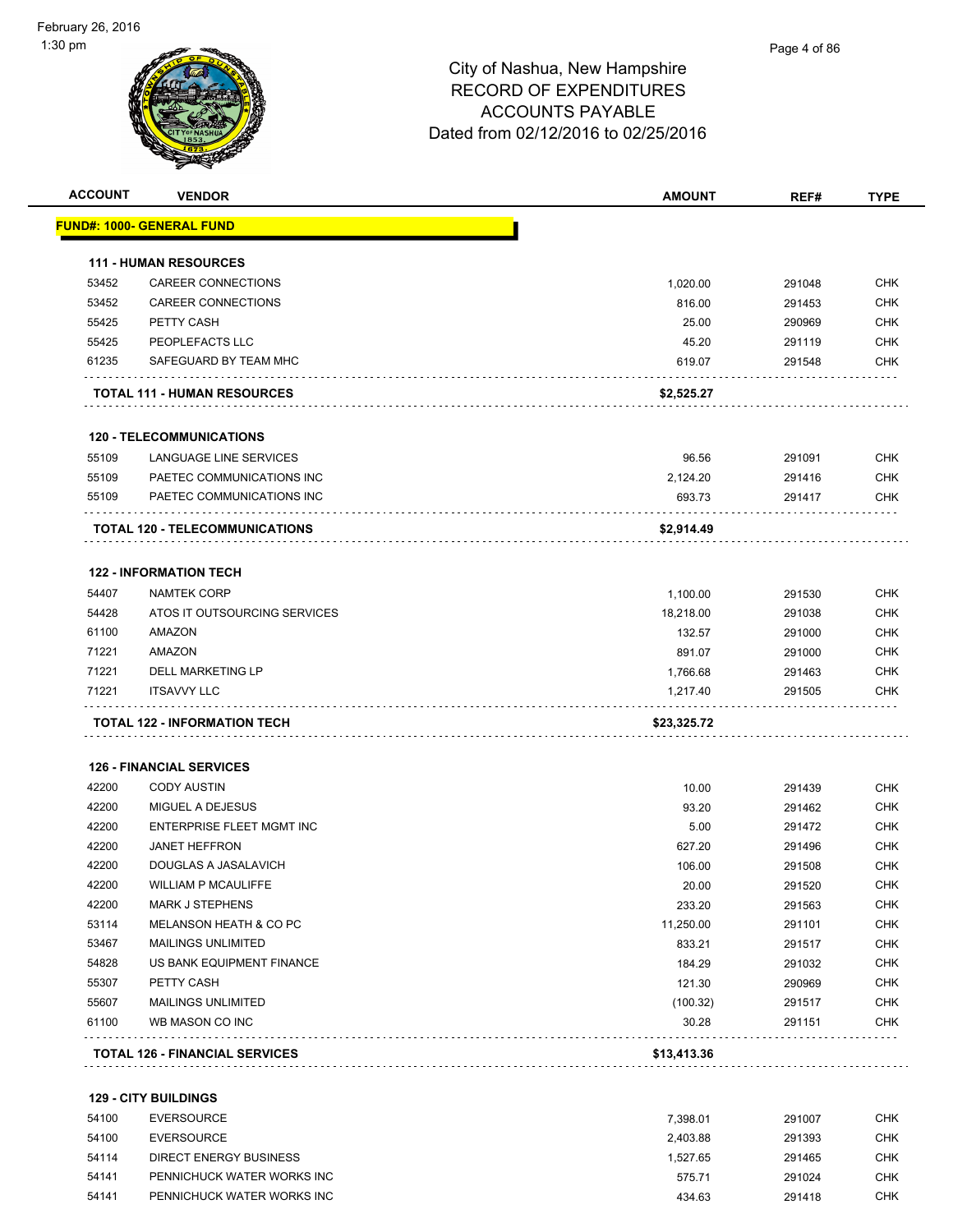

| <b>ACCOUNT</b> | <b>VENDOR</b>                                                    | <b>AMOUNT</b> | REF#   | <b>TYPE</b>              |
|----------------|------------------------------------------------------------------|---------------|--------|--------------------------|
|                | <u> FUND#: 1000- GENERAL FUND</u>                                |               |        |                          |
|                | <b>129 - CITY BUILDINGS</b>                                      |               |        |                          |
| 54228          | <b>BAIN PEST CONTROL SERVICE INC.</b>                            | 150.00        | 291039 | <b>CHK</b>               |
| 54243          | SHATTUCK MALONE OIL CO                                           | 442.02        | 291026 | <b>CHK</b>               |
| 54600          | <b>MAYNARD &amp; LESIEUR INC</b>                                 | 25.00         | 291096 | <b>CHK</b>               |
| 61428          | HILLYARD/MANCHESTER                                              | 95.62         | 291077 | <b>CHK</b>               |
| 61428          | NEW ENGLAND PAPER & SUPPLY                                       | 296.12        | 291111 | <b>CHK</b>               |
| 61499          | PETTY CASH                                                       | 34.99         | 290969 | <b>CHK</b>               |
|                | <b>TOTAL 129 - CITY BUILDINGS</b>                                | \$13,383.63   |        |                          |
|                | <b>130 - PURCHASING</b>                                          |               |        |                          |
| 54421          | CONWAY OFFICE SOLUTIONS                                          | 793.00        | 291458 | <b>CHK</b>               |
| 54828          | US BANK EQUIPMENT FINANCE                                        | 361.36        | 290968 | <b>CHK</b>               |
| 61100          | <b>ULINE</b>                                                     | 39.57         | 291145 | <b>CHK</b>               |
|                | <b>TOTAL 130 - PURCHASING</b>                                    | \$1,193.93    |        |                          |
|                |                                                                  |               |        |                          |
|                | <b>132 - ASSESSING</b>                                           |               |        |                          |
| 54828          | US BANK EQUIPMENT FINANCE                                        | 109.70        | 291032 | <b>CHK</b>               |
| 55200          | NH ASSC OF ASSESSING OFFICIALS                                   | 60.00         | 291414 | <b>CHK</b>               |
| 55421          | DOUGLAS DAME                                                     | 271.40        | 291379 | <b>CHK</b>               |
|                | <b>TOTAL 132 - ASSESSING</b>                                     | \$441.10      |        |                          |
|                |                                                                  |               |        |                          |
| 71025          | <b>140 - PINEWOOD CEMETERY</b><br>HOME DEPOT CREDIT SERVICE 3065 | 84.94         | 291078 | <b>CHK</b>               |
|                |                                                                  |               |        |                          |
|                | <b>TOTAL 140 - PINEWOOD CEMETERY</b>                             | \$84.94       |        |                          |
|                | <b>142 - WOODLAWN CEMETERY</b>                                   |               |        |                          |
| 54100          | <b>EVERSOURCE</b>                                                | 296.01        | 291393 | <b>CHK</b>               |
| 54107          | MCLAUGHLIN OIL CO                                                | 322.87        | 291522 | <b>CHK</b>               |
| 54114          | LIBERTY UTILITIES - NH                                           | 490.39        | 291401 | CHK                      |
| 54280          | HOME DEPOT CREDIT SERVICE 3065                                   | 119.16        | 291078 | <b>CHK</b>               |
| 54399          | HUDSON MONUMENTS INC                                             | 100.00        | 291502 | <b>CHK</b>               |
| 54600          | <b>HARDY DORIC INC</b>                                           | 450.00        | 291494 | <b>CHK</b>               |
| 55400          | PETTY CASH                                                       | 24.00         | 290969 | <b>CHK</b>               |
| 61549          | STOKES SEEDS INC                                                 | 196.87        | 291564 | <b>CHK</b>               |
|                | <b>TOTAL 142 - WOODLAWN CEMETERY</b>                             | \$1,999.30    |        |                          |
|                |                                                                  |               |        |                          |
| 54100          | <b>144 - EDGEWOOD CEMETERY</b>                                   |               |        |                          |
|                | <b>EVERSOURCE</b>                                                | 128.06        | 291393 | <b>CHK</b>               |
| 54280          | PETTY CASH                                                       | 1.67          | 290969 | <b>CHK</b>               |
| 54280          | HOME DEPOT CREDIT SERVICE 3065                                   | 24.66         | 291078 | <b>CHK</b>               |
| 54487<br>54600 | PETTY CASH                                                       | 10.02         | 290969 | <b>CHK</b><br><b>CHK</b> |
|                | PETTY CASH                                                       | 8.00          | 290969 |                          |

 55400 PETTY CASH 10.00 290969 CHK 61549 J P BARTLETT CO INC 1,669.18 290995 CHK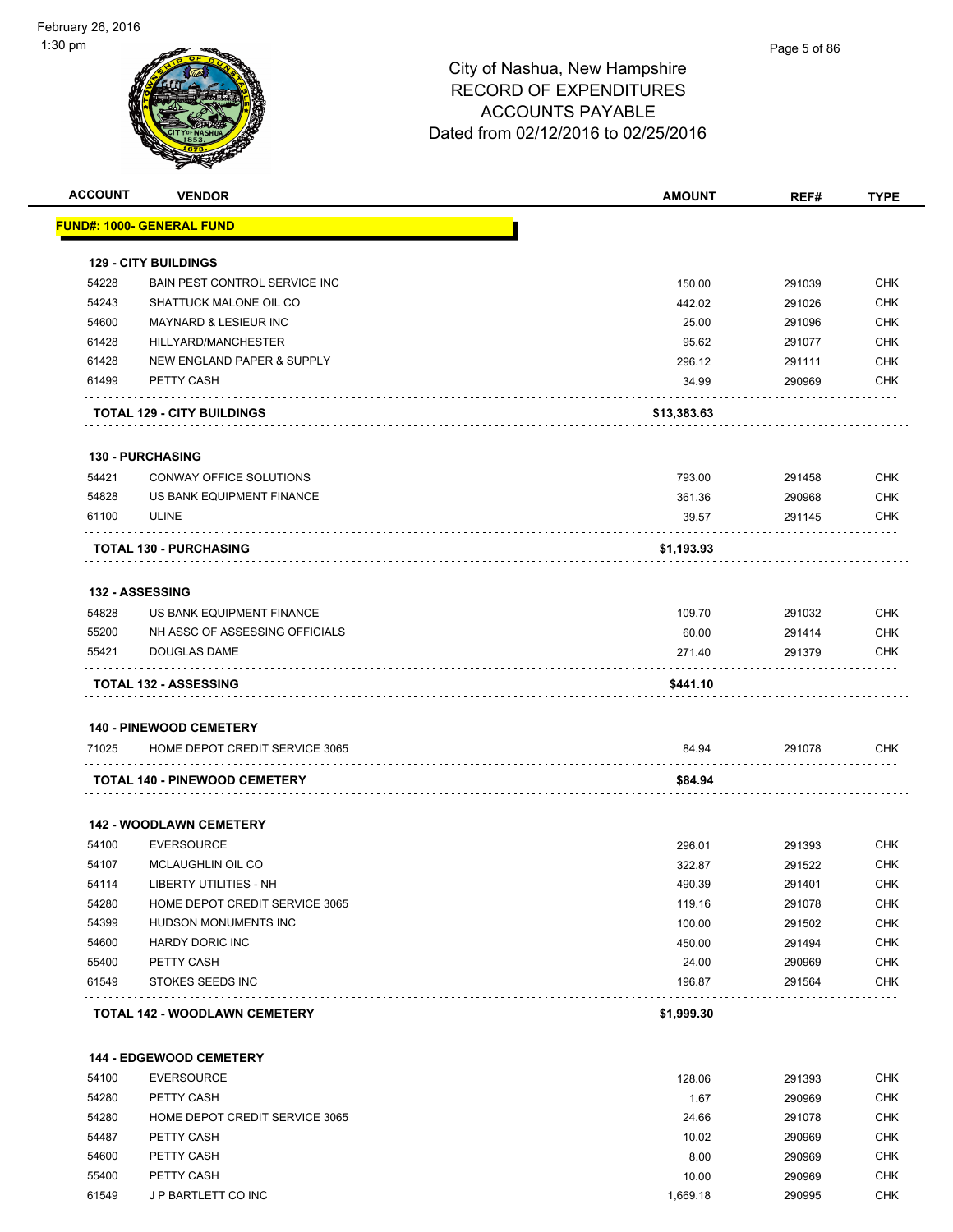

|      | Page 6 of 86 |
|------|--------------|
| iire |              |
| FS   |              |

| <b>ACCOUNT</b> | <b>VENDOR</b>                     | <b>AMOUNT</b> | REF#   | <b>TYPE</b> |
|----------------|-----------------------------------|---------------|--------|-------------|
|                | <u> FUND#: 1000- GENERAL FUND</u> |               |        |             |
|                | TOTAL 144 - EDGEWOOD CEMETERY     | \$1,851.59    |        |             |
| 150 - POLICE   |                                   |               |        |             |
| 52809          | MICHAEL BOULAY                    | 200.00        | 290988 | <b>CHK</b>  |
| 52809          | PHILLIP COSTA                     | 159.92        | 290991 | <b>CHK</b>  |
| 53149          | ANIMAL MEDICAL CENTER OF NE       | 422.32        | 291436 | <b>CHK</b>  |
| 54100          | <b>EVERSOURCE</b>                 | 183.15        | 291007 | <b>CHK</b>  |
| 54100          | <b>EVERSOURCE</b>                 | 698.34        | 291393 | CHK         |
| 54107          | SHATTUCK MALONE OIL CO            | 152.94        | 291026 | <b>CHK</b>  |
| 54114          | LIBERTY UTILITIES - NH            | 74.98         | 291015 | CHK         |
| 54114          | LIBERTY UTILITIES - NH            | 2,736.50      | 291018 | CHK         |
| 54114          | LIBERTY UTILITIES - NH            | 63.02         | 291399 | <b>CHK</b>  |
| 54114          | LIBERTY UTILITIES - NH            | 82.76         | 291410 | CHK         |
| 54114          | <b>DIRECT ENERGY BUSINESS</b>     | 5,697.79      | 291465 | CHK         |
| 54243          | AIREX FILTER CORPORATION          | 604.71        | 291035 | <b>CHK</b>  |
| 54280          | HOME DEPOT CREDIT SERVICE 3073    | 435.16        | 291079 | CHK         |
| 54280          | NASHUA WALLPAPER & PAINT CO       | 107.96        | 291110 | <b>CHK</b>  |
| 54280          | HOME DEPOT CREDIT SERVICE 3073    | 986.77        | 291500 | <b>CHK</b>  |
| 54421          | CONWAY OFFICE SOLUTIONS           | 960.00        | 291056 | CHK         |
| 54600          | <b>GRANITE STATE GLASS</b>        | 700.00        | 291487 | <b>CHK</b>  |
| 54849          | COMCAST CABLE COMMUNICATIONS I    | 219.85        | 291004 | CHK         |
| 54849          | <b>FAIRPOINT COMMUNICATIONS</b>   | 62.64         | 291394 | <b>CHK</b>  |
| 55109          | PAETEC COMMUNICATIONS INC         | 186.91        | 291417 | <b>CHK</b>  |
| 55200          | HILLSBOROUGH COUNTY CHIEFS OF     | 25.00         | 291008 | CHK         |
| 55200          | MASS ASSOC OF CRIME ANALYSTS      | 40.00         | 291020 | CHK         |
| 55307          | <b>ADAM RAYHO</b>                 | 43.20         | 290997 | CHK         |
| 55400          | JOHN M CALLAHAN                   | 150.00        | 291009 | CHK         |
| 55400          | SIG SAUER INC                     | 625.00        | 291555 | CHK         |
| 55607          | USPS-CMRS-PB #14658595            | 1,000.00      | 150042 | ACH         |
| 55607          | UNITED PARCEL SERVICE             | 13.15         | 291423 | CHK         |
| 55699          | NASHUA MILLYARD ASSOC INC         | 703.46        | 291107 | <b>CHK</b>  |
| 55699          | R B ALLEN CO INC                  | 700.00        | 291545 | CHK         |
| 61100          | MCINTIRE BUSINESS PRODUCTS INC    | 187.42        | 291098 | <b>CHK</b>  |
| 61100          | SPECTRA ASSOCIATES INC            | 105.50        | 291134 | <b>CHK</b>  |
| 61100          | WB MASON CO INC                   | 466.03        | 291151 | <b>CHK</b>  |
| 61100          | WB MASON CO INC                   | 161.61        | 291585 | <b>CHK</b>  |
| 61107          | ALECS SHOE STORE INC              | 877.95        | 291036 | <b>CHK</b>  |
| 61107          | <b>BEN'S UNIFORMS</b>             | 632.00        | 291042 | <b>CHK</b>  |
| 61107          | ALECS SHOE STORE INC              | 485.80        | 291432 | <b>CHK</b>  |
| 61107          | <b>BEN'S UNIFORMS</b>             | 1,327.04      | 291444 | <b>CHK</b>  |
| 61110          | <b>BEN'S UNIFORMS</b>             | 44.00         | 291042 | <b>CHK</b>  |
| 61110          | <b>STAR PACKER BADGES</b>         | 500.00        | 291562 | <b>CHK</b>  |
| 61121          | <b>BROWNELLS INC</b>              | 26.57         | 291044 | <b>CHK</b>  |
| 61121          | <b>COPSPLUS INC</b>               | 102.99        | 291057 | <b>CHK</b>  |
| 61121          | LA POLICE GEAR INC                | 728.00        | 291090 | <b>CHK</b>  |
| 61121          | TACTICAL MEDICAL SOLUTIONS INC    | 232.00        | 291565 | CHK         |
| 61163          | AIRGAS USA LLC                    | 261.82        | 291430 | <b>CHK</b>  |
| 61185          | TRI-TECH FORENSICS INC            | 392.54        | 291141 | <b>CHK</b>  |
|                |                                   |               |        |             |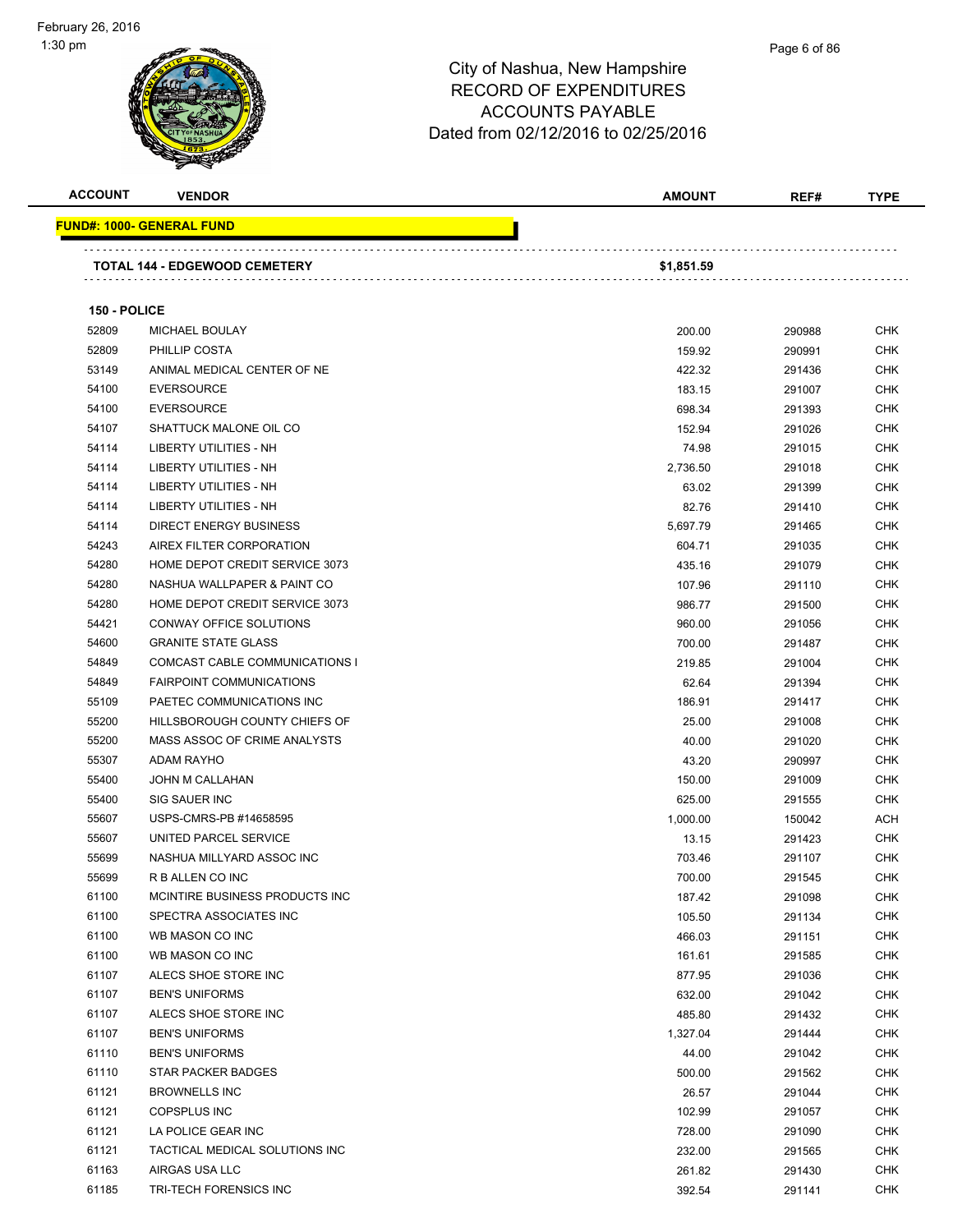| <b>ACCOUNT</b> | <b>VENDOR</b>                    | <b>AMOUNT</b> | REF#   | <b>TYPE</b> |
|----------------|----------------------------------|---------------|--------|-------------|
|                | <b>FUND#: 1000- GENERAL FUND</b> |               |        |             |
| 150 - POLICE   |                                  |               |        |             |
| 61185          | ARROWHEAD FORENSICS              | 60.45         | 291438 | <b>CHK</b>  |
| 61185          | <b>TRI-TECH FORENSICS INC</b>    | 193.85        | 291571 | <b>CHK</b>  |
| 61299          | LA POLICE GEAR INC               | 80.00         | 291090 | <b>CHK</b>  |
| 61299          | UTILITY COMMUNICATIONS           | 2,871.75      | 291582 | <b>CHK</b>  |
| 61428          | CENTRAL PAPER PRODUCTS CO        | 18.23         | 291051 | <b>CHK</b>  |
| 61428          | NASHUA WALLPAPER & PAINT CO      | 20.00         | 291110 | <b>CHK</b>  |
| 61428          | THE DURKIN CO INC                | 637.54        | 291467 | <b>CHK</b>  |
| 61428          | HOME DEPOT CREDIT SERVICE 3073   | 17.96         | 291500 | <b>CHK</b>  |
| 61428          | R B ALLEN CO INC                 | 158.00        | 291545 | <b>CHK</b>  |
| 61615          | <b>CONWAY OFFICE SOLUTIONS</b>   | 1,806.00      | 291056 | <b>CHK</b>  |
| 61650          | WB MASON CO INC                  | 354.53        | 291151 | <b>CHK</b>  |
| 61799          | <b>BEST FORD</b>                 | 1,706.51      | 291043 | <b>CHK</b>  |
| 61799          | <b>G H BERLIN WINDWARD</b>       | 2,112.22      | 291069 | <b>CHK</b>  |
| 61799          | NYTECH SUPPLY CO                 | 196.41        | 291115 | CHK         |
| 61799          | QUIRK GM PARTS DEPOT             | 315.84        | 291124 | <b>CHK</b>  |
| 61799          | <b>BELLETETES INC</b>            | 12.92         | 291443 | <b>CHK</b>  |
| 61799          | <b>BEST FORD</b>                 | 2,039.89      | 291445 | <b>CHK</b>  |
| 61799          | <b>CARPARTS OF NASHUA</b>        | 14.41         | 291454 | <b>CHK</b>  |
| 61799          | HOME DEPOT CREDIT SERVICE 3073   | (1.00)        | 291500 | <b>CHK</b>  |
| 61799          | NORTHERN FOREIGN CAR PARTS INC   | 672.43        | 291537 | <b>CHK</b>  |
| 61799          | QUIRK GM PARTS DEPOT             | 1,030.89      | 291544 | <b>CHK</b>  |
| 71025          | SNAP ON TOOLS                    | 949.01        | 291133 | <b>CHK</b>  |
| 71221          | <b>CDW GOVERNMENT</b>            | 725.91        | 291050 | <b>CHK</b>  |
| 71221          | <b>GOVCONNECTION INC</b>         | 385.00        | 291072 | CHK         |
| 71221          | <b>TESSCO INC</b>                | 255.93        | 291140 | CHK         |
| 71221          | ADVANCED ELECTRONIC DESIGN INC   | 254.00        | 291428 | <b>CHK</b>  |
| 71221          | <b>GOVCONNECTION INC</b>         | 222.00        | 291485 | <b>CHK</b>  |
|                | <b>TOTAL 150 - POLICE</b>        | \$41,677.48   |        |             |
|                |                                  |               |        |             |

#### **152 - FIRE**

| 53455 | FIRE SERVICE TESTING CO INC    | 1,050.00 | 291066 | <b>CHK</b> |
|-------|--------------------------------|----------|--------|------------|
| 54100 | <b>EVERSOURCE</b>              | 6,930.17 | 291393 | <b>CHK</b> |
| 54114 | <b>LIBERTY UTILITIES - NH</b>  | 53.07    | 291013 | <b>CHK</b> |
| 54114 | <b>LIBERTY UTILITIES - NH</b>  | 901.86   | 291014 | <b>CHK</b> |
| 54114 | LIBERTY UTILITIES - NH         | 1,035.64 | 291396 | CHK        |
| 54114 | LIBERTY UTILITIES - NH         | 690.89   | 291397 | <b>CHK</b> |
| 54114 | <b>LIBERTY UTILITIES - NH</b>  | 283.98   | 291398 | <b>CHK</b> |
| 54114 | DIRECT ENERGY BUSINESS         | 2,330.25 | 291465 | <b>CHK</b> |
| 54141 | PENNICHUCK WATER WORKS INC     | 327.35   | 291024 | CHK        |
| 54141 | PENNICHUCK WATER WORKS INC     | 658.16   | 291418 | <b>CHK</b> |
| 54228 | <b>JP PEST SERVICES</b>        | 89.00    | 291086 | <b>CHK</b> |
| 54243 | AE MECHANICAL INC              | 5,298.75 | 291429 | <b>CHK</b> |
| 54280 | <b>HAJOCA CORPORATION</b>      | 270.43   | 291076 | <b>CHK</b> |
| 54280 | J LAWRENCE HALL INC            | 1,105.20 | 291085 | <b>CHK</b> |
| 54280 | AE MECHANICAL INC              | 1,253.60 | 291429 | <b>CHK</b> |
| 54280 | SCOTT WOODBURY CONTRACTOR      | 300.00   | 291554 | CHK        |
| 54487 | <b>HORSCH GARAGE EQUIPMENT</b> | 1,753.00 | 291080 | <b>CHK</b> |
|       |                                |          |        |            |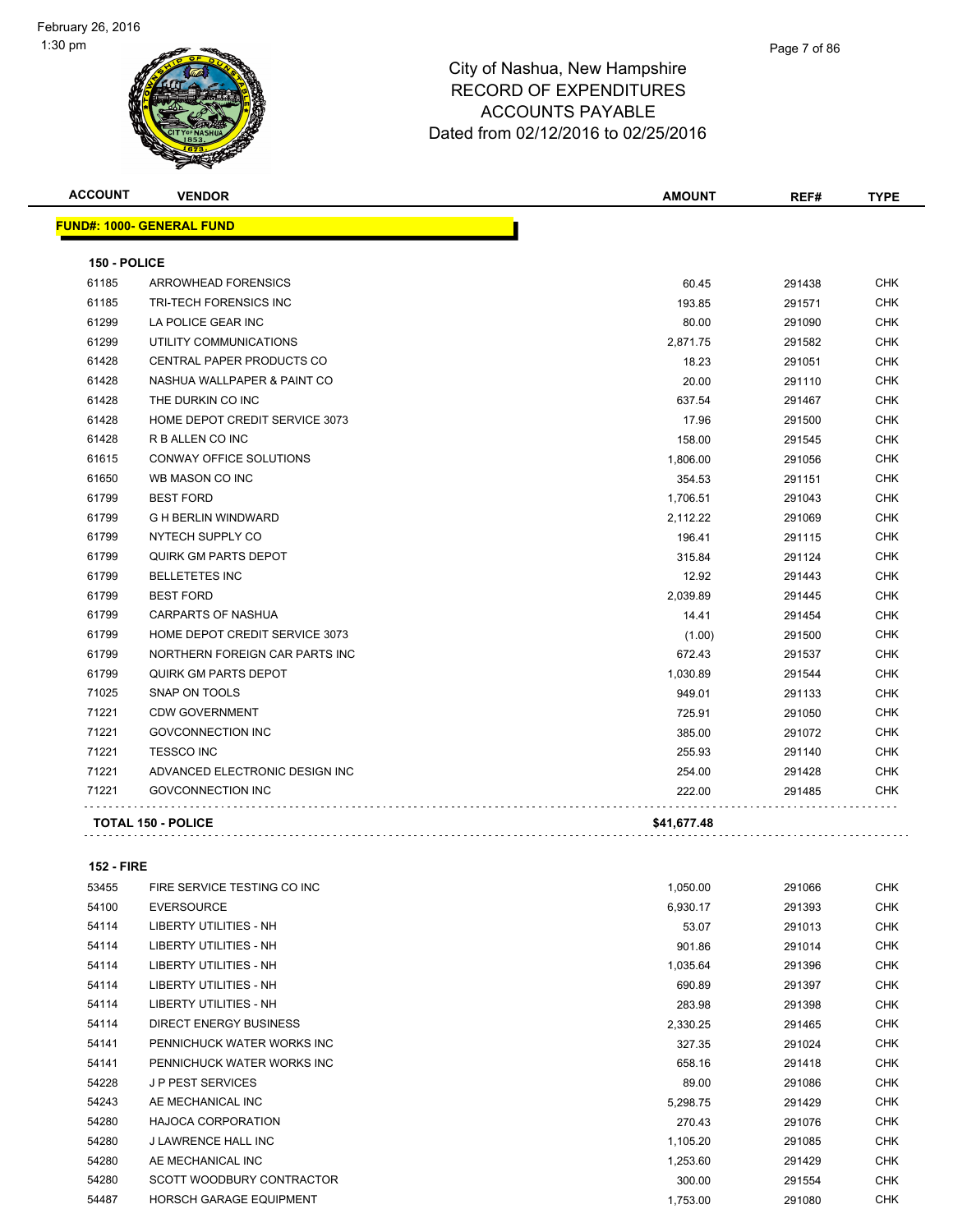| <b>ACCOUNT</b>    | <b>VENDOR</b>                              | <b>AMOUNT</b> | REF#   | <b>TYPE</b> |
|-------------------|--------------------------------------------|---------------|--------|-------------|
|                   | <b>FUND#: 1000- GENERAL FUND</b>           |               |        |             |
|                   |                                            |               |        |             |
| <b>152 - FIRE</b> |                                            |               |        |             |
| 54600             | HORSCH GARAGE EQUIPMENT                    | 204.00        | 291080 | <b>CHK</b>  |
| 54600             | SANEL AUTO PARTS CO                        | 55.44         | 291129 | <b>CHK</b>  |
| 54600             | <b>BELLETETES INC</b>                      | 16.18         | 291443 | <b>CHK</b>  |
| 54600             | JACK YOUNG CO INC                          | 894.45        | 291506 | <b>CHK</b>  |
| 54600             | SANEL AUTO PARTS CO                        | 215.59        | 291551 | <b>CHK</b>  |
| 55421             | <b>JOHN FRAZIER</b>                        | 235.00        | 291382 | <b>CHK</b>  |
| 55421             | PHILLIP MACCALLUM                          | 20.00         | 291516 | <b>CHK</b>  |
| 55699             | TRUE BLUE CLEANERS                         | 117.30        | 291142 | <b>CHK</b>  |
| 55699             | TRUE BLUE CLEANERS                         | 81.52         | 291143 | <b>CHK</b>  |
| 55699             | TRUE BLUE CLEANERS                         | 72.06         | 291144 | <b>CHK</b>  |
| 55699             | TRUE BLUE CLEANERS                         | 37.70         | 291572 | <b>CHK</b>  |
| 55699             | TRUE BLUE CLEANERS                         | 47.16         | 291573 | <b>CHK</b>  |
| 55699             | TRUE BLUE CLEANERS                         | 45.24         | 291574 | <b>CHK</b>  |
| 61100             | WB MASON CO INC                            | 534.62        | 291151 | <b>CHK</b>  |
| 61299             | <b>BATTERIES PLUS</b>                      | 539.97        | 291041 | <b>CHK</b>  |
| 61299             | <b>GRANITE CITY ELECTRIC SUPPLY</b>        | 85.29         | 291074 | <b>CHK</b>  |
| 61428             | NEW ENGLAND PAPER & SUPPLY                 | 94.44         | 291111 | <b>CHK</b>  |
| 61428             | NEW ENGLAND PAPER & SUPPLY                 | 108.11        | 291535 | <b>CHK</b>  |
| 61435             | TRI STATE FIRE PROTECTION LLC              | 334.00        | 291570 | <b>CHK</b>  |
| 61699             | <b>GRANITE CITY ELECTRIC SUPPLY</b>        | 71.57         | 291074 | CHK         |
| 61699             | STANLEY IRON WORKS INC                     | 1,140.00      | 291136 | <b>CHK</b>  |
| 61709             | R WHITE EQUIPMENT CENTER INC               | 48.00         | 291125 | <b>CHK</b>  |
| 61799             | ADAMSON INDUSTRIES CORP                    | 1,495.00      | 291034 | <b>CHK</b>  |
| 61799             | MINUTEMAN TRUCKS INC                       | 257.73        | 291527 | <b>CHK</b>  |
| 61830             | <b>STEVEN GALIPEAU</b>                     | 30.00         | 291137 | <b>CHK</b>  |
| 68335             | NEW ENGLAND ARSON SEMINAR                  | 780.00        | 291413 | <b>CHK</b>  |
| 71025             | SANEL AUTO PARTS CO                        | 217.95        | 291551 | <b>CHK</b>  |
| 71400             | INDUSTRIAL PROTECTION SERVICES             | 113.80        | 291083 | <b>CHK</b>  |
| 71400             | FIRE TECH & SAFETY OF NEW ENGL             | 655.00        | 291476 | <b>CHK</b>  |
| 71432             | FIREMATIC SUPPLY CO INC                    | 300.00        | 291477 | <b>CHK</b>  |
| 71999             | AQUATIC SPECIALTIES LLC                    | 310.00        | 291437 | <b>CHK</b>  |
|                   | <b>TOTAL 152 - FIRE</b>                    | \$33,488.47   |        |             |
|                   | <b>153 - BUILDING INSPECTION</b>           |               |        |             |
| 55118             | VERIZON WIRELESS-642044677                 | 80.02         | 291427 | <b>CHK</b>  |
| 55307             | <b>TIMOTHY DUPONT</b>                      | 370.06        | 290993 | <b>CHK</b>  |
| 55307             | DAWN MICHAUD                               | 38.88         | 290996 | <b>CHK</b>  |
|                   | <b>TOTAL 153 - BUILDING INSPECTION</b>     | \$488.96      |        |             |
|                   | <b>157 - CITYWIDE COMMUNICATIONS</b>       |               |        |             |
| 54100             | <b>EVERSOURCE</b>                          | 934.52        | 291393 | <b>CHK</b>  |
| 55200             | <b>MTUG</b>                                | 85.00         | 291528 | <b>CHK</b>  |
| 55607             | UNITED PARCEL SERVICE                      | 12.02         | 291031 | <b>CHK</b>  |
|                   | <b>TOTAL 157 - CITYWIDE COMMUNICATIONS</b> | \$1,031.54    |        |             |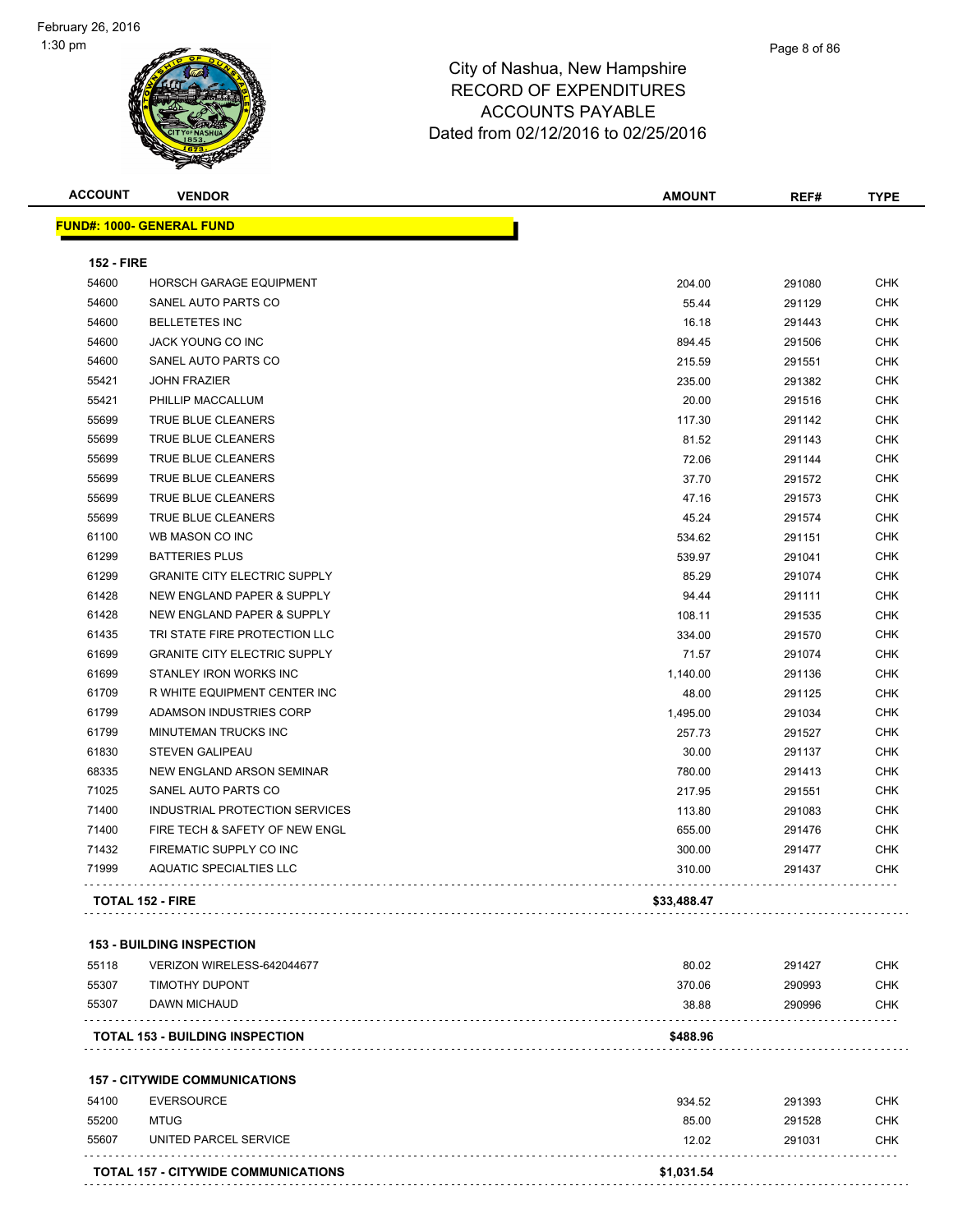| <b>ACCOUNT</b> | <b>VENDOR</b>                                 | <b>AMOUNT</b> | REF#   | <b>TYPE</b> |
|----------------|-----------------------------------------------|---------------|--------|-------------|
|                | <b>FUND#: 1000- GENERAL FUND</b>              |               |        |             |
|                | <b>160 - PW-ADMIN &amp; ENGINEERING</b>       |               |        |             |
| 54100          | <b>EVERSOURCE</b>                             | 15,180.91     | 291373 | <b>CHK</b>  |
| 54100          | <b>EVERSOURCE</b>                             | 1,123.10      | 291393 | <b>CHK</b>  |
| 54114          | <b>LIBERTY UTILITIES - NH</b>                 | 158.78        | 291015 | <b>CHK</b>  |
| 54114          | LIBERTY UTILITIES - NH                        | 6,210.49      | 291374 | <b>CHK</b>  |
| 54114          | <b>DIRECT ENERGY BUSINESS</b>                 | 280.11        | 291465 | <b>CHK</b>  |
| 54141          | PENNICHUCK WATER WORKS INC                    | 84.72         | 291024 | <b>CHK</b>  |
| 54141          | PENNICHUCK WATER WORKS INC                    | 549.49        | 291375 | <b>CHK</b>  |
| 54280          | TWIN CITY LOCK & KEY INC                      | 150.00        | 291576 | <b>CHK</b>  |
| 54828          | US BANK EQUIPMENT FINANCE                     | 198.72        | 291032 | <b>CHK</b>  |
| 55307          | <b>WILLIAM TOOMEY</b>                         | 65.88         | 290999 | <b>CHK</b>  |
| 55307          | <b>ROBERT MEUNIER</b>                         | 54.54         | 291385 | <b>CHK</b>  |
| 55400          | TREASURER STATE OF NH                         | 150.00        | 291030 | <b>CHK</b>  |
| 61100          | <b>AMAZON</b>                                 | 79.95         | 291000 | <b>CHK</b>  |
| 61100          | WB MASON CO INC                               | 22.71         | 291151 | <b>CHK</b>  |
| 61100          | WB MASON CO INC                               | 49.93         | 291585 | <b>CHK</b>  |
| 61310          | AVSG LP                                       | 237.60        | 291441 | <b>CHK</b>  |
| 61830          | <b>UNION LEADER CORP</b>                      | 239.72        | 291422 | <b>CHK</b>  |
|                | <b>TOTAL 160 - PW-ADMIN &amp; ENGINEERING</b> | \$24,836.65   |        |             |

#### **161 - STREETS**

| 54100 | <b>EVERSOURCE</b>                    | 1,824.64 | 291007 | <b>CHK</b> |
|-------|--------------------------------------|----------|--------|------------|
| 54100 | <b>EVERSOURCE</b>                    | 2,421.71 | 291393 | <b>CHK</b> |
| 54114 | <b>LIBERTY UTILITIES - NH</b>        | 3,406.33 | 291017 | <b>CHK</b> |
| 54114 | <b>DIRECT ENERGY BUSINESS</b>        | 6,964.03 | 291465 | <b>CHK</b> |
| 54114 | <b>ENERGYNORTH PROPANE</b>           | 701.14   | 291471 | <b>CHK</b> |
| 54207 | LYDIA E BELTRAN                      | 50.00    | 291001 | <b>CHK</b> |
| 54207 | <b>ROY E BRIAND</b>                  | 444.00   | 291002 | <b>CHK</b> |
| 54207 | PATRICK T CADY                       | 861.00   | 291003 | <b>CHK</b> |
| 54207 | <b>JOHN MARINO</b>                   | 486.00   | 291010 | <b>CHK</b> |
| 54207 | <b>WILLIAM LAMBERT</b>               | 450.00   | 291011 | <b>CHK</b> |
| 54207 | ROGER LEVEILLE JR                    | 580.50   | 291012 | <b>CHK</b> |
| 54207 | <b>RONALD MANN</b>                   | 310.50   | 291019 | <b>CHK</b> |
| 54207 | S L DIONNE LANDSCAPING               | 850.00   | 291025 | <b>CHK</b> |
| 54207 | <b>TAYLOR MADE PROPERTY SERVICES</b> | 225.00   | 291028 | <b>CHK</b> |
| 54228 | <b>JP PEST SERVICES</b>              | 68.00    | 291086 | <b>CHK</b> |
| 54236 | <b>CALLOGIX INC</b>                  | 163.17   | 291452 | <b>CHK</b> |
| 54243 | <b>BLAKE GROUP</b>                   | 1,670.11 | 291447 | <b>CHK</b> |
| 54280 | <b>WILDCO-PES</b>                    | 76.68    | 291152 | <b>CHK</b> |
| 54600 | AMAZON                               | 224.99   | 291000 | <b>CHK</b> |
| 54600 | DONOVAN EQUIPMENT CO INC             | 126.97   | 291059 | <b>CHK</b> |
| 54600 | DONOVAN SPRING CO INC                | 1,140.12 | 291060 | <b>CHK</b> |
| 54600 | EASTERN NE HYDRAULICS INC            | 1,170.00 | 291062 | <b>CHK</b> |
| 54600 | AUTO ELECTRIC WAREHOUSE INC          | 195.00   | 291440 | <b>CHK</b> |
| 54600 | <b>BOBCAT OF NEW HAMPSHIRE</b>       | 321.67   | 291448 | <b>CHK</b> |
| 54600 | <b>CARPARTS OF NASHUA</b>            | 343.52   | 291454 | <b>CHK</b> |
| 54600 | NAPA AUTO PARTS                      | 92.19    | 291531 | CHK        |
| 54600 | SANEL AUTO PARTS CO                  | 123.14   | 291552 | <b>CHK</b> |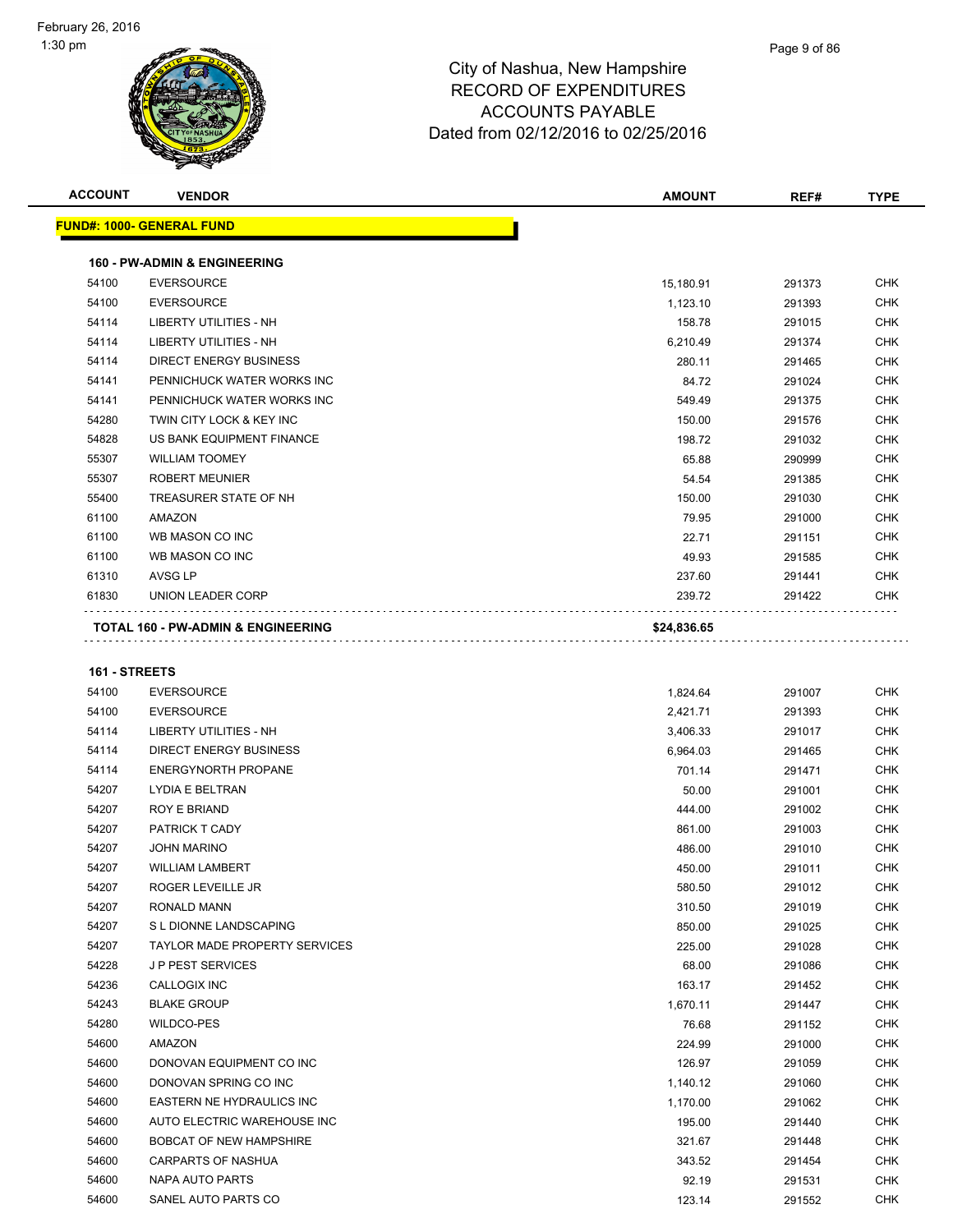

| <b>ACCOUNT</b> | <b>VENDOR</b>                    | <b>AMOUNT</b> | REF#   | <b>TYPE</b> |
|----------------|----------------------------------|---------------|--------|-------------|
|                | <b>FUND#: 1000- GENERAL FUND</b> |               |        |             |
| 161 - STREETS  |                                  |               |        |             |
| 54600          | SOUTHWORTH-MILTON INC            | 246.07        | 291560 | <b>CHK</b>  |
| 54821          | UNITED RENTALS (NORTH AMERICA)   | 446.02        | 291147 | <b>CHK</b>  |
| 54828          | US BANK EQUIPMENT FINANCE        | 109.70        | 291032 | <b>CHK</b>  |
| 61100          | WB MASON CO INC                  | 55.88         | 291151 | <b>CHK</b>  |
| 61107          | UNIFIRST CORPORATION             | 373.15        | 291146 | <b>CHK</b>  |
| 61107          | UNIFIRST CORPORATION             | 350.49        | 291577 | <b>CHK</b>  |
| 61299          | NH BRAGG & SONS INC              | 210.56        | 291112 | <b>CHK</b>  |
| 61299          | <b>FASTENAL CO</b>               | 32.95         | 291474 | <b>CHK</b>  |
| 61299          | NH BRAGG & SONS INC              | 86.31         | 291536 | <b>CHK</b>  |
| 61299          | WB MASON CO INC                  | 91.96         | 291585 | <b>CHK</b>  |
| 61300          | DENNIS K BURKE INC               | 7,592.83      | 291058 | <b>CHK</b>  |
| 61300          | DENNIS K BURKE INC               | 9,179.76      | 291464 | <b>CHK</b>  |
| 61307          | SHATTUCK MALONE OIL CO           | 2,248.37      | 291026 | <b>CHK</b>  |
| 61307          | SHATTUCK MALONE OIL CO           | 13,488.90     | 291419 | <b>CHK</b>  |
| 61310          | <b>AVSG LP</b>                   | 788.25        | 291441 | <b>CHK</b>  |
| 61507          | <b>BROX INDUSTRIES INC</b>       | 870.03        | 291045 | <b>CHK</b>  |
| 61507          | <b>BROX INDUSTRIES INC</b>       | 464.63        | 291450 | <b>CHK</b>  |
| 61514          | <b>EASTERN MINERALS INC</b>      | 57,231.15     | 291061 | <b>CHK</b>  |
| 61514          | <b>EASTERN MINERALS INC</b>      | 3,399.00      | 291470 | <b>CHK</b>  |
| 61514          | <b>GRANITE STATE MINERAL INC</b> | 30,944.19     | 291488 | <b>CHK</b>  |
| 61542          | PERMA LINE CORP OF NEW ENGLAND   | 750.00        | 291120 | <b>CHK</b>  |
| 61542          | PERMA LINE CORP OF NEW ENGLAND   | 145.60        | 291540 | <b>CHK</b>  |
| 61556          | M & M ELECTRICAL SUPPLY CO INC   | 227.84        | 291514 | <b>CHK</b>  |
| 61705          | MAYNARD & LESIEUR INC            | 21.25         | 291519 | <b>CHK</b>  |
| 61709          | <b>G H BERLIN WINDWARD</b>       | 337.93        | 291069 | <b>CHK</b>  |
| 61709          | OMEGA INDUSTRIAL SUPPLY INC      | 588.51        | 291118 | <b>CHK</b>  |
| 61709          | <b>CARPARTS OF NASHUA</b>        | 35.42         | 291454 | <b>CHK</b>  |
| 61709          | <b>G H BERLIN WINDWARD</b>       | 1,176.45      | 291482 | <b>CHK</b>  |
| 61709          | <b>NAPA AUTO PARTS</b>           | 6.49          | 291531 | <b>CHK</b>  |
| 61799          | HOWARD P FAIRFIELD LLC           | 41.49         | 291081 | CHK         |
| 61799          | <b>CARPARTS OF NASHUA</b>        | 32.04         | 291454 | <b>CHK</b>  |
| 61900          | SAM'S CLUB DIRECT-0860           | 167.83        | 291549 | CHK         |
| 71025          | <b>CORNWELL TOOLS</b>            | 102.90        | 291459 | <b>CHK</b>  |
| 71025          | <b>CUMMINS NORTHEAST LLC</b>     | 436.44        | 291461 | CHK         |
|                | <b>TOTAL 161 - STREETS</b>       | \$157,570.80  |        |             |

#### **162 - STREET LIGHTING**

|       | <b>TOTAL 162 - STREET LIGHTING</b> | \$697.65 |        |     |
|-------|------------------------------------|----------|--------|-----|
| 54100 | EVERSOURCE                         | 267.14   | 291393 | CHK |
| 54100 | EVERSOURCE                         | 430.51   | 291007 | CHK |

#### **166 - PARKING LOTS**

| 54100 | <b>EVERSOURCE</b>          | 2.468.10 | 291007 | снк |
|-------|----------------------------|----------|--------|-----|
| 54100 | EVERSOURCE                 | 744.58   | 291393 | СНК |
| 54141 | PENNICHUCK WATER WORKS INC | 78.80    | 291418 | снк |
| 54207 | THE DOTY GROUP INC         | 1.500.00 | 291005 | снк |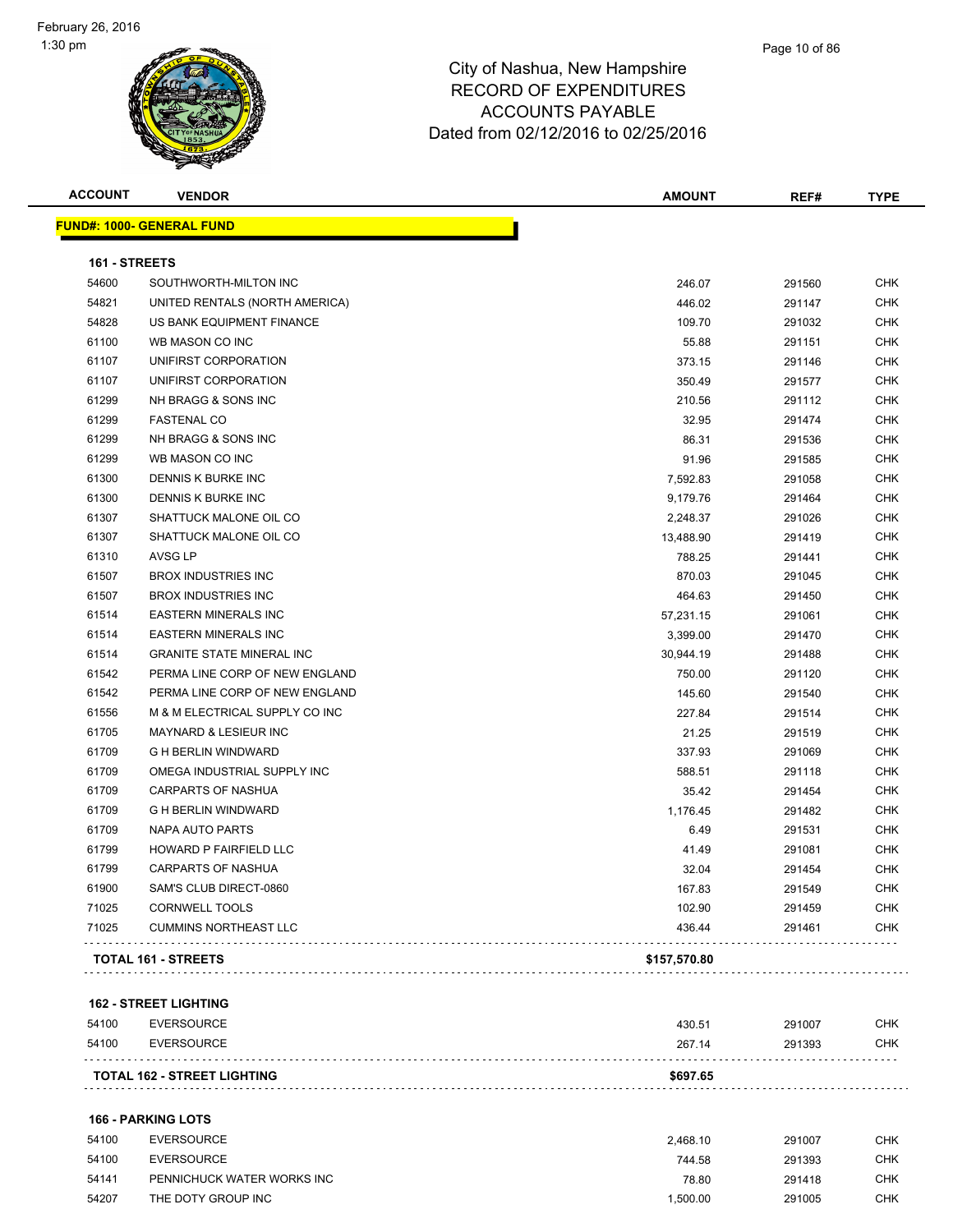| <b>ACCOUNT</b> | <b>VENDOR</b>                           | <b>AMOUNT</b> | REF#   | <b>TYPE</b> |
|----------------|-----------------------------------------|---------------|--------|-------------|
|                | <b>FUND#: 1000- GENERAL FUND</b>        |               |        |             |
|                | <b>166 - PARKING LOTS</b>               |               |        |             |
| 54207          | THE DOTY GROUP INC                      | 975.00        | 291466 | <b>CHK</b>  |
| 54487          | <b>NAPA AUTO PARTS</b>                  | 9.37          | 291106 | <b>CHK</b>  |
| 54600          | NAPA AUTO PARTS                         | 40.60         | 291533 | <b>CHK</b>  |
| 55100          | <b>CALE AMERICA</b>                     | 1,028.64      | 291047 | <b>CHK</b>  |
| 55100          | <b>CALE AMERICA</b>                     | 1,040.00      | 291451 | <b>CHK</b>  |
| 55699          | <b>CALE AMERICA</b>                     | 400.00        | 291047 | <b>CHK</b>  |
| 55699          | <b>CALE AMERICA</b>                     | 400.00        | 291451 | <b>CHK</b>  |
| 55699          | UNITED SITE SERVICES NORTHEAST          | 54.97         | 291580 | <b>CHK</b>  |
| 61100          | PETTY CASH                              | 25.05         | 290969 | <b>CHK</b>  |
| 61299          | PETTY CASH                              | 21.47         | 290969 | <b>CHK</b>  |
| 61299          | OFFICE ALTERNATIVES LLC                 | 688.00        | 291539 | <b>CHK</b>  |
|                | <b>TOTAL 166 - PARKING LOTS</b>         | \$9,474.58    |        |             |
|                | <b>171 - COMMUNITY SERVICES</b>         |               |        |             |
| 54100          | <b>EVERSOURCE</b>                       | 1,075.81      | 291007 | <b>CHK</b>  |
| 54107          | SHATTUCK MALONE OIL CO                  | 639.80        | 291026 | <b>CHK</b>  |
| 54141          | PENNICHUCK WATER WORKS INC              | 222.64        | 291418 | <b>CHK</b>  |
| 54828          | US BANK EQUIPMENT FINANCE               | 339.00        | 291424 | <b>CHK</b>  |
| 55400          | <b>JACQUELINE AGUILAR</b>               | 159.95        | 290987 | <b>CHK</b>  |
|                | <b>TOTAL 171 - COMMUNITY SERVICES</b>   | \$2,437.20    |        |             |
|                | <b>172 - COMMUNITY HEALTH</b>           |               |        |             |
| 55400          | <b>JACQUELINE AGUILAR</b>               | 651.45        | 291376 | <b>CHK</b>  |
|                | TOTAL 172 - COMMUNITY HEALTH            | \$651.45      |        |             |
|                |                                         |               |        |             |
|                | <b>173 - ENVIRONMENTAL HEALTH</b>       |               |        |             |
| 61135          | <b>TICKED OFF INC</b>                   | 470.40        | 291568 | <b>CHK</b>  |
|                | <b>TOTAL 173 - ENVIRONMENTAL HEALTH</b> | \$470.40      |        |             |
|                | <b>174 - WELFARE ADMINISTRATION</b>     |               |        |             |
| 55307          | ROBERT MACK                             | 45.34         | 291384 | <b>CHK</b>  |
|                | TOTAL 174 - WELFARE ADMINISTRATION      | \$45.34       |        |             |
|                | <b>175 - WELFARE ASSISTANCE</b>         |               |        |             |
| 55810          | MOTEL <sub>6</sub>                      | 1,515.92      | 291330 | <b>CHK</b>  |
| 55810          | 188 CONCORD ST LLC                      | 314.68        | 291331 | <b>CHK</b>  |
| 55810          | 23-25 TEMPLE ST REALTY LLC              | 130.00        | 291332 | <b>CHK</b>  |
| 55810          | CANTERBURY APARTMENTS                   | 880.00        | 291333 | <b>CHK</b>  |
| 55810          | <b>COUNTRY BARN MOTEL</b>               | 1,316.52      | 291334 | <b>CHK</b>  |
| 55810          | JOHN W LATVIS TRUSTEE                   | 758.87        | 291335 | <b>CHK</b>  |
| 55810          | <b>FOTIOS LIAKAKOS</b>                  | 760.00        | 291336 | <b>CHK</b>  |
| 55810          | <b>MHARN LLC</b>                        | 700.00        | 291337 | <b>CHK</b>  |
|                |                                         |               |        |             |

55810 SARA K MORSE 775.00 291338 CHK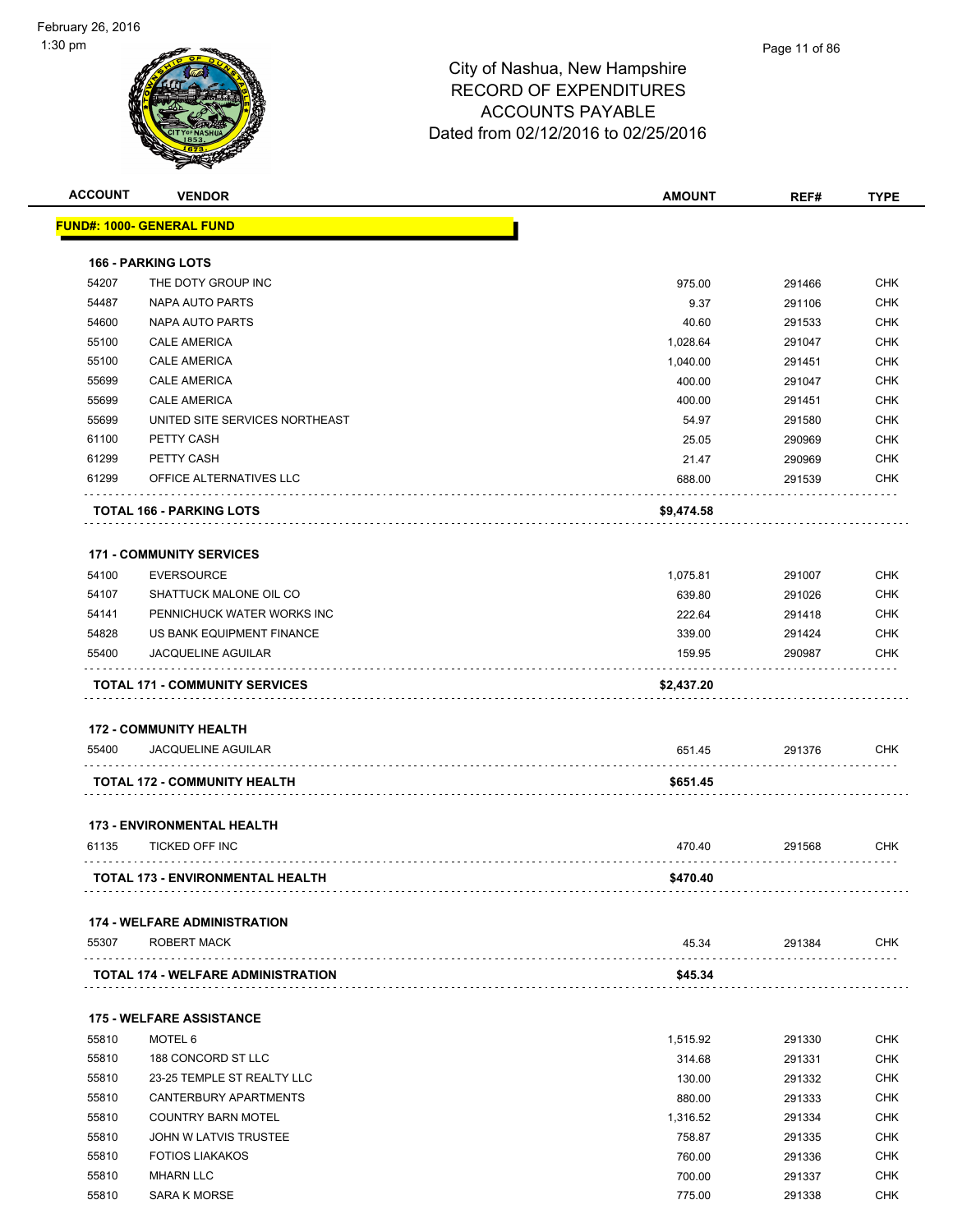**FUND#: 1000- GENERAL FUND**



## City of Nashua, New Hampshire RECORD OF EXPENDITURES ACCOUNTS PAYABLE Dated from 02/12/2016 to 02/25/2016

**ACCOUNT VENDOR AMOUNT REF# TYPE**

|       | <b>0#: 1000- GENERAL FUND</b>         |             |  |
|-------|---------------------------------------|-------------|--|
|       |                                       |             |  |
|       | <b>175 - WELFARE ASSISTANCE</b>       |             |  |
| 55810 | <b>NALPATHU LLC</b>                   | 750.00      |  |
| 55810 | OTD REALTY LLC                        | 680.00      |  |
| 55810 | PINE HILL GARDENS ASSOC               | 509.67      |  |
| 55810 | <b>MARGARET VICENTE</b>               | 304.91      |  |
| 55810 | MOTEL 6                               | 270.70      |  |
| 55810 | 188 CONCORD ST LLC                    | 314.68      |  |
| 55810 | <b>GILBERT G CAMPBELL</b>             | 875.00      |  |
| 55810 | <b>COUNTRY BARN MOTEL</b>             | 969.73      |  |
| 55810 | DAVE RUSSELL PROPERTIES LLC           | 440.14      |  |
| 55812 | RITE AID ACCT#1009804                 | 421.71      |  |
| 55816 | MARKET BASKET ACCT 2589096            | 462.81      |  |
| 55818 | MARKET BASKET ACCT 2589096            | 54.06       |  |
|       | <b>TOTAL 175 - WELFARE ASSISTANCE</b> | \$13,204.40 |  |
|       |                                       |             |  |
|       | <b>177 - PARKS &amp; RECREATION</b>   |             |  |
| 53999 | THE PLUS CO INC                       | 3,500.00    |  |
| 53999 | SIMPLEX GRINNELL                      | 1,274.96    |  |
| 54100 | <b>EVERSOURCE</b>                     | 166.51      |  |
| 54100 | <b>EVERSOURCE</b>                     | 6,179.22    |  |
| 54114 | LIBERTY UTILITIES - NH                | 46.63       |  |
| 54114 | LIBERTY UTILITIES - NH                | 467.05      |  |
| 54114 | <b>DIRECT ENERGY BUSINESS</b>         | 831.06      |  |
| 54141 | PENNICHUCK WATER WORKS INC            | 116.18      |  |
| 54141 | PENNICHUCK WATER WORKS INC            | 254.33      |  |
| 54280 | F W WEBB CO                           | 200.44      |  |
| 54280 | JOHNSONS ELECTRIC INC                 | 130.00      |  |
| 54280 | PIONEER TREE SERVICE LLC              | 3,100.00    |  |
| 54280 | <b>BELLETETES INC</b>                 | 881.28      |  |
| 54280 | <b>BOT L GAS INC</b>                  | 63.06       |  |
| 54280 | F W WEBB CO                           | 131.32      |  |
| 54280 | HOME DEPOT CREDIT SERVICE 3065        | 394.07      |  |
| 54280 | JOHNSONS ELECTRIC INC                 | 110.37      |  |
| 54280 | NASHUA WALLPAPER & PAINT CO           | 77.45       |  |
| 54487 | LEMELIN ENVIRONMENTAL SERVICES        | 590.05      |  |
| 54600 | DONOVAN EQUIPMENT CO INC              | 418.60      |  |
| 54600 | <b>BEST FORD</b>                      | 159.96      |  |
| 54600 | <b>CARPARTS OF NASHUA</b>             | 32.04       |  |
| 54600 | HOWARD P FAIRFIELD LLC                | 226.92      |  |
| 54821 | UNITED SITE SERVICES NORTHEAST        | 109.94      |  |
|       | US BANK EQUIPMENT FINANCE             |             |  |
| 54828 |                                       | 83.85       |  |
| 55400 | NE REGIONAL TURFGRASS FOUNDATN        | 145.00      |  |
| 55421 | UNH COOPERATIVE EXTENSION             | 675.00      |  |
| 55642 | DANIEL CARUSO                         | 230.00      |  |
| 55642 | JEFF DROWN                            | 180.00      |  |
| 55642 | <b>GERALD GADBOIS</b>                 | 630.00      |  |
| 55642 | <b>TIMOTHY KLEIN</b>                  | 280.00      |  |
| 55642 | SEAN-MICHAEL LANG                     | 280.00      |  |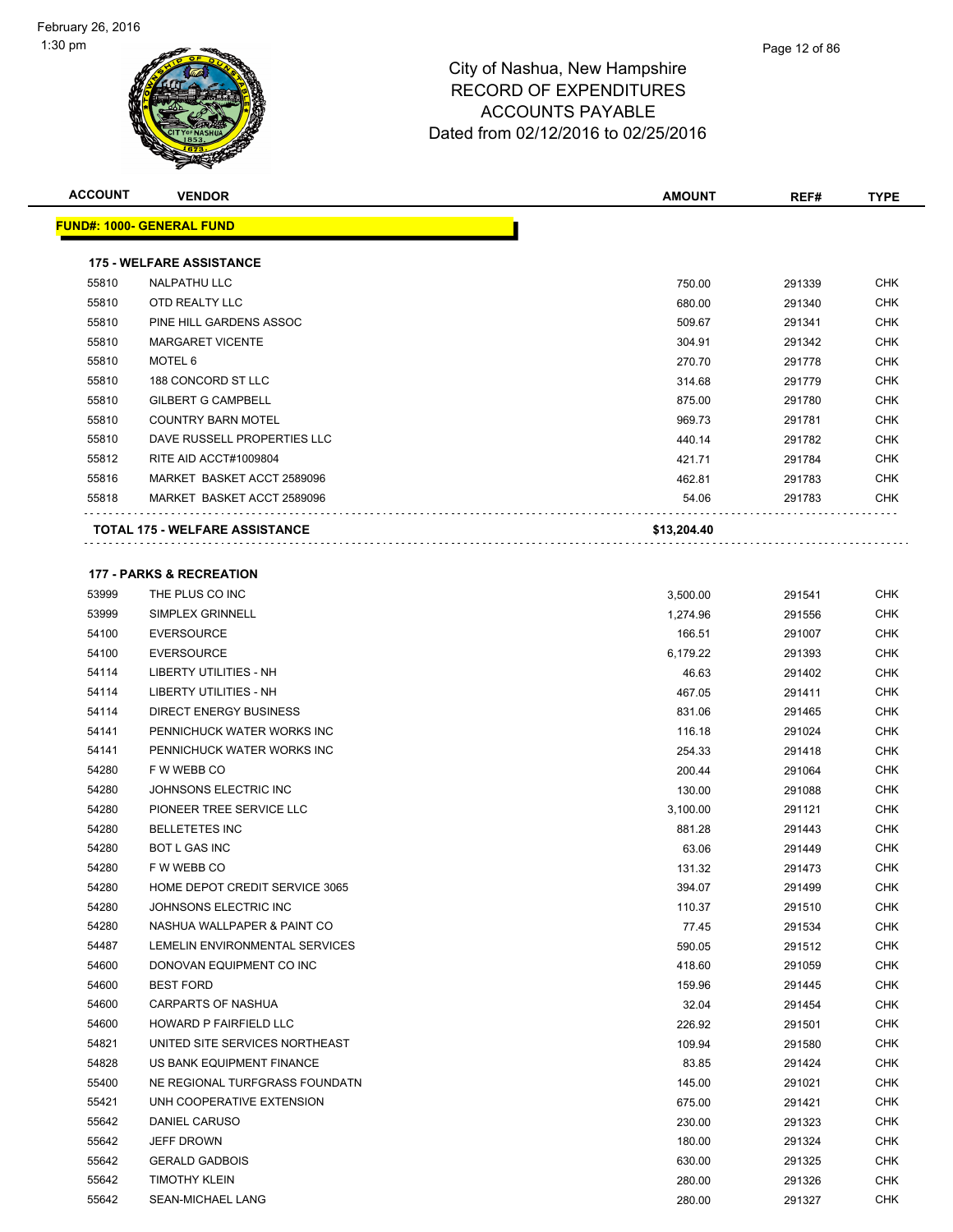

| iua, ivew Hampshire |  |
|---------------------|--|
| )F EXPENDITURES     |  |

Page 13 of 86

| <b>ACCOUNT</b> | <b>VENDOR</b>                             | <b>AMOUNT</b> | REF#   | <b>TYPE</b> |
|----------------|-------------------------------------------|---------------|--------|-------------|
|                | <b>FUND#: 1000- GENERAL FUND</b>          |               |        |             |
|                | <b>177 - PARKS &amp; RECREATION</b>       |               |        |             |
| 55642          | <b>BRIAN OLSEN</b>                        | 470.00        | 291328 | CHK         |
| 55642          | <b>BRUCE SMITH</b>                        | 296.00        | 291329 | <b>CHK</b>  |
| 61299          | JAMES R ROSENCRANTZ & SONS                | 28.95         | 291507 | <b>CHK</b>  |
| 61310          | AVSG LP                                   | 727.73        | 291441 | <b>CHK</b>  |
| 61799          | <b>HOWARD P FAIRFIELD LLC</b>             | 465.84        | 291081 | <b>CHK</b>  |
| 61830          | SPORTS TURF MANAGERS ASSOC                | 110.00        | 291561 | <b>CHK</b>  |
| 71025          | <b>HUDSON SMALL ENGINE</b>                | 276.00        | 291503 | <b>CHK</b>  |
| 71625          | M E O'BRIEN & SONS INC                    | 580.00        | 291515 | <b>CHK</b>  |
|                | <b>TOTAL 177 - PARKS &amp; RECREATION</b> | \$24,919.81   |        |             |

#### **179 - LIBRARY**

|       | TOTAL 179 - LIBRARY            | \$12.652.27 |        |            |
|-------|--------------------------------|-------------|--------|------------|
| 71221 | AMAZON                         | 115.02      | 291000 | <b>CHK</b> |
| 68322 | SAM'S CLUB DIRECT-0860         | 62.97       | 291549 | CHK        |
| 68322 | AMELIA HOLDSWORTH              | 110.00      | 290994 | <b>CHK</b> |
| 61830 | <b>GREY HOUSE PUBLISHING</b>   | 2,995.00    | 291491 | CHK        |
| 61819 | <b>INGRAM LIBRARY SERVICES</b> | 71.22       | 291504 | <b>CHK</b> |
| 61816 | <b>INGRAM LIBRARY SERVICES</b> | 50.16       | 291504 | <b>CHK</b> |
| 61814 | RANDOM HOUSE LLC               | 177.75      | 291546 | <b>CHK</b> |
| 61814 | <b>MIDWEST TAPE</b>            | 235.00      | 291526 | <b>CHK</b> |
| 61814 | MICROMARKETING, LLC            | 55.99       | 291525 | CHK        |
| 61814 | BLACKSTONE AUDIO INC           | 207.99      | 291446 | <b>CHK</b> |
| 61814 | <b>BAKER &amp; TAYLOR</b>      | 126.39      | 291442 | <b>CHK</b> |
| 61814 | RANDOM HOUSE LLC               | 30.00       | 291126 | <b>CHK</b> |
| 61814 | <b>MIDWEST TAPE</b>            | 576.65      | 291103 | <b>CHK</b> |
| 61814 | MICROMARKETING, LLC            | 74.98       | 291102 | CHK        |
| 61807 | <b>TOWER PUBLISHING</b>        | 62.00       | 291569 | <b>CHK</b> |
| 61807 | MULTICULTURAL BOOKS & VIDEOS   | 138.61      | 291529 | <b>CHK</b> |
| 61807 | <b>INGRAM LIBRARY SERVICES</b> | 1,306.08    | 291504 | <b>CHK</b> |
| 61807 | <b>BAKER &amp; TAYLOR</b>      | 1,452.90    | 291442 | <b>CHK</b> |
| 61807 | <b>SIMON &amp; SCHUSTER</b>    | 17.64       | 291132 | <b>CHK</b> |
| 61807 | <b>INGRAM LIBRARY SERVICES</b> | 158.48      | 291084 | <b>CHK</b> |
| 61807 | <b>BAKER &amp; TAYLOR</b>      | 443.63      | 291040 | <b>CHK</b> |
| 61807 | <b>ACTRACE</b>                 | 500.00      | 291033 | <b>CHK</b> |
| 61807 | AMAZON                         | 125.45      | 291000 | <b>CHK</b> |
| 61428 | NEW ENGLAND PAPER & SUPPLY     | 370.40      | 291111 | <b>CHK</b> |
| 61299 | AMAZON                         | 37.00       | 291000 | CHK        |
| 55307 | ASHLEE LINGARD LYKANSION       | 11.88       | 291092 | <b>CHK</b> |
| 55200 | <b>NHLA</b>                    | 50.00       | 290986 | <b>CHK</b> |
| 54428 | <b>JANDI ENTERPRISES INC</b>   | 660.00      | 291087 | <b>CHK</b> |
| 54280 | SAM'S CLUB DIRECT-0860         | 101.04      | 291549 | <b>CHK</b> |
| 54280 | <b>JP PEST SERVICES</b>        | 114.00      | 291086 | <b>CHK</b> |
| 54141 | PENNICHUCK WATER WORKS INC     | 57.74       | 291418 | <b>CHK</b> |
| 54141 | PENNICHUCK WATER WORKS INC     | 354.77      | 291024 | <b>CHK</b> |
| 54114 | <b>DIRECT ENERGY BUSINESS</b>  | 1,801.53    | 291465 | <b>CHK</b> |

**TOTAL 179 - LIBRARY \$12,652.27**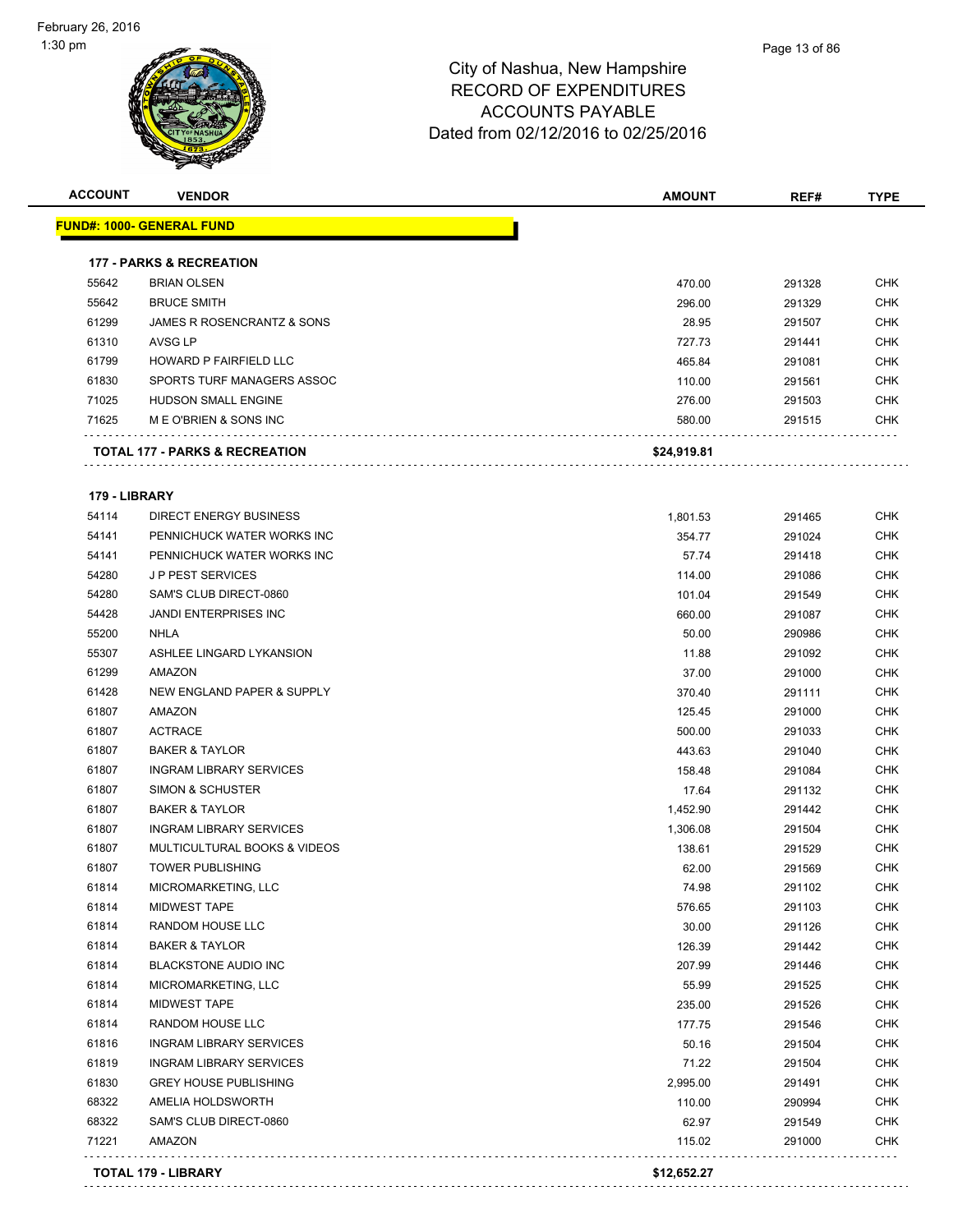

| <b>ACCOUNT</b>      | <b>VENDOR</b>                          | <b>AMOUNT</b> | REF#   | <b>TYPE</b> |
|---------------------|----------------------------------------|---------------|--------|-------------|
|                     | <u> FUND#: 1000- GENERAL FUND</u>      |               |        |             |
|                     | <b>181 - COMMUNITY DEVELOPMENT</b>     |               |        |             |
| 54828               | US BANK EQUIPMENT FINANCE              | 364.19        | 291032 | <b>CHK</b>  |
| 61100               | WB MASON CO INC                        | 15.98         | 291585 | <b>CHK</b>  |
| 61650               | WB MASON CO INC                        | 29.03         | 291585 | CHK         |
|                     |                                        |               |        |             |
|                     | TOTAL 181 - COMMUNITY DEVELOPMENT      | \$409.20      |        |             |
|                     | <b>182 - PLANNING AND ZONING</b>       |               |        |             |
| 55421               | <b>CARTER FALK</b>                     | 535.96        | 291380 | <b>CHK</b>  |
| 55421               | <b>LINDA PANNY</b>                     | 1,785.46      | 291387 | <b>CHK</b>  |
| 61830               | ECONOMIST (THE)                        | 99.00         | 291006 | <b>CHK</b>  |
| 61830               | NASHUA REGIONAL PLANNING COMM          | 84.00         | 291108 | <b>CHK</b>  |
|                     |                                        |               |        |             |
|                     | <b>TOTAL 182 - PLANNING AND ZONING</b> | \$2,504.42    |        |             |
|                     | <b>183 - ECONOMIC DEVELOPMENT</b>      |               |        |             |
| 61100               | AMAZON                                 | 51.85         | 291000 | <b>CHK</b>  |
| 61910               | PETTY CASH                             | 34.54         | 290969 | <b>CHK</b>  |
| 61910               | <b>GREATER NASHUA CHAMBER OF COMM</b>  | 225.00        | 291489 | <b>CHK</b>  |
|                     |                                        |               |        |             |
|                     | TOTAL 183 - ECONOMIC DEVELOPMENT       | \$311.39      |        |             |
| <b>191 - SCHOOL</b> |                                        |               |        |             |
| 44700               | KHALED NOAIMAT                         | 65.00         | 291279 | <b>CHK</b>  |
| 44700               | <b>DEBRA DROUIN</b>                    | 32.50         | 291642 | <b>CHK</b>  |
| 52300               | <b>GUARDIAN</b>                        | 4,123.96      | 291660 | <b>CHK</b>  |
| 52300               | UNUM LIFE INSURANCE                    | 1,698.30      | 291756 | <b>CHK</b>  |
| 52800               | <b>MARY CATERINO</b>                   | 444.44        | 291625 | <b>CHK</b>  |
| 52800               | <b>AMANDA CIRRONE</b>                  | 560.00        | 291628 | <b>CHK</b>  |
| 52800               | POLLY KOCZALKA                         | 1,333.35      | 291687 | <b>CHK</b>  |
| 52800               | <b>GWENNETH MONSEES</b>                | 444.44        | 291708 | <b>CHK</b>  |
| 52800               | PIERINA SANTOS-MARGARITOV              | 666.66        | 291736 | <b>CHK</b>  |
| 52800               | ALAINA SOUCY                           | 444.44        | 291747 | <b>CHK</b>  |
| 52800               | <b>DEREK SPENCER</b>                   | 222.22        | 291749 | <b>CHK</b>  |
| 52800               | ANGELA TARANTO-KELLEY                  | 444.44        | 291750 | <b>CHK</b>  |
| 53600               | HAMPSTEAD HOSPITAL                     | 200.00        | 291665 | <b>CHK</b>  |
| 53614               | N <sub>2</sub> Y, INC                  | 1,510.50      | 291271 | <b>CHK</b>  |
| 53614               | PARENT INFORMATION CENTER              | 300.00        | 291284 | <b>CHK</b>  |
| 53614               | SOLIANT HEALTH                         | 975.00        | 291309 | <b>CHK</b>  |
| 53614               | <b>CLARK ASSOC</b>                     | 36,536.50     | 291629 | <b>CHK</b>  |
| 53614               | AMY MCCARTNEY                          | 8,954.55      | 291702 | <b>CHK</b>  |
| 53614               | <b>SUSAN L MCNAMEE</b>                 | 645.00        | 291704 | <b>CHK</b>  |
| 53614               | MANIZHEH MEHRABANI                     | 90.00         | 291705 | <b>CHK</b>  |
| 53614               | SOLIANT HEALTH                         | 1,495.00      | 291745 | <b>CHK</b>  |
| 53628               | STATE OF NH CRIMINAL RECORDS           | 24.75         | 291163 | <b>CHK</b>  |
| 53628               | <b>GATE CITY CHARTER SCHOOL</b>        | 3,701.55      | 291223 | <b>CHK</b>  |
| 53628               | METRO GROUP INC                        | 450.00        | 291264 | <b>CHK</b>  |
| 53628               | MULTI STATE BILLING SERVICES L         | 2,845.56      | 291269 | <b>CHK</b>  |
| 53628               | NORTHEAST PRO-CON SOLUTIONS            | 770.00        | 291280 | <b>CHK</b>  |
|                     |                                        |               |        |             |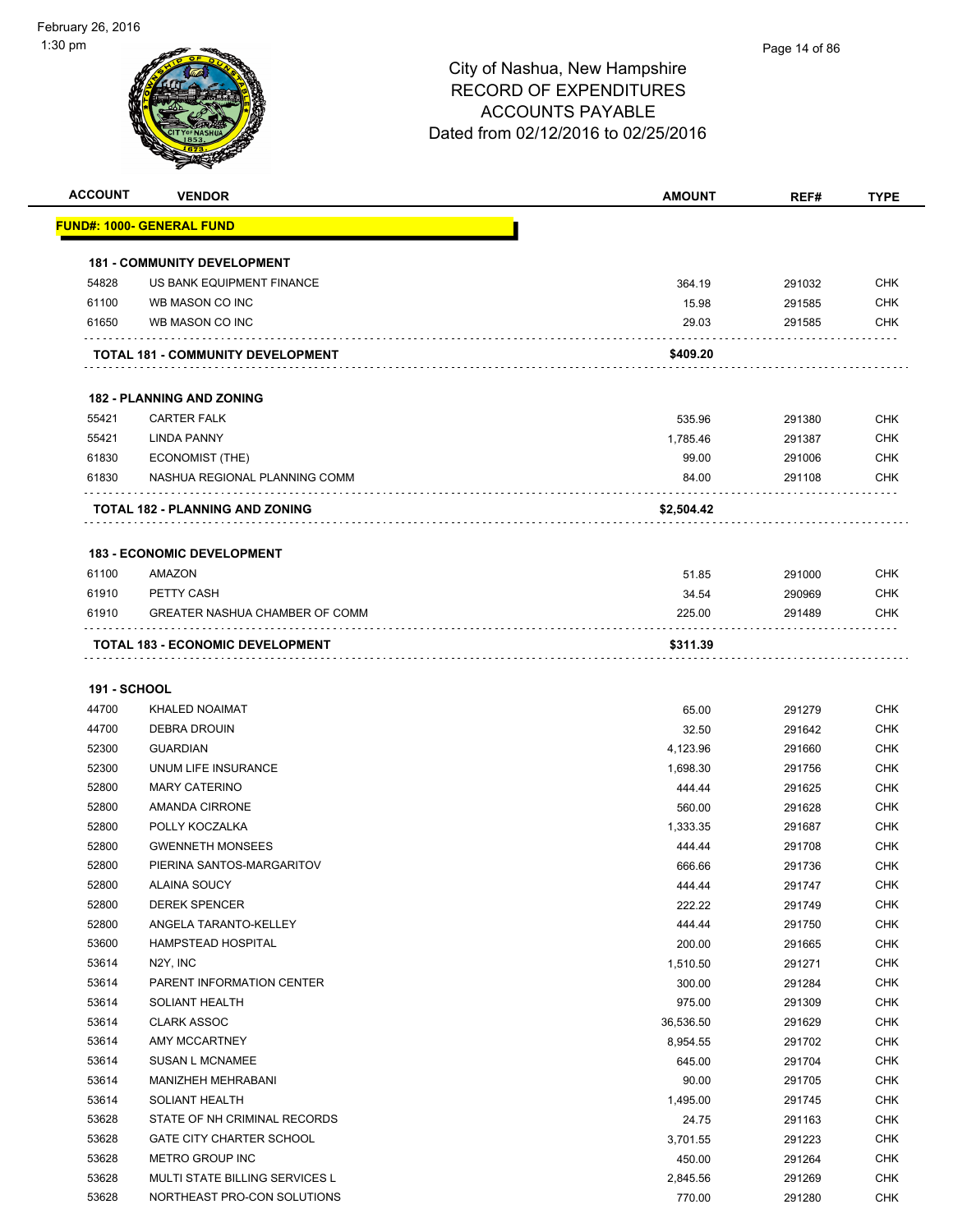| <b>ACCOUNT</b>      | <b>VENDOR</b>                    | <b>AMOUNT</b> | REF#   | TYPE       |
|---------------------|----------------------------------|---------------|--------|------------|
|                     | <b>FUND#: 1000- GENERAL FUND</b> |               |        |            |
| <b>191 - SCHOOL</b> |                                  |               |        |            |
| 53628               | SECURADYNE SYSTEMS               | 4,312.39      | 291303 | CHK        |
| 53628               | STATE OF NH CRIMINAL RECORDS     | 196.25        | 291592 | <b>CHK</b> |
| 53628               | STATE OF NH CRIMINAL RECORDS     | 541.75        | 291593 | <b>CHK</b> |
| 53628               | STATE OF NH CRIMINAL RECORDS     | 49.75         | 291595 | <b>CHK</b> |
| 53628               | STATE OF NH CRIMINAL RECORDS     | 541.75        | 291596 | <b>CHK</b> |
| 53628               | STATE OF NH CRIMINAL RECORDS     | 609.50        | 291597 | <b>CHK</b> |
| 53628               | MULTI STATE BILLING SERVICES L   | 3,149.08      | 291710 | <b>CHK</b> |
| 53628               | <b>SECURADYNE SYSTEMS</b>        | 496.00        | 291741 | <b>CHK</b> |
| 53628               | DANIELLE TROY                    | 710.00        | 291754 | <b>CHK</b> |
| 54100               | <b>EVERSOURCE</b>                | 116,595.07    | 291586 | <b>CHK</b> |
| 54114               | DIRECT ENERGY BUSINESS           | 13,333.49     | 291155 | <b>CHK</b> |
| 54114               | DIRECT ENERGY BUSINESS           | 72,287.28     | 291588 | <b>CHK</b> |
| 54141               | PENNICHUCK WATER WORKS INC       | 3,104.76      | 291154 | <b>CHK</b> |
| 54141               | PENNICHUCK WATER WORKS INC       | 857.73        | 291587 | <b>CHK</b> |
| 54243               | CONTROL TECHNOLOGIES INC         | 1,960.64      | 291200 | <b>CHK</b> |
| 54280               | <b>B &amp; S LOCKSMITHS INC</b>  | 86.57         | 291169 | <b>CHK</b> |
| 54280               | TREASURER STATE OF NH            | 50.00         | 291598 | <b>CHK</b> |
| 54280               | <b>B &amp; S LOCKSMITHS INC</b>  | 301.63        | 291607 | <b>CHK</b> |
| 54280               | <b>FIMBEL GARAGE DOORS</b>       | 150.00        | 291648 | <b>CHK</b> |
| 54280               | KAMCO SUPPLY CORP                | 1,965.36      | 291683 | <b>CHK</b> |
| 54280               | RMG ENTERPRISE LLC               | 1,372.80      | 291731 | CHK        |
| 54280               | TELEPHONE NETWORK TECHNOLOGIES   | 135.00        | 291751 | <b>CHK</b> |
| 54487               | DAVID BAILEY                     | 60.00         | 291170 | <b>CHK</b> |
| 54487               | HILLYARD/MANCHESTER              | 225.63        | 291237 | <b>CHK</b> |
| 54487               | <b>NELSON PIANO SERVICE</b>      | 315.00        | 291275 | <b>CHK</b> |
| 54487               | HILLYARD/MANCHESTER              | 850.96        | 291674 | <b>CHK</b> |
| 54487               | PRECISION FITNESS EQUIPMENT      | 2,467.90      | 291726 | <b>CHK</b> |
| 54600               | CARPARTS OF NASHUA               | 567.41        | 291187 | <b>CHK</b> |
| 54600               | DONOVAN EQUIPMENT CO INC         | 90.24         | 291212 | <b>CHK</b> |
| 54600               | SANEL AUTO PARTS CO              | 119.17        | 291299 | <b>CHK</b> |
| 54600               | <b>NAPA AUTO PARTS</b>           | 25.44         | 291712 | <b>CHK</b> |
| 54600               | SANEL AUTO PARTS CO              | 4.54          | 291735 | <b>CHK</b> |
| 54899               | <b>SERESC</b>                    | 5,193.37      | 291304 | <b>CHK</b> |
| 55109               | <b>EARTHLINK BUSINESS</b>        | 1,100.78      | 291158 | <b>CHK</b> |
| 55109               | <b>EARTHLINK BUSINESS</b>        | 282.00        | 291159 | <b>CHK</b> |
| 55109               | <b>FAIRPOINT COMMUNICATIONS</b>  | 102.32        | 291161 | <b>CHK</b> |
| 55109               | <b>FAIRPOINT COMMUNICATIONS</b>  | 35.40         | 291590 | <b>CHK</b> |
| 55109               | VERIZON WIRELESS 742005979       | 444.11        | 291599 | <b>CHK</b> |
| 55200               | ASCD                             | 59.00         | 291156 | <b>CHK</b> |
| 55200               | <b>NHIAA</b>                     | 50.00         | 291278 | <b>CHK</b> |
| 55200               | <b>NHTM</b>                      | 60.00         | 291591 | <b>CHK</b> |
| 55307               | ROBERT ANASTAS                   | 28.22         | 291166 | <b>CHK</b> |
| 55307               | <b>MARIANNE BUSTEED</b>          | 22.94         | 291185 | <b>CHK</b> |
| 55307               | CLAUDIA CASTANO-VELEZ            | 21.87         | 291189 | <b>CHK</b> |
| 55307               | <b>VIRGINIA L COVART</b>         | 14.99         | 291205 | <b>CHK</b> |
| 55307               | <b>MARIANNE DUSTIN</b>           | 96.66         | 291214 | <b>CHK</b> |
| 55307               | ERIN FALABELLA                   | 17.01         | 291218 | <b>CHK</b> |
| 55307               | LYNNE JOSEPH                     | 31.27         | 291244 | <b>CHK</b> |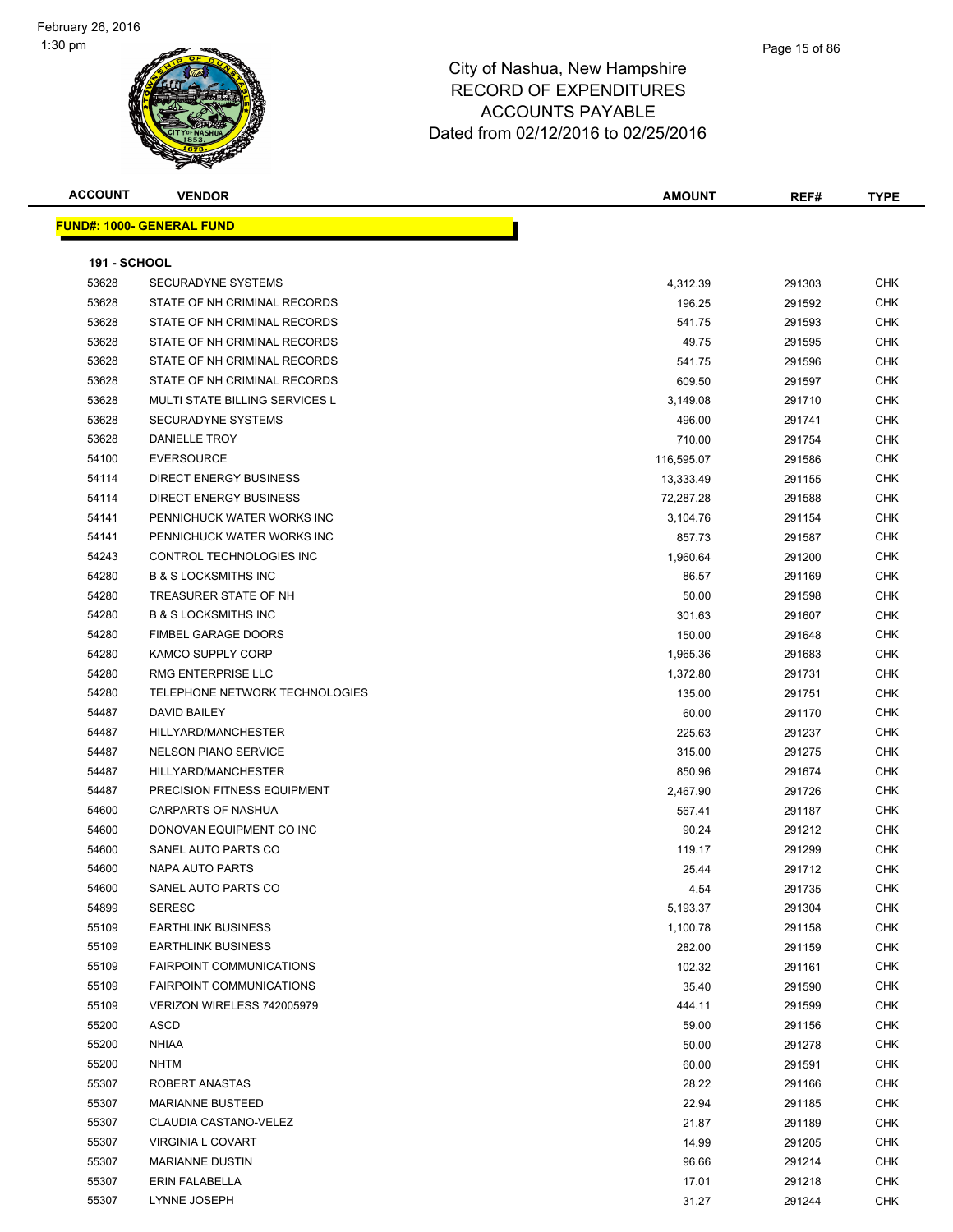| <b>ACCOUNT</b>      | <b>VENDOR</b>                    | <b>AMOUNT</b> | REF#   | <b>TYPE</b> |
|---------------------|----------------------------------|---------------|--------|-------------|
|                     | <b>FUND#: 1000- GENERAL FUND</b> |               |        |             |
| <b>191 - SCHOOL</b> |                                  |               |        |             |
| 55307               | DONNA LATINA                     | 68.85         | 291251 | <b>CHK</b>  |
| 55307               | SHEILA MARCOUX                   | 22.52         | 291259 | <b>CHK</b>  |
| 55307               | NATHAN MAZEROLLE                 | 30.94         | 291263 | <b>CHK</b>  |
| 55307               | PAULA PAPANICOLAOU               | 80.73         | 291283 | <b>CHK</b>  |
| 55307               | <b>DENISE PETZ</b>               | 15.15         | 291288 | <b>CHK</b>  |
| 55307               | PAUL S POLLARD                   | 40.80         | 291289 | <b>CHK</b>  |
| 55307               | <b>ALAN VERLEY</b>               | 16.96         | 291317 | <b>CHK</b>  |
| 55307               | <b>MARIE ALSUP</b>               | 88.21         | 291602 | <b>CHK</b>  |
| 55307               | LEE ALVES                        | 45.09         | 291603 | <b>CHK</b>  |
| 55307               | <b>MARK CONRAD</b>               | 280.04        | 291633 | <b>CHK</b>  |
| 55307               | <b>JULIET CURRAN</b>             | 89.57         | 291640 | <b>CHK</b>  |
| 55307               | <b>TINA HAMILTON</b>             | 28.62         | 291663 | <b>CHK</b>  |
| 55307               | <b>LORRAINE HORNE</b>            | 23.76         | 291678 | <b>CHK</b>  |
| 55307               | <b>JENNIFER SEUSING</b>          | 52.32         | 291743 | <b>CHK</b>  |
| 55307               | ANN MARIE WELLMAN                | 22.03         | 291760 | <b>CHK</b>  |
| 55400               | <b>ACTIVE DATA EXCHANGE</b>      | 900.00        | 291165 | <b>CHK</b>  |
| 55400               | <b>NELMS</b>                     | 1,494.50      | 291274 | <b>CHK</b>  |
| 55400               | <b>ALLISON ANNAND</b>            | 125.00        | 291605 | <b>CHK</b>  |
| 55400               | <b>NELMS</b>                     | 285.00        | 291716 | <b>CHK</b>  |
| 55500               | <b>NHSAA</b>                     | 1,600.00      | 291719 | <b>CHK</b>  |
| 55600               | PROMOTIONAL.COM                  | 374.00        | 291727 | <b>CHK</b>  |
| 55607               | ELM ST PETTY CASH                | 18.44         | 291160 | <b>CHK</b>  |
| 55607               | FAIRGROUNDS ELEM SCH PETTY CAS   | 6.74          | 291589 | <b>CHK</b>  |
| 55635               | NASHUA SCHOOL DISTRICT 42        | 1,280.00      | 150041 | <b>ACH</b>  |
| 55642               | DANIELLE BAXTER                  | 173.00        | 291174 | <b>CHK</b>  |
| 55642               | <b>KENNETH A BOURQUE</b>         | 188.00        | 291180 | <b>CHK</b>  |
| 55642               | DAVE CHESTNUTT                   | 66.00         | 291194 | <b>CHK</b>  |
| 55642               | <b>KAREN CICCOTELLI</b>          | 159.00        | 291195 | <b>CHK</b>  |
| 55642               | ROBERT COLLETTI                  | 86.00         | 291197 | <b>CHK</b>  |
| 55642               | <b>KEVIN COYLE</b>               | 66.00         | 291206 | <b>CHK</b>  |
| 55642               | ROBERT DUBE                      | 66.00         | 291213 | <b>CHK</b>  |
| 55642               | AMR M ELEBIARY                   | 66.00         | 291216 | CHK         |
| 55642               | <b>KEITH FRONK</b>               | 86.00         | 291221 | <b>CHK</b>  |
| 55642               | PETER GRAHAM                     | 122.00        | 291228 | <b>CHK</b>  |
| 55642               | <b>KENNETH HAMEL</b>             | 66.00         | 291232 | <b>CHK</b>  |
| 55642               | <b>KENNETH HARRINGTON</b>        | 66.00         | 291235 | <b>CHK</b>  |
| 55642               | DANIEL HURLEY JR                 | 86.00         | 291242 | <b>CHK</b>  |
| 55642               | <b>BRIAN J KENNEDY</b>           | 66.00         | 291246 | <b>CHK</b>  |
| 55642               | <b>JASON KOHM</b>                | 188.00        | 291247 | <b>CHK</b>  |
| 55642               | <b>DAVID KUZMICK</b>             | 198.00        | 291248 | CHK         |
| 55642               | <b>ANTHONY LAMONICA</b>          | 86.00         | 291249 | <b>CHK</b>  |
| 55642               | <b>FREDERICK LATHAM</b>          | 66.00         | 291250 | <b>CHK</b>  |
| 55642               | <b>SHAWN LOUGHRAN</b>            | 66.00         | 291255 | <b>CHK</b>  |
| 55642               | <b>BARBARA MICHAEL</b>           | 66.00         | 291266 | <b>CHK</b>  |
| 55642               | <b>WILLIAM NEVERETT</b>          | 66.00         | 291276 | <b>CHK</b>  |
| 55642               | ROY PARKER                       | 132.00        | 291285 | <b>CHK</b>  |
| 55642               | EDWARD PETERSON                  | 86.00         | 291287 | <b>CHK</b>  |
| 55642               | WILLIAM RONAN JR.                | 84.00         | 291293 | <b>CHK</b>  |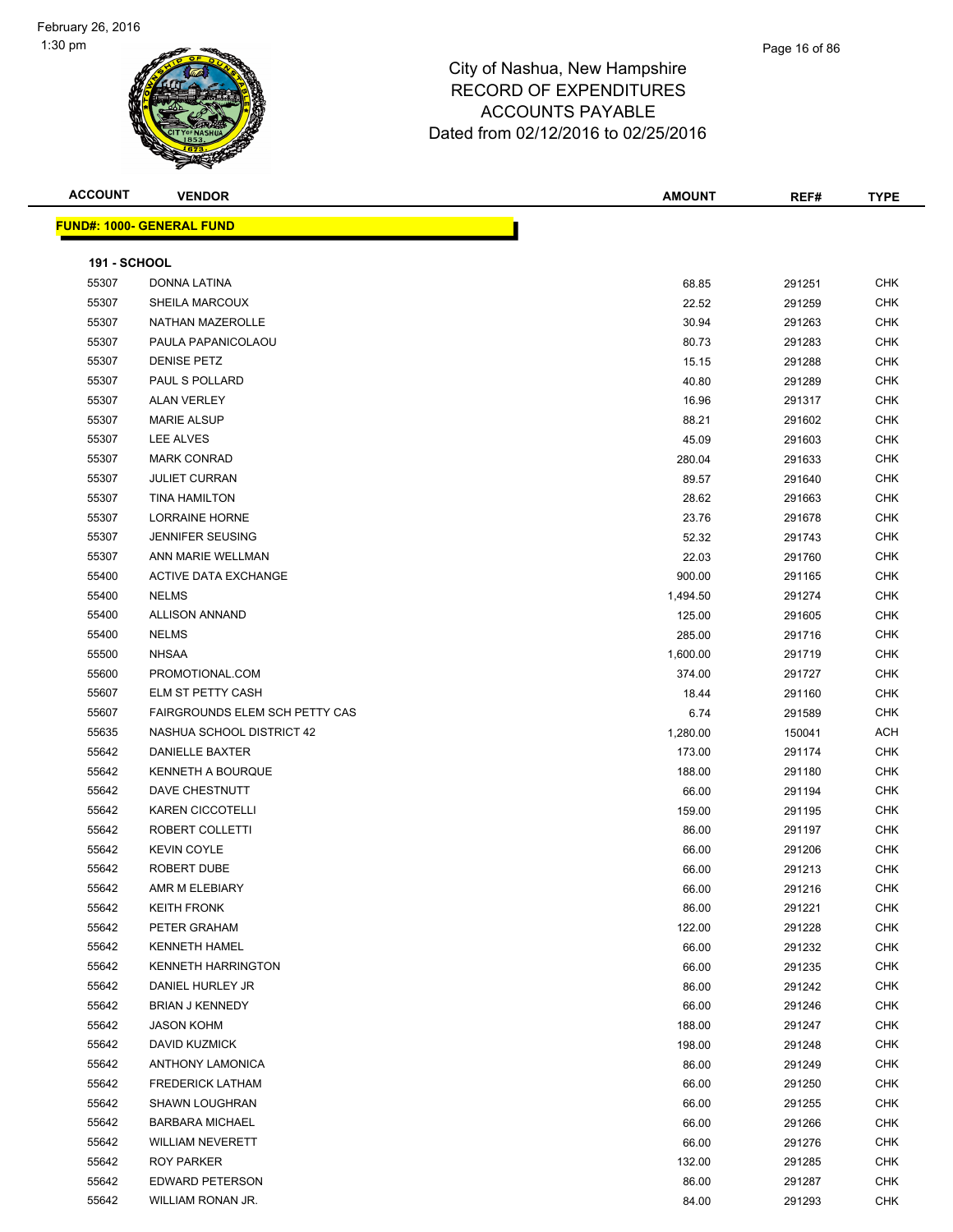#### Page 17 of 86

| <b>ACCOUNT</b> | <b>VENDOR</b>                        | <b>AMOUNT</b> | REF#   | <b>TYPE</b> |
|----------------|--------------------------------------|---------------|--------|-------------|
|                | <b>FUND#: 1000- GENERAL FUND</b>     |               |        |             |
|                |                                      |               |        |             |
| 191 - SCHOOL   |                                      |               |        |             |
| 55642          | <b>CONNER ROOT</b>                   | 122.00        | 291294 | <b>CHK</b>  |
| 55642          | <b>CHRISTOPHER ROUSSEAU</b>          | 86.00         | 291295 | <b>CHK</b>  |
| 55642          | RYAN D CHAUVIN                       | 114.00        | 291297 | <b>CHK</b>  |
| 55642          | <b>KEVIN SIMONEAU</b>                | 212.00        | 291306 | <b>CHK</b>  |
| 55642          | <b>WAYNE STANLEY</b>                 | 137.00        | 291311 | <b>CHK</b>  |
| 55642          | <b>JACQUELINE SULLIVAN</b>           | 149.00        | 291312 | <b>CHK</b>  |
| 55642          | DOUGLAS THIBODEAU                    | 86.00         | 291313 | <b>CHK</b>  |
| 55642          | <b>JOEL THONE</b>                    | 114.00        | 291314 | <b>CHK</b>  |
| 55642          | DAVE ZWICKER                         | 132.00        | 291322 | <b>CHK</b>  |
| 55642          | ROBERT BOLDUC                        | 66.00         | 291613 | <b>CHK</b>  |
| 55642          | <b>STEVE BRACCI</b>                  | 66.00         | 291619 | <b>CHK</b>  |
| 55642          | PETER BURKHART                       | 86.00         | 291620 | <b>CHK</b>  |
| 55642          | <b>KEITH FROST</b>                   | 86.00         | 291650 | <b>CHK</b>  |
| 55642          | PHILIP J GREBINAR                    | 100.00        | 291659 | <b>CHK</b>  |
| 55642          | <b>ADAM HICKS</b>                    | 86.00         | 291673 | <b>CHK</b>  |
| 55642          | <b>TIMOTHY KEEFE</b>                 | 86.00         | 291684 | <b>CHK</b>  |
| 55642          | <b>BRIAN J KENNEDY</b>               | 66.00         | 291685 | <b>CHK</b>  |
| 55642          | DAVID KUZMICK                        | 66.00         | 291689 | <b>CHK</b>  |
| 55642          | <b>SHAWN LOUGHRAN</b>                | 66.00         | 291697 | <b>CHK</b>  |
| 55642          | <b>GARY WONG</b>                     | 86.00         | 291761 | <b>CHK</b>  |
| 55690          | FIRST STUDENT INC                    | 569,478.47    | 291220 | <b>CHK</b>  |
| 55691          | FIRST STUDENT INC                    | 437,098.97    | 291220 | <b>CHK</b>  |
| 55691          | THE PROVIDER ENTERPRISES INC         | 50,082.40     | 291290 | <b>CHK</b>  |
| 55691          | CARING HANDS TRANSPORTATION LL       | 9,082.50      | 291621 | <b>CHK</b>  |
| 55691          | EASTER SEALS OF NEW HAMPSHIRE        | 4,558.86      | 291643 | CHK         |
| 55691          | <b>JESSICA FLAGLER</b>               | 504.79        | 291649 | CHK         |
| 55691          | THE PROVIDER ENTERPRISES INC         | 2,475.00      | 291728 | <b>CHK</b>  |
| 55694          | <b>VERMONT PERMANENCY INITIATIVE</b> | 9,854.54      | 291177 | <b>CHK</b>  |
| 55694          | CHAMBERLAIN INTERNATIONAL SCH        | 11,612.60     | 291193 | <b>CHK</b>  |
| 55694          | <b>EASTER SEALS OF NEW HAMPSHIRE</b> | 9,570.00      | 291215 | <b>CHK</b>  |
| 55694          | <b>MARLENE S MORGAN</b>              | 937.50        | 291268 | <b>CHK</b>  |
| 55694          | SPAULDING YOUTH CENTER               | 7,679.07      | 291310 | <b>CHK</b>  |
| 55694          | YOUTH VILLAGES                       | 8,057.49      | 291321 | <b>CHK</b>  |
| 55694          | <b>CREST COLLABORATIVE</b>           | 8,600.00      | 291636 | <b>CHK</b>  |
| 55694          | CROTCHED MOUNTAIN REHAB CTR          | 90.00         | 291637 | <b>CHK</b>  |
| 55694          | EASTER SEALS OF NEW HAMPSHIRE        | 23,471.84     | 291643 | <b>CHK</b>  |
| 55694          | NFI NORTH INC                        | 2,002.80      | 291718 | <b>CHK</b>  |
| 55694          | SPAULDING YOUTH CENTER               | 11,699.41     | 291748 | <b>CHK</b>  |
| 61100          | NEWEGG BUSINESS INC                  | 42.95         | 291277 | <b>CHK</b>  |
| 61100          | WB MASON CO INC                      | 5,755.20      | 291319 | CHK         |
| 61100          | FAIRGROUNDS ELEM SCH PETTY CAS       | 133.15        | 291589 | <b>CHK</b>  |
| 61100          | PITNEY BOWES INC                     | 143.62        | 291724 | <b>CHK</b>  |
| 61100          | <b>SCHOOL SPECIALTY</b>              | 116.54        | 291740 | <b>CHK</b>  |
| 61100          | WB MASON CO INC                      | 1,661.23      | 291759 | <b>CHK</b>  |
| 61135          | BICENTENNIAL SCHOOL PETTY CASH       | 129.20        | 291157 | <b>CHK</b>  |
| 61135          | ELM ST PETTY CASH                    | 26.96         | 291160 | <b>CHK</b>  |
| 61135          | <b>CYNTHIA BANNON</b>                | 70.37         | 291172 | <b>CHK</b>  |
| 61135          | <b>BARNES &amp; NOBLE INC</b>        | 39.94         | 291173 | <b>CHK</b>  |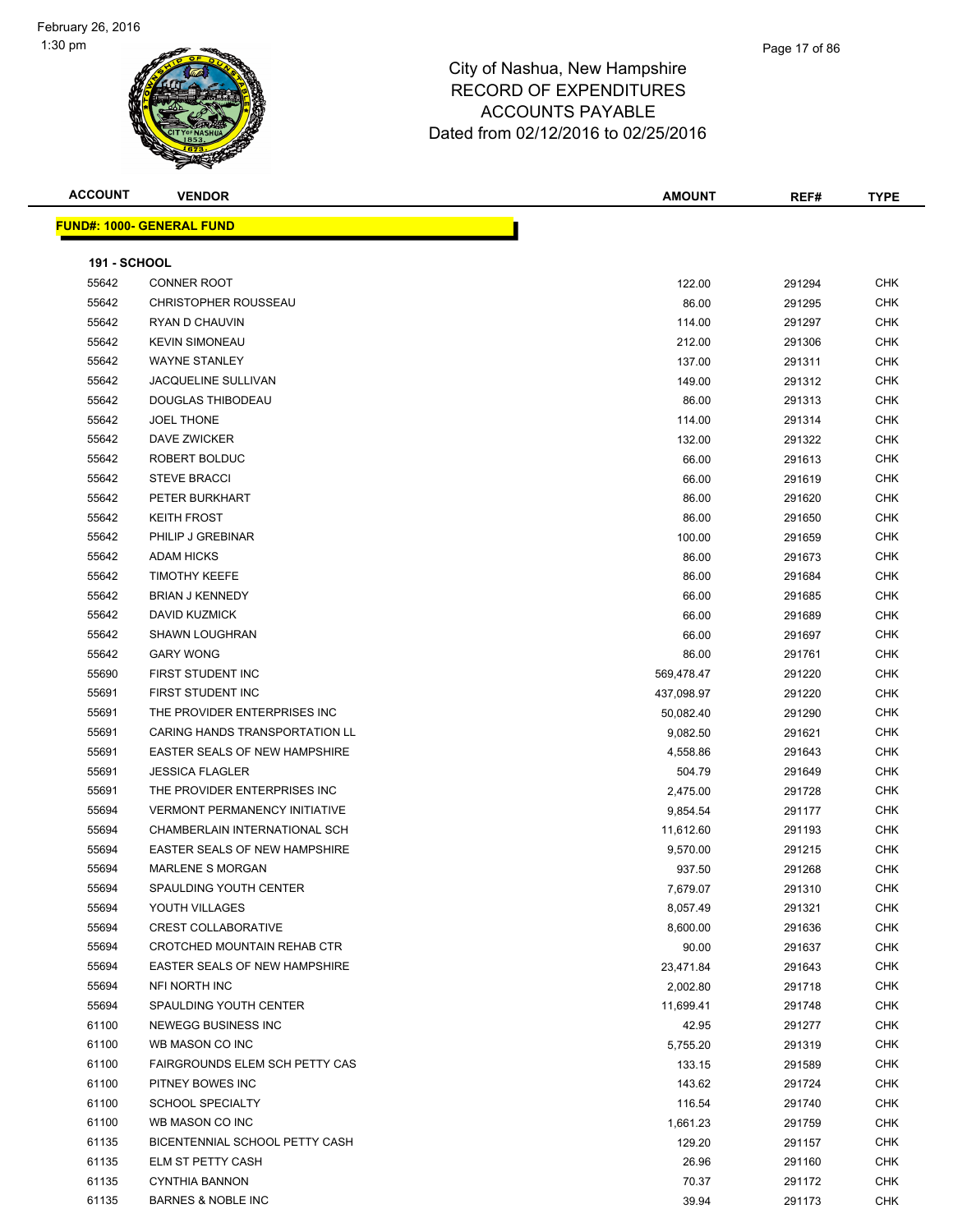#### Page 18 of 86

## City of Nashua, New Hampshire RECORD OF EXPENDITURES ACCOUNTS PAYABLE Dated from 02/12/2016 to 02/25/2016

| <b>ACCOUNT</b>      | <b>VENDOR</b>                    | <b>AMOUNT</b> | REF#   | <b>TYPE</b> |
|---------------------|----------------------------------|---------------|--------|-------------|
|                     | <b>FUND#: 1000- GENERAL FUND</b> |               |        |             |
|                     |                                  |               |        |             |
| <b>191 - SCHOOL</b> |                                  |               |        |             |
| 61135               | <b>BELLETETES INC</b>            | 517.66        | 291176 | <b>CHK</b>  |
| 61135               | <b>LYNNE BROWN</b>               | 29.00         | 291183 | <b>CHK</b>  |
| 61135               | CARPARTS OF NASHUA               | 399.82        | 291187 | <b>CHK</b>  |
| 61135               | <b>TRACEY A CASSADY</b>          | 204.50        | 291188 | <b>CHK</b>  |
| 61135               | THE COPY SHOP                    | 94.00         | 291201 | <b>CHK</b>  |
| 61135               | ELIZABETH COUGHLIN               | 203.54        | 291204 | CHK         |
| 61135               | <b>CREATIVE THERAPY STORE</b>    | 31.90         | 291207 | <b>CHK</b>  |
| 61135               | DALLAS MIDWEST LLC               | 106.95        | 291209 | <b>CHK</b>  |
| 61135               | ROBERT GRACE                     | 160.00        | 291227 | <b>CHK</b>  |
| 61135               | <b>HANNAFORD</b>                 | 92.21         | 291233 | <b>CHK</b>  |
| 61135               | HOME DEPOT CREDIT SERVICES       | 167.85        | 291238 | <b>CHK</b>  |
| 61135               | HOME DEPOT CREDIT SERVICE        | 225.43        | 291239 | <b>CHK</b>  |
| 61135               | <b>JW PEPPER &amp; SON INC</b>   | 146.96        | 291243 | <b>CHK</b>  |
| 61135               | KATHLEEN KARVELAS                | 205.81        | 291245 | CHK         |
| 61135               | LITERACY EMPOWERMENT FDN         | 352.00        | 291254 | <b>CHK</b>  |
| 61135               | <b>MAINE OXY</b>                 | 52.00         | 291258 | CHK         |
| 61135               | MARKERBOARD PEOPLE               | 2,580.00      | 291260 | CHK         |
| 61135               | MARKERTEK VIDEO SUPPLY           | 111.97        | 291261 | <b>CHK</b>  |
| 61135               | MARKET BASKET ACCT 2589096       | 282.09        | 291262 | CHK         |
| 61135               | <b>NASCO</b>                     | 110.09        | 291272 | <b>CHK</b>  |
| 61135               | <b>TARA OSINSKI</b>              | 56.00         | 291281 | <b>CHK</b>  |
| 61135               | KATHY PAETZOLD                   | 77.96         | 291282 | CHK         |
| 61135               | REALLY GOOD STUFF INC            | 289.32        | 291291 | <b>CHK</b>  |
| 61135               | <b>KEITH RICHARD</b>             | 69.97         | 291292 | <b>CHK</b>  |
| 61135               | <b>SCHOOL OUTFITTERS</b>         | 498.96        | 291301 | <b>CHK</b>  |
| 61135               | <b>SCHOOL SPECIALTY</b>          | 1,794.15      | 291302 | <b>CHK</b>  |
| 61135               | <b>KRISTINE SMITH</b>            | 30.00         | 291308 | CHK         |
| 61135               | <b>WAL-MART</b>                  | 241.32        | 291318 | CHK         |
| 61135               | WB MASON CO INC                  | 3,642.90      | 291319 | <b>CHK</b>  |
| 61135               | AC MOORE                         | 21.24         | 291600 | CHK         |
| 61135               | ASHA                             | 259.00        | 291606 | CHK         |
| 61135               | <b>BELLETETES INC</b>            | 92.53         | 291609 | <b>CHK</b>  |
| 61135               | <b>BOND AUTO PARTS INC</b>       | 42.00         | 291614 | CHK         |
| 61135               | NATALIE CARR                     | 212.99        | 291622 | <b>CHK</b>  |
| 61135               | CARTRIDGE WORLD NASHUA           | 71.00         | 291623 | <b>CHK</b>  |
| 61135               | CRYSTAL ROCK BOTTLED WATER       | 28.41         | 291638 | <b>CHK</b>  |
| 61135               | <b>JUDITH CUMMINGS</b>           | 109.95        | 291639 | <b>CHK</b>  |
| 61135               | PAMELA DEGENNARO                 | 95.32         | 291641 | <b>CHK</b>  |
| 61135               | <b>HOLLY EVANS</b>               | 59.85         | 291645 | <b>CHK</b>  |
| 61135               | <b>HANNAFORD</b>                 | 12.96         | 291666 | <b>CHK</b>  |
| 61135               | HOME DEPOT CREDIT SERVICES       | 122.34        | 291675 | CHK         |
| 61135               | HOME DEPOT CREDIT SERVICE        | 617.25        | 291676 | CHK         |
| 61135               | LEARNING A-Z                     | 439.80        | 291692 | CHK         |
| 61135               | <b>KENNETH LEGER</b>             | 300.37        | 291693 | <b>CHK</b>  |
| 61135               | <b>LIBRARY STORE</b>             | 523.49        | 291695 | <b>CHK</b>  |
| 61135               | MAA (MATHEMATICAL ASSOC OF AM)   | 231.00        | 291700 | <b>CHK</b>  |
| 61135               | MARKET BASKET ACCT 2589096       | 233.29        | 291701 | <b>CHK</b>  |

MOORE MEDICAL LLC 80.82 291709 CHK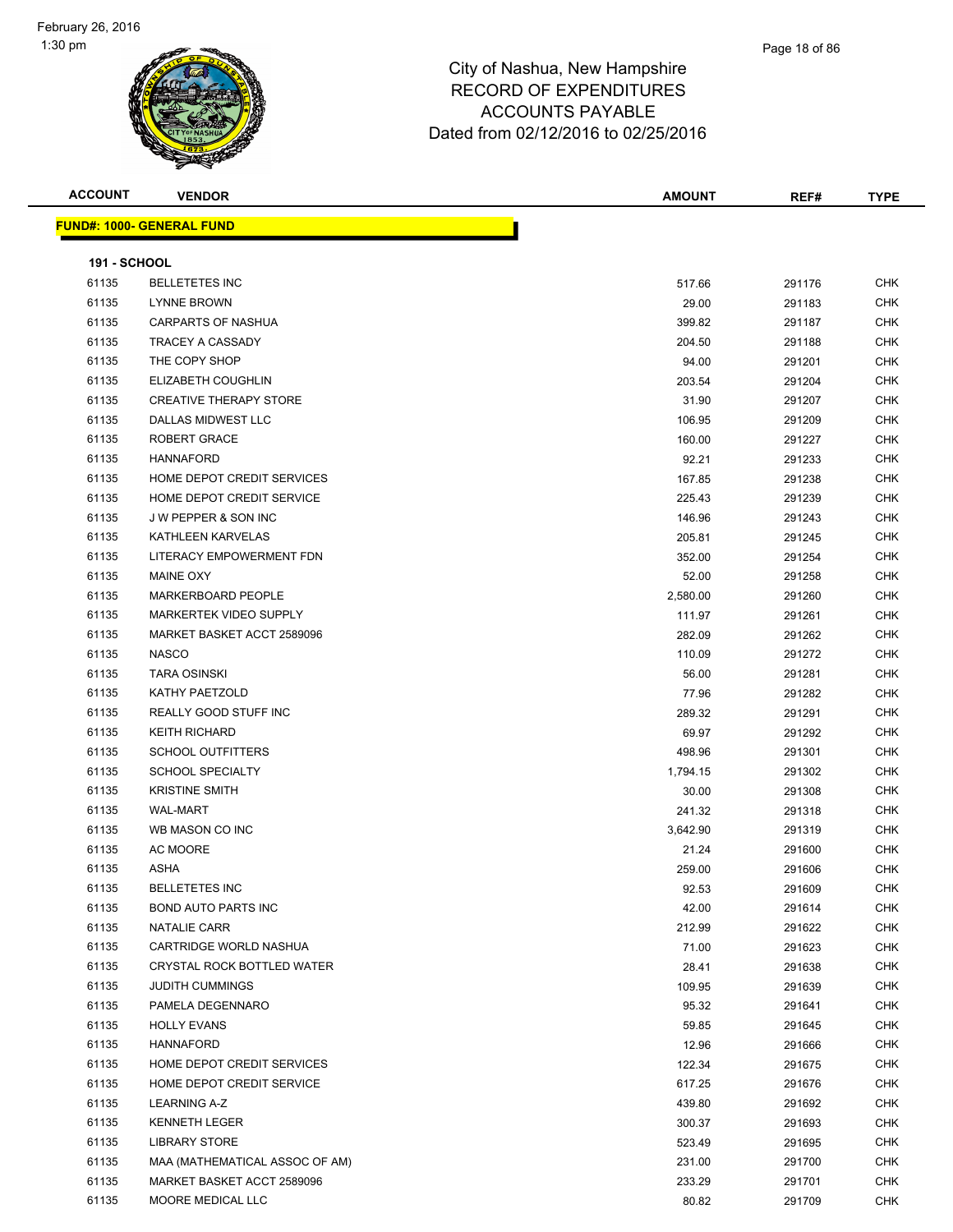#### Page 19 of 86

#### City of Nashua, New Hampshire RECORD OF EXPENDITURES ACCOUNTS PAYABLE Dated from 02/12/2016 to 02/25/2016

**FUND#:** 

| ACCOUNT             | <b>VENDOR</b>                        | <b>AMOUNT</b> | REF#   | <b>TYPE</b> |
|---------------------|--------------------------------------|---------------|--------|-------------|
|                     | <u> JND#: 1000- GENERAL FUND</u>     |               |        |             |
| <b>191 - SCHOOL</b> |                                      |               |        |             |
| 61135               | <b>NASCO</b>                         | 213.20        | 291713 | <b>CHK</b>  |
| 61135               | PARALLAX INC                         | 322.39        | 291720 | <b>CHK</b>  |
| 61135               | PBS DISTRIBUTION                     | 21.74         | 291721 | CHK         |
| 61135               | <b>DAVID PELLETIER</b>               | 31.85         | 291722 | <b>CHK</b>  |
| 61135               | REALLY GOOD STUFF INC                | 435.98        | 291729 | CHK         |
| 61135               | <b>KEITH RICHARD</b>                 | 34.99         | 291730 | <b>CHK</b>  |
| 61135               | ROCHESTER 100 INC                    | 750.00        | 291732 | <b>CHK</b>  |
| 61135               | <b>SARGENT WELCH</b>                 | 49.95         | 291737 | <b>CHK</b>  |
| 61135               | SCHOOL NURSE SUPPLY INC              | 672.94        | 291739 | <b>CHK</b>  |
| 61135               | <b>SCHOOL SPECIALTY</b>              | 6,230.35      | 291740 | <b>CHK</b>  |
| 61135               | <b>HILARY SONNER</b>                 | 15.06         | 291746 | <b>CHK</b>  |
| 61135               | UNIVERSITY OF OREGON                 | 268.00        | 291755 | <b>CHK</b>  |
| 61135               | <b>WAL-MART</b>                      | 226.77        | 291758 | <b>CHK</b>  |
| 61135               | WB MASON CO INC                      | 1,309.69      | 291759 | <b>CHK</b>  |
| 61142               | SCHOOL NURSE SUPPLY INC              | 168.98        | 291739 | <b>CHK</b>  |
| 61299               | NASHUA HS NORTH STUDENT ACT          | 50.00         | 291162 | <b>CHK</b>  |
| 61299               | <b>BELLETETES INC</b>                | 256.01        | 291176 | <b>CHK</b>  |
| 61299               | <b>JENNIFER DILLON</b>               | 69.99         | 291211 | <b>CHK</b>  |
| 61299               | <b>FASTENAL CO</b>                   | 53.35         | 291219 | <b>CHK</b>  |
| 61299               | HOME DEPOT CREDIT SERVICES           | 86.80         | 291240 | <b>CHK</b>  |
| 61299               | WB MASON CO INC                      | 228.44        | 291319 | <b>CHK</b>  |
| 61299               | <b>BELLETETES INC</b>                | 42.73         | 291609 | CHK         |
| 61299               | <b>FASTENAL CO</b>                   | 161.75        | 291647 | <b>CHK</b>  |
| 61299               | HOME DEPOT CREDIT SERVICES           | 3.87          | 291677 | CHK         |
| 61299               | <b>IMTEK REPROGRAPHICS INC</b>       | 259.08        | 291681 | CHK         |
| 61299               | LINEN & SHADE BIN INC                | 380.00        | 291696 | <b>CHK</b>  |
| 61299               | NASHUA WALLPAPER & PAINT CO          | 414.49        | 291715 | CHK         |
| 61407               | <b>CEN-COM</b>                       | 129.00        | 291190 | <b>CHK</b>  |
| 61407               | M & M ELECTRICAL SUPPLY CO INC       | 1,952.05      | 291256 | CHK         |
| 61407               | SIMPLEX GRINNELL                     | 738.00        | 291307 | <b>CHK</b>  |
| 61407               | WILLIAMS COMMUNICATIONS SERVIC       | 437.83        | 291320 | <b>CHK</b>  |
| 61407               | <b>INTERSTATE ALL BATTERY CENTER</b> | 62.79         | 291682 | <b>CHK</b>  |
| 61407               | M & M ELECTRICAL SUPPLY CO INC       | 719.54        | 291698 | <b>CHK</b>  |
| 61414               | F W WEBB CO                          | 1,046.97      | 291217 | <b>CHK</b>  |
| 61414               | <b>GRANITE GROUP</b>                 | 193.97        | 291230 | <b>CHK</b>  |
| 61414               | <b>HAJOCA CORPORATION</b>            | 179.43        | 291231 | <b>CHK</b>  |
| 61414               | TOTAL AIR SUPPLY INC                 | 71.00         | 291315 | CHK         |
| 61414               | F W WEBB CO                          | 369.69        | 291646 | CHK         |
| 61414               | <b>HAJOCA CORPORATION</b>            | 380.69        | 291662 | CHK         |
| 61421               | BEARINGS SPECIALTY CO INC            | 63.70         | 291175 | CHK         |

 CAPP INC 535.00 291186 CHK CENTRAL FAN CO INC 491.58 291191 CHK

| 61421 | <b>GRAINGER</b>               | 263.83 | 291229 | CHK |
|-------|-------------------------------|--------|--------|-----|
| 61421 | SIEMENS INDUSTRY INC          | 742.50 | 291305 | CHK |
| 61421 | BEARINGS SPECIALTY CO INC     | 121.15 | 291608 | CHK |
| 61421 | <b>GRAINGER</b>               | 42.56  | 291656 | CHK |
| 61421 | HEATING SPECIALTIES OF NH INC | 979.43 | 291670 | CHK |
| 61421 | TRANE U.S. INC                | 353.60 | 291752 | CHK |
|       |                               |        |        |     |
|       |                               |        |        |     |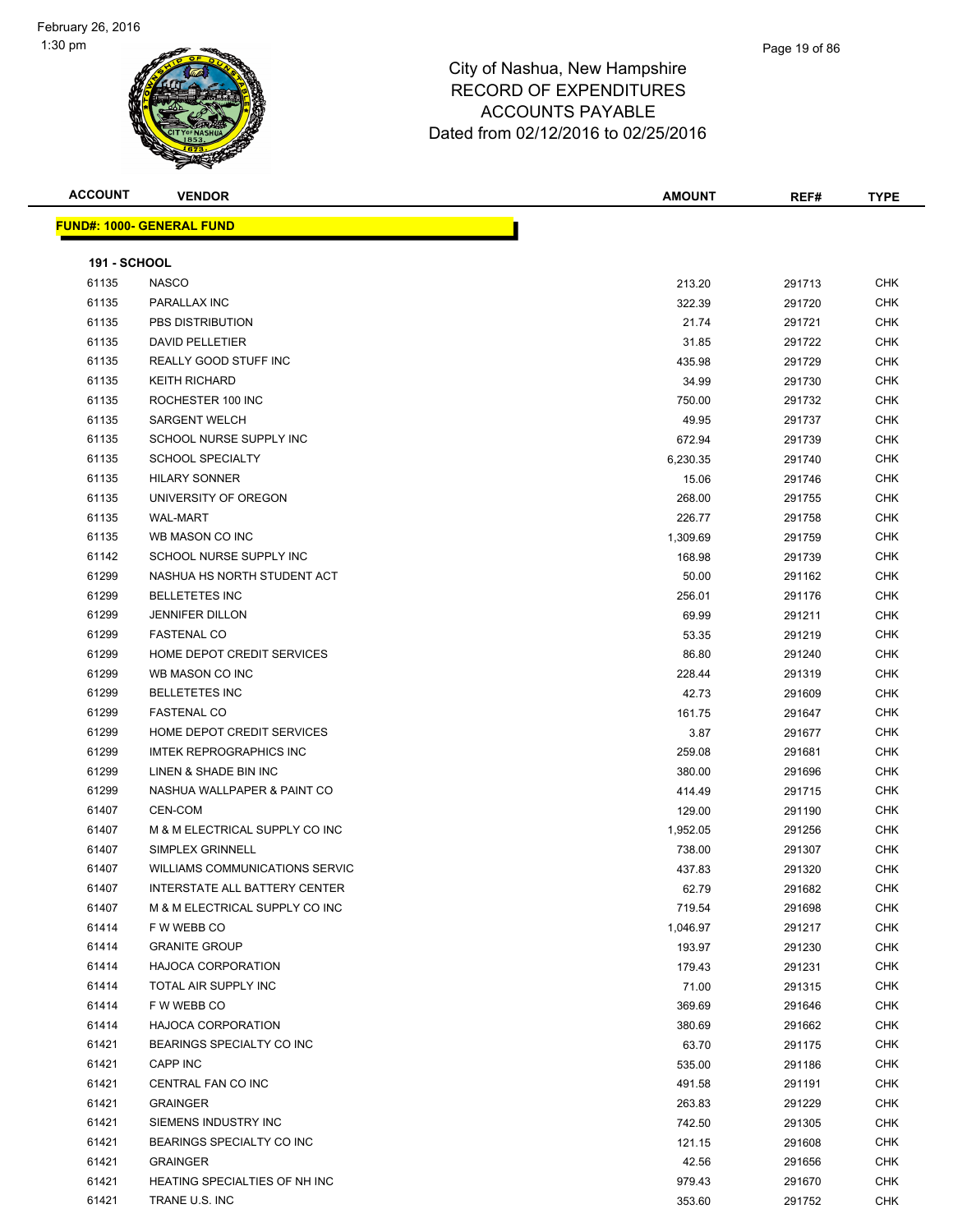

| <b>ACCOUNT</b>      | <b>VENDOR</b>                         | <b>AMOUNT</b>  | REF#   | <b>TYPE</b> |
|---------------------|---------------------------------------|----------------|--------|-------------|
|                     | <b>FUND#: 1000- GENERAL FUND</b>      |                |        |             |
| <b>191 - SCHOOL</b> |                                       |                |        |             |
| 61428               | <b>CENTRAL PAPER PRODUCTS CO</b>      | 7,315.80       | 291192 | <b>CHK</b>  |
| 61428               | CENTRAL PAPER PRODUCTS CO             | 7,116.80       | 291626 | <b>CHK</b>  |
| 61599               | NASHUA OUTDOOR POWER EQUIPMENT        | 238.29         | 291273 | <b>CHK</b>  |
| 61599               | NASHUA OUTDOOR POWER EQUIPMENT        | 38.70          | 291714 | <b>CHK</b>  |
| 61607               | COMPUTER HUT dba IT INSIDERS          | 4,663.15       | 291198 | <b>CHK</b>  |
| 61607               | MONOPRICE INC                         | 95.79          | 291267 | <b>CHK</b>  |
| 61607               | <b>SCHOOL SPECIALTY</b>               | 138.19         | 291302 | <b>CHK</b>  |
| 61607               | COMPUTER HUT dba IT INSIDERS          | 649.19         | 291632 | <b>CHK</b>  |
| 61607               | <b>SCHOOL SPECIALTY</b>               | 19.95          | 291740 | <b>CHK</b>  |
| 61607               | <b>SHOWMECABLES</b>                   | 88.42          | 291744 | <b>CHK</b>  |
| 61814               | PERMA-BOUND                           | 949.35         | 291286 | <b>CHK</b>  |
| 61875               | <b>BANK OF AMERICA</b>                | 300.00         | 291171 | <b>CHK</b>  |
| 61875               | THE COPY SHOP                         | 713.33         | 291201 | <b>CHK</b>  |
| 61875               | <b>SCHOOL SPECIALTY</b>               | 156.70         | 291302 | CHK         |
| 61875               | <b>HOUGHTON MIFFLIN HARCOURT PUB.</b> | 5,200.00       | 291679 | <b>CHK</b>  |
| 61875               | RITA LEWANDOWSKI                      | 30.24          | 291694 | <b>CHK</b>  |
| 61875               | <b>LINDSEY MCELHINNEY</b>             | 93.24          | 291703 | <b>CHK</b>  |
| 71221               | <b>BEST BUY BUSINESS ADVANTAGE</b>    | 779.28         | 291178 | <b>CHK</b>  |
| 71221               | COMPUTER HUT dba IT INSIDERS          | 5,723.48       | 291632 | <b>CHK</b>  |
| 71221               | HP INC.                               | 4,568.00       | 291680 | <b>CHK</b>  |
| 71228               | AVID TECHNOLOGY INC                   | 1,000.00       | 291168 | <b>CHK</b>  |
| 71228               | ANDREW'S NETWORK ENTERPRISES          | 12,601.00      | 291604 | <b>CHK</b>  |
| 71999               | <b>FRANCINE BROWN</b>                 | 85.96          | 291182 | <b>CHK</b>  |
| 71999               | <b>GLOBAL INDUSTRIAL EQUIPMENT</b>    | 320.00         | 291655 | CHK         |
|                     | <b>TOTAL 191 - SCHOOL</b>             | \$1,582,293.40 |        |             |

#### **193 - DEBT SERVICE**

| 75200 | US BANK (091000022)             | 62.966.27   | 150049 | ACH |
|-------|---------------------------------|-------------|--------|-----|
|       | <b>TOTAL 193 - DEBT SERVICE</b> | \$62.966.27 |        |     |

#### **TOTAL FUND 1000 - GENERAL FUND \$2,505,931.10**

#### **FUND#: 1001- GF-CAPITAL IMPROVEMENTS**

| <b>152 - FIRE</b><br>81100            |        |     |
|---------------------------------------|--------|-----|
| <b>FOUNDATION ARMOR</b><br>3.060.00   | 291067 | CHK |
| \$3.060.00<br><b>TOTAL 152 - FIRE</b> |        |     |

#### **161 - STREETS**

| 81100 | UNION METAL CORP | 3.650.00 | 291578 | <b>CHK</b> |
|-------|------------------|----------|--------|------------|
| 81100 | UNION METAL CORP | 3.650.00 | 291578 | <b>CHK</b> |
| 81100 | UNION METAL CORP | 3.650.00 | 291578 | CHK        |
| 81100 | UNION METAL CORP | 3.650.00 | 291578 | CHK        |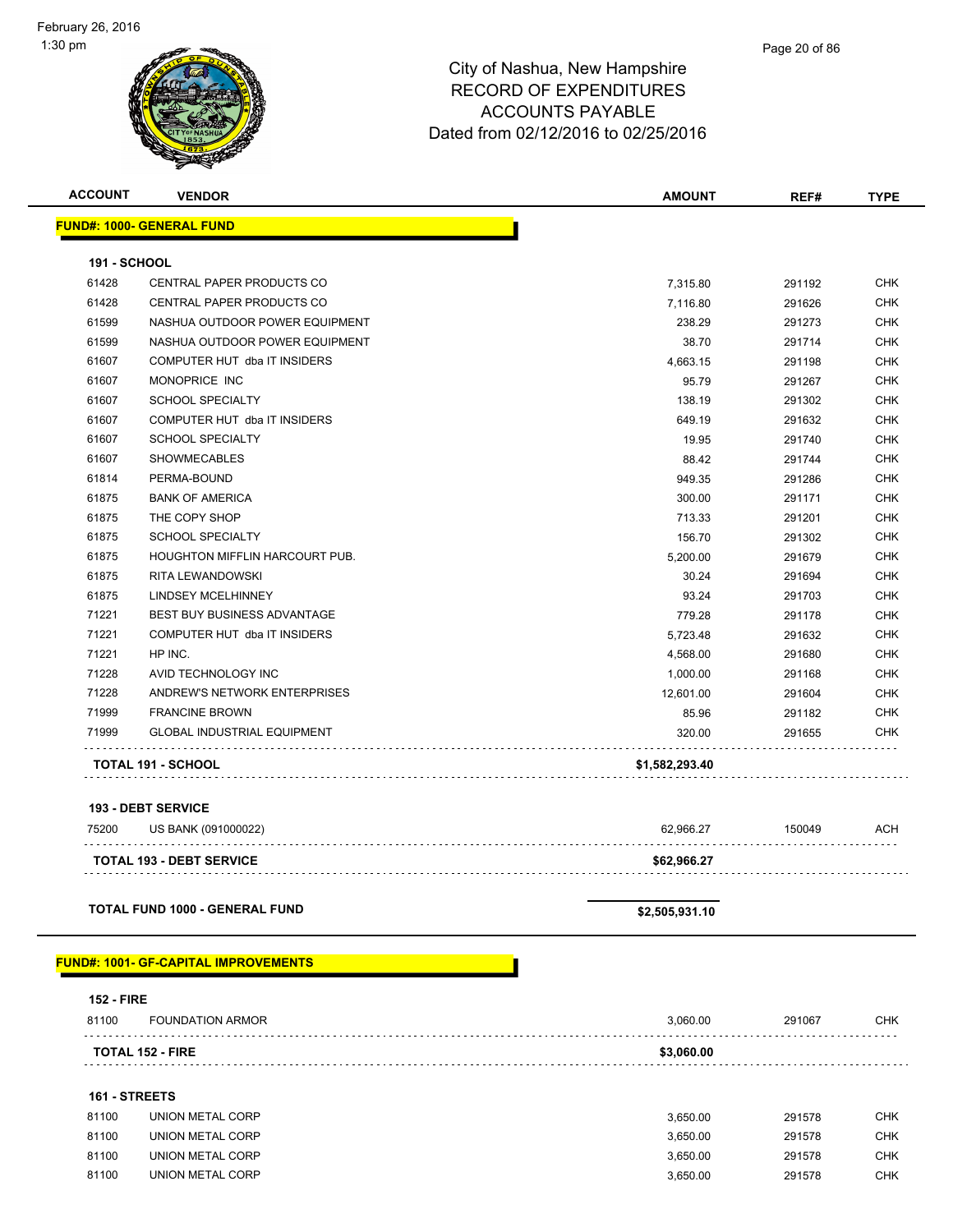| February 26, 2016<br>1:30 pm |                                                    |                                                                                                                                  | Page 21 of 86    |                          |
|------------------------------|----------------------------------------------------|----------------------------------------------------------------------------------------------------------------------------------|------------------|--------------------------|
|                              |                                                    | City of Nashua, New Hampshire<br><b>RECORD OF EXPENDITURES</b><br><b>ACCOUNTS PAYABLE</b><br>Dated from 02/12/2016 to 02/25/2016 |                  |                          |
| <b>ACCOUNT</b>               | <b>VENDOR</b>                                      | <b>AMOUNT</b>                                                                                                                    | REF#             | <b>TYPE</b>              |
|                              | <b>FUND#: 1001- GF-CAPITAL IMPROVEMENTS</b>        |                                                                                                                                  |                  |                          |
|                              | <b>TOTAL 161 - STREETS</b>                         | \$14,600.00                                                                                                                      |                  |                          |
|                              | <b>TOTAL FUND 1001 - GF-CAPITAL IMPROVEMENTS</b>   | \$17,660.00                                                                                                                      |                  |                          |
|                              | <b>FUND#: 1010- GF-PRIOR YEAR ESCROWS/EXPENSES</b> |                                                                                                                                  |                  |                          |
|                              | 102 - BOARD OF ALDERMEN                            |                                                                                                                                  |                  |                          |
| 81200                        | AMAZON                                             | 62.76                                                                                                                            | 291000<br>.      | CHK                      |
|                              | TOTAL 102 - BOARD OF ALDERMEN                      | \$62.76                                                                                                                          |                  |                          |
|                              | <b>111 - HUMAN RESOURCES</b>                       |                                                                                                                                  |                  |                          |
| 71800                        | OFFICE ALTERNATIVES LLC                            | 129.00                                                                                                                           | 291117           | CHK                      |
| 71800                        | <b>VARIDESK LLC</b>                                | 395.00                                                                                                                           | 291583           | <b>CHK</b>               |
|                              | <b>TOTAL 111 - HUMAN RESOURCES</b>                 | \$524.00                                                                                                                         |                  |                          |
| 161 - STREETS                |                                                    |                                                                                                                                  |                  |                          |
| 81708                        | HUTTER CONSTRUCTION CORP                           | 90,148.00                                                                                                                        | 291082           | CHK                      |
|                              | <b>TOTAL 161 - STREETS</b>                         | \$90,148.00                                                                                                                      |                  |                          |
|                              | <b>172 - COMMUNITY HEALTH</b>                      |                                                                                                                                  |                  |                          |
| 54487                        | SIROIS & SON APPLIANCE REPAIRS                     | 70.00                                                                                                                            | 291557           | <b>CHK</b>               |
| 61144                        | SANOFI PASTEUR INC                                 | 2,124.94                                                                                                                         | 291553           | <b>CHK</b>               |
|                              | <b>TOTAL 172 - COMMUNITY HEALTH</b>                | \$2,194.94                                                                                                                       |                  |                          |
|                              | <b>177 - PARKS &amp; RECREATION</b>                |                                                                                                                                  |                  |                          |
| 81650                        | <b>BSN SPORTS LLC</b>                              | 913.70                                                                                                                           | 291046           | CHK                      |
|                              | <b>TOTAL 177 - PARKS &amp; RECREATION</b>          | \$913.70                                                                                                                         |                  |                          |
|                              | TOTAL FUND 1010 - GF-PRIOR YEAR ESCROWS/EXPENSES   | \$93,843.40                                                                                                                      |                  |                          |
|                              | <b>FUND#: 2100- FOOD SERVICES FUND</b>             |                                                                                                                                  |                  |                          |
| 54487                        | AFFILIATED HVAC SERVICES LLC                       | 484.25                                                                                                                           | 291601           | <b>CHK</b>               |
| 54487                        | HEAVY DUTY TRUCK & DIESEL SERV                     | 1,642.42                                                                                                                         | 291671           | <b>CHK</b>               |
| 55307                        | AMY CASSIDY                                        | 35.10                                                                                                                            | 291624           | CHK                      |
| 55307                        | PAMELA CORREA                                      | 56.43                                                                                                                            | 291634           | <b>CHK</b><br><b>CHK</b> |
| 55307<br>55400               | <b>KAREN GUSTIN</b><br>AMY CASSIDY                 | 87.91<br>75.00                                                                                                                   | 291661<br>291624 | <b>CHK</b>               |
| 55400                        | <b>KARYN LAWLESS</b>                               | 10.00                                                                                                                            | 291690           | <b>CHK</b>               |
| 61100                        | WB MASON CO INC                                    | 729.24                                                                                                                           | 291759           | <b>CHK</b>               |
| 61214                        | <b>BIMBO FOODS BAKERIES INC</b>                    | 1,709.35                                                                                                                         | 291610           | <b>CHK</b>               |
| 61214                        | <b>BOSTON PIE INC</b>                              | 359.10                                                                                                                           | 291618           | CHK                      |

-

-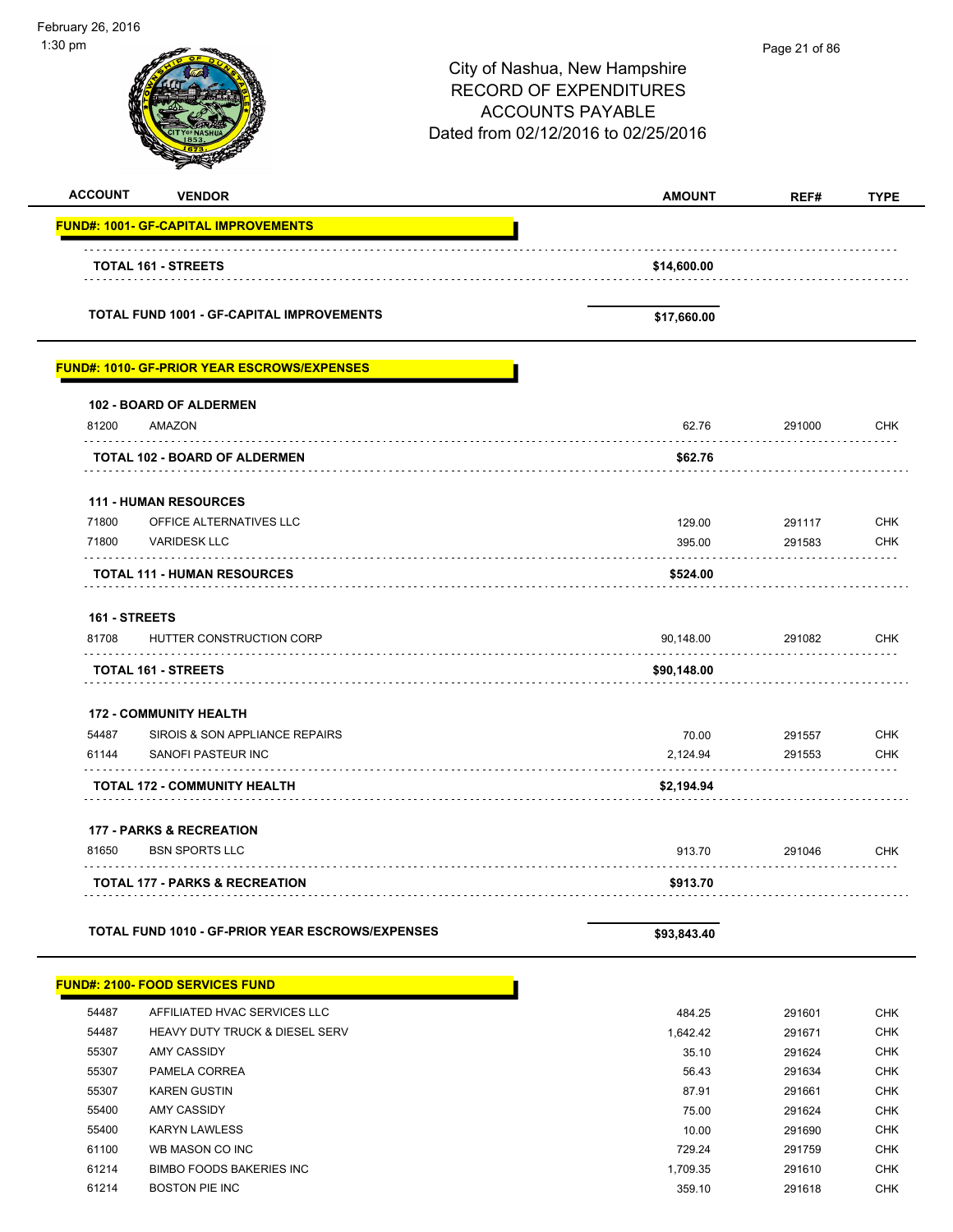

| <b>ACCOUNT</b> | <b>VENDOR</b>                                   | <b>AMOUNT</b> | REF#   | <b>TYPE</b> |
|----------------|-------------------------------------------------|---------------|--------|-------------|
|                | <b>FUND#: 2100- FOOD SERVICES FUND</b>          |               |        |             |
| 61214          | COCA COLA BOTTLING CO                           | 2,267.25      | 291630 | <b>CHK</b>  |
| 61214          | COSTA FRUIT & PRODUCE CO INC                    | 40,559.84     | 291635 | <b>CHK</b>  |
| 61214          | <b>GARELICK FARMS LYNN</b>                      | 15,739.11     | 291651 | <b>CHK</b>  |
| 61214          | GILLS PIZZA CO                                  | 6,858.00      | 291653 | CHK         |
| 61214          | <b>GREAT STATE BEVERAGES INC</b>                | 914.65        | 291658 | <b>CHK</b>  |
| 61214          | <b>HERSHEY CREAMERY</b>                         | 712.40        | 291672 | <b>CHK</b>  |
| 61214          | <b>M SAUNDERS INC</b>                           | 5,699.65      | 291699 | <b>CHK</b>  |
| 61214          | NEW ENGLAND ICE CREAM                           | 350.35        | 291717 | <b>CHK</b>  |
| 61214          | <b>SAL'S PIZZA</b>                              | 234.00        | 291733 | <b>CHK</b>  |
| 61299          | <b>BLUE RIBBON MAINTENANCE SUPPLI</b>           | 248.97        | 291611 | <b>CHK</b>  |
| 71000          | KITTREDGE EQUIPMENT CO - NH                     | 15.00         | 291686 | <b>CHK</b>  |
| 71221          | COMPUTER HUT dba IT INSIDERS                    | 776.75        | 291198 | <b>CHK</b>  |
|                | TOTAL FUND 2100 - FOOD SERVICES FUND            | \$79,564.77   |        |             |
|                | <b>FUND#: 2201- DRIVERS EDUCATION FUND</b>      |               |        |             |
| 81500          | <b>GRAPPONE AUTOMOTIVE GROUP</b>                | 20,770.00     | 291657 | <b>CHK</b>  |
|                | <b>TOTAL FUND 2201 - DRIVERS EDUCATION FUND</b> | \$20,770.00   |        |             |
|                |                                                 |               |        |             |
|                | <b>FUND#: 2207- ADULT ED/CONTINUING ED</b>      |               |        |             |
| 61299          | PORTLAND POTTERY                                | 721.98        | 291725 | <b>CHK</b>  |
|                | <b>TOTAL FUND 2207 - ADULT ED/CONTINUING ED</b> | \$721.98      |        |             |
|                |                                                 |               |        |             |
|                | <b>FUND#: 2212- ATHLETICS REVENUE FUND</b>      |               |        |             |
| 61107          | <b>MIMI CONNERS</b>                             | 2,162.00      | 291199 | <b>CHK</b>  |
| 61299          | <b>LISA GINGRAS</b>                             | 57.93         | 291225 | <b>CHK</b>  |
|                | <b>TOTAL FUND 2212 - ATHLETICS REVENUE FUND</b> | \$2,219.93    |        |             |
|                |                                                 |               |        |             |
|                | FUND#: 2222- AFTER SCHOOL PROGRAM               |               |        |             |
| 55690          | FIRST STUDENT INC                               | 2,604.31      | 291220 | <b>CHK</b>  |
| 61299          | AC MOORE INC                                    | 83.01         | 291164 | <b>CHK</b>  |
| 61299          | COSTA FRUIT & PRODUCE CO INC                    | 604.35        | 291203 | <b>CHK</b>  |
| 61299          | <b>GARELICK FARMS LYNN</b>                      | 351.67        | 291222 | <b>CHK</b>  |
| 61299          | M SAUNDERS INC                                  | 61.90         | 291257 | <b>CHK</b>  |
| 61299          | MARKET BASKET ACCT 2589096                      | 64.70         | 291262 | <b>CHK</b>  |
| 61299          | SAMS CLUB/SYNCHRONY BANK                        | 88.00         | 291298 | <b>CHK</b>  |
| 61299          | WB MASON CO INC                                 | 223.73        | 291319 | CHK         |
| 61299          | STATE OF NH CRIMINAL RECORDS                    | 49.75         | 291594 | <b>CHK</b>  |
| 61299          | CATHERINE COGSWELL                              | 92.34         | 291631 | <b>CHK</b>  |
| 61299          | COSTA FRUIT & PRODUCE CO INC                    | 853.00        | 291635 | CHK         |
| 61299          | <b>GARELICK FARMS LYNN</b>                      | 256.11        | 291651 | <b>CHK</b>  |
| 61299          | LINDA HAMM                                      | 57.46         | 291664 | <b>CHK</b>  |
| 61299          | <b>M SAUNDERS INC</b>                           | 13.50         | 291699 | <b>CHK</b>  |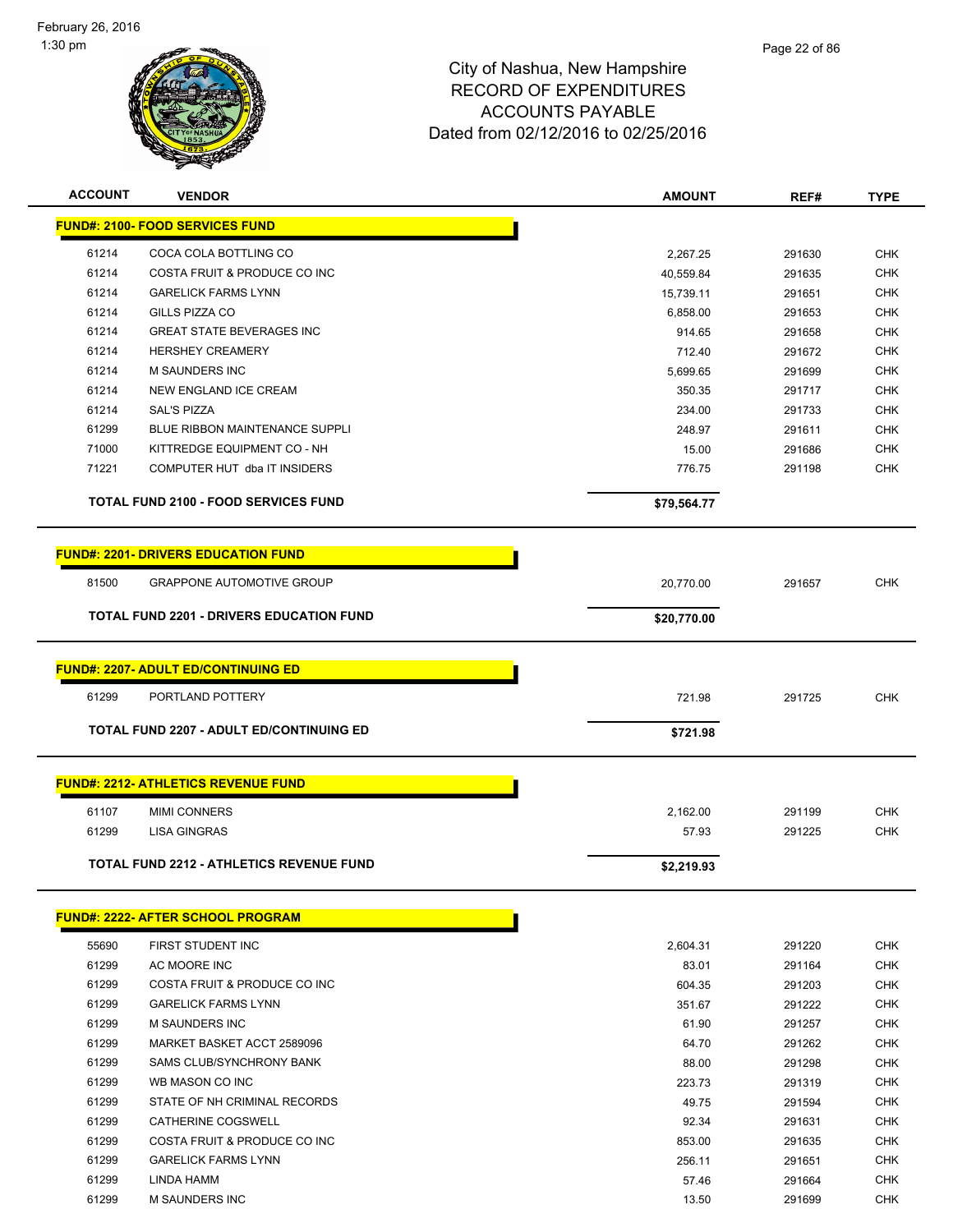February 26, 2016 1:30 pm



| <b>ACCOUNT</b> | <b>VENDOR</b>                                               | <b>AMOUNT</b> | REF#   | <b>TYPE</b> |
|----------------|-------------------------------------------------------------|---------------|--------|-------------|
|                | <b>FUND#: 2222- AFTER SCHOOL PROGRAM</b>                    |               |        |             |
| 61299          | MARKET BASKET ACCT 2589096                                  | 8.98          | 291701 | <b>CHK</b>  |
| 61299          | SAMS CLUB/SYNCHRONY BANK                                    | 49.85         | 291734 | <b>CHK</b>  |
|                | TOTAL FUND 2222 - AFTER SCHOOL PROGRAM                      | \$5,462.66    |        |             |
|                | <b>FUND#: 2247- CULINARY ARTS</b>                           |               |        |             |
| 61135          | <b>GENERAL LINEN SERVICE INC</b>                            | 72.00         | 291224 | <b>CHK</b>  |
| 61135          | MARKET BASKET ACCT 2589096                                  | 227.02        | 291262 | <b>CHK</b>  |
| 61135          | <b>WAL-MART</b>                                             | 34.18         | 291318 | <b>CHK</b>  |
| 61135          | <b>GENERAL LINEN SERVICE INC</b>                            | 72.00         | 291652 | <b>CHK</b>  |
| 61135          | MARKET BASKET ACCT 2589096                                  | 71.08         | 291701 | <b>CHK</b>  |
|                | <b>TOTAL FUND 2247 - CULINARY ARTS</b>                      | \$476.28      |        |             |
|                | <b>FUND#: 2505- GOVT &amp; EDUCATION CHANNELS FUND</b>      |               |        |             |
| 53470          | JOHN COLLINS                                                | 250.00        | 291055 | <b>CHK</b>  |
| 53470          | <b>THOMAS KING</b>                                          | 200.00        | 291089 | <b>CHK</b>  |
| 53470          | <b>JIM MCLEAN</b>                                           | 225.00        | 291099 | <b>CHK</b>  |
| 53470          | TIM O'NEIL                                                  | 275.00        | 291116 | <b>CHK</b>  |
| 53470          | <b>SCOTT SILVA</b>                                          | 200.00        | 291131 | <b>CHK</b>  |
| 53470          | FRANK J WALLENT                                             | 450.00        | 291149 | <b>CHK</b>  |
| 54100          | <b>EVERSOURCE</b>                                           | 311.97        | 291393 | <b>CHK</b>  |
| 54114          | LIBERTY UTILITIES - NH                                      | 44.11         | 291015 | <b>CHK</b>  |
| 54114          | <b>DIRECT ENERGY BUSINESS</b>                               | 77.81         | 291465 | <b>CHK</b>  |
| 54141          | PENNICHUCK WATER WORKS INC                                  | 23.11         | 291024 | <b>CHK</b>  |
| 55200          | <b>NHCCM</b>                                                | 250.00        | 291415 | <b>CHK</b>  |
|                | <b>TOTAL FUND 2505 - GOVT &amp; EDUCATION CHANNELS FUND</b> | \$2,307.00    |        |             |
|                | <b>FUND#: 2506- HUNT BLDG FACILITY RENTAL FUND</b>          |               |        |             |
| 54100          | <b>EVERSOURCE</b>                                           | 584.58        | 291393 | <b>CHK</b>  |
| 54141          | PENNICHUCK WATER WORKS INC                                  | 51.37         | 291024 | <b>CHK</b>  |
|                | TOTAL FUND 2506 - HUNT BLDG FACILITY RENTAL FUND            | \$635.95      |        |             |
|                | <b>FUND#: 2508- SPECIAL ROAD &amp; HIGHWAY FUND</b>         |               |        |             |
| 81704          | <b>BROX INDUSTRIES INC</b>                                  | 140,806.93    | 291045 | <b>CHK</b>  |
|                | <b>TOTAL FUND 2508 - SPECIAL ROAD &amp; HIGHWAY FUND</b>    |               |        |             |
|                |                                                             | \$140,806.93  |        |             |
|                | <b>FUND#: 3068- COMMUNITY SERVICES GRANTS FUND</b>          |               |        |             |
| 53999          | <b>GREATER NASHUA MENTAL HEALTH</b>                         | 5,079.16      | 291490 | <b>CHK</b>  |
| 55300          | LISA VASQUEZ                                                | 270.14        | 291391 | <b>CHK</b>  |
| 55699          | SOUTHERN NH HIV AIDS                                        | 8,900.00      | 291559 | <b>CHK</b>  |
| 55810          | <b>HARBOR HOMES INC</b>                                     | 36,280.00     | 291493 | <b>CHK</b>  |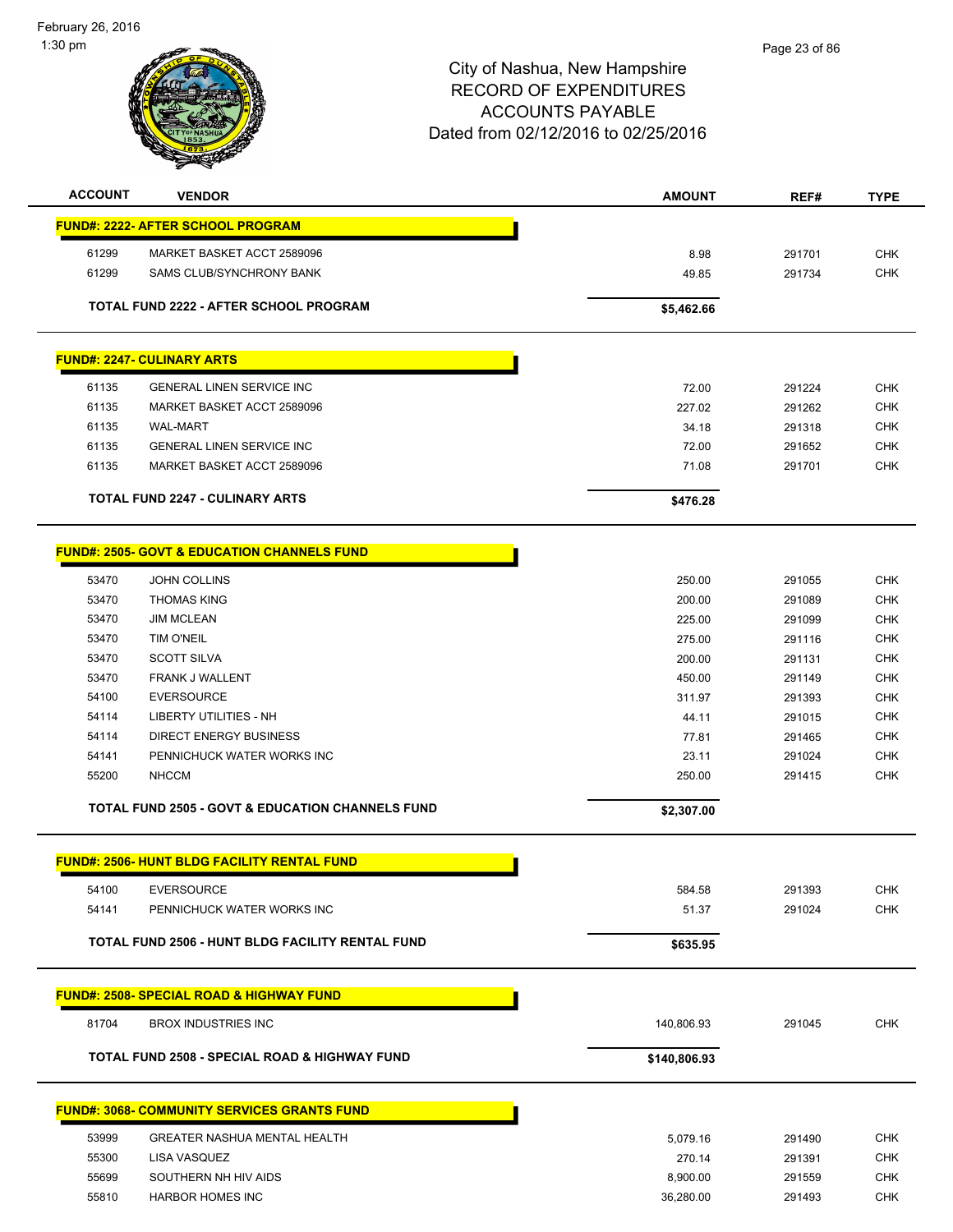February 26, 2016 1:30 pm



| <b>ACCOUNT</b> | <b>VENDOR</b>                                           | <b>AMOUNT</b>  | REF#             | <b>TYPE</b>              |
|----------------|---------------------------------------------------------|----------------|------------------|--------------------------|
|                | <b>FUND#: 3068- COMMUNITY SERVICES GRANTS FUND</b>      |                |                  |                          |
| 61100          | WB MASON CO INC                                         | 383.72         | 291585           | <b>CHK</b>               |
| 68235          | <b>HARBOR HOMES INC</b>                                 | 2,540.00       | 291493           | <b>CHK</b>               |
| 68235          | SOUTHERN NH HIV AIDS                                    | 623.00         | 291559           | <b>CHK</b>               |
|                |                                                         |                |                  |                          |
|                | <b>TOTAL FUND 3068 - COMMUNITY SERVICES GRANTS FUND</b> | \$54,076.02    |                  |                          |
|                | <b>FUND#: 3080- COMMUNITY DEVELOPMENT GRANTS</b>        |                |                  |                          |
| 55699          | <b>GEOINSIGHT INC</b>                                   | 8,018.01       | 291070           | <b>CHK</b>               |
|                | <b>TOTAL FUND 3080 - COMMUNITY DEVELOPMENT GRANTS</b>   | \$8,018.01     |                  |                          |
|                | <b>FUND#: 3090- URBAN PROGRAM GRANTS FUND</b>           |                |                  |                          |
| 54225          | ALCHEMY LEAD MANAGMENT                                  | 1,254.00       | 291431           | <b>CHK</b>               |
| 55307          | DAVID SULLIVAN                                          | 526.70         | 290998           | <b>CHK</b>               |
| 61100          | PURE WATERS OF NEW ENGLAND LLC                          | 90.00          | 291543           | <b>CHK</b>               |
| 61100          | WB MASON CO INC                                         | 42.09          | 291585           | <b>CHK</b>               |
| 68345          | <b>KATRINA FISH</b>                                     | 400.00         | 291381           | <b>CHK</b>               |
| 68345          | ARLENE F GRANT                                          | 400.00         | 291383           | <b>CHK</b>               |
| 69010          | UNITED ROOFING & HOME REMODEL                           | 12,000.00      | 291390           | <b>CHK</b>               |
|                | <b>TOTAL FUND 3090 - URBAN PROGRAM GRANTS FUND</b>      | \$14,712.79    |                  |                          |
|                |                                                         |                |                  |                          |
|                | <b>FUND#: 3120- TRANSIT GRANTS FUND</b>                 |                |                  |                          |
| 54100          | <b>EVERSOURCE</b>                                       | 1,154.29       | 291393           | <b>CHK</b>               |
| 54100          | <b>EVERSOURCE</b>                                       | 1,022.88       | 291393           | <b>CHK</b>               |
| 54100          | <b>EVERSOURCE</b>                                       | 382.68         | 291393           | <b>CHK</b>               |
| 54114          | <b>LIBERTY UTILITIES - NH</b>                           | 163.20         | 291015           | <b>CHK</b>               |
| 54114          | <b>LIBERTY UTILITIES - NH</b>                           | 439.05         | 291016           | <b>CHK</b>               |
| 54114          | <b>DIRECT ENERGY BUSINESS</b>                           | 287.89         | 291465           | <b>CHK</b>               |
| 54114          | <b>DIRECT ENERGY BUSINESS</b>                           | 774.01         | 291465           | <b>CHK</b>               |
| 54141          | PENNICHUCK WATER WORKS INC                              | 84.73          | 291024           | <b>CHK</b>               |
| 54141          | PENNICHUCK WATER WORKS INC                              | 53.33          | 291418           | <b>CHK</b>               |
| 55109          | <b>FAIRPOINT COMMUNICATIONS</b>                         | 185.10         | 291394           | <b>CHK</b>               |
| 55607          | UNITED PARCEL SERVICE                                   | 14.91          | 291423           | <b>CHK</b>               |
| 55690          | <b>FIRST TRANSIT INC</b>                                | 32,929.00      | 291479           | <b>CHK</b>               |
| 55690          | <b>FIRST TRANSIT INC</b>                                | 75,470.09      | 291479           | CHK                      |
| 55690          | FIRST TRANSIT INC                                       | 23,397.03      | 291479           | <b>CHK</b>               |
| 55699          | OCCUPATIONAL DRUG TESTING LLC                           | 259.00         | 291023           | <b>CHK</b>               |
| 55699          | CINTAS#016                                              | 42.96          | 291053           | CHK                      |
| 55699<br>55699 | CINTAS#016<br><b>GREEN MOUNTAIN COMMUNICATIONS</b>      | 42.96          | 291457           | <b>CHK</b><br><b>CHK</b> |
| 61299          | AMAZON                                                  | 34,374.00      | 291075           | <b>CHK</b>               |
| 61299          | AMAZON                                                  | 1,154.75       | 291000           | <b>CHK</b>               |
| 61299          | <b>GRAINGER</b>                                         | 71.60<br>65.75 | 291000<br>291073 | CHK                      |
| 61299          | HOME DEPOT CREDIT SERVICE 3065                          |                |                  | <b>CHK</b>               |
| 61299          | HOME DEPOT CREDIT SERVICE 3065                          | 88.00          | 291499           | <b>CHK</b>               |
|                |                                                         | 117.64         | 291499           |                          |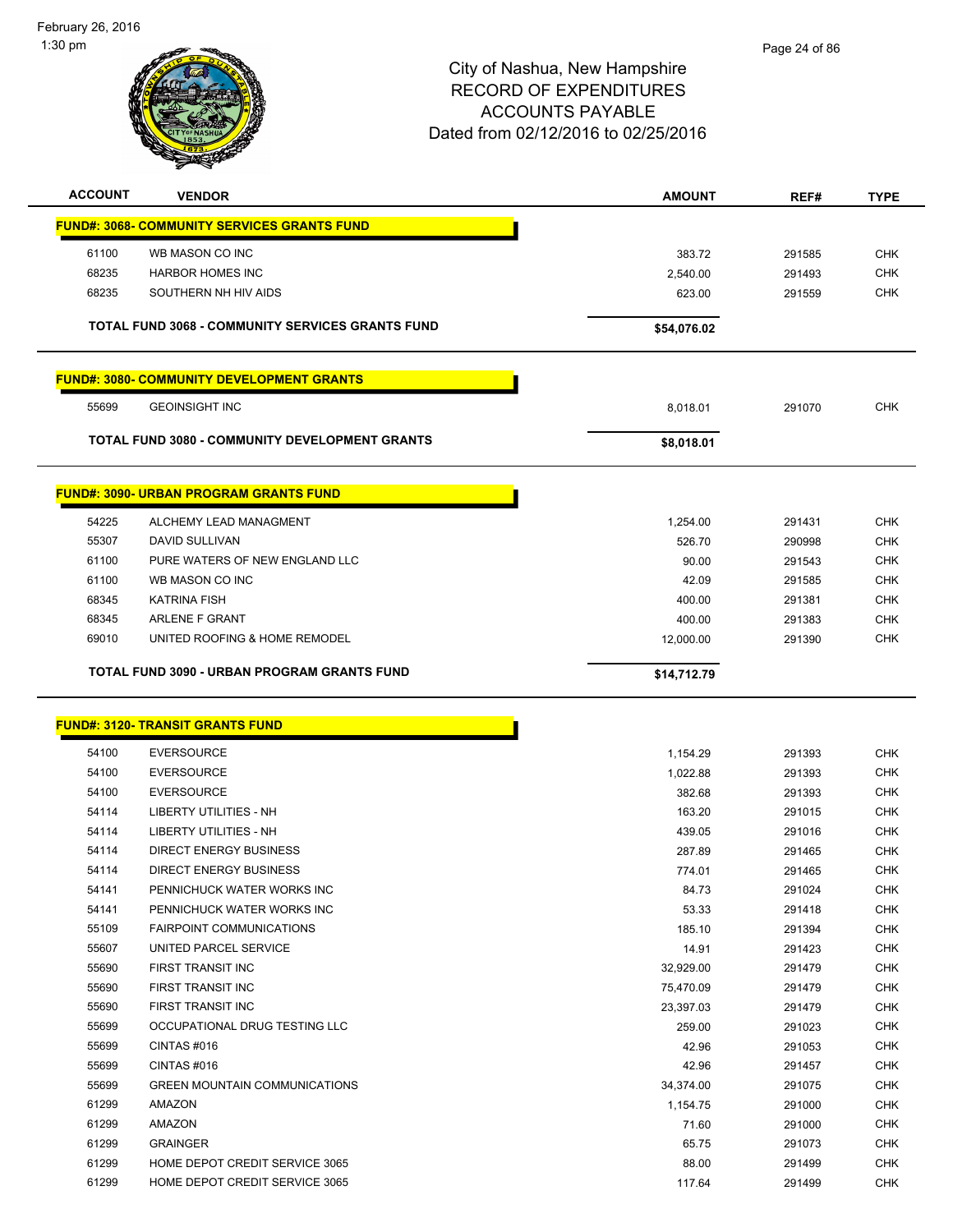

| <b>ACCOUNT</b> | <b>VENDOR</b>                                | <b>AMOUNT</b> | REF#   | <b>TYPE</b> |
|----------------|----------------------------------------------|---------------|--------|-------------|
|                | <b>FUND#: 3120- TRANSIT GRANTS FUND</b>      |               |        |             |
| 61299          | <b>RYDER FLEET PRODUCTS</b>                  | 31.32         | 291547 | <b>CHK</b>  |
| 61300          | CITY OF NASHUA/TAX COLLECTORS                | 39.74         | 290990 | <b>CHK</b>  |
| 61307          | <b>EAST RIVER ENERGY INC</b>                 | 21,873.00     | 291468 | <b>CHK</b>  |
| 61310          | <b>AVSG LP</b>                               | 1,042.68      | 291441 | <b>CHK</b>  |
| 61709          | SAFETY KLEEN SYSTEMS INC                     | 510.00        | 291127 | <b>CHK</b>  |
| 61799          | <b>GILLIG LLC</b>                            | 642.49        | 291071 | <b>CHK</b>  |
| 61799          | <b>NAPA AUTO PARTS</b>                       | (107.15)      | 291106 | <b>CHK</b>  |
| 61799          | ALLIANCE BUS GROUP INC                       | 123.36        | 291434 | <b>CHK</b>  |
| 61799          | <b>CUMMINS NORTHEAST LLC</b>                 | 886.12        | 291461 | <b>CHK</b>  |
| 61799          | <b>GILLIG LLC</b>                            | 1,361.73      | 291484 | <b>CHK</b>  |
| 61799          | <b>NAPA AUTO PARTS</b>                       | 12.22         | 291533 | <b>CHK</b>  |
| 61799          | NAPA AUTO PARTS                              | 161.74        | 291106 | <b>CHK</b>  |
| 61799          | <b>NAPA AUTO PARTS</b>                       | 137.28        | 291533 | <b>CHK</b>  |
| 61799          | <b>NAPA AUTO PARTS</b>                       | 60.16         | 291106 | <b>CHK</b>  |
| 61799          | <b>NAPA AUTO PARTS</b>                       | 30.60         | 291533 | <b>CHK</b>  |
| 61799          | <b>NAPA AUTO PARTS</b>                       | 63.66         | 291106 | <b>CHK</b>  |
| 61799          | <b>GRAINGER</b>                              | 133.77        | 291486 | <b>CHK</b>  |
| 61799          | <b>RYDER FLEET PRODUCTS</b>                  | 74.15         | 291547 | <b>CHK</b>  |
| 61799          | <b>NAPA AUTO PARTS</b>                       | 43.38         | 291106 | <b>CHK</b>  |
| 71000          | OFFICE ALTERNATIVES LLC                      | 881.00        | 291539 | <b>CHK</b>  |
|                | <b>TOTAL FUND 3120 - TRANSIT GRANTS FUND</b> | \$200,576.10  |        |             |

#### **FUND#: 3800- SCHOOL GRANTS FUND**

| 53600 | <b>SERESC</b>                         | 5,550.00  | 291742 | <b>CHK</b> |
|-------|---------------------------------------|-----------|--------|------------|
| 53607 | <b>SERESC</b>                         | 6,075.00  | 291742 | <b>CHK</b> |
| 53614 | <b>GAYLE R ESTERLY</b>                | 3,164.42  | 291644 | <b>CHK</b> |
| 53614 | <b>LEEANN HARMER</b>                  | 525.00    | 291234 | <b>CHK</b> |
| 53614 | TARA L HASBROUCK                      | 315.00    | 291236 | <b>CHK</b> |
| 53614 | <b>AUDREY VARGA</b>                   | 525.00    | 291316 | <b>CHK</b> |
| 53614 | <b>LEEANN HARMER</b>                  | 105.00    | 291668 | <b>CHK</b> |
| 53614 | <b>TARA L HASBROUCK</b>               | 105.00    | 291669 | <b>CHK</b> |
| 53614 | <b>AUDREY VARGA</b>                   | 105.00    | 291757 | <b>CHK</b> |
| 53628 | <b>SERESC</b>                         | 14,513.62 | 291742 | <b>CHK</b> |
| 53628 | <b>STEVE BLUNT</b>                    | 200.00    | 291612 | <b>CHK</b> |
| 53628 | <b>HARBOR HOMES INC</b>               | 10,154.00 | 291667 | <b>CHK</b> |
| 53628 | ASCENTRIA COMMUNITY SERVICES          | 99.00     | 291167 | <b>CHK</b> |
| 53628 | KATHERINE S GOLTSOV                   | 25.00     | 291226 | <b>CHK</b> |
| 53628 | <b>HOLLY LAVINE</b>                   | 100.00    | 291252 | <b>CHK</b> |
| 53628 | <b>TIMOTHY F BOSCH</b>                | 25.00     | 291617 | <b>CHK</b> |
| 53628 | <b>BOOTHBY THERAPY SERVICES LLC</b>   | 701.36    | 291616 | <b>CHK</b> |
| 54487 | PHONAK, LLC                           | 100.00    | 291723 | <b>CHK</b> |
| 55300 | <b>DEBORAH A MURRAY</b>               | 80.12     | 291711 | <b>CHK</b> |
| 55400 | <b>DEBORAH BRITENRIKER</b>            | 199.00    | 291181 | <b>CHK</b> |
| 55690 | ROBERT CIOPPA                         | 175.00    | 291196 | <b>CHK</b> |
| 55690 | <b>CARING HANDS TRANSPORTATION LL</b> | 1,462.50  | 291621 | <b>CHK</b> |
| 55690 | ROBERT CIOPPA                         | 175.00    | 291627 | <b>CHK</b> |
| 55690 | MERRIMACK VALLEY SCHOOL DIST          | 740.00    | 291706 | <b>CHK</b> |

Ì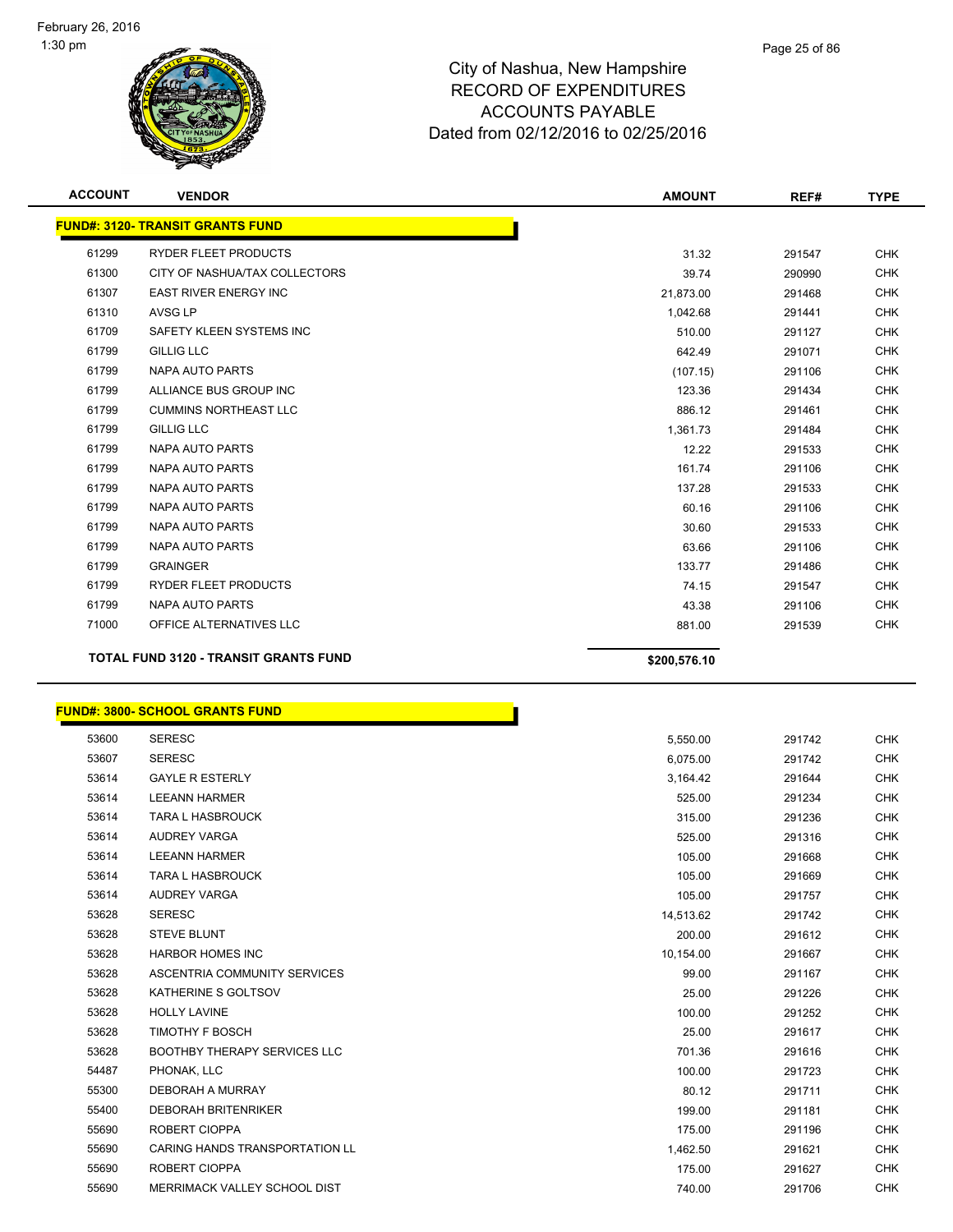

| <b>ACCOUNT</b> | <b>VENDOR</b>                               | <b>AMOUNT</b> | REF#   | <b>TYPE</b> |
|----------------|---------------------------------------------|---------------|--------|-------------|
|                | <b>FUND#: 3800- SCHOOL GRANTS FUND</b>      |               |        |             |
| 55690          | THE PROVIDER ENTERPRISES INC                | 1,292.00      | 291728 | <b>CHK</b>  |
| 55690          | TROMBLY MOTOR COACH SERVICE                 | 1,863.00      | 291753 | <b>CHK</b>  |
| 55690          | FIRST STUDENT INC                           | 289.94        | 291220 | <b>CHK</b>  |
| 61135          | <b>HOUGHTON MIFFLIN HARCOURT PUB.</b>       | 31.99         | 291241 | <b>CHK</b>  |
| 61299          | <b>ADAM ROZUMEK</b>                         | 65.43         | 291296 | <b>CHK</b>  |
| 61299          | <b>WAL-MART</b>                             | 300.57        | 291318 | <b>CHK</b>  |
| 61299          | ANNE KORZYNIOWSKI                           | 19.06         | 291688 | <b>CHK</b>  |
| 61299          | DEBORAH A MURRAY                            | 294.00        | 291711 | <b>CHK</b>  |
| 61299          | <b>DIDAX INC</b>                            | 97.65         | 291210 | <b>CHK</b>  |
| 61299          | WB MASON CO INC                             | 26.18         | 291319 | <b>CHK</b>  |
| 61299          | <b>CYNTHIA MICHAUD</b>                      | 137.07        | 291707 | <b>CHK</b>  |
| 61299          | WB MASON CO INC                             | 2.71          | 291759 | <b>CHK</b>  |
| 61875          | <b>SCHOLASTIC INC</b>                       | 144.00        | 291300 | <b>CHK</b>  |
| 61875          | <b>SCHOLASTIC INC</b>                       | 644.55        | 291738 | <b>CHK</b>  |
| 71228          | <b>CURRICULUM ASSOCIATES LLC</b>            | 13,041.00     | 291208 | <b>CHK</b>  |
| 71228          | <b>LEARNING A-Z</b>                         | 439.80        | 291253 | <b>CHK</b>  |
| 71228          | LAZEL                                       | 109.95        | 291691 | <b>CHK</b>  |
| 71999          | <b>BURMAX CO INC</b>                        | 7,001.57      | 291184 | <b>CHK</b>  |
|                | <b>TOTAL FUND 3800 - SCHOOL GRANTS FUND</b> | \$71,019.49   |        |             |

#### **FUND#: 3810- FOOD SERVICE GRANTS FUND**

| 61214 | M SAUNDERS INC                                    | 657.70     | 291699 | <b>CHK</b> |
|-------|---------------------------------------------------|------------|--------|------------|
| 61214 | M SAUNDERS INC                                    | 397.30     | 291699 | <b>CHK</b> |
|       |                                                   |            |        |            |
| 61214 | M SAUNDERS INC                                    | 514.70     | 291699 | <b>CHK</b> |
| 61214 | M SAUNDERS INC                                    | 315.50     | 291699 | <b>CHK</b> |
| 61214 | M SAUNDERS INC                                    | 275.55     | 291699 | <b>CHK</b> |
| 61214 | <b>M SAUNDERS INC</b>                             | 1,051.00   | 291699 | <b>CHK</b> |
| 61214 | <b>M SAUNDERS INC</b>                             | 734.60     | 291699 | <b>CHK</b> |
| 61214 | M SAUNDERS INC                                    | 241.15     | 291699 | <b>CHK</b> |
| 61299 | COSTA FRUIT & PRODUCE CO INC                      | 32.27      | 291635 | <b>CHK</b> |
| 61299 | COSTA FRUIT & PRODUCE CO INC                      | 32.27      | 291635 | <b>CHK</b> |
| 61299 | COSTA FRUIT & PRODUCE CO INC                      | 64.54      | 291635 | <b>CHK</b> |
|       | <b>TOTAL FUND 3810 - FOOD SERVICE GRANTS FUND</b> | \$4,316.58 |        |            |

n

|       | <b>FUND#: 4005- TRAFFIC VIOLATIONS FUND</b>      |          |        |            |
|-------|--------------------------------------------------|----------|--------|------------|
| 55607 | <b>MAILINGS UNLIMITED</b>                        | (43.00)  | 291517 | CHK        |
| 55699 | VERIZON WIRELESS-742016226                       | 192.90   | 291425 | <b>CHK</b> |
| 61107 | <b>BEN'S UNIFORMS</b>                            | 38.00    | 291042 | <b>CHK</b> |
|       | <b>TOTAL FUND 4005 - TRAFFIC VIOLATIONS FUND</b> | \$187.90 |        |            |

#### **FUND#: 4010- MOTOR VEHICLE ADMIN FUND**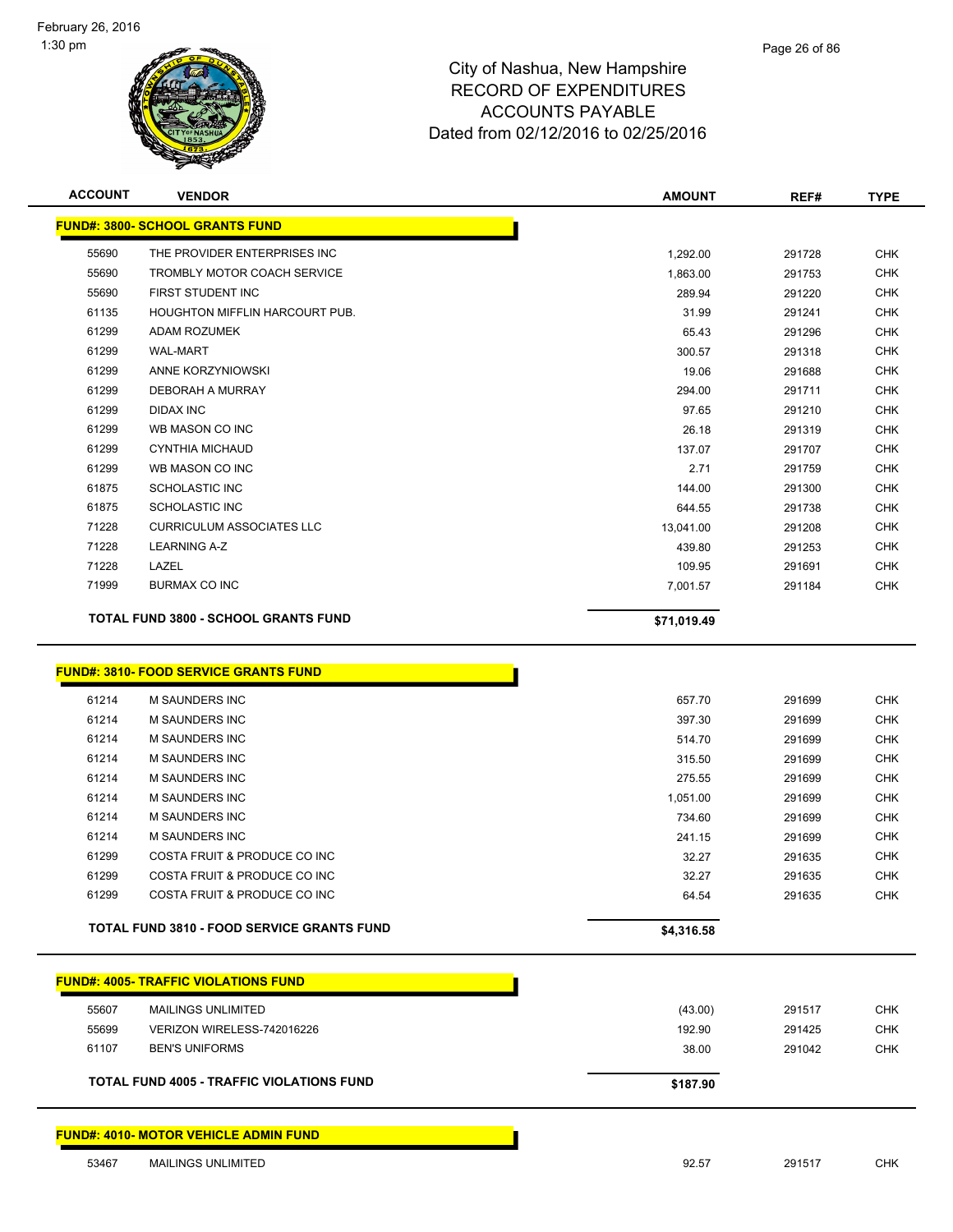| <b>ACCOUNT</b><br><b>VENDOR</b>                      | <b>AMOUNT</b> | REF#   | <b>TYPE</b> |
|------------------------------------------------------|---------------|--------|-------------|
| <b>TOTAL FUND 4010 - MOTOR VEHICLE ADMIN FUND</b>    | \$92.57       |        |             |
| <u> FUND#: 4020- POLICE DRUG ENFORCEMENT FUND</u>    |               |        |             |
| 54899<br>LAW REALTY CO INC                           | 416.67        | 291511 | <b>CHK</b>  |
| 54899<br>LITCHFIELD VANTAGE LLC                      | 1,608.33      | 291513 | <b>CHK</b>  |
| TOTAL FUND 4020 - POLICE DRUG ENFORCEMENT FUND       | \$2,025.00    |        |             |
| <u> FUND#: 4025- DOJ DRUG FORFEITURE FUND</u>        |               |        |             |
| 61799<br><b>CARPARTS OF NASHUA</b>                   | 0.54          | 291049 | <b>CHK</b>  |
| 61799<br>CARPARTS OF NASHUA                          | 2.48          | 291454 | <b>CHK</b>  |
| <b>TOTAL FUND 4025 - DOJ DRUG FORFEITURE FUND</b>    | \$3.02        |        |             |
| <b>FUND#: 4053- FIRE REGIONAL HAZMAT FUND</b>        |               |        |             |
| 55118<br>VERIZON WIRELESS-842015493                  | 80.02         | 291426 | <b>CHK</b>  |
| 71000<br><b>ARISTATEK INC</b>                        | 2,125.00      | 291037 | <b>CHK</b>  |
| 71000<br><b>MOORE MEDICAL LLC</b>                    | 940.31        | 291104 | <b>CHK</b>  |
| TOTAL FUND 4053 - FIRE REGIONAL HAZMAT FUND          | \$3,145.33    |        |             |
| <u> FUND#: 4080- NASHUA CONSERVATION FUND</u>        |               |        |             |
| 53142<br>SOCIETY FOR THE PROTECT NH FOR              | 5,002.65      | 291558 | <b>CHK</b>  |
| <b>TOTAL FUND 4080 - NASHUA CONSERVATION FUND</b>    | \$5,002.65    |        |             |
| <b>FUND#: 4090- LIB-LOST/DAMAGED BOOK FINES</b>      |               |        |             |
| 55699<br>UNIQUE MANAGEMENT SERVICES INC              | 277.45        | 291579 | <b>CHK</b>  |
| <b>AMAZON</b><br>61299                               | 39.99         | 291000 | <b>CHK</b>  |
| TOTAL FUND 4090 - LIB-LOST/DAMAGED BOOK FINES        | \$317.44      |        |             |
| <b>FUND#: 5050- CAP PROJECTS-COMMUNICATIONS</b>      |               |        |             |
| 81300<br>MOTOROLA SOLUTIONS INC                      | 9,000.00      | 291412 | <b>CHK</b>  |
| <b>TOTAL FUND 5050 - CAP PROJECTS-COMMUNICATIONS</b> | \$9,000.00    |        |             |
| <u> FUND#: 5700- CAP PROJECTS-BROAD ST PARKWAY</u>   |               |        |             |
| 81700<br>SANBORN HEAD & ASSOC INC                    | 10,903.57     | 291128 | <b>CHK</b>  |
| 81700<br>WARD GEOTECHNICAL CONSULTING                | 3,050.00      | 291150 | <b>CHK</b>  |
| 81700<br><b>WADLEIGH STARR &amp; PETERS PLLC</b>     | 874.64        | 291584 | <b>CHK</b>  |
| 81700<br>PENNICHUCK WATER WORKS INC                  | 334.92        | 291418 | <b>CHK</b>  |
| 81700<br>NASHUA MILLYARD ASSOC INC                   | 703.46        | 291107 | <b>CHK</b>  |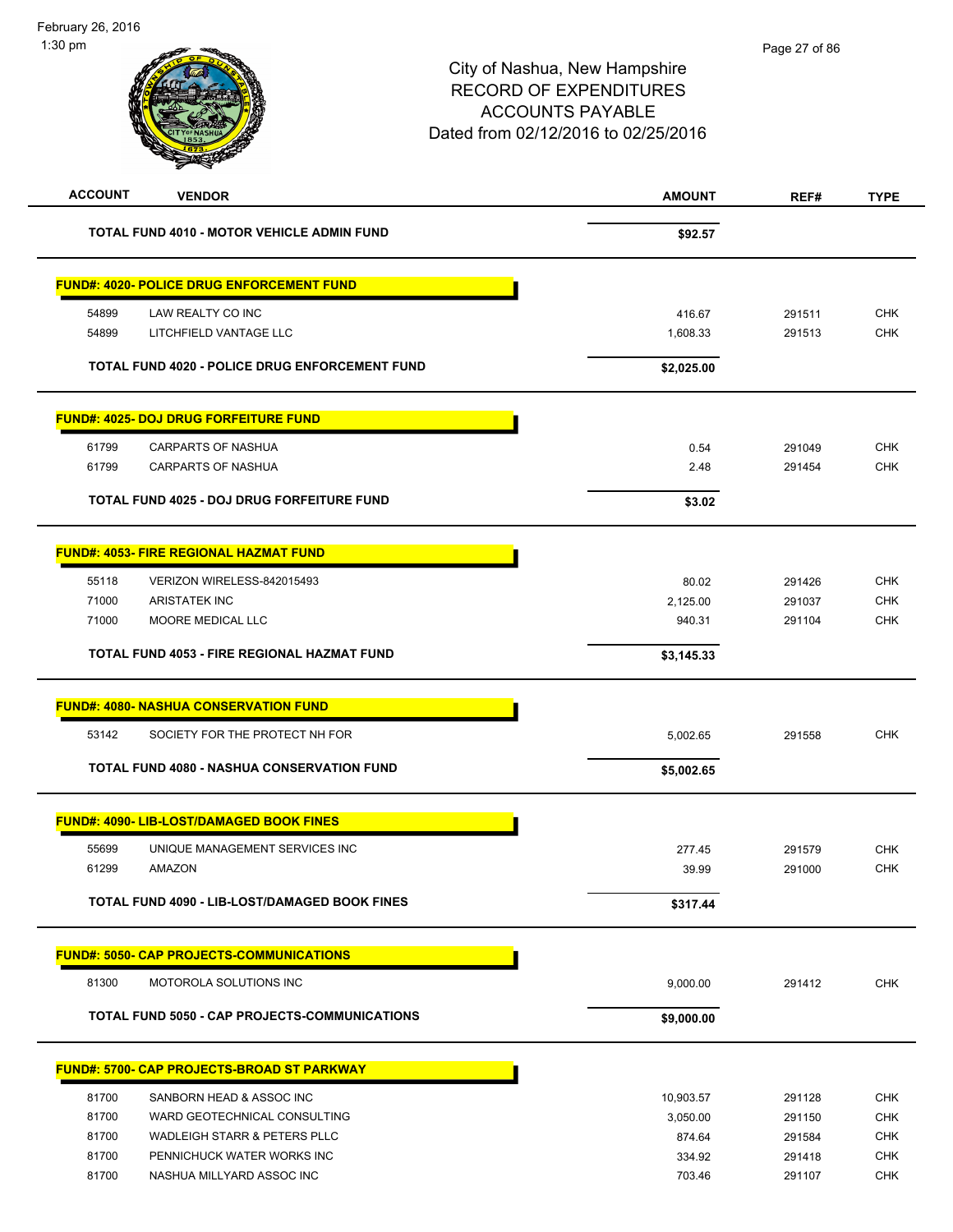| <b>ACCOUNT</b> | <b>VENDOR</b>                                         | <b>AMOUNT</b> | REF#   | <b>TYPE</b> |
|----------------|-------------------------------------------------------|---------------|--------|-------------|
|                | TOTAL FUND 5700 - CAP PROJECTS-BROAD ST PARKWAY       | \$15,866.59   |        |             |
|                | <b>FUND#: 5800- SCHOOL CAPITAL PROJECTS FUND</b>      |               |        |             |
| 81200          | COROLLA CONTRACTING INC                               | 21,277.00     | 291202 | <b>CHK</b>  |
|                | <b>TOTAL FUND 5800 - SCHOOL CAPITAL PROJECTS FUND</b> | \$21,277.00   |        |             |
|                | <b>FUND#: 6000- SOLID WASTE FUND</b>                  |               |        |             |
| 53114          | MELANSON HEATH & CO PC                                | 5,225.00      | 291101 | <b>CHK</b>  |
| 53467          | UNITED PARCEL SERVICE                                 | 113.55        | 291031 | <b>CHK</b>  |
| 54100          | <b>EVERSOURCE</b>                                     | 15.50         | 291007 | <b>CHK</b>  |
| 54100          | <b>EVERSOURCE</b>                                     | 1,398.41      | 291393 | <b>CHK</b>  |
| 54280          | HOME DEPOT CREDIT SERVICE 3065                        | 34.71         | 291499 | <b>CHK</b>  |
| 54280          | METHUEN CONSTRUCTION CO                               | 4,723.85      | 291524 | <b>CHK</b>  |
| 54600          | AMAZON                                                | 323.95        | 291000 | <b>CHK</b>  |
| 54600          | FREIGHTLINER OF NH INC                                | 940.86        | 291068 | <b>CHK</b>  |
| 54600          | <b>G H BERLIN WINDWARD</b>                            | 1,326.39      | 291069 | <b>CHK</b>  |
| 54600          | CARPARTS OF NASHUA                                    | 132.12        | 291454 | <b>CHK</b>  |
| 54600          | FREIGHTLINER OF NH INC                                | 664.92        | 291481 | <b>CHK</b>  |
| 54600          | MCDEVITT TRUCKS INC                                   | 785.49        | 291521 | <b>CHK</b>  |
| 54600          | MCNEILUS TRUCK & MANUFACTURING                        | 572.56        | 291523 | <b>CHK</b>  |
| 54600          | NAPA AUTO PARTS                                       | 253.49        | 291532 | <b>CHK</b>  |
| 54600          | <b>POWERPLAN</b>                                      | 225.53        | 291542 | <b>CHK</b>  |
| 54600          | SANEL AUTO PARTS CO                                   | 129.82        | 291550 | <b>CHK</b>  |
| 54600          | TST HYDRAULICS INC                                    | 10.00         | 291575 | <b>CHK</b>  |
| 55109          | COMCAST CABLE COMMUNICATIONS I                        | 114.78        | 291392 | <b>CHK</b>  |
| 55109          | <b>FAIRPOINT COMMUNICATIONS</b>                       | 35.40         | 291394 | <b>CHK</b>  |
| 55109          | PAETEC COMMUNICATIONS INC                             | 4.33          | 291416 | <b>CHK</b>  |
| 55200          | NRRA (NORTHEAST RESOURCE RECOV                        | 1,800.00      | 291114 | <b>CHK</b>  |
| 55200          | <b>SWANA</b>                                          | 212.00        | 291138 | <b>CHK</b>  |
| 55699          | UNIVERSAL RECYCLING TECH                              | 2,110.09      | 291148 | <b>CHK</b>  |
| 55699          | CALLOGIX INC                                          | 69.93         | 291452 | CHK         |
| 55699          | UNIVERSAL RECYCLING TECH                              | 1,835.48      | 291581 | <b>CHK</b>  |
| 61100          | AMAZON                                                | 19.98         | 291000 | <b>CHK</b>  |
| 61107          | UNIFIRST CORPORATION                                  | 140.28        | 291146 | <b>CHK</b>  |
| 61107          | UNIFIRST CORPORATION                                  | 166.09        | 291577 | <b>CHK</b>  |
| 61110          | AMAZON                                                | 26.31         | 291000 | CHK         |
| 61110          | ALECS SHOE STORE INC                                  | 110.00        | 291432 | <b>CHK</b>  |
| 61192          | AMAZON                                                | 140.10        | 291000 | <b>CHK</b>  |
| 61192          | STANLEY CONVERGENT SECURITY                           | 89.04         | 291135 | <b>CHK</b>  |
| 61307          | SHATTUCK MALONE OIL CO                                | 1,296.84      | 291419 | <b>CHK</b>  |
| 61310          | AVSG LP                                               | 14,056.82     | 291441 | <b>CHK</b>  |
| 61428          | NEW ENGLAND PAPER & SUPPLY                            | 366.89        | 291535 | <b>CHK</b>  |
| 61705          | <b>GCR TIRES AND SERVICE</b>                          | 856.96        | 291483 | <b>CHK</b>  |
| 61705          | MAYNARD & LESIEUR INC                                 | 4,918.76      | 291518 | <b>CHK</b>  |
| 71000          | HERON INSTRUMENTS INC                                 | 613.00        | 291497 | <b>CHK</b>  |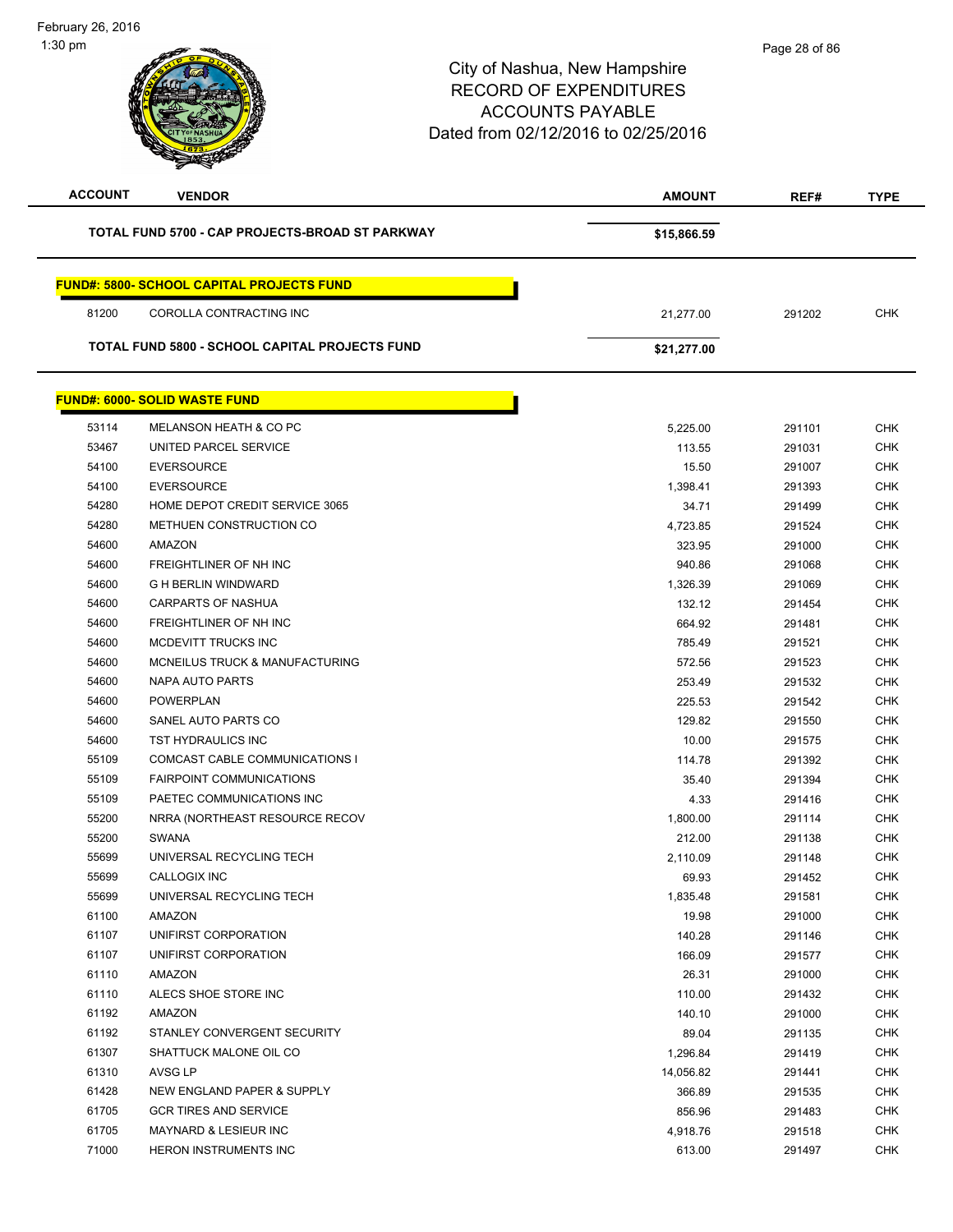

| <b>ACCOUNT</b>                     | <b>VENDOR</b>                        | <b>AMOUNT</b> | REF#   | <b>TYPE</b> |
|------------------------------------|--------------------------------------|---------------|--------|-------------|
| TOTAL FUND 6000 - SOLID WASTE FUND |                                      | \$45,859.23   |        |             |
|                                    | <u> FUND#: 6200- WASTEWATER FUND</u> |               |        |             |
| 21775                              | <b>ACCURATE TITLE</b>                | 59.00         | 291762 | <b>CHK</b>  |
| 21775                              | <b>BROKER'S TITLE &amp; CLOSING</b>  | 71.51         | 291763 | <b>CHK</b>  |
| 21775                              | BROWN & BROWN PC                     | 56.47         | 291764 | <b>CHK</b>  |
| 21775                              | COE DRIVE REALTY CO LLC              | 50.32         | 291765 | <b>CHK</b>  |
| 21775                              | COPANI, TARLOW & CRANNEY             | 39.29         | 291766 | <b>CHK</b>  |
| 21775                              | EDWARD SHUBELKA, ESTATE OF           | 38.92         | 291767 | <b>CHK</b>  |
| 21775                              | <b>FRASCA &amp; FRASCA</b>           | 44.17         | 291768 | <b>CHK</b>  |
| 21775                              | <b>HEIDI RUIZ</b>                    | 133.44        | 291769 | CHK         |
| 21775                              | <b>JOSHUA BURDICK</b>                | 64.67         | 291770 | <b>CHK</b>  |
| 21775                              | <b>KENNETH BRUNINI</b>               | 67.85         | 291771 | <b>CHK</b>  |
| 21775                              | <b>KENNETH READER</b>                | 35.97         | 291772 | <b>CHK</b>  |
| 21775                              | KILBANE FAMILY REV TRST              | 40.07         | 291773 | <b>CHK</b>  |
| 21775                              | PRUDENTIAL VERANI REALTY             | 61.63         | 291774 | <b>CHK</b>  |
| 21775                              | <b>RICHARD DION</b>                  | 52.37         | 291775 | <b>CHK</b>  |
| 21775                              | SMITH-WEISS SHEPARD                  | 44.82         | 291776 | <b>CHK</b>  |
| 21775                              | <b>SUSAN WARD</b>                    | 125.05        | 291777 | <b>CHK</b>  |
| 53107                              | CHEMSERVE ENVIRONMENTAL ANALYS       | 112.71        | 291052 | <b>CHK</b>  |
| 53107                              | EASTERN ANALYTICAL INC               | 32.50         | 291469 | <b>CHK</b>  |
| 53114                              | MELANSON HEATH & CO PC               | 8,525.00      | 291101 | <b>CHK</b>  |
| 53467                              | <b>MAILINGS UNLIMITED</b>            | 992.91        | 291093 | <b>CHK</b>  |
| 54100                              | <b>EVERSOURCE</b>                    | 36,660.66     | 291007 | <b>CHK</b>  |
| 54100                              | <b>EVERSOURCE</b>                    | 2,193.34      | 291393 | <b>CHK</b>  |
| 54114                              | LIBERTY UTILITIES - NH               | 49.10         | 291400 | <b>CHK</b>  |
| 54114                              | LIBERTY UTILITIES - NH               | 3,754.36      | 291403 | <b>CHK</b>  |
| 54114                              | LIBERTY UTILITIES - NH               | 672.06        | 291404 | CHK         |
| 54114                              | LIBERTY UTILITIES - NH               | 491.05        | 291405 | <b>CHK</b>  |
| 54114                              | LIBERTY UTILITIES - NH               | 307.47        | 291406 | <b>CHK</b>  |
| 54114                              | LIBERTY UTILITIES - NH               | 272.79        | 291407 | <b>CHK</b>  |
| 54114                              | LIBERTY UTILITIES - NH               | 96.85         | 291408 | <b>CHK</b>  |
| 54114                              | LIBERTY UTILITIES - NH               | 166.03        | 291409 | <b>CHK</b>  |
| 54114                              | <b>DIRECT ENERGY BUSINESS</b>        | 11,013.45     | 291465 | <b>CHK</b>  |
| 54141                              | PENNICHUCK WATER WORKS INC           | 668.26        | 291024 | <b>CHK</b>  |
| 54141                              | PENNICHUCK WATER WORKS INC           | 3,352.70      | 291418 | <b>CHK</b>  |
| 54200                              | ALL GREEN COMMERCIAL JANITORS        | 693.33        | 291433 | <b>CHK</b>  |
| 54221                              | <b>CASELLA ORGANICS</b>              | 28,856.12     | 291455 | <b>CHK</b>  |
| 54280                              | <b>CLARITY WATER TECHNOLOGIES</b>    | 749.16        | 291054 | <b>CHK</b>  |
| 54300                              | <b>BROX INDUSTRIES INC</b>           | 186.60        | 291045 | <b>CHK</b>  |
| 54300                              | F W WEBB CO                          | 28.98         | 291064 | <b>CHK</b>  |
| 54300                              | <b>BROX INDUSTRIES INC</b>           | 211.14        | 291450 | <b>CHK</b>  |
| 54487                              | MCMASTER-CARR                        | 99.38         | 291100 | <b>CHK</b>  |
| 54487                              | <b>HAYES PUMPS INC</b>               | 2,606.14      | 291495 | CHK         |
| 54487                              | M & M ELECTRICAL SUPPLY CO INC       | 10,229.00     | 291514 | CHK         |
| 54487                              | TDD EARTH TECHNOLOGIES               | 6,500.00      | 291566 | <b>CHK</b>  |
| 55109                              | PAETEC COMMUNICATIONS INC            | 4.33          | 291416 | <b>CHK</b>  |
| 55421                              | <b>GERALDINE CIARDELLI</b>           | 128.16        | 290989 | <b>CHK</b>  |
| 55607                              | PETTY CASH                           | 49.65         | 290969 | <b>CHK</b>  |
|                                    |                                      |               |        |             |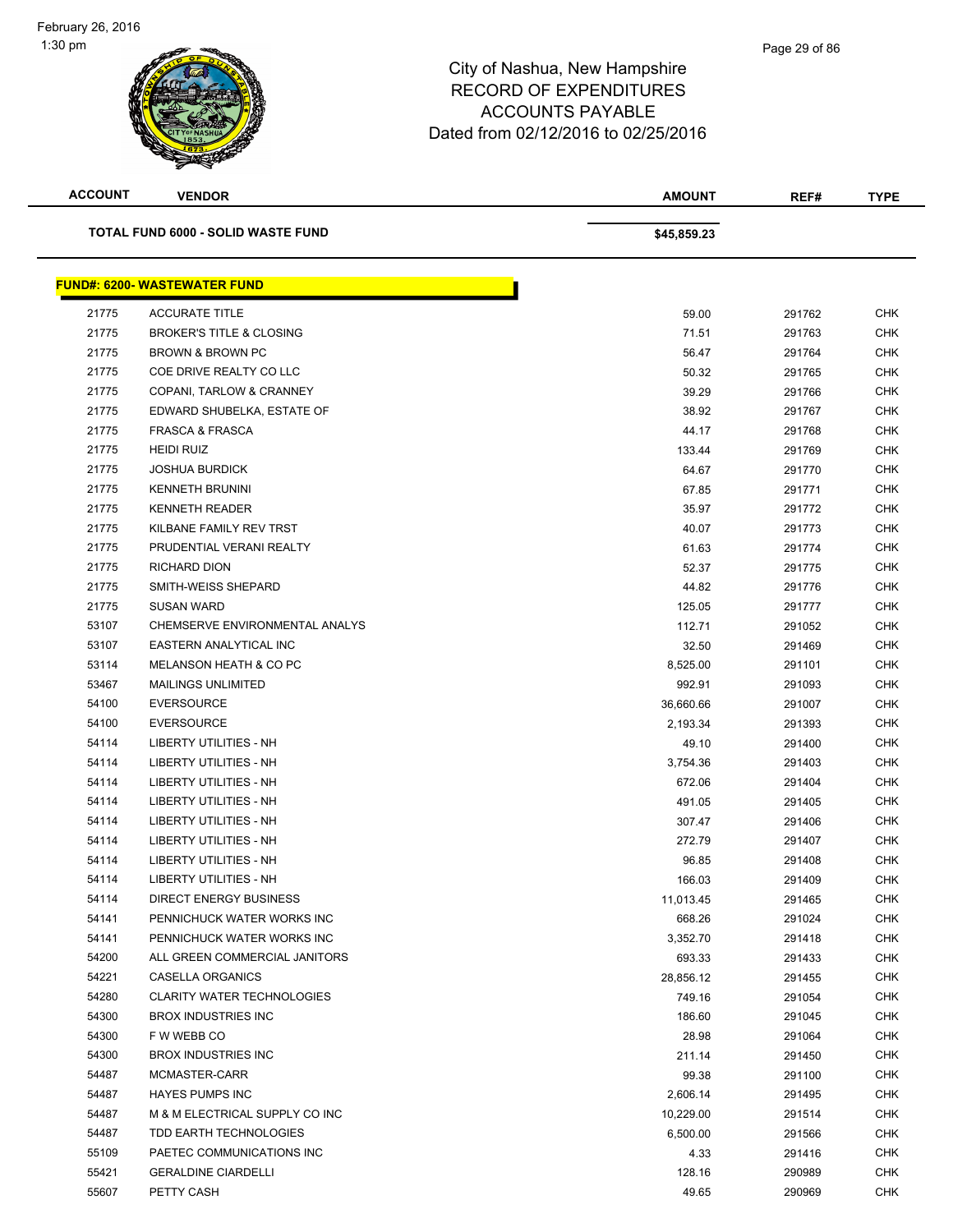

|                | <b>FUND#: 6200- WASTEWATER FUND</b>                               |                      |                  |                          |
|----------------|-------------------------------------------------------------------|----------------------|------------------|--------------------------|
| 55618          | <b>CITIZENS BANK</b>                                              | 1,480.19             | 150050           | <b>ACH</b>               |
| 55699          | CALLOGIX INC                                                      | 160.00               | 291452           | <b>CHK</b>               |
| 55699          | <b>HACH COMPANY</b>                                               | 240.93               | 291492           | <b>CHK</b>               |
| 61107          | UNIFIRST CORPORATION                                              | 235.30               | 291146           | <b>CHK</b>               |
| 61107          | UNIFIRST CORPORATION                                              | 239.99               | 291577           | <b>CHK</b>               |
| 61156          | POLYDYNE INC                                                      | 17,819.00            | 291122           | <b>CHK</b>               |
| 61156          | JCI JONES CHEMICALS INC                                           | 4,704.96             | 291509           | <b>CHK</b>               |
| 61310          | AVSG LP                                                           | 756.90               | 291441           | <b>CHK</b>               |
| 61830          | <b>MSDSONLINE INC</b>                                             | 399.00               | 291105           | <b>CHK</b>               |
| 81700          | <b>BROX INDUSTRIES INC</b>                                        | 85,573.56            | 291045           | <b>CHK</b>               |
| 81700          | DEFELICE CORPORATION                                              | 365,204.85           | 290992           | <b>CHK</b>               |
| 81700          | HUTTER CONSTRUCTION CORP<br>19,929.00                             |                      | 291082           | <b>CHK</b>               |
| 81700          | WOODARD & CURRAN INC                                              | 30,240.31            | 291153           | <b>CHK</b>               |
|                | <b>TOTAL FUND 6200 - WASTEWATER FUND</b>                          | \$647,672.77         |                  |                          |
|                | <u> FUND#: 6500- PROPERTY &amp; CASUALTY FUND</u>                 |                      |                  |                          |
| 59207          | ANDREW G LEMAY                                                    | 106.30               | 291343           | <b>CHK</b>               |
| 59207          | AMOSKEAG ANETHESIA PLLC                                           | 225.00               | 291344           | <b>CHK</b>               |
| 59207          | APPLE NASHUA LLC                                                  | 912.00               | 291345           | <b>CHK</b>               |
| 59207          | DYNASPLINT SYSTEMS INC                                            | 395.00               | 291348           | <b>CHK</b>               |
| 59207          | ONE CALL MEDICAL INC                                              | 2,206.00             | 291350           | <b>CHK</b>               |
| 59207          | PHILLIP P FICHERA MD                                              | 410.00               | 291351           | CHK                      |
| 59207          | PIERRE DIONNE MD PC                                               | 775.00               | 291352           | <b>CHK</b>               |
| 59207          | STONERIVER PHARMACY SOLUTIONS                                     | 2,284.28             | 291354           | <b>CHK</b>               |
| 59207          | APPLE NASHUA LLC                                                  | 304.00               | 291785           | <b>CHK</b>               |
| 59207          | ASSOCIATED RADIOLOGISTS PA                                        | 58.00                | 291786           | <b>CHK</b>               |
| 59207          | BOSTON UNIVERSITY MEDICAL CTR                                     | 333.00               | 291787           | <b>CHK</b>               |
| 59207          | BOSTON UNIVERSITY ORTHOPAEDIC                                     | 256.00               | 291788           | <b>CHK</b>               |
| 59207          | <b>CPTE NASHUA</b>                                                | 1,152.00             | 291789           | <b>CHK</b>               |
| 59207          | <b>FOUNDATION MEDICAL PARTNERS</b>                                | 154.00               | 291790           | <b>CHK</b>               |
| 59207          | <b>FOUR SEASONS ORTHOPEDIC CENTER</b>                             | 814.00               | 291791           | <b>CHK</b>               |
| 59207          | <b>MERRIMACK VALLEY PHYSICAL</b>                                  | 744.00               | 291793           | <b>CHK</b>               |
| 59207          | NASHUA CHIROPRACTIC                                               | 100.00               | 291794           | CHK                      |
| 59207          | ROBERT M WEINER MD                                                | 1,250.00             | 291795           | <b>CHK</b>               |
| 59207          | STONERIVER PHARMACY SOLUTIONS                                     | 45.04                | 291796           | <b>CHK</b>               |
| 59225          | <b>CULLENCOLLIMORE PLLC</b>                                       | 140.00               | 291347           | <b>CHK</b>               |
| 59250          | R B ALLEN CO INC                                                  | 1,375.00             | 291353           | <b>CHK</b>               |
| 59275          | BROADSIDE COLLISION LLC                                           | 2,602.66             | 291346           | <b>CHK</b>               |
| 59275<br>59275 | <b>GATE CITY COLLISION CENTERS</b><br><b>ILLG AUTOMOTIVE CORP</b> | 2,137.40<br>2,035.15 | 291349<br>291792 | <b>CHK</b><br><b>CHK</b> |
|                |                                                                   |                      |                  |                          |
|                | TOTAL FUND 6500 - PROPERTY & CASUALTY FUND                        | \$20,813.83          |                  |                          |
|                | <b>FUND#: 6600- BENEFITS SELF INSURANCE FUND</b>                  |                      |                  |                          |

**ACCOUNT VENDOR AMOUNT REF# TYPE**

 ITT HARTFORD 33,459.73 150047 ACH 21520 COLONIAL LIFE AND ACCIDENT INS 2,134.92 150022 ACH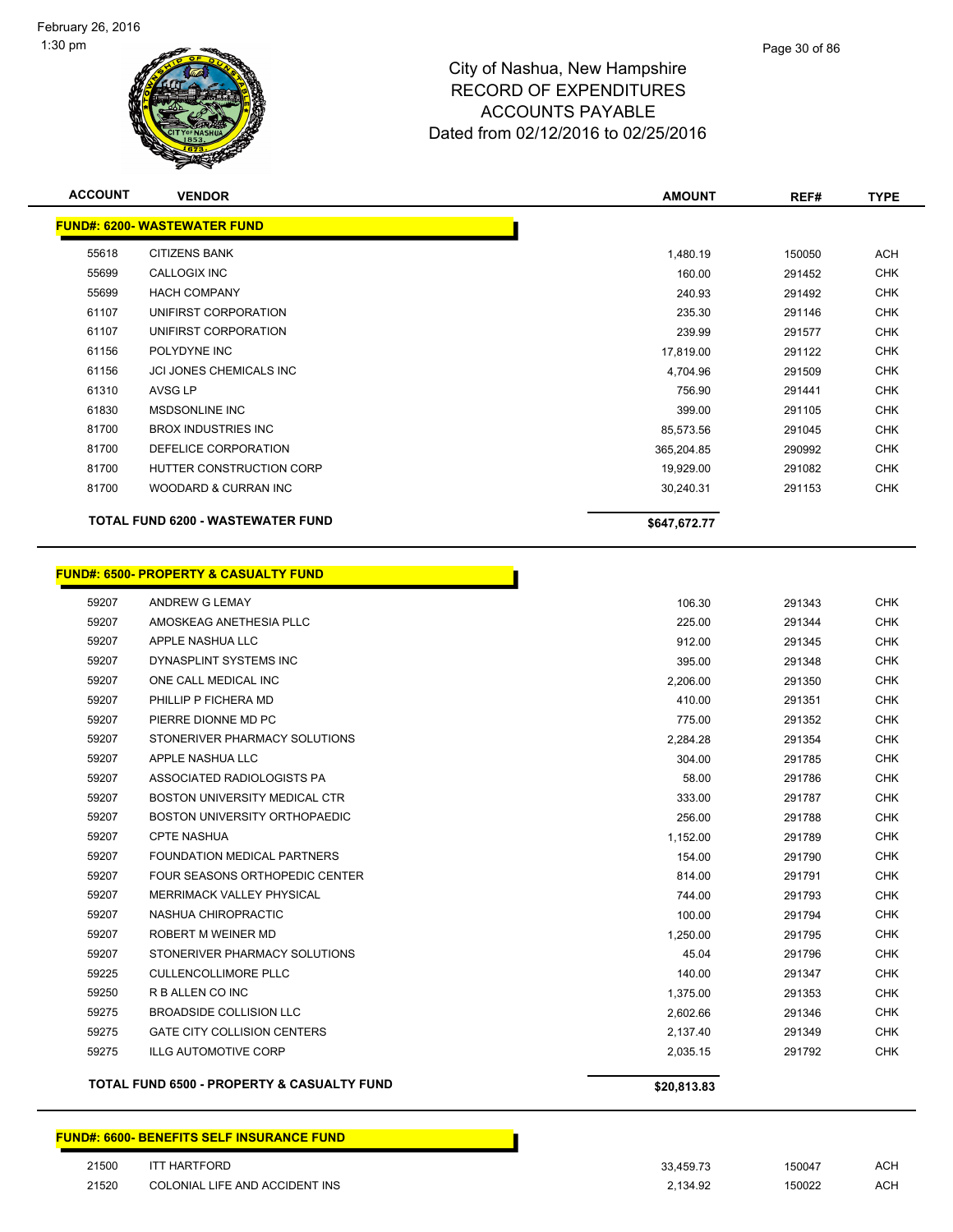

| <b>ACCOUNT</b> | <b>VENDOR</b>                                         | <b>AMOUNT</b>  | REF#   | <b>TYPE</b> |
|----------------|-------------------------------------------------------|----------------|--------|-------------|
|                | <b>FUND#: 6600- BENEFITS SELF INSURANCE FUND</b>      |                |        |             |
| 21520          | COLONIAL LIFE AND ACCIDENT INS                        | 3,628.61       | 150058 | <b>ACH</b>  |
| 21553          | ANTHEM BLUE CROSS /BLUE SHIELD                        | 393,138.54     | 150078 | <b>ACH</b>  |
| 21775          | <b>MATTHEW MATSIS</b>                                 | 77.78          | 291094 | <b>CHK</b>  |
| 21990          | FAR EAST SUPPORT SERVICES                             | 1,161.45       | 291065 | <b>CHK</b>  |
| 21990          | <b>MATTHEW MATSIS</b>                                 | 44.28          | 291094 | <b>CHK</b>  |
| 45623          | <b>AILEEN MCGURK</b>                                  | 28.71          | 291097 | <b>CHK</b>  |
| 52809          | SAM'S CLUB DIRECT-0860                                | 52.56          | 291549 | <b>CHK</b>  |
| 53452          | <b>CAREER CONNECTIONS</b>                             | 494.00         | 291048 | <b>CHK</b>  |
| 59507          | ANTHEM BCBS OF NE                                     | 46,161.91      | 150044 | <b>ACH</b>  |
| 59507          | ANTHEM BCBS OF NE                                     | 54,838.13      | 150053 | ACH         |
| 59507          | ANTHEM BCBS OF NE                                     | 582,610.44     | 150044 | <b>ACH</b>  |
| 59507          | ANTHEM BCBS OF NE                                     | 527,747.50     | 150053 | <b>ACH</b>  |
| 59507          | ANTHEM BCBS OF NE                                     | 23,269.17      | 150044 | <b>ACH</b>  |
| 59507          | ANTHEM BCBS OF NE                                     | 47,943.55      | 150053 | <b>ACH</b>  |
| 59507          | HARVARD PILGRIM HEALTH CARE                           | 100,598.34     | 150016 | ACH         |
| 59507          | HARVARD PILGRIM HEALTH CARE                           | 124,882.44     | 150046 | ACH         |
| 59525          | NORTHEAST DELTA DENTAL                                | 54,464.49      | 150048 | <b>ACH</b>  |
| 59525          | NORTHEAST DELTA DENTAL                                | 55,766.09      | 150079 | <b>ACH</b>  |
| 71800          | OFFICE ALTERNATIVES LLC                               | 99.00          | 291117 | <b>CHK</b>  |
| 71800          | <b>VARIDESK LLC</b>                                   | 395.00         | 291583 | <b>CHK</b>  |
|                | TOTAL FUND 6600 - BENEFITS SELF INSURANCE FUND        | \$2,052,996.64 |        |             |
|                |                                                       |                |        |             |
|                | <b>FUND#: 7026- CAPITAL EQUIPMENT RESERVE FUND</b>    |                |        |             |
| 81300          | SOUTHWORTH-MILTON INC                                 | 216,450.00     | 291560 | <b>CHK</b>  |
|                | TOTAL FUND 7026 - CAPITAL EQUIPMENT RESERVE FUND      | \$216,450.00   |        |             |
|                | <b>FUND#: 7052- MINE FALLS PARK ETF</b>               |                |        |             |
|                |                                                       |                |        |             |
| 54280          | HOLDEN ENGINEERING & SURVEYING                        | 2,572.80       | 291498 | <b>CHK</b>  |
|                | TOTAL FUND 7052 - MINE FALLS PARK ETF                 | \$2,572.80     |        |             |
|                |                                                       |                |        |             |
|                | <b>FUND#: 7064- JACKSON MILLS DAM OPERATIONS</b>      |                |        |             |
| 55699          | <b>ESSEX POWER SERVICES INC</b>                       | 4,516.34       | 291063 | <b>CHK</b>  |
|                | <b>TOTAL FUND 7064 - JACKSON MILLS DAM OPERATIONS</b> | \$4,516.34     |        |             |
|                |                                                       |                |        |             |
|                | <b>FUND#: 7078- CITY BUILDINGS ETF</b>                |                |        |             |
| 54280          | NOREL SERVICE CO INC                                  | 495.00         | 291113 | <b>CHK</b>  |
|                | <b>TOTAL FUND 7078 - CITY BUILDINGS ETF</b>           | \$495.00       |        |             |
|                | <b>FUND#: 7549- LIBRARY-MISC LIB DONATIONS</b>        |                |        |             |
|                |                                                       |                |        |             |
| 68322          | <b>GALINA L SZAKACS</b>                               | 4,000.00       | 291139 | <b>CHK</b>  |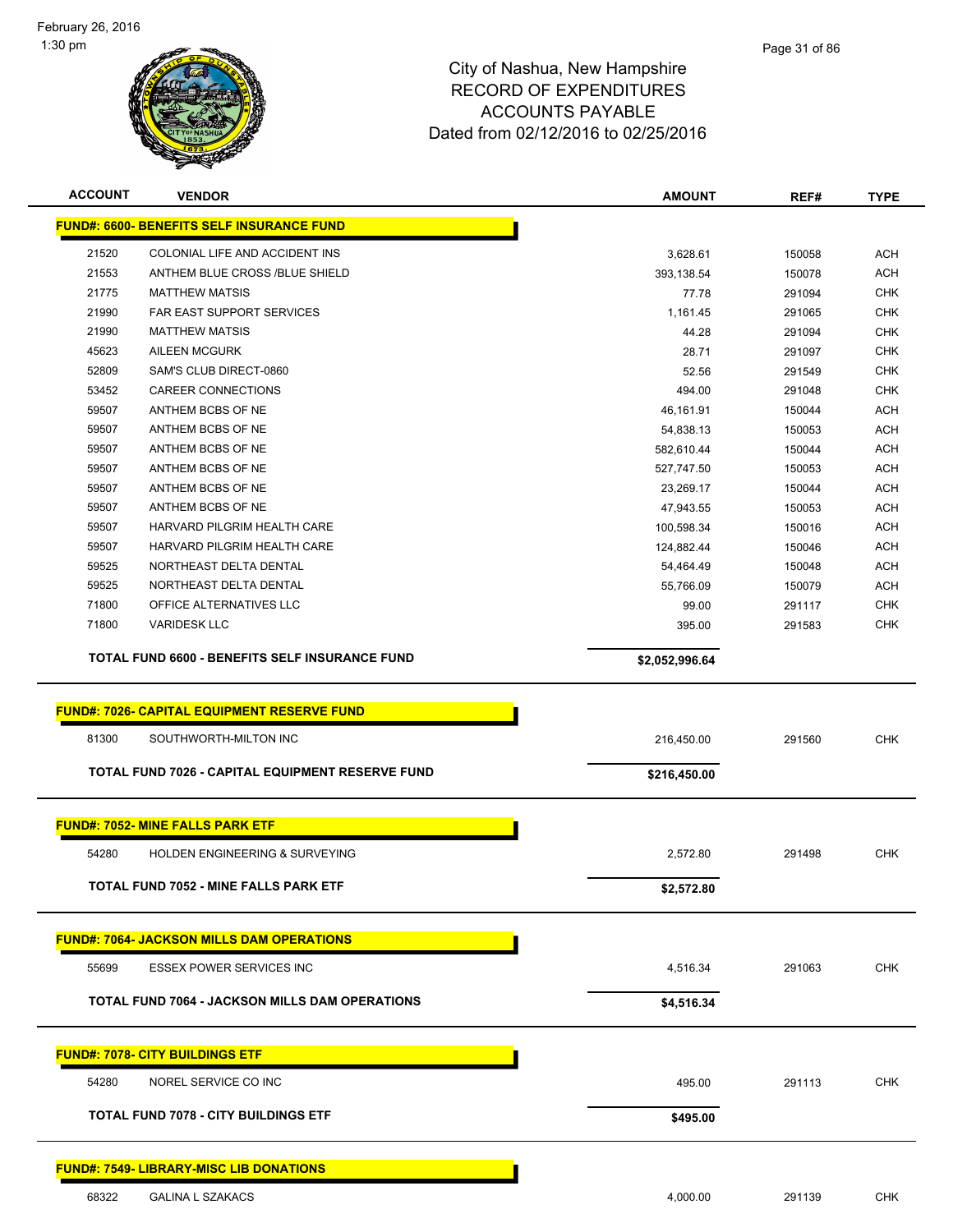| <b>ACCOUNT</b> | <b>VENDOR</b>                                       | <b>AMOUNT</b> | REF#   | <b>TYPE</b> |  |
|----------------|-----------------------------------------------------|---------------|--------|-------------|--|
|                | <b>TOTAL FUND 7549 - LIBRARY-MISC LIB DONATIONS</b> | \$4,000.00    |        |             |  |
|                | <b>FUND#: 7563- SCHOOL ATHLETIC ETF</b>             |               |        |             |  |
| 71999          | MFAC, LLC                                           | 126.00        | 291265 | <b>CHK</b>  |  |
| 71999          | <b>LISA GINGRAS</b>                                 | 204.53        | 291654 | <b>CHK</b>  |  |
|                | <b>TOTAL FUND 7563 - SCHOOL ATHLETIC ETF</b>        | \$330.53      |        |             |  |
|                | <b>FUND#: 7565- SCHOOL RELATED PROGRAMS-ETF</b>     |               |        |             |  |
| 61135          | <b>DEBORAH A MURRAY</b>                             | 250.00        | 291270 | <b>CHK</b>  |  |
| 61875          | <b>BOOK DEPOT</b>                                   | 153.51        | 291179 | <b>CHK</b>  |  |
| 61875          | <b>BOOK DEPOT</b>                                   | 310.81        | 291615 | <b>CHK</b>  |  |
| 71221          | COMPUTER HUT dba IT INSIDERS                        | 5,999.50      | 291198 | <b>CHK</b>  |  |
|                | TOTAL FUND 7565 - SCHOOL RELATED PROGRAMS-ETF       | \$6,713.82    |        |             |  |
|                | <b>FUND#: 8063- LIBRARY-HENRY STEARNS FUND</b>      |               |        |             |  |
| 61807          | <b>AMAZON</b>                                       | 42.57         | 291000 | <b>CHK</b>  |  |
| 61807          | <b>BAKER &amp; TAYLOR</b>                           | 319.71        | 291040 | <b>CHK</b>  |  |
| 61807          | <b>INGRAM LIBRARY SERVICES</b>                      | 25.95         | 291084 | <b>CHK</b>  |  |
| 61807          | <b>BAKER &amp; TAYLOR</b>                           | 40.35         | 291442 | <b>CHK</b>  |  |
| 61807          | <b>INGRAM LIBRARY SERVICES</b>                      | 4.54          | 291504 | <b>CHK</b>  |  |
|                | <b>TOTAL FUND 8063 - LIBRARY-HENRY STEARNS FUND</b> | \$433.12      |        |             |  |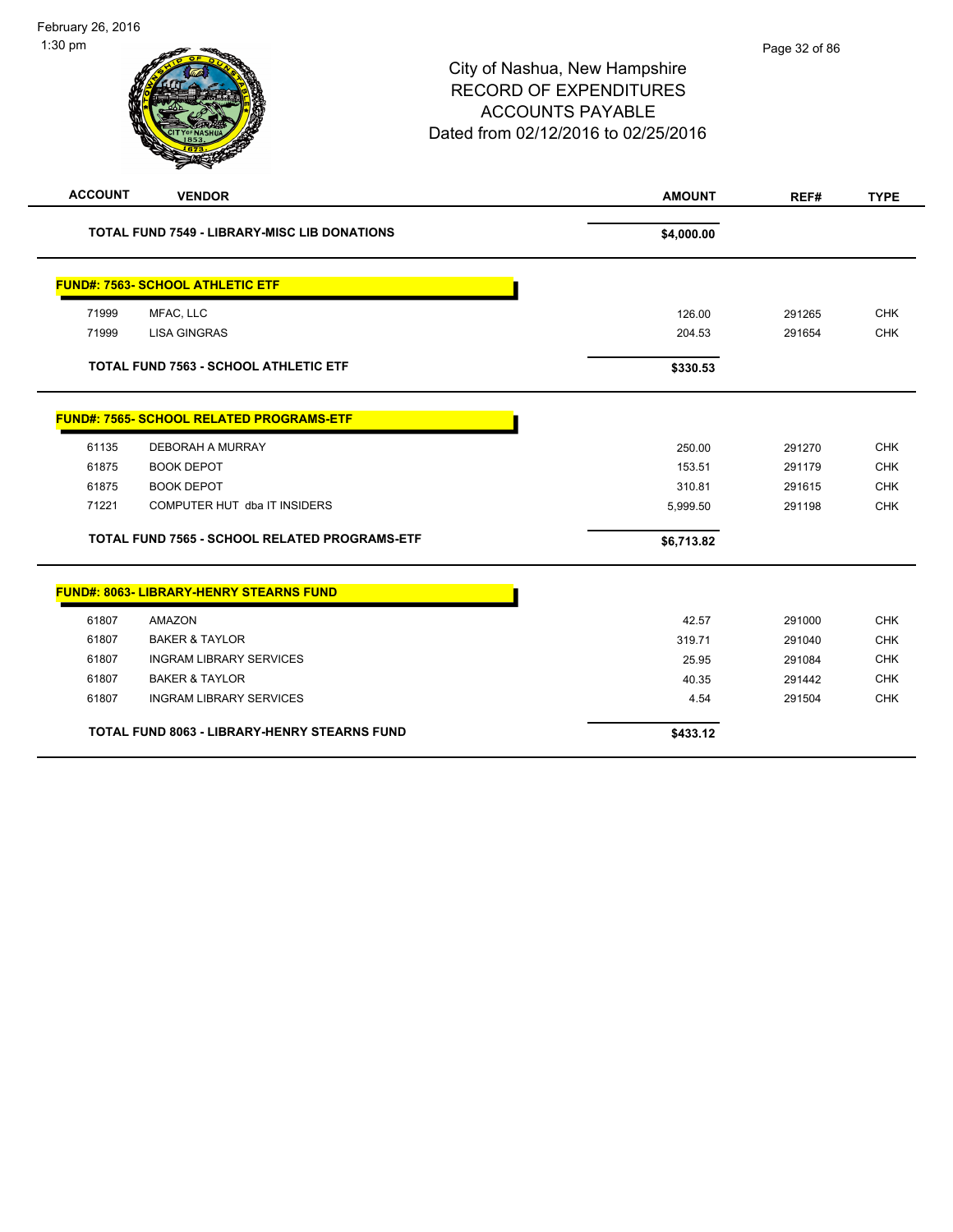

| ACCOUNT | <b>VENDOR</b> |                                           | <b>AMOUNT</b><br>REF# | <b>TYPE</b> |
|---------|---------------|-------------------------------------------|-----------------------|-------------|
|         |               | <b>EXPENDITURE SUMMARY BY FUND</b>        | <b>AMOUNT</b>         |             |
|         | 1000          | <b>GENERAL FUND</b>                       | 2,505,931.10          |             |
|         | 1001          | <b>GF-CAPITAL IMPROVEMENTS</b>            | 17,660.00             |             |
|         | 1010          | <b>GF-PRIOR YEAR ESCROWS/EXPENSES</b>     | 93,843.40             |             |
|         | 2100          | <b>FOOD SERVICES FUND</b>                 | 79,564.77             |             |
|         | 2201          | DRIVERS EDUCATION FUND                    | 20,770.00             |             |
|         | 2207          | ADULT ED/CONTINUING ED                    | 721.98                |             |
|         | 2212          | ATHLETICS REVENUE FUND                    | 2,219.93              |             |
|         | 2222          | AFTER SCHOOL PROGRAM                      | 5,462.66              |             |
|         | 2247          | <b>CULINARY ARTS</b>                      | 476.28                |             |
|         | 2505          | <b>GOVT &amp; EDUCATION CHANNELS FUND</b> | 2,307.00              |             |
|         | 2506          | HUNT BLDG FACILITY RENTAL FUND            | 635.95                |             |
|         | 2508          | SPECIAL ROAD & HIGHWAY FUND               | 140,806.93            |             |
|         | 3068          | COMMUNITY SERVICES GRANTS FUND            | 54,076.02             |             |
|         | 3080          | COMMUNITY DEVELOPMENT GRANTS              | 8,018.01              |             |
|         | 3090          | URBAN PROGRAM GRANTS FUND                 | 14,712.79             |             |
|         | 3120          | <b>TRANSIT GRANTS FUND</b>                | 200,576.10            |             |
|         | 3800          | <b>SCHOOL GRANTS FUND</b>                 | 71,019.49             |             |
|         | 3810          | <b>FOOD SERVICE GRANTS FUND</b>           | 4,316.58              |             |
|         | 4005          | TRAFFIC VIOLATIONS FUND                   | 187.90                |             |
|         | 4010          | <b>MOTOR VEHICLE ADMIN FUND</b>           | 92.57                 |             |
|         | 4020          | POLICE DRUG ENFORCEMENT FUND              | 2,025.00              |             |
|         | 4025          | DOJ DRUG FORFEITURE FUND                  | 3.02                  |             |
|         | 4053          | FIRE REGIONAL HAZMAT FUND                 | 3,145.33              |             |
|         | 4080          | NASHUA CONSERVATION FUND                  | 5,002.65              |             |
|         | 4090          | LIB-LOST/DAMAGED BOOK FINES               | 317.44                |             |
|         | 5050          | CAP PROJECTS-COMMUNICATIONS               | 9,000.00              |             |
|         | 5700          | CAP PROJECTS-BROAD ST PARKWAY             | 15,866.59             |             |
|         | 5800          | SCHOOL CAPITAL PROJECTS FUND              | 21,277.00             |             |
|         | 6000          | SOLID WASTE FUND                          | 45,859.23             |             |
|         | 6200          | WASTEWATER FUND                           | 647,672.77            |             |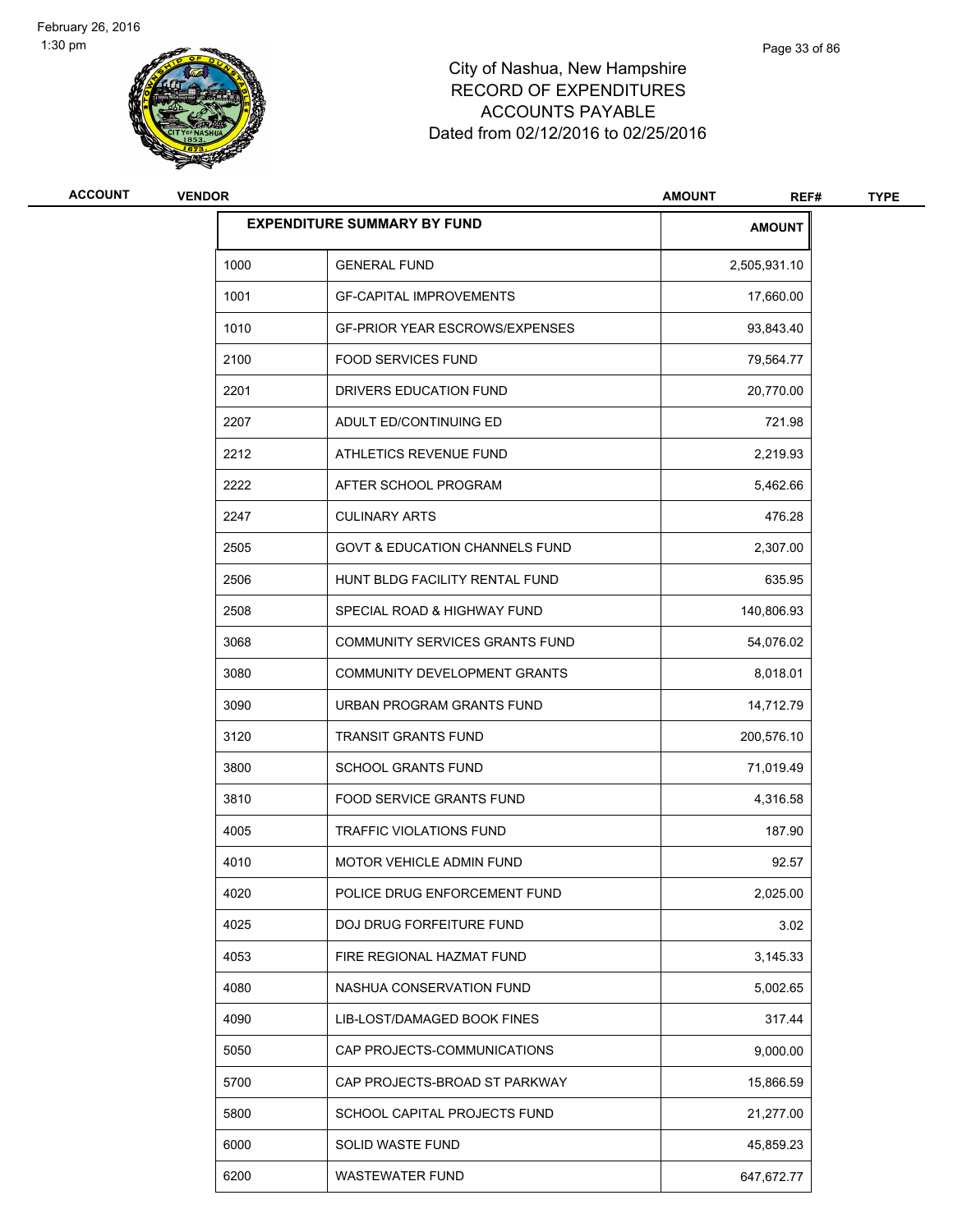

| <b>ACCOUNT</b> | <b>VENDOR</b> |                                    | <b>AMOUNT</b><br>REF# | <b>TYPE</b> |
|----------------|---------------|------------------------------------|-----------------------|-------------|
|                |               |                                    | <b>AMOUNT</b>         |             |
|                | 6500          | PROPERTY & CASUALTY FUND           | 20,813.83             |             |
|                | 6600          | BENEFITS SELF INSURANCE FUND       | 2,052,996.64          |             |
|                | 7026          | CAPITAL EQUIPMENT RESERVE FUND     | 216,450.00            |             |
|                | 7052          | MINE FALLS PARK ETF                | 2,572.80              |             |
|                | 7064          | JACKSON MILLS DAM OPERATIONS       | 4,516.34              |             |
|                | 7078          | <b>CITY BUILDINGS ETF</b>          | 495.00                |             |
|                | 7549          | LIBRARY-MISC LIB DONATIONS         | 4,000.00              |             |
|                | 7563          | <b>SCHOOL ATHLETIC ETF</b>         | 330.53                |             |
|                | 7565          | <b>SCHOOL RELATED PROGRAMS-ETF</b> | 6,713.82              |             |
|                | 8063          | LIBRARY-HENRY STEARNS FUND         | 433.12                |             |
|                | <b>TOTAL:</b> |                                    | 6,282,890.57          |             |
|                |               |                                    |                       |             |

**Grand Total:**

**\$6,282,890.57**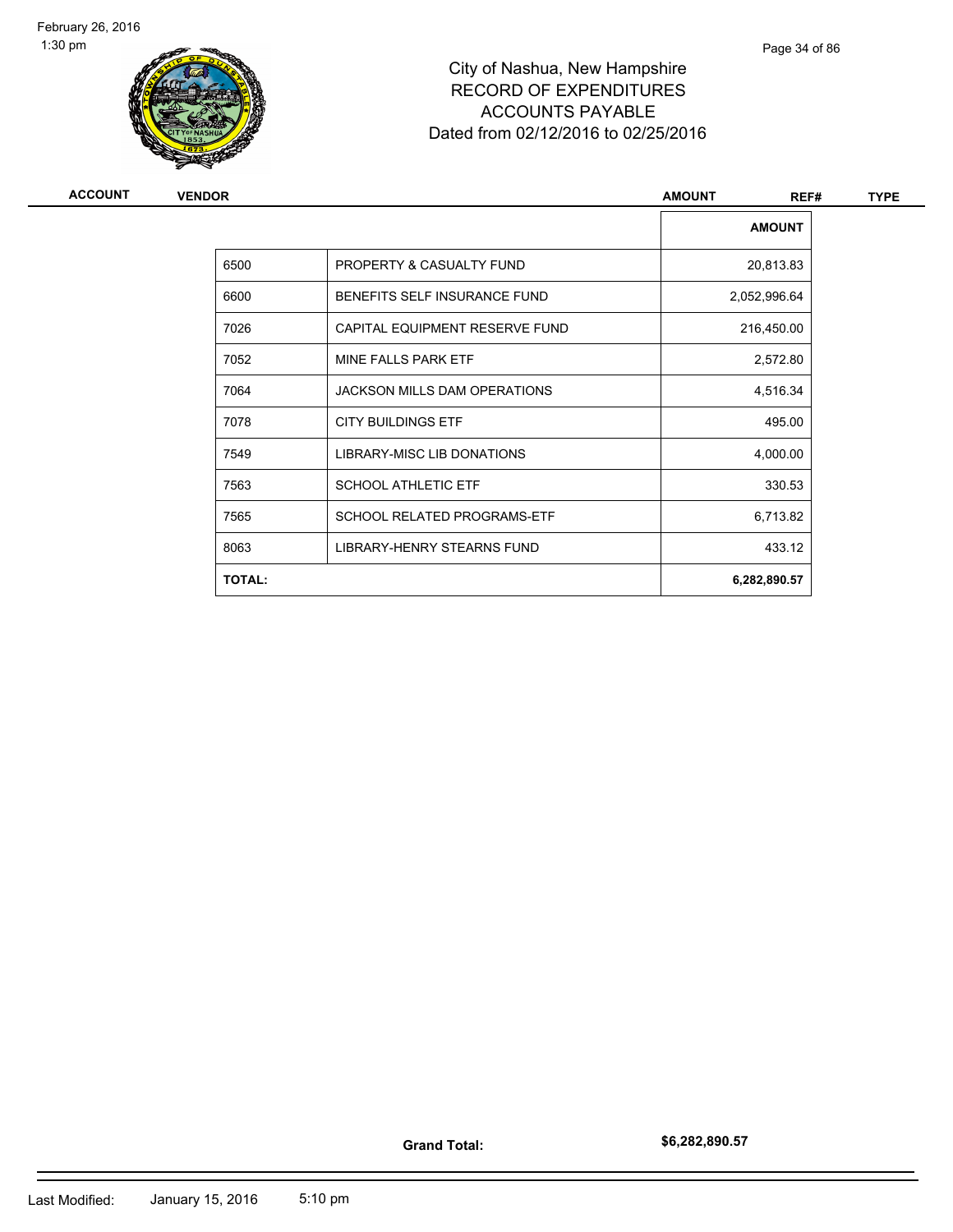

# City of Nashua, New Hampshire RECORD OF EXPENDITURES PAYROLL-GROSS WAGES Dated from 02/12/2016 to 02/25/2016

Page 35 of 86

| <b>STATERS</b>                    |                          |                                      |                                |               |
|-----------------------------------|--------------------------|--------------------------------------|--------------------------------|---------------|
| <b>PAY DATE</b>                   |                          | <b>ACCOUNT</b>                       | <b>DESCRIPTION</b>             | <b>AMOUNT</b> |
| <b>FUND#: 1000 - GENERAL FUND</b> |                          |                                      |                                |               |
|                                   |                          |                                      |                                |               |
| 101                               | <b>MAYOR</b>             |                                      |                                |               |
|                                   | 2/18/16                  | 51100                                | ASSISTANT TO THE MAYOR         | 769.95        |
|                                   | 2/25/16                  | 51100                                | ASSISTANT TO THE MAYOR         | 769.95        |
|                                   | 2/18/16                  | 51100                                | SPECIAL ASSISTANT TO THE MAYOR | 1,177.20      |
|                                   | 2/25/16                  | 51100                                | SPECIAL ASSISTANT TO THE MAYOR | 1,177.20      |
|                                   | 2/18/16                  | 51200                                | EMERGENCY MANAGEMENT COORDINAT | 322.18        |
|                                   | 2/25/16                  | 51200                                | EMERGENCY MANAGEMENT COORDINAT | 101.51        |
|                                   | 2/18/16                  | 51500                                | <b>MAYOR</b>                   | 2,194.95      |
|                                   | 2/25/16                  | 51500                                | <b>MAYOR</b>                   | 2,194.95      |
|                                   | <b>TOTAL 101 - MAYOR</b> |                                      |                                | \$8,707.89    |
| 102                               |                          | <b>BOARD OF ALDERMEN</b>             |                                |               |
|                                   | 2/18/16                  | 51100                                | ALDERMANIC LEGISLATION MANAGER | 1,489.35      |
|                                   | 2/25/16                  | 51100                                | ALDERMANIC LEGISLATION MANAGER | 1,489.35      |
|                                   | 2/18/16                  | 51200                                | LEGISLATIVE TRANSCRIPTION SPEC | 486.08        |
|                                   | 2/25/16                  | 51200                                | LEGISLATIVE TRANSCRIPTION SPEC | 512.83        |
|                                   |                          | <b>TOTAL 102 - BOARD OF ALDERMEN</b> |                                | \$3,977.61    |
| 103                               | <b>LEGAL</b>             |                                      |                                |               |
|                                   | 2/18/16                  | 51100                                | ASSOCIATE CORPORATION COUNSEL  | 1,529.80      |
|                                   | 2/25/16                  | 51100                                | ASSOCIATE CORPORATION COUNSEL  | 1,529.80      |
|                                   | 2/18/16                  | 51100                                | <b>CORPORATION COUNSEL</b>     | 2,265.30      |
|                                   | 2/25/16                  | 51100                                | <b>CORPORATION COUNSEL</b>     | 2,265.30      |
|                                   | 2/18/16                  | 51100                                | DEPUTY CORPORATION COUNSEL     | 2,060.86      |
|                                   | 2/25/16                  | 51100                                | DEPUTY CORPORATION COUNSEL     | 2,060.85      |
|                                   | 2/18/16                  | 51100                                | <b>LEGAL ASSISTANT</b>         | 1,957.20      |
|                                   | 2/25/16                  | 51100                                | <b>LEGAL ASSISTANT</b>         | 1,957.20      |
|                                   | 2/25/16                  | 55118                                | TELEPHONE-CELLULAR             | 100.00        |
| <b>TOTAL 103 - LEGAL</b>          |                          |                                      |                                | \$15,726.31   |
| 107                               | <b>CITY CLERK</b>        |                                      |                                |               |
|                                   | 2/18/16                  | 51100                                | <b>CITY CLERK</b>              | 1,622.10      |
|                                   | 2/25/16                  | 51100                                | <b>CITY CLERK</b>              | 1,622.10      |
|                                   | 2/18/16                  | 51100                                | <b>CLERK VITAL RECORDS II</b>  | 2,044.70      |
|                                   | 2/25/16                  | 51100                                | <b>CLERK VITAL RECORDS II</b>  | 2,044.70      |
|                                   | 2/18/16                  | 51100                                | DEPARTMENT COORDINATOR, CC     | 833.70        |
|                                   | 2/25/16                  | 51100                                | DEPARTMENT COORDINATOR, CC     | 833.70        |
|                                   | 2/18/16                  | 51100                                | DEPUTY CITY CLERK              | 1,184.60      |
|                                   | 2/25/16                  | 51100                                | DEPUTY CITY CLERK              | 1,184.60      |
|                                   | 2/18/16                  | 51300                                | OVERTIME-REGULAR               | 844.25        |
|                                   | 2/18/16                  | 51400                                | WAGES TEMP-SEASONAL            | 120.00        |
|                                   |                          |                                      |                                |               |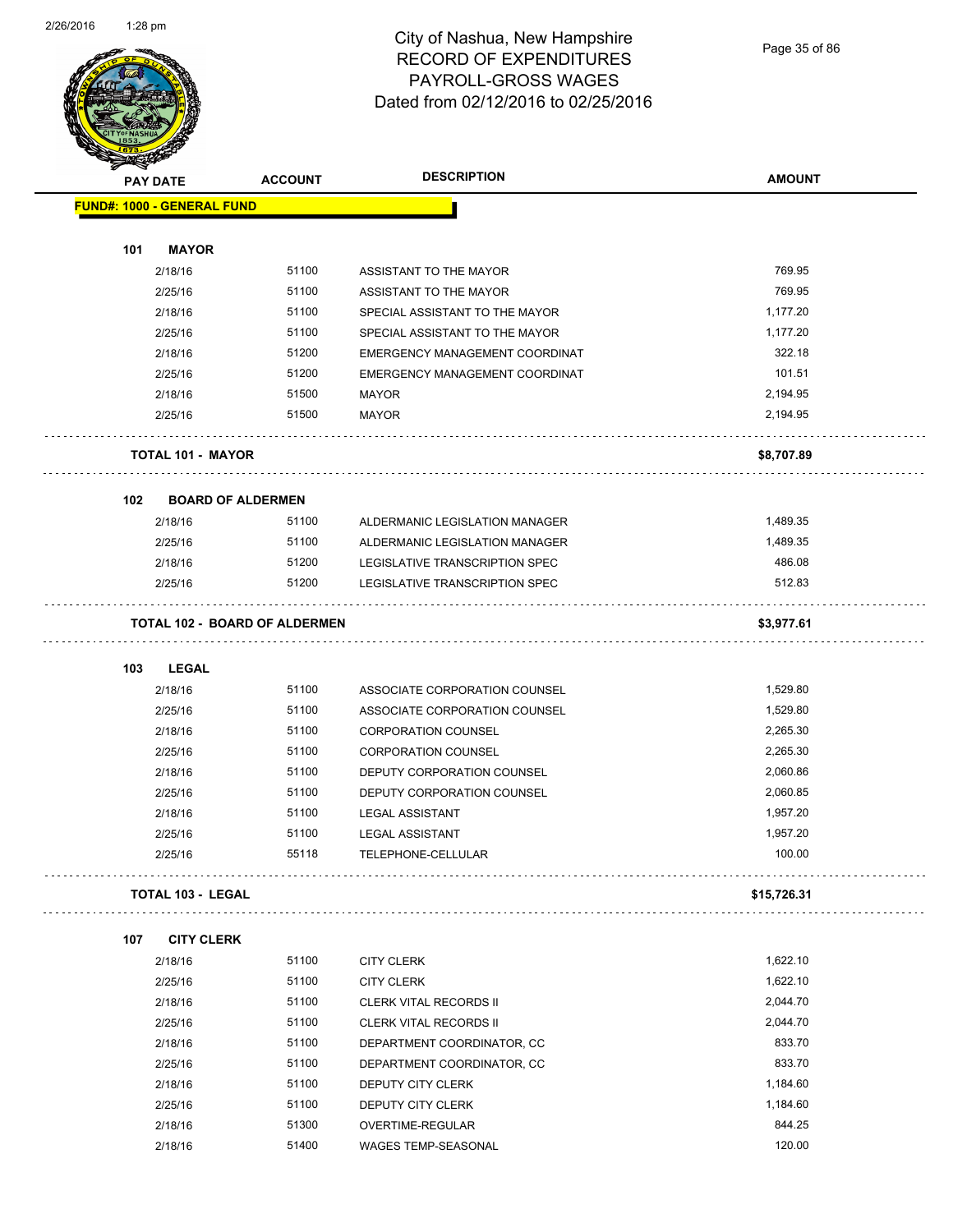# City of Nashua, New Hampshire RECORD OF EXPENDITURES PAYROLL-GROSS WAGES Dated from 02/12/2016 to 02/25/2016

Page 36 of 86

|                                   | <b>STARTING CARD</b><br><b>PAY DATE</b> |       | <b>DESCRIPTION</b><br><b>ACCOUNT</b> | <b>AMOUNT</b> |
|-----------------------------------|-----------------------------------------|-------|--------------------------------------|---------------|
| <b>FUND#: 1000 - GENERAL FUND</b> |                                         |       |                                      |               |
|                                   |                                         |       |                                      |               |
| 107                               | <b>CITY CLERK</b>                       |       |                                      |               |
|                                   | 2/25/16                                 | 51500 | ELECTED BALLOT INSPECTOR             | 3,870.00      |
|                                   | 2/25/16                                 | 51500 | ELECTED DEPUTY VOTER REGISTRAR       | 165.00        |
|                                   | 2/25/16                                 | 51500 | ELECTED MODERATOR                    | 780.00        |
|                                   | 2/25/16                                 | 51500 | ELECTED SELECTMAN                    | 2,400.00      |
|                                   | 2/25/16                                 | 51500 | ELECTED WARD CLERK                   | 585.00        |
|                                   | 2/25/16                                 | 51512 | <b>WAGES APPOINTED OFFICIALS</b>     | 15,265.00     |
|                                   | <b>TOTAL 107 - CITY CLERK</b>           |       |                                      | \$35,399.45   |
| 111                               | <b>HUMAN RESOURCES</b>                  |       |                                      |               |
|                                   | 2/18/16                                 | 51100 | <b>COMPENSATION MANAGER</b>          | 1,626.10      |
|                                   | 2/25/16                                 | 51100 | <b>COMPENSATION MANAGER</b>          | 1,626.10      |
|                                   | 2/18/16                                 | 51100 | <b>HR GENERALIST</b>                 | 1,078.50      |
|                                   | 2/25/16                                 | 51100 | <b>HR GENERALIST</b>                 | 1,078.50      |
|                                   | 2/18/16                                 | 51100 | <b>HUMAN RESOURCES DIRECTOR</b>      | 1,501.75      |
|                                   | 2/25/16                                 | 51100 | HUMAN RESOURCES DIRECTOR             | 1,501.75      |
|                                   | 2/18/16                                 | 51100 | PAYROLL ANALYST                      | 1,930.53      |
|                                   | 2/25/16                                 | 51100 | PAYROLL ANALYST                      | 1,914.79      |
|                                   | 2/18/16                                 | 51200 | ADMINISTRATIVE ASSISTANT I           | 280.24        |
|                                   | 2/25/16                                 | 51200 | ADMINISTRATIVE ASSISTANT I           | 276.82        |
|                                   | 2/18/16                                 | 51300 | OVERTIME-REGULAR                     | 50.40         |
|                                   | <b>TOTAL 111 - HUMAN RESOURCES</b>      |       |                                      | \$12,865.48   |
| 115                               | <b>PENSIONS</b>                         |       |                                      |               |
|                                   | 2/25/16                                 | 52120 | PENSION DISTRIBUTIONS                | 50.00         |
|                                   | <b>TOTAL 115 - PENSIONS</b>             |       |                                      | \$50.00       |
| 122                               | <b>INFORMATION TECH</b>                 |       |                                      |               |
|                                   | 2/18/16                                 | 51100 | ADMIN ASSISTANT III                  | 734.70        |
|                                   | 2/25/16                                 | 51100 | ADMIN ASSISTANT III                  | 734.70        |
|                                   | 2/18/16                                 | 51100 | <b>ENTERPRISE SYS ADMINISTRATOR</b>  | 1,404.70      |
|                                   | 2/25/16                                 | 51100 | <b>ENTERPRISE SYS ADMINISTRATOR</b>  | 1,404.70      |
|                                   | 2/18/16                                 | 51100 | ERP SYSTEM ADMIN DBA                 | 1,720.00      |
|                                   | 2/25/16                                 | 51100 | ERP SYSTEM ADMIN DBA                 | 1,720.00      |
|                                   | 2/18/16                                 | 51100 | INTER INTRA APPL DEV PROJ LDR        | 1,674.50      |
|                                   | 2/25/16                                 | 51100 | INTER INTRA APPL DEV PROJ LDR        | 1,674.50      |
|                                   | 2/18/16                                 | 51100 | IT APPLICATIONS ANALYST              | 1,200.45      |
|                                   | 2/25/16                                 | 51100 | IT APPLICATIONS ANALYST              | 1,200.45      |
|                                   | 2/18/16                                 | 51100 | IT DIVISION DIRECTOR                 | 2,060.85      |
|                                   | 2/25/16                                 | 51100 | IT DIVISION DIRECTOR                 | 2,060.85      |
|                                   | 2/18/16                                 | 51100 | IT INFRASTRUCTURE ANALYST            | 1,218.45      |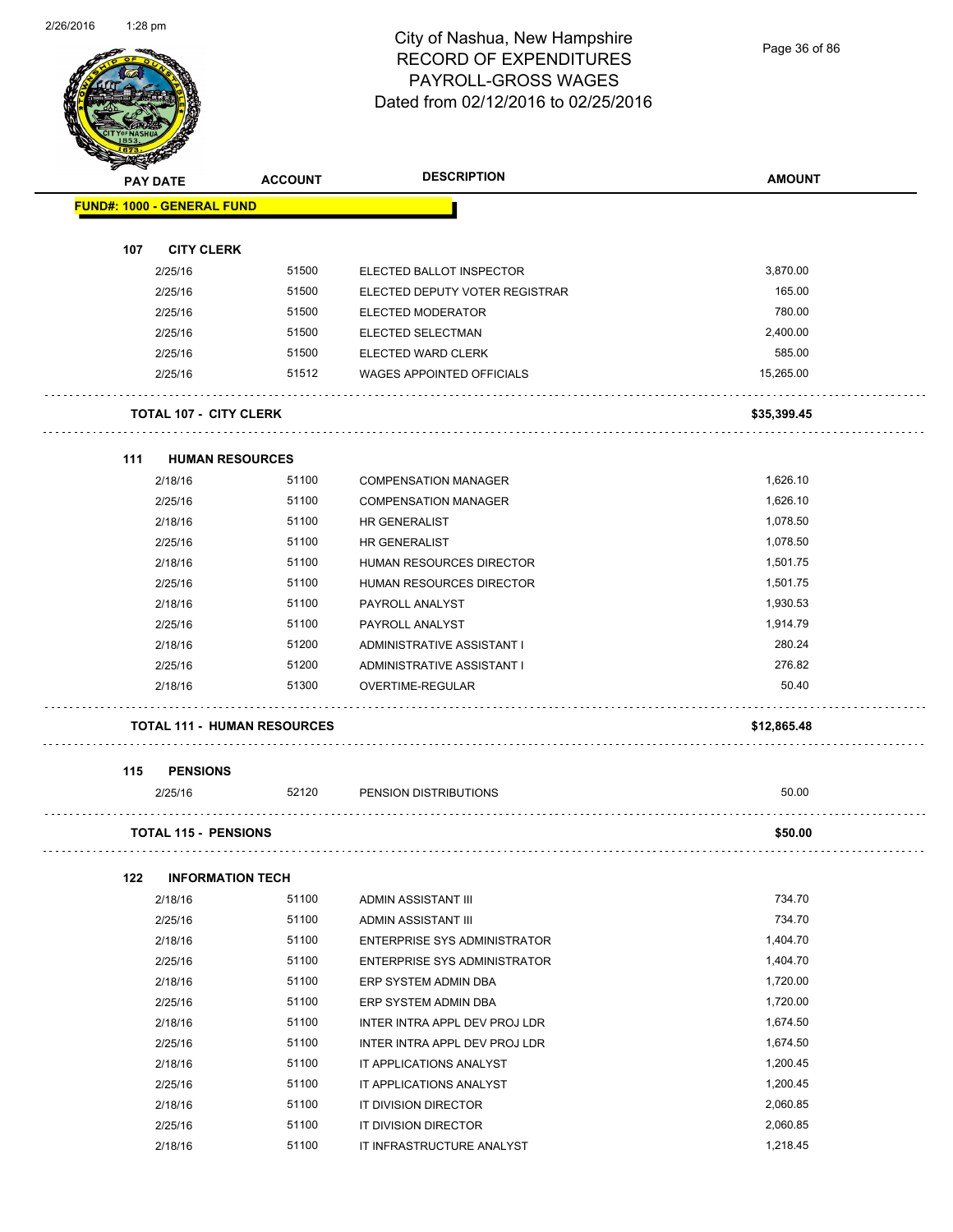

| $\mathscr{D} \rightarrow \mathscr{D}$<br><b>PAY DATE</b> | <b>ACCOUNT</b>                      | <b>DESCRIPTION</b>              | <b>AMOUNT</b> |  |
|----------------------------------------------------------|-------------------------------------|---------------------------------|---------------|--|
| <b>FUND#: 1000 - GENERAL FUND</b>                        |                                     |                                 |               |  |
| 122                                                      | <b>INFORMATION TECH</b>             |                                 |               |  |
| 2/25/16                                                  | 51100                               | IT INFRASTRUCTURE ANALYST       | 1,218.45      |  |
| 2/18/16                                                  | 51100                               | IT INFRASTRUCTURE TEAM LEADER   | 1,853.20      |  |
| 2/25/16                                                  | 51100                               | IT INFRASTRUCTURE TEAM LEADER   | 1,853.20      |  |
| 2/18/16                                                  | 51100                               | SYSTEMS ADM DATABASE ADM        | 1,688.80      |  |
| 2/25/16                                                  | 51100                               | SYSTEMS ADM DATABASE ADM        | 1,688.80      |  |
| 2/18/16                                                  | 51100                               | <b>TECH SUPPORT TEAM LEADER</b> | 1,562.00      |  |
| 2/25/16                                                  | 51100                               | <b>TECH SUPPORT TEAM LEADER</b> | 1,562.00      |  |
| 2/18/16                                                  | 51100                               | TECHNICAL SPEC II NET SUPPORT   | 1,162.75      |  |
| 2/25/16                                                  | 51100                               | TECHNICAL SPEC II NET SUPPORT   | 1,162.75      |  |
| 2/18/16                                                  | 51100                               | <b>TECHNICAL SPECIALIST I</b>   | 727.35        |  |
| 2/25/16                                                  | 51100                               | <b>TECHNICAL SPECIALIST I</b>   | 727.35        |  |
| 2/25/16                                                  | 51200                               | <b>WEB DESIGNER</b>             | 663.81        |  |
| 2/18/16                                                  | 51300                               | <b>OVERTIME-REGULAR</b>         | 109.01        |  |
| 2/25/16                                                  | 55118                               | <b>TELEPHONE-CELLULAR</b>       | 284.00        |  |
|                                                          | <b>TOTAL 122 - INFORMATION TECH</b> |                                 | \$35,072.32   |  |

| 126 | <b>FINANCIAL SERVICES</b> |       |                                       |          |
|-----|---------------------------|-------|---------------------------------------|----------|
|     | 2/18/16                   | 51100 | ACCOUNTING COMPLIANCE MGR             | 1,138.25 |
|     | 2/25/16                   | 51100 | ACCOUNTING COMPLIANCE MGR             | 1,138.25 |
|     | 2/18/16                   | 51100 | ACCOUNTS PAYABLE COORDINATOR          | 2,170.84 |
|     | 2/25/16                   | 51100 | ACCOUNTS PAYABLE COORDINATOR          | 2,170.84 |
|     | 2/18/16                   | 51100 | <b>ACCOUNTS PAYABLE SUPV</b>          | 985.55   |
|     | 2/25/16                   | 51100 | <b>ACCOUNTS PAYABLE SUPV</b>          | 985.55   |
|     | 2/18/16                   | 51100 | ADMINISTRATIVE ASSISTANT I            | 677.85   |
|     | 2/18/16                   | 51100 | CFO COMPTROLLER                       | 2,120.60 |
|     | 2/25/16                   | 51100 | <b>CFO COMPTROLLER</b>                | 2,120.60 |
|     | 2/18/16                   | 51100 | DEP TREASURER TAX COLLECTOR           | 1,116.40 |
|     | 2/25/16                   | 51100 | DEP TREASURER TAX COLLECTOR           | 1,116.40 |
|     | 2/18/16                   | 51100 | FINANCE AND ADMIN MANAGER             | 789.60   |
|     | 2/25/16                   | 51100 | FINANCE AND ADMIN MANAGER             | 789.60   |
|     | 2/18/16                   | 51100 | FINANCIAL MANAGER GENERAL GOVT        | 1,450.00 |
|     | 2/25/16                   | 51100 | FINANCIAL MANAGER GENERAL GOVT        | 1,450.00 |
|     | 2/18/16                   | 51100 | <b>FINANCIAL SERVICES COORDINATOR</b> | 992.85   |
|     | 2/25/16                   | 51100 | <b>FINANCIAL SERVICES COORDINATOR</b> | 992.85   |
|     | 2/18/16                   | 51100 | MV CLERK II REGISTRATION              | 1,311.25 |
|     | 2/25/16                   | 51100 | <b>MV CLERK II REGISTRATION</b>       | 1,339.82 |
|     | 2/18/16                   | 51100 | REVENUE ACCOUNTS SPEC                 | 772.90   |
|     | 2/25/16                   | 51100 | <b>REVENUE ACCOUNTS SPEC</b>          | 772.90   |
|     | 2/18/16                   | 51100 | <b>REVENUE COORDINATOR</b>            | 1,007.95 |
|     | 2/25/16                   | 51100 | <b>REVENUE COORDINATOR</b>            | 1,007.95 |
|     | 2/18/16                   | 51100 | <b>SENIOR ACCOUNTANT</b>              | 1,064.25 |

2/25/16 51100 SENIOR ACCOUNTANT 1,064.25 2/18/16 51100 SENIOR FINANCIAL & OPS ANALYST 872.85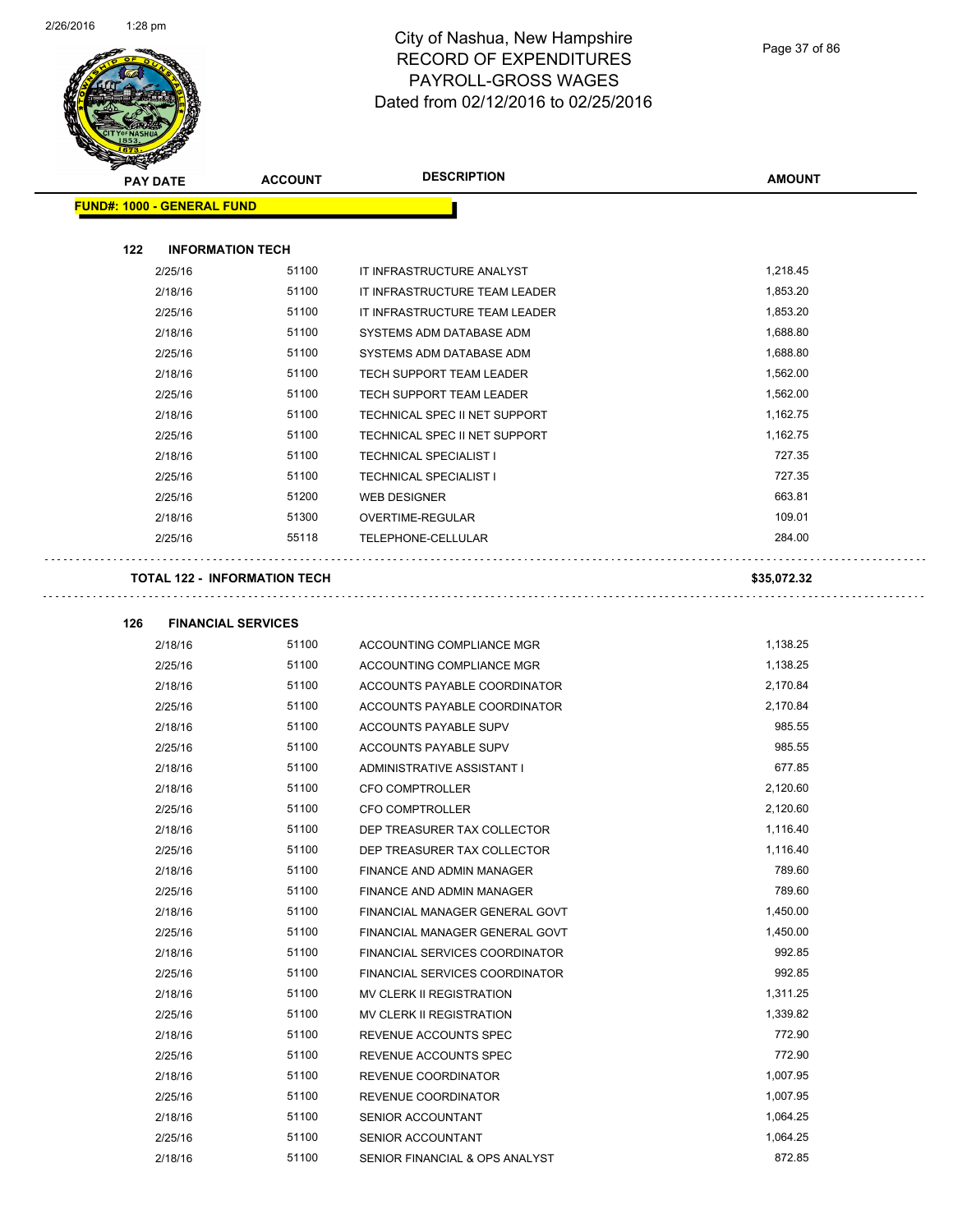$\overline{\phantom{a}}$ 



# City of Nashua, New Hampshire RECORD OF EXPENDITURES PAYROLL-GROSS WAGES Dated from 02/12/2016 to 02/25/2016

| <b>PAY DATE</b>                       | <b>ACCOUNT</b> | <b>DESCRIPTION</b>                     | <b>AMOUNT</b> |
|---------------------------------------|----------------|----------------------------------------|---------------|
| <b>FUND#: 1000 - GENERAL FUND</b>     |                |                                        |               |
|                                       |                |                                        |               |
| 126<br><b>FINANCIAL SERVICES</b>      |                |                                        |               |
| 2/25/16                               | 51100          | SENIOR FINANCIAL & OPS ANALYST         | 872.85        |
| 2/18/16                               | 51100          | SENIOR FINANCIAL ANALYST               | 1,155.05      |
| 2/25/16                               | 51100          | SENIOR FINANCIAL ANALYST               | 1,155.05      |
| 2/18/16                               | 51100          | SUPV VEHICLE REGISTRATION              | 1,092.80      |
| 2/25/16                               | 51100          | SUPV VEHICLE REGISTRATION              | 1,092.80      |
| 2/18/16                               | 51100          | TREASURER TAX COLLECTOR                | 1,853.20      |
| 2/25/16                               | 51100          | TREASURER TAX COLLECTOR                | 1,853.20      |
| 2/18/16                               | 51100          | <b>VEHICLE REGISTRATION CLERK</b>      | 1,093.60      |
| 2/25/16                               | 51100          | <b>VEHICLE REGISTRATION CLERK</b>      | 1,073.08      |
| 2/18/16                               | 51200          | <b>ACCOUNTING TEMP</b>                 | 258.75        |
| 2/25/16                               | 51200          | <b>ACCOUNTING TEMP</b>                 | 341.25        |
| 2/18/16                               | 51200          | TRUST ACCOUNTANT PT                    | 704.12        |
| 2/25/16                               | 51200          | TRUST ACCOUNTANT PT                    | 704.12        |
| 2/18/16                               | 51300          | OVERTIME-REGULAR                       | 35.70         |
| 2/25/16                               | 51300          | <b>OVERTIME-REGULAR</b>                | 10.21         |
| 2/18/16                               | 51750          | <b>RETIREMENT &amp; SEPARATION PAY</b> | 915.12        |
| 2/25/16                               | 55118          | TELEPHONE-CELLULAR                     | 50.00         |
| <b>TOTAL 126 - FINANCIAL SERVICES</b> |                |                                        | \$45,681.05   |
| 129<br><b>CITY BUILDINGS</b>          |                |                                        |               |
| 2/18/16                               | 51100          | <b>BUILDING MANAGER</b>                | 1,110.45      |
| 2/25/16                               | 51100          | <b>BUILDING MANAGER</b>                | 1,110.44      |
| 2/18/16                               | 51100          | <b>CUSTODIAN I</b>                     | 1,247.44      |
| 2/25/16                               | 51100          | <b>CUSTODIAN I</b>                     | 1,247.44      |
| 2/18/16                               | 51100          | MAINTENANCE SPEC                       | 699.45        |
| 2/25/16                               | 51100          | <b>MAINTENANCE SPEC</b>                | 699.45        |
| 2/18/16                               | 51200          | <b>CUSTODIAN I</b>                     | 324.84        |
| 2/25/16                               | 51200          | <b>CUSTODIAN I</b>                     | 324.84        |
| 2/18/16                               | 51300          | OVERTIME-REGULAR                       | 137.30        |
| 2/25/16                               | 51300          | OVERTIME-REGULAR                       | 124.92        |
| <b>TOTAL 129 - CITY BUILDINGS</b>     |                |                                        | \$7,026.57    |
| 130<br><b>PURCHASING</b>              |                |                                        |               |
| 2/18/16                               | 51100          | PURCHASING AGENT I                     | 698.45        |
| 2/25/16                               | 51100          | PURCHASING AGENT I                     | 698.46        |
| 2/18/16                               | 51100          | PURCHASING AGENT II                    | 878.75        |
| 2/25/16                               | 51100          | PURCHASING AGENT II                    | 878.75        |
| 2/18/16                               | 51100          | PURCHASING MANAGER                     | 1,579.20      |
|                                       |                |                                        | 1,579.20      |

2/18/16 51300 OVERTIME-REGULAR 6.55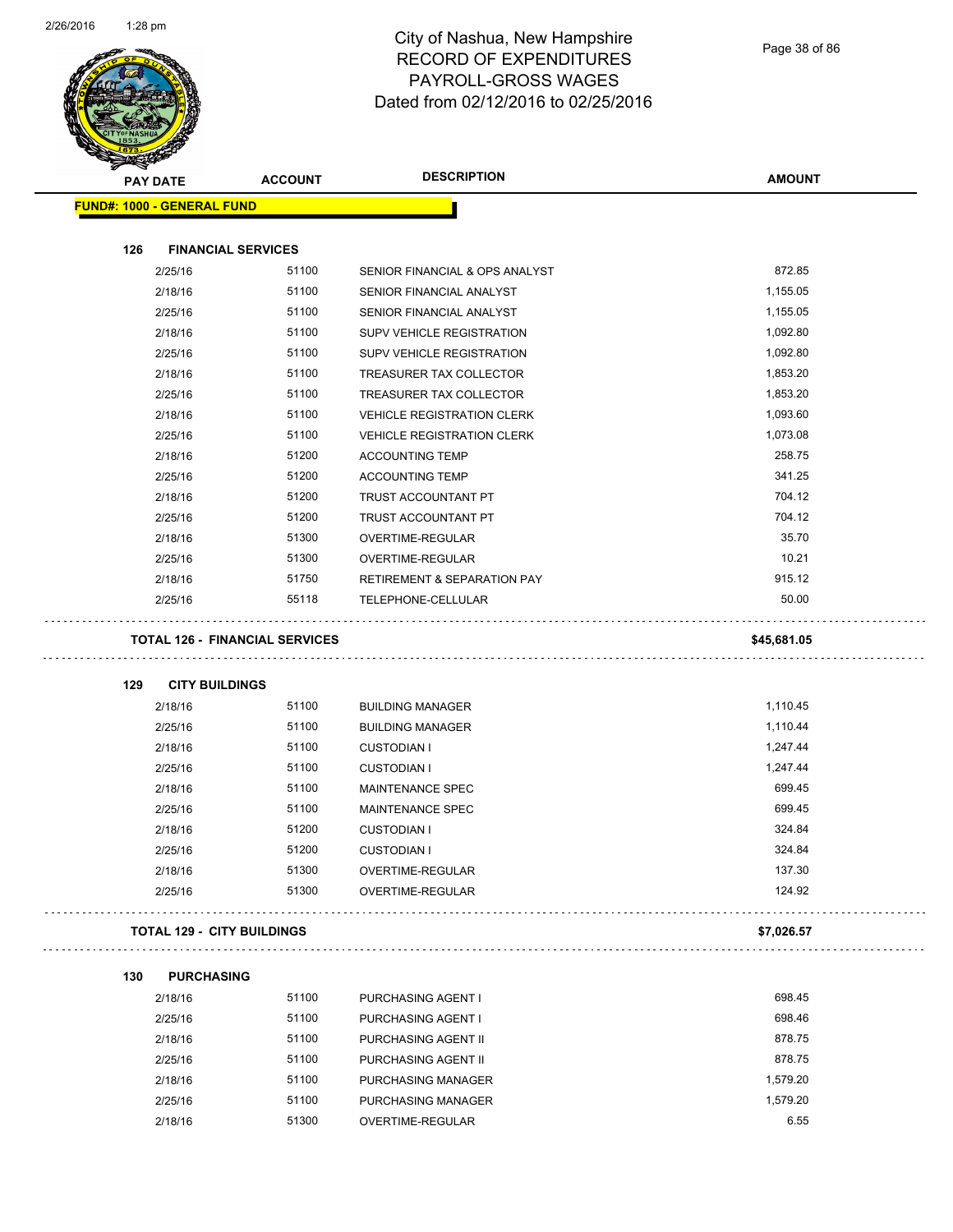

Page 39 of 86

|     | <b>PAY DATE</b>                  | <b>ACCOUNT</b>                       | <b>DESCRIPTION</b>            | <b>AMOUNT</b> |
|-----|----------------------------------|--------------------------------------|-------------------------------|---------------|
|     | FUND#: 1000 - GENERAL FUND       |                                      |                               |               |
|     | <b>TOTAL 130 - PURCHASING</b>    |                                      |                               | \$6,319.36    |
| 131 | <b>HUNT BUILDING</b>             |                                      |                               |               |
|     | 2/18/16                          | 51100                                | HUNT MEMORIAL BLDG & ARTS ADM | 330.77        |
|     | 2/25/16                          | 51100                                | HUNT MEMORIAL BLDG & ARTS ADM | 330.75        |
|     | <b>TOTAL 131 - HUNT BUILDING</b> |                                      |                               | \$661.52      |
| 132 | <b>ASSESSING</b>                 |                                      |                               |               |
|     | 2/18/16                          | 51100                                | APPRAISER I                   | 895.45        |
|     | 2/25/16                          | 51100                                | <b>APPRAISER I</b>            | 895.45        |
|     | 2/18/16                          | 51100                                | <b>APPRAISER II</b>           | 1,069.65      |
|     | 2/25/16                          | 51100                                | APPRAISER II                  | 1,069.65      |
|     | 2/18/16                          | 51100                                | <b>APPRAISER III</b>          | 1,218.50      |
|     | 2/25/16                          | 51100                                | <b>APPRAISER III</b>          | 1,218.50      |
|     | 2/18/16                          | 51100                                | ASSESSING ADMIN SPEC I CSR    | 627.10        |
|     | 2/25/16                          | 51100                                | ASSESSING ADMIN SPEC I CSR    | 627.10        |
|     | 2/18/16                          | 51100                                | ASSESSING ADMIN SPEC II CSR   | 740.35        |
|     | 2/25/16                          | 51100                                | ASSESSING ADMIN SPEC II CSR   | 740.35        |
|     | 2/18/16                          | 51100                                | ASSESSING ADMIN SPEC III CSR  | 931.60        |
|     | 2/25/16                          | 51100                                | ASSESSING ADMIN SPEC III CSR  | 931.60        |
|     | 2/18/16                          | 51100                                | CHIEF ASSESSOR GIS MANAGER    | 2,154.80      |
|     | 2/25/16                          | 51100                                | CHIEF ASSESSOR GIS MANAGER    | 2,154.80      |
|     | 2/18/16                          | 51100                                | DEPARTMENT COORDINATOR        | 884.70        |
|     | 2/25/16                          | 51100                                | DEPARTMENT COORDINATOR        | 884.70        |
|     | 2/18/16                          | 51300                                | OVERTIME-REGULAR              | (5.88)        |
|     | 2/25/16                          | 51512                                | WAGES APPOINTED OFFICIALS     | 375.00        |
|     | <b>TOTAL 132 - ASSESSING</b>     |                                      |                               | \$17,413.42   |
| 134 | GIS                              |                                      |                               |               |
|     | 2/18/16                          | 51100                                | <b>GIS TECHNICIAN II</b>      | 1,094.30      |
|     | 2/25/16                          | 51100                                | <b>GIS TECHNICIAN II</b>      | 1,094.30      |
|     | <b>TOTAL 134 - GIS</b>           |                                      |                               | \$2,188.60    |
| 140 | <b>PINEWOOD CEMETERY</b>         |                                      |                               |               |
|     | 2/25/16                          | 55314                                | FIXED RATE MILEAGE ALLOWANCE  | 100.00        |
|     |                                  | <b>TOTAL 140 - PINEWOOD CEMETERY</b> |                               | \$100.00      |
| 142 |                                  | <b>WOODLAWN CEMETERY</b>             |                               |               |
|     |                                  |                                      |                               |               |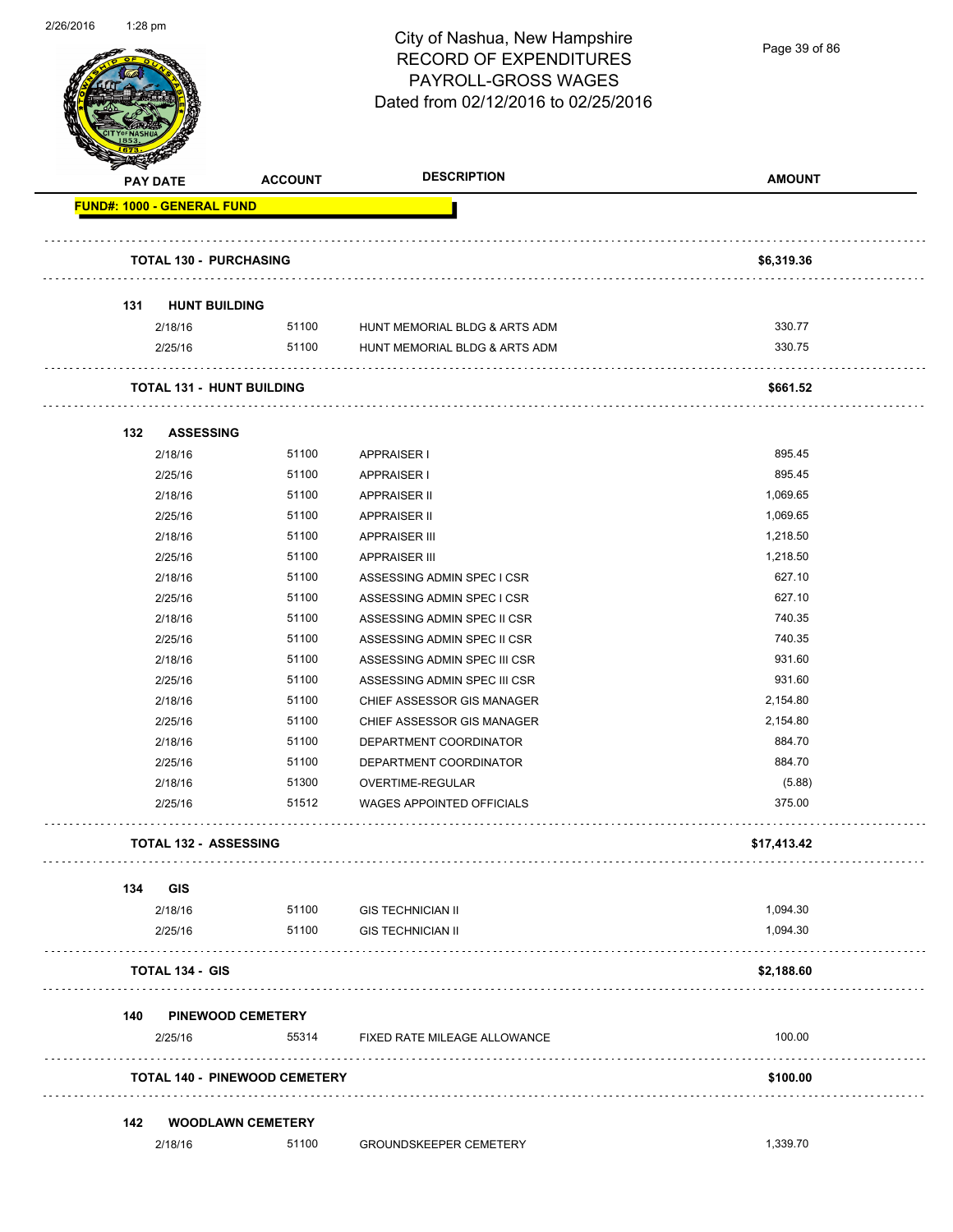Page 40 of 86

|                                   | PAY DATE                 | <b>ACCOUNT</b>                       | <b>DESCRIPTION</b>                                         | <b>AMOUNT</b>      |
|-----------------------------------|--------------------------|--------------------------------------|------------------------------------------------------------|--------------------|
| <b>FUND#: 1000 - GENERAL FUND</b> |                          |                                      |                                                            |                    |
|                                   |                          |                                      |                                                            |                    |
| 142                               |                          | <b>WOODLAWN CEMETERY</b>             |                                                            |                    |
|                                   | 2/25/16                  | 51100<br>51100                       | <b>GROUNDSKEEPER CEMETERY</b>                              | 1,339.69<br>766.05 |
|                                   | 2/18/16                  |                                      | SUBFOREMAN CEMETERY                                        |                    |
|                                   | 2/25/16                  | 51100<br>51100                       | SUBFOREMAN CEMETERY<br>SUPERINTENDENT CEMETERY I           | 766.05<br>1.075.60 |
|                                   | 2/18/16                  | 51100                                |                                                            | 1,075.60           |
|                                   | 2/25/16<br>2/18/16       | 51300                                | SUPERINTENDENT CEMETERY I<br>OVERTIME-REGULAR              | 50.24              |
|                                   |                          |                                      |                                                            |                    |
|                                   |                          | <b>TOTAL 142 - WOODLAWN CEMETERY</b> |                                                            | \$6,412.93         |
| 144                               |                          | <b>EDGEWOOD CEMETERY</b>             |                                                            |                    |
|                                   | 2/18/16                  | 51100                                | <b>GROUNDSKEEPER CEMETERY</b>                              | 1,160.05           |
|                                   | 2/25/16                  | 51100                                | <b>GROUNDSKEEPER CEMETERY</b>                              | 1,160.05           |
|                                   | 2/18/16                  | 51100                                | SUBFOREMAN CEMETERY                                        | 835.75             |
|                                   | 2/25/16                  | 51100                                | SUBFOREMAN CEMETERY                                        | 835.75             |
|                                   | 2/18/16                  | 51100                                | SUPERINTENDENT CEMETERY II                                 | 1,166.65           |
|                                   | 2/25/16                  | 51100                                | SUPERINTENDENT CEMETERY II                                 | 1,166.65           |
|                                   | 2/25/16                  | 51300                                | OVERTIME-REGULAR                                           | 254.71             |
|                                   | 2/25/16                  | 55314                                | <b>FIXED RATE MILEAGE ALLOWANCE</b>                        | 100.00             |
|                                   |                          | <b>TOTAL 144 - EDGEWOOD CEMETERY</b> |                                                            | \$6,679.61         |
|                                   |                          |                                      |                                                            |                    |
| 150                               | <b>POLICE</b><br>2/18/16 | 51100                                | <b>1ST YEAR OFFICERS</b>                                   | 6,874.00           |
|                                   | 2/25/16                  | 51100                                | <b>1ST YEAR OFFICERS</b>                                   | 6,677.60           |
|                                   | 2/18/16                  | 51100                                | 1ST YR OFFICERS CERTIFIED SPEC                             | 2,052.60           |
|                                   |                          | 51100                                |                                                            | 2,052.60           |
|                                   | 2/25/16<br>2/18/16       | 51100                                | 1ST YR OFFICERS CERTIFIED SPEC<br><b>ACCOUNT CLERK III</b> | 2,181.25           |
|                                   | 2/25/16                  | 51100                                | <b>ACCOUNT CLERK III</b>                                   | 2,181.25           |
|                                   |                          | 51100                                |                                                            | 1,285.00           |
|                                   | 2/18/16                  | 51100                                | ADMINISTRATIVE PROJECT SPEC<br>ADMINISTRATIVE PROJECT SPEC | 1,285.00           |
|                                   | 2/25/16                  | 51100                                |                                                            | 955.40             |
|                                   | 2/18/16                  |                                      | ANIMAL CONTROL OFFICER                                     |                    |
|                                   | 2/25/16                  | 51100                                | ANIMAL CONTROL OFFICER                                     | 955.40             |
|                                   | 2/18/16                  | 51100                                | ASSISTANT RECORDS MANAGER                                  | 983.60             |
|                                   | 2/25/16                  | 51100                                | ASSISTANT RECORDS MANAGER                                  | 983.60             |
|                                   | 2/18/16                  | 51100                                | AUTO MECHANIC 1ST CLASS                                    | 1,629.06           |
|                                   | 2/25/16                  | 51100                                | AUTO MECHANIC 1ST CLASS                                    | 1,629.05           |
|                                   | 2/18/16                  | 51100                                | <b>BUILDING MAINTENANCE SUPV</b>                           | 983.60             |
|                                   | 2/25/16                  | 51100                                | <b>BUILDING MAINTENANCE SUPV</b>                           | 983.60             |
|                                   | 2/18/16                  | 51100                                | <b>CAPTAIN</b>                                             | 14,774.20          |
|                                   | 2/25/16                  | 51100                                | <b>CAPTAIN</b>                                             | 14,774.20          |
|                                   | 2/18/16                  | 51100                                | CHIEF OF POLICE                                            | 2,600.55           |
|                                   | 2/25/16                  | 51100                                | CHIEF OF POLICE                                            | 2,600.55           |
|                                   | 2/18/16                  | 51100                                | COMM TECH ALL DESIGNATIONS                                 | 8,649.29           |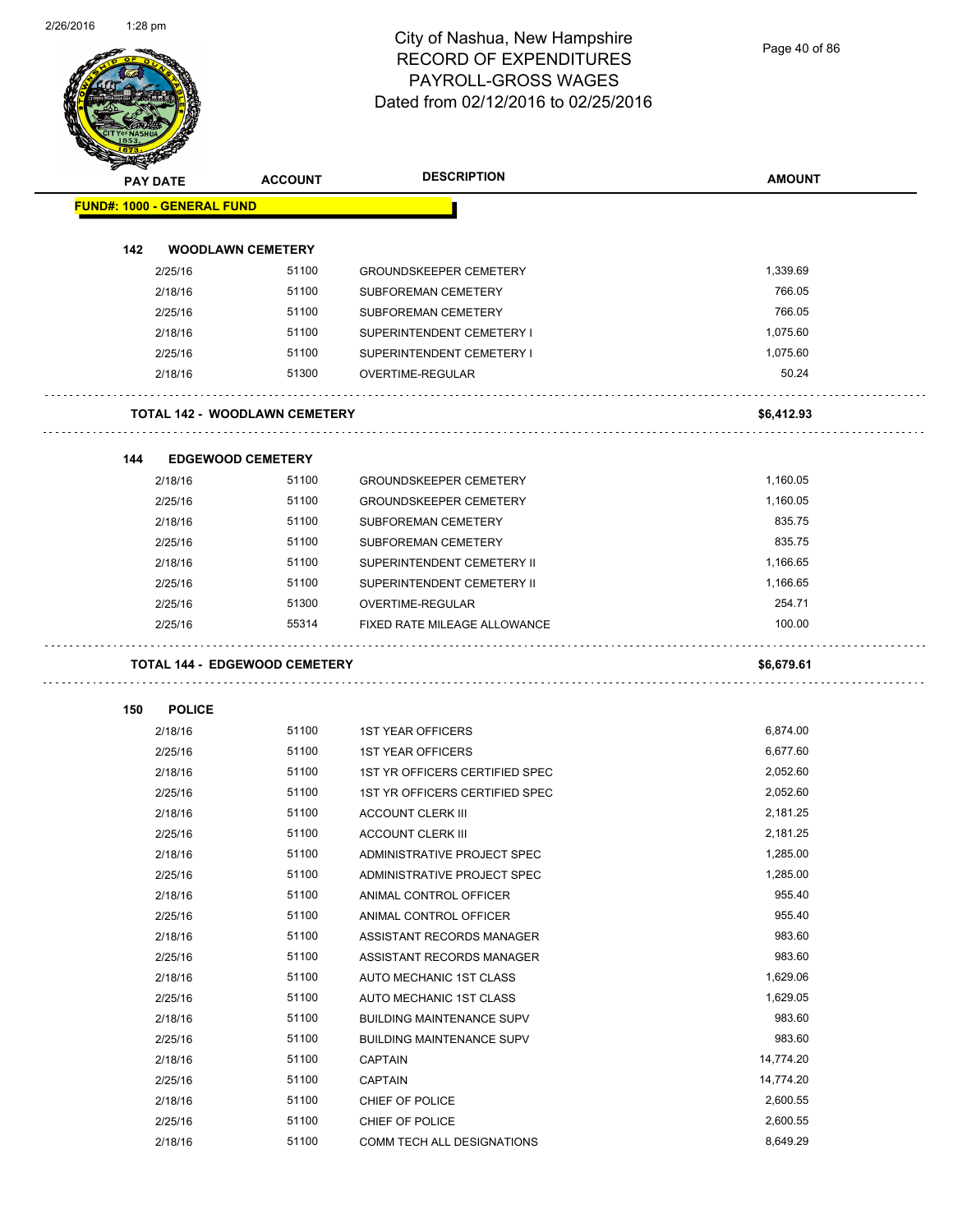

Page 41 of 86

**AMOUNT**

|     | <u> FUND#: 1000 - GENERAL FUND</u> |       |                                |            |
|-----|------------------------------------|-------|--------------------------------|------------|
|     |                                    |       |                                |            |
| 150 | <b>POLICE</b>                      |       |                                |            |
|     | 2/25/16                            | 51100 | COMM TECH ALL DESIGNATIONS     | 8,649.30   |
|     | 2/18/16                            | 51100 | COMMUNITY POLICE COORD CEMD    | 1,295.20   |
|     | 2/25/16                            | 51100 | COMMUNITY POLICE COORD CEMD    | 1,295.20   |
|     | 2/18/16                            | 51100 | <b>CRIME ANALYST</b>           | 1,260.50   |
|     | 2/25/16                            | 51100 | <b>CRIME ANALYST</b>           | 1,260.50   |
|     | 2/18/16                            | 51100 | <b>CUSTODIAN II</b>            | 760.00     |
|     | 2/25/16                            | 51100 | <b>CUSTODIAN II</b>            | 760.00     |
|     | 2/18/16                            | 51100 | <b>CUSTODIAN III</b>           | 1,485.55   |
|     | 2/25/16                            | 51100 | <b>CUSTODIAN III</b>           | 1,485.55   |
|     | 2/18/16                            | 51100 | DEPUTY CHIEF OF POLICE         | 4,713.10   |
|     | 2/25/16                            | 51100 | DEPUTY CHIEF OF POLICE         | 4,713.10   |
|     | 2/18/16                            | 51100 | DETENTION SPEC                 | 1,691.40   |
|     | 2/25/16                            | 51100 | DETENTION SPEC                 | 1,691.40   |
|     | 2/18/16                            | 51100 | DISPATCHERS ALL DESIGNATIONS   | 5,283.25   |
|     | 2/25/16                            | 51100 | DISPATCHERS ALL DESIGNATIONS   | 5,283.25   |
|     | 2/18/16                            | 51100 | FLEET MAINTENANCE ASST SUPV    | 921.20     |
|     | 2/25/16                            | 51100 | FLEET MAINTENANCE ASST SUPV    | 921.20     |
|     | 2/18/16                            | 51100 | IT MANAGER/SOFTWARE SPECIALIST | 1,652.80   |
|     | 2/25/16                            | 51100 | IT MANAGER/SOFTWARE SPECIALIST | 1,652.80   |
|     | 2/18/16                            | 51100 | <b>LEGAL SECRETARY</b>         | 695.35     |
|     | 2/25/16                            | 51100 | <b>LEGAL SECRETARY</b>         | 695.35     |
|     | 2/18/16                            | 51100 | LIEUTENANT                     | 15,632.55  |
|     | 2/25/16                            | 51100 | LIEUTENANT                     | 15,632.55  |
|     | 2/18/16                            | 51100 | NPD BUSINESS COORDINATOR       | 923.10     |
|     | 2/25/16                            | 51100 | NPD BUSINESS COORDINATOR       | 923.10     |
|     | 2/18/16                            | 51100 | NPD BUSINESS MANAGER           | 1,737.00   |
|     | 2/25/16                            | 51100 | NPD BUSINESS MANAGER           | 1,737.00   |
|     | 2/18/16                            | 51100 | NPD NETWORK ADMINISTRATOR      | 1,317.60   |
|     | 2/25/16                            | 51100 | NPD NETWORK ADMINISTRATOR      | 1,317.60   |
|     | 2/18/16                            | 51100 | PARALEGAL                      | 972.40     |
|     | 2/25/16                            | 51100 | PARALEGAL                      | 972.40     |
|     | 2/18/16                            | 51100 | PATROLMAN ALL RANKS            | 159,907.28 |
|     | 2/25/16                            | 51100 | PATROLMAN ALL RANKS            | 160,629.96 |
|     | 2/18/16                            | 51100 | POLICE ATTORNEY                | 1,596.80   |
|     | 2/25/16                            | 51100 | POLICE ATTORNEY                | 638.72     |
|     | 2/18/16                            | 51100 | RECORDS & COMMUNICATIONS MGR   | 1,520.00   |
|     | 2/25/16                            | 51100 | RECORDS & COMMUNICATIONS MGR   | 1,520.00   |
|     | 2/18/16                            | 51100 | <b>RECORDS TECHNICIAN I</b>    | 1,947.85   |
|     | 2/25/16                            | 51100 | <b>RECORDS TECHNICIAN I</b>    | 1,947.85   |
|     | 2/18/16                            | 51100 | RECORDS TECHNICIAN II          | 844.70     |
|     | 2/25/16                            | 51100 | RECORDS TECHNICIAN II          | 844.70     |
|     | 2/18/16                            | 51100 | SEC DOMESTIC VIOLENCE UNIT     | 718.59     |
|     | 2/25/16                            | 51100 | SEC DOMESTIC VIOLENCE UNIT     | 718.60     |
|     | 2/18/16                            | 51100 | SECRETARIAL SUPV DET BUREAU    | 902.80     |
|     |                                    |       |                                |            |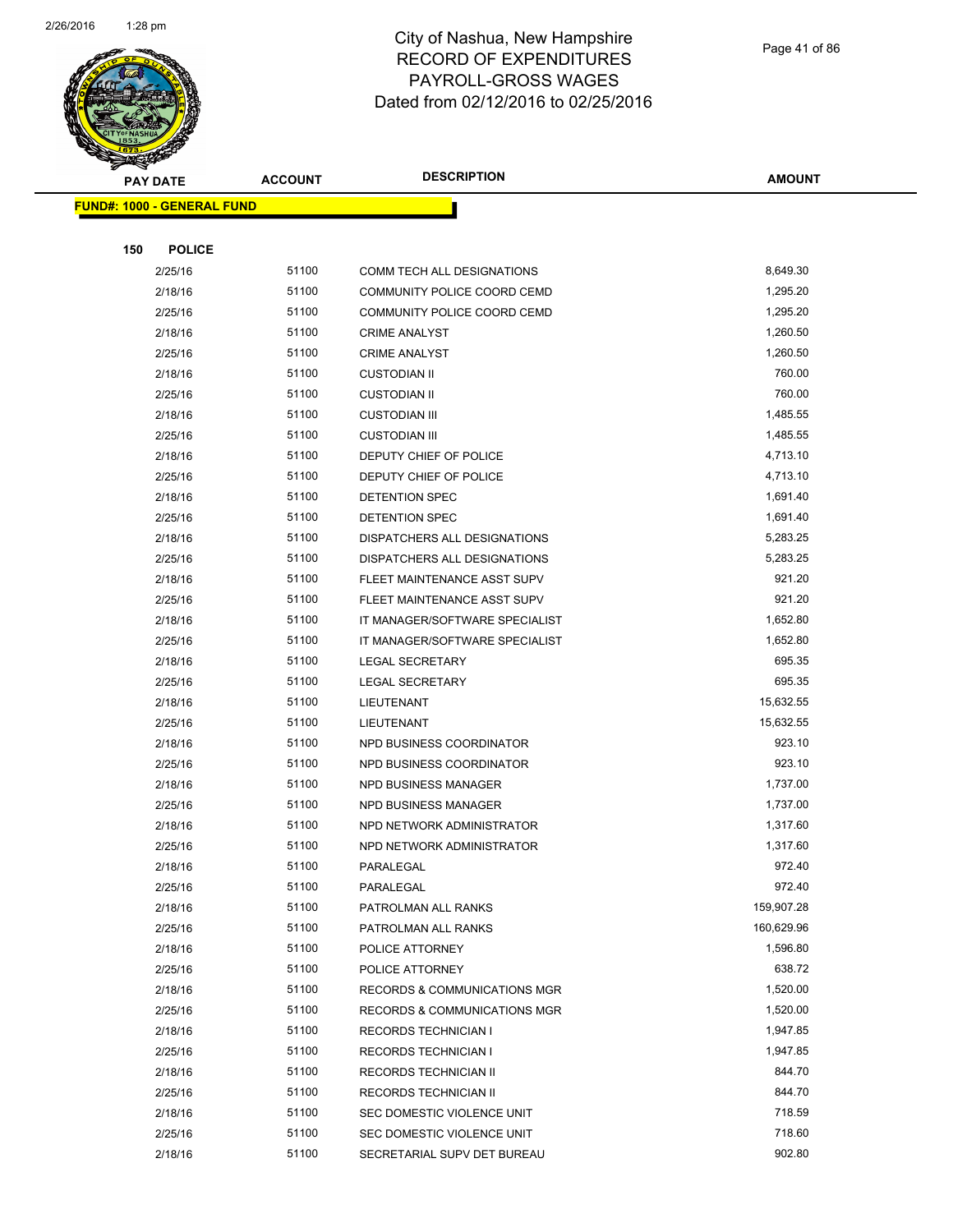

Page 42 of 86

|     | <b>PAY DATE</b>                   | <b>ACCOUNT</b> | <b>DESCRIPTION</b>                     | <b>AMOUNT</b> |
|-----|-----------------------------------|----------------|----------------------------------------|---------------|
|     | <b>FUND#: 1000 - GENERAL FUND</b> |                |                                        |               |
|     |                                   |                |                                        |               |
| 150 | <b>POLICE</b>                     |                |                                        |               |
|     | 2/25/16                           | 51100          | SECRETARIAL SUPV DET BUREAU            | 902.80        |
|     | 2/18/16                           | 51100          | <b>SECRETARY III</b>                   | 2,797.15      |
|     | 2/25/16                           | 51100          | <b>SECRETARY III</b>                   | 2,797.15      |
|     | 2/18/16                           | 51100          | <b>SECRETARY V</b>                     | 1,665.25      |
|     | 2/25/16                           | 51100          | <b>SECRETARY V</b>                     | 1,665.25      |
|     | 2/18/16                           | 51100          | <b>SECRETARY VI</b>                    | 791.85        |
|     | 2/25/16                           | 51100          | <b>SECRETARY VI</b>                    | 791.85        |
|     | 2/18/16                           | 51100          | <b>SERGEANT</b>                        | 34,944.70     |
|     | 2/25/16                           | 51100          | <b>SERGEANT</b>                        | 34,944.72     |
|     | 2/18/16                           | 51100          | SHIFT LEADER                           | 2,079.40      |
|     | 2/25/16                           | 51100          | SHIFT LEADER                           | 2,079.40      |
|     | 2/18/16                           | 51100          | SUPV POLICE FLEET                      | 1,249.60      |
|     | 2/25/16                           | 51100          | <b>SUPV POLICE FLEET</b>               | 1,249.60      |
|     | 2/18/16                           | 51200          | <b>ACCREDITATION MANAGER</b>           | 1,069.28      |
|     | 2/25/16                           | 51200          | <b>ACCREDITATION MANAGER</b>           | 1,069.28      |
|     | 2/18/16                           | 51200          | DETENTION SPEC                         | 734.56        |
|     | 2/25/16                           | 51200          | DETENTION SPEC                         | 734.56        |
|     | 2/18/16                           | 51200          | POLICE ATTORNEY PT                     | 1,236.16      |
|     | 2/25/16                           | 51200          | POLICE ATTORNEY PT                     | 1,236.16      |
|     | 2/18/16                           | 51200          | PRISONER TRANSPORT OFFICER             | 799.24        |
|     | 2/25/16                           | 51200          | PRISONER TRANSPORT OFFICER             | 799.24        |
|     | 2/18/16                           | 51200          | SENIOR RELATIONS SPECIALIST            | 686.88        |
|     | 2/25/16                           | 51200          | SENIOR RELATIONS SPECIALIST            | 686.88        |
|     | 2/18/16                           | 51300          | OVERTIME-REGULAR                       | 4,295.38      |
|     | 2/25/16                           | 51300          | OVERTIME-REGULAR                       | 3,727.54      |
|     | 2/18/16                           | 51309          | <b>OVERTIME-TRAINING</b>               | 669.87        |
|     | 2/25/16                           | 51309          | <b>OVERTIME-TRAINING</b>               | 182.03        |
|     | 2/18/16                           | 51315          | <b>OVERTIME-WITNESS</b>                | 2,856.85      |
|     | 2/25/16                           | 51315          | <b>OVERTIME-WITNESS</b>                | 3,041.23      |
|     | 2/18/16                           | 51322          | OVERTIME-INVESTIGATIVE                 | 7,479.04      |
|     | 2/25/16                           | 51322          | OVERTIME-INVESTIGATIVE                 | 8,865.13      |
|     | 2/18/16                           | 51330          | OVERTIME-COVERAGE                      | 19,285.93     |
|     | 2/25/16                           | 51330          | OVERTIME-COVERAGE                      | 24,634.48     |
|     | 2/18/16                           | 51412          | <b>WAGES PER DIEM</b>                  | 1,531.48      |
|     | 2/25/16                           | 51412          | <b>WAGES PER DIEM</b>                  | 1,602.75      |
|     | 2/18/16                           | 51600          | LONGEVITY                              | 1,800.00      |
|     | 2/25/16                           | 51628          | <b>EXTRA HOLIDAY</b>                   | 51,721.67     |
|     | 2/18/16                           | 51750          | <b>RETIREMENT &amp; SEPARATION PAY</b> | 1,217.56      |
|     | 2/25/16                           | 51750          | <b>RETIREMENT &amp; SEPARATION PAY</b> | 2,070.86      |
|     | 2/25/16                           | 55118          | TELEPHONE-CELLULAR                     | 100.00        |
|     | 2/18/16                           | 61107          | <b>CLOTHING &amp; UNIFORMS</b>         | 89.99         |
|     | 2/25/16                           | 61107          | <b>CLOTHING &amp; UNIFORMS</b>         | 854.75        |
|     |                                   |                |                                        |               |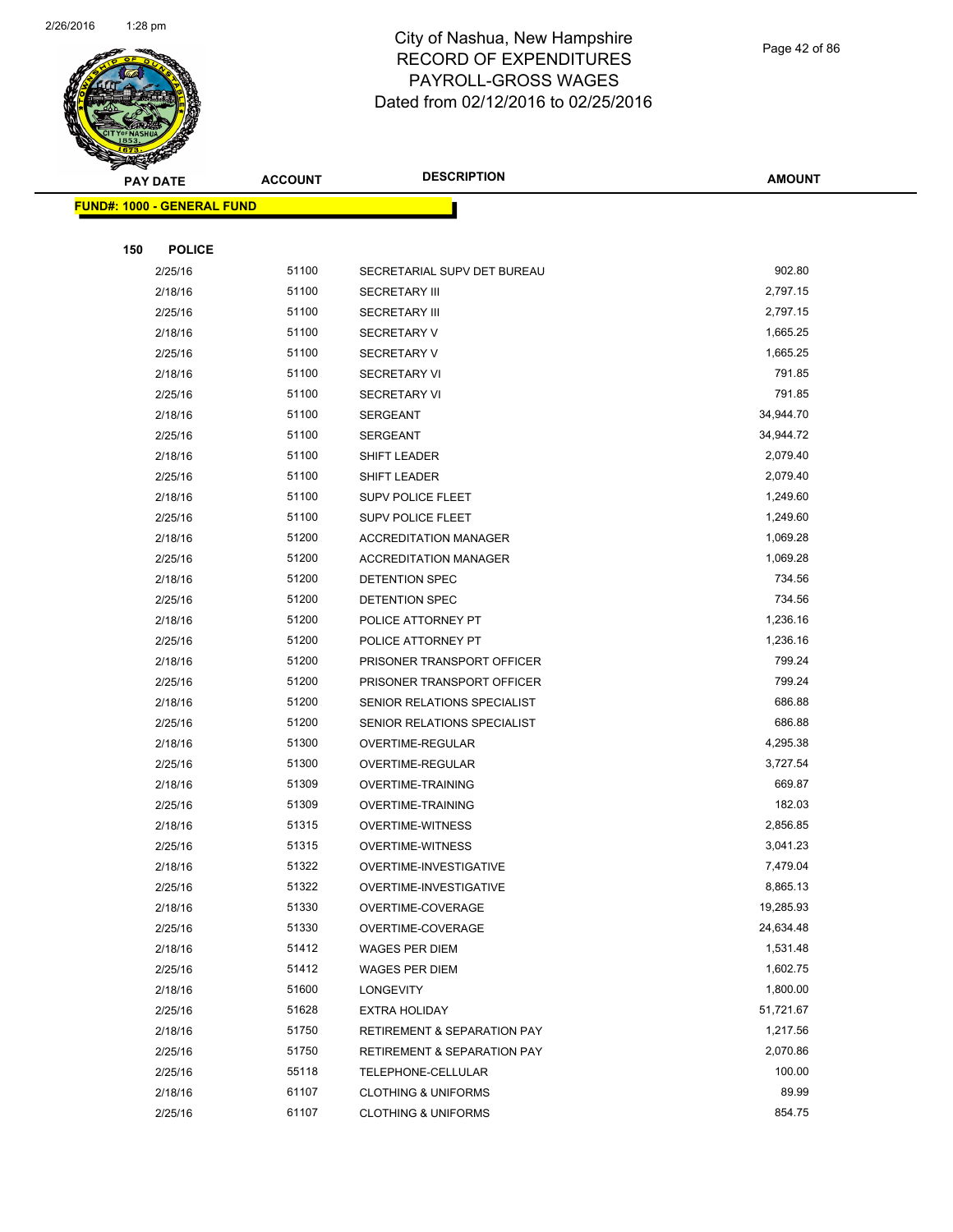

Page 43 of 86

**PAY DATE ACCOUNT DESCRIPTION AMOUNT FUND#: 1000 - GENERAL FUND TOTAL 150 - POLICE \$733,198.05 152 FIRE** 2/18/16 51100 ADMINISTRATIVE ASSISTANT II 2,279.99 2/25/16 51100 ADMINISTRATIVE ASSISTANT II 2,280.00 2/18/16 51100 ASST FIRE CHIEF 2,086.04 2/25/16 51100 ASST FIRE CHIEF 2,086.04 2/18/16 51100 ASST SUPERINTENDENT FIRE ALARM 1,512.76 2/25/16 51100 ASST SUPERINTENDENT FIRE ALARM 1,512.76 2/18/16 51100 ASST SUPERINTENDENT FIRE FLEET 1,497.76 2/25/16 51100 ASST SUPERINTENDENT FIRE FLEET 1,497.76 2/18/16 51100 ASST SUPERINTENDENT PREVENTION 571605.36 2/25/16 51100 ASST SUPERINTENDENT PREVENTION 5 1,605.36 2/18/16 51100 CAPTAIN 10,622.58 2/25/16 51100 CAPTAIN 10,622.59 2/18/16 51100 CAPTAIN FIRE TRAINING SAFETY 1,704.12 2/25/16 51100 CAPTAIN FIRE TRAINING SAFETY 1,704.12 2/18/16 51100 DEPUTY FIRE CHIEF **12/18/16** 7,469.82 2/25/16 51100 DEPUTY FIRE CHIEF 30 2025/16 7,469.82 2/18/16 51100 EXEC ASST BUSINESS COORD 550 1,091.55 2/25/16 51100 EXEC ASST BUSINESS COORD 1,091.55 2/18/16 51100 FIRE CHIEF 2,292.80 2/25/16 51100 FIRE CHIEF 2,292.80 2/18/16 51100 FIRE DISPATCH ALL RANKS 516 12/18/16 7,875.45 2/25/16 51100 FIRE DISPATCH ALL RANKS 8,244.67 2/18/16 51100 FIRE DISPATCHER CLERK TRAINER 1,084.47 2/25/16 51100 FIRE DISPATCHER CLERK TRAINER 1,212.06 2/18/16 51100 FIRE LIEUTENANT 39,556.53 2/25/16 51100 FIRE LIEUTENANT 39,470.22 2/18/16 51100 FIRE MECHANIC 3 2018/16 1,341.20 2/25/16 51100 FIRE MECHANIC 1,341.20 2/18/16 51100 FIREFIGHTERS ALL RANKS 125,004.98 2/25/16 51100 FIREFIGHTERS ALL RANKS 125,005.00

> 2/18/16 51100 SUPERINTENDENT FIRE ALARM 1,670.56 2/25/16 51100 SUPERINTENDENT FIRE ALARM 1,670.56 2/18/16 51100 SUPERINTENDENT FIRE FLEET 5 1,670.56 2/25/16 51100 SUPERINTENDENT FIRE FLEET 1,670.56 2/18/16 51300 OVERTIME-REGULAR 50.01 2/25/16 51300 OVERTIME-REGULAR 371.56 2/18/16 51330 OVERTIME-COVERAGE 12,180.55 2/25/16 51330 OVERTIME-COVERAGE 12,367.98 2/25/16 51628 EXTRA HOLIDAY 51,726.50 2/18/16 51650 ADDITIONAL HOURS 27,266.14 2/25/16 51650 ADDITIONAL HOURS 27,183.36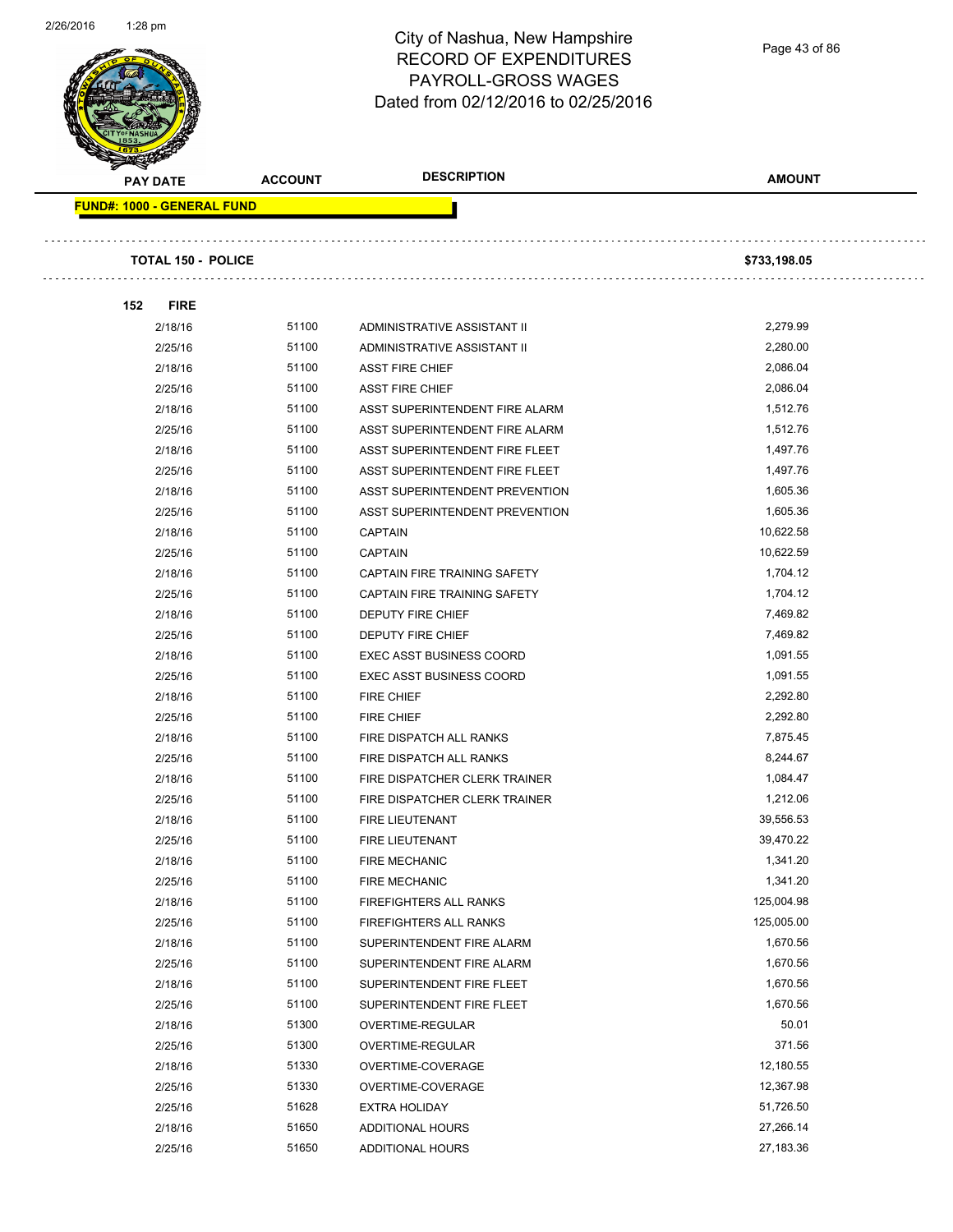

Page 44 of 86

|     | <b>PAY DATE</b>                   | <b>ACCOUNT</b>                          | <b>DESCRIPTION</b>                                         | <b>AMOUNT</b>     |
|-----|-----------------------------------|-----------------------------------------|------------------------------------------------------------|-------------------|
|     | <b>FUND#: 1000 - GENERAL FUND</b> |                                         |                                                            |                   |
|     |                                   |                                         |                                                            |                   |
| 152 | <b>FIRE</b>                       |                                         |                                                            |                   |
|     | 2/18/16                           | 51700                                   | <b>STIPENDS</b>                                            | 4,433.58          |
|     | 2/25/16                           | 51700                                   | <b>STIPENDS</b>                                            | 4,433.58          |
|     | 2/25/16                           | 55118                                   | TELEPHONE-CELLULAR                                         | 484.00            |
|     | <b>TOTAL 152 - FIRE</b>           |                                         |                                                            | \$561,640.86      |
| 153 |                                   | <b>BUILDING INSPECTION</b>              |                                                            |                   |
|     | 2/18/16                           | 51100                                   | <b>BUILDING AND UTILITIES INSPCTR</b>                      | 3,380.59          |
|     | 2/25/16                           | 51100                                   | <b>BUILDING AND UTILITIES INSPCTR</b>                      | 3,380.60          |
|     | 2/18/16                           | 51100                                   | <b>BUILDING DEPARTMENT MANAGER</b>                         | 1,450.00          |
|     | 2/25/16                           | 51100                                   | <b>BUILDING DEPARTMENT MANAGER</b>                         | 1,450.00          |
|     | 2/18/16                           | 51100                                   | PERMIT TECHNICIAN I                                        | 631.40            |
|     | 2/25/16                           | 51100                                   | PERMIT TECHNICIAN I                                        | 631.40            |
|     | 2/18/16                           | 51100                                   | PERMIT TECHNICIAN III                                      | 777.87            |
|     | 2/25/16                           | 51100                                   | PERMIT TECHNICIAN III                                      | 777.85            |
|     | 2/18/16                           | 51100                                   | <b>PLANS EXAMINER</b>                                      | 1,186.03          |
|     | 2/25/16                           | 51100                                   | <b>PLANS EXAMINER</b>                                      | 1,186.05          |
|     | 2/18/16                           | 51200                                   | <b>BUILDING AND UTILITIES INSPCTR</b>                      | 825.80            |
|     | 2/25/16                           | 51200                                   | <b>BUILDING AND UTILITIES INSPCTR</b>                      | 805.65            |
|     |                                   | <b>TOTAL 153 - BUILDING INSPECTION</b>  |                                                            | \$16,483.24       |
| 155 |                                   | <b>CODE ENFORCEMENT</b>                 |                                                            |                   |
|     | 2/18/16                           | 51100                                   | <b>CODE ENFORCEMENT OFFICER II</b>                         | 2,124.34          |
|     | 2/25/16                           | 51100                                   | CODE ENFORCEMENT OFFICER II                                | 2,124.35          |
|     | 2/18/16                           | 51100                                   | MGR CODE ENFORCEMENT DEPT                                  | 1,367.60          |
|     | 2/25/16                           | 51100                                   | MGR CODE ENFORCEMENT DEPT                                  | 1,367.60          |
|     | 2/25/16                           | 55118                                   | TELEPHONE-CELLULAR                                         | 68.00             |
|     |                                   | <b>TOTAL 155 - CODE ENFORCEMENT</b>     |                                                            | \$7,051.89        |
|     |                                   |                                         |                                                            |                   |
| 156 |                                   | <b>EMERGENCY MANAGEMENT</b>             |                                                            |                   |
|     | 2/18/16                           | 51100                                   | <b>EMERGENCY MANAGEMENT DIRECTOR</b>                       | 1,529.80          |
|     | 2/25/16<br>2/25/16                | 51100<br>55118                          | <b>EMERGENCY MANAGEMENT DIRECTOR</b><br>TELEPHONE-CELLULAR | 1,529.80<br>50.00 |
|     |                                   |                                         |                                                            |                   |
|     |                                   | <b>TOTAL 156 - EMERGENCY MANAGEMENT</b> |                                                            | \$3,109.60        |
| 157 |                                   | <b>CITYWIDE COMMUNICATIONS</b>          |                                                            |                   |
|     | 2/18/16                           | 51100                                   | COMM SYS ENGR TECH                                         | 1,546.40          |
|     | 2/25/16                           | 51100                                   | COMM SYS ENGR TECH                                         | 1,546.40          |
|     |                                   |                                         |                                                            |                   |
|     | 2/18/16                           | 51200                                   | RADIO SYSTEMS MANAGER                                      | 1,312.32          |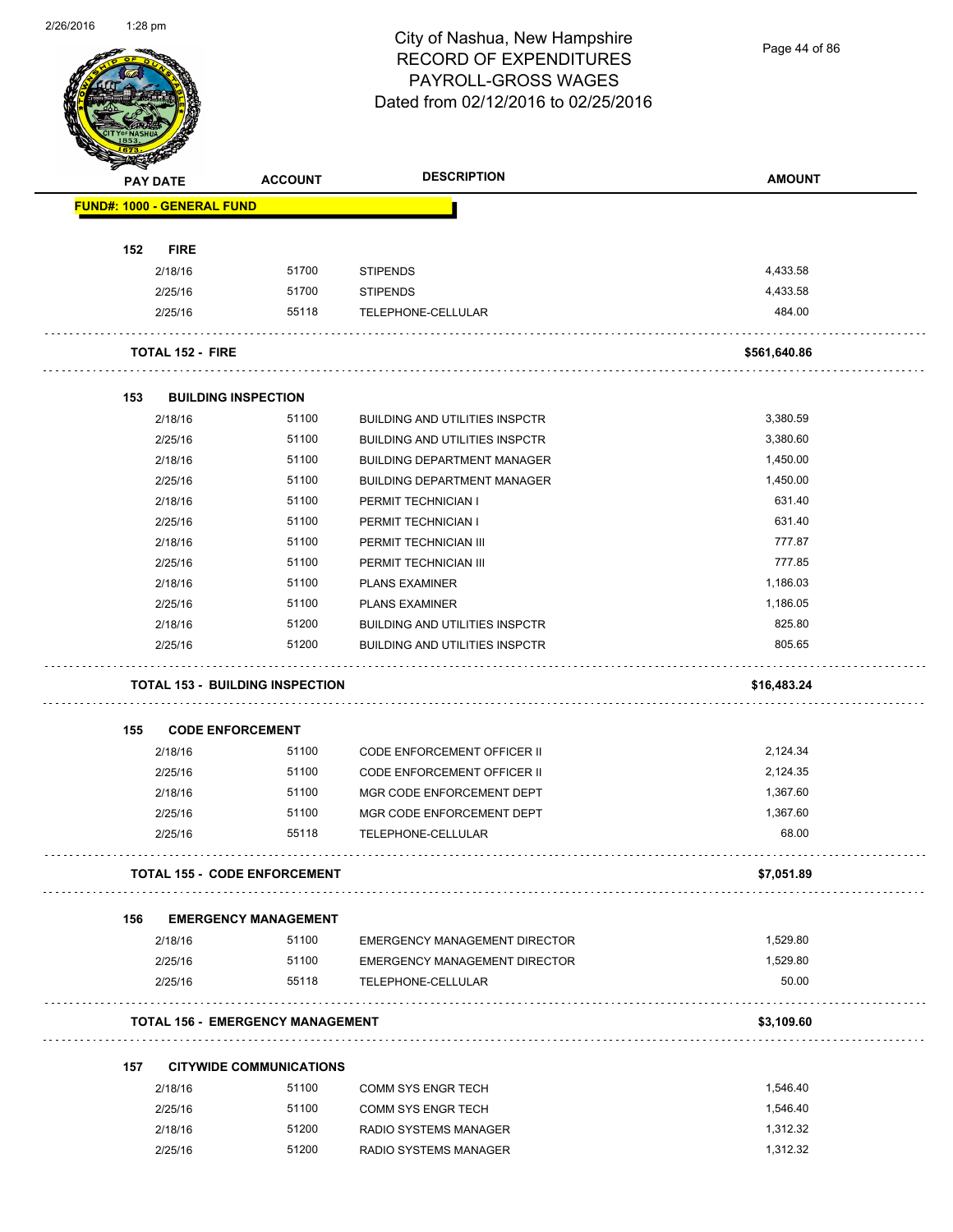| 2/26/2016 | $1:28$ pm                         |                                            | City of Nashua, New Hampshire<br><b>RECORD OF EXPENDITURES</b><br>PAYROLL-GROSS WAGES<br>Dated from 02/12/2016 to 02/25/2016 | Page 45 of 86 |
|-----------|-----------------------------------|--------------------------------------------|------------------------------------------------------------------------------------------------------------------------------|---------------|
|           | <b>PAY DATE</b>                   | <b>ACCOUNT</b>                             | <b>DESCRIPTION</b>                                                                                                           | <b>AMOUNT</b> |
|           | <b>FUND#: 1000 - GENERAL FUND</b> |                                            |                                                                                                                              |               |
|           | 157                               | <b>CITYWIDE COMMUNICATIONS</b>             |                                                                                                                              |               |
|           | 2/18/16                           | 51600                                      | <b>LONGEVITY</b>                                                                                                             | (60.00)       |
|           | 2/25/16                           | 55118                                      | TELEPHONE-CELLULAR                                                                                                           | 100.00        |
|           |                                   |                                            |                                                                                                                              |               |
|           |                                   | <b>TOTAL 157 - CITYWIDE COMMUNICATIONS</b> |                                                                                                                              | \$5,757.44    |
|           |                                   |                                            |                                                                                                                              |               |
|           | 160                               | <b>PW-ADMIN &amp; ENGINEERING</b>          |                                                                                                                              |               |
|           | 2/18/16                           | 51100                                      | ADMINISTRATIVE ASSISTANT II                                                                                                  | 704.59        |
|           | 2/25/16                           | 51100                                      | ADMINISTRATIVE ASSISTANT II                                                                                                  | 704.60        |
|           | 2/18/16                           | 51100                                      | CITIZEN SERVICES COORDINATOR                                                                                                 | 763.50        |
|           | 2/25/16                           | 51100                                      | CITIZEN SERVICES COORDINATOR                                                                                                 | 763.50        |
|           | 2/18/16                           | 51100                                      | <b>CITY ENGINEER</b>                                                                                                         | 1,030.45      |
|           | 2/25/16                           | 51100                                      | <b>CITY ENGINEER</b>                                                                                                         | 1,030.45      |
|           | 2/18/16                           | 51100                                      | CONST INSP ENGINEERING ASST                                                                                                  | 947.55        |
|           | 2/25/16                           | 51100                                      | CONST INSP ENGINEERING ASST                                                                                                  | 947.55        |
|           | 2/18/16                           | 51100                                      | DEPUTY MANAGER OF ENGINEERING                                                                                                | 710.65        |
|           | 2/25/16                           | 51100                                      | DEPUTY MANAGER OF ENGINEERING                                                                                                | 710.65        |
|           | 2/18/16                           | 51100                                      | DIRECTOR PUBLIC WORKS                                                                                                        | 1,528.64      |
|           | 2/25/16                           | 51100                                      | <b>DIRECTOR PUBLIC WORKS</b>                                                                                                 | 1,528.65      |
|           | 2/18/16                           | 51100                                      | <b>DIVISION OPERATIONS MANAGER</b>                                                                                           | 1,455.50      |
|           | 2/25/16                           | 51100                                      | DIVISION OPERATIONS MANAGER                                                                                                  | 1,455.50      |
|           | 2/18/16                           | 51100                                      | DPW CONTRACT ADMINISTRATOR                                                                                                   | 340.55        |
|           | 2/25/16                           | 51100                                      | DPW CONTRACT ADMINISTRATOR                                                                                                   | 340.55        |
|           | 2/18/16                           | 51100                                      | <b>ENGINEERING INSPECTORS</b>                                                                                                | 1,932.48      |
|           | 2/25/16                           | 51100                                      | <b>ENGINEERING INSPECTORS</b>                                                                                                | 1,939.98      |
|           | 2/18/16                           | 51100                                      | <b>EXECUTIVE ASSISTANT</b>                                                                                                   | 689.90        |
|           | 2/25/16                           | 51100                                      | <b>EXECUTIVE ASSISTANT</b>                                                                                                   | 689.90        |
|           | 2/18/16                           | 51100                                      | <b>SENIOR FOREMAN</b>                                                                                                        | 1,305.60      |
|           | 2/25/16                           | 51100                                      | <b>SENIOR FOREMAN</b>                                                                                                        | 1,305.60      |
|           | 2/18/16                           | 51100                                      | SENIOR TRAFFIC ENGINEER                                                                                                      | 1,626.10      |
|           | 2/25/16                           | 51100                                      | <b>SENIOR TRAFFIC ENGINEER</b>                                                                                               | 1,626.11      |
|           | 2/18/16                           | 51100                                      | <b>STAFF ENGINEER</b>                                                                                                        | 1,219.71      |
|           | 2/25/16                           | 51100                                      | <b>STAFF ENGINEER</b>                                                                                                        | 1,219.70      |
|           | 2/18/16                           | 51100                                      | STREET CONSTRUCTION ENGINEER                                                                                                 | 1,332.95      |
|           | 2/25/16                           | 51100                                      | STREET CONSTRUCTION ENGINEER                                                                                                 | 1,332.96      |
|           | 2/18/16                           | 51100                                      | <b>SURVEY TECHNICIAN</b>                                                                                                     | 1,149.50      |
|           | 2/25/16                           | 51100                                      | <b>SURVEY TECHNICIAN</b>                                                                                                     | 1,149.50      |
|           | 2/18/16                           | 51400                                      | WAGES TEMP-SEASONAL                                                                                                          | 560.00        |
|           | 2/25/16                           | 51400                                      | WAGES TEMP-SEASONAL                                                                                                          | 402.50        |
|           | 2/25/16                           | 55118                                      | TELEPHONE-CELLULAR                                                                                                           | 251.00        |
|           |                                   | TOTAL 160 - PW-ADMIN & ENGINEERING         |                                                                                                                              | \$34,696.37   |

 $\mathbb{R}^2$  .

. . . . . . . . . . . . . . .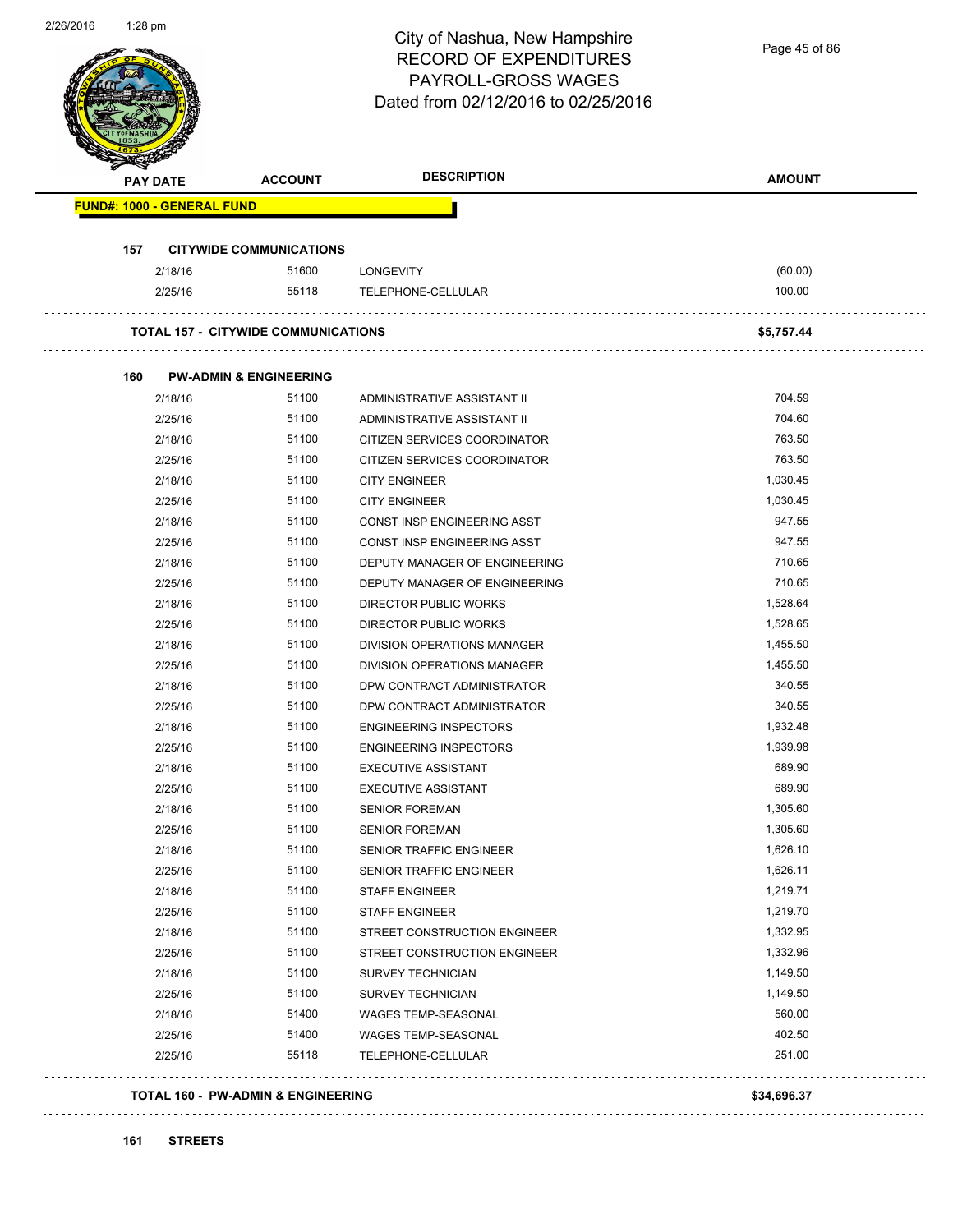

Page 46 of 86

| <b>PAY DATE</b>                   | <b>ACCOUNT</b> | <b>DESCRIPTION</b>                   | <b>AMOUNT</b> |
|-----------------------------------|----------------|--------------------------------------|---------------|
| <b>FUND#: 1000 - GENERAL FUND</b> |                |                                      |               |
|                                   |                |                                      |               |
| <b>STREETS</b><br>161             |                |                                      |               |
| 2/18/16                           | 51100          | ADMINISTRATIVE ASSISTANT III         | 999.22        |
| 2/25/16                           | 51100          | ADMINISTRATIVE ASSISTANT III         | 999.21        |
| 2/18/16                           | 51100          | AUTO MECH 1ST CLASS NIGHTS           | 3,198.09      |
| 2/25/16                           | 51100          | AUTO MECH 1ST CLASS NIGHTS           | 3,201.61      |
| 2/18/16                           | 51100          | AUTO MECH 2ND CLASS                  | 1,920.80      |
| 2/25/16                           | 51100          | AUTO MECH 2ND CLASS                  | 1,939.76      |
| 2/18/16                           | 51100          | AUTO MECH 2ND CLASS NIGHTS           | 972.40        |
| 2/25/16                           | 51100          | AUTO MECH 2ND CLASS NIGHTS           | 972.41        |
| 2/18/16                           | 51100          | AUTO MECHANIC 1ST CLASS              | 3,161.62      |
| 2/25/16                           | 51100          | AUTO MECHANIC 1ST CLASS              | 3,161.61      |
| 2/18/16                           | 51100          | EQUIP OPR STREET REPAIR              | 7,713.20      |
| 2/25/16                           | 51100          | EQUIP OPR STREET REPAIR              | 7,713.20      |
| 2/18/16                           | 51100          | FLEET MAINTENANCE FOREMAN            | 1,149.50      |
| 2/25/16                           | 51100          | FLEET MAINTENANCE FOREMAN            | 1,149.50      |
| 2/18/16                           | 51100          | FLEET MANAGER STREET DEPT            | 1,075.00      |
| 2/25/16                           | 51100          | FLEET MANAGER STREET DEPT            | 1,075.00      |
| 2/18/16                           | 51100          | <b>MASON PIPELAYER</b>               | 2,773.20      |
| 2/25/16                           | 51100          | <b>MASON PIPELAYER</b>               | 2,773.21      |
| 2/18/16                           | 51100          | <b>SIGN MAINTENANCE</b>              | 1,828.00      |
| 2/25/16                           | 51100          | <b>SIGN MAINTENANCE</b>              | 1,828.00      |
| 2/18/16                           | 51100          | SIGN MAINTENANCE ASSISTANT           | 852.40        |
| 2/25/16                           | 51100          | SIGN MAINTENANCE ASSISTANT           | 852.40        |
| 2/18/16                           | 51100          | STOREKEEPER PWD                      | 938.85        |
| 2/25/16                           | 51100          | STOREKEEPER PWD                      | 938.86        |
| 2/18/16                           | 51100          | <b>STREET FOREMAN</b>                | 6,048.97      |
| 2/25/16                           | 51100          | <b>STREET FOREMAN</b>                | 6,049.00      |
| 2/18/16                           | 51100          | SUPERINTENDENT OF STREETS            | 1,823.90      |
| 2/25/16                           | 51100          | SUPERINTENDENT OF STREETS            | 1,823.90      |
| 2/18/16                           | 51100          | TRAFFIC MAINTENANCE ASSISTANT        | 909.20        |
| 2/25/16                           | 51100          | <b>TRAFFIC MAINTENANCE ASSISTANT</b> | 909.20        |
| 2/18/16                           | 51100          | TRAFFIC TECHNICIAN I                 | 2,187.20      |
| 2/25/16                           | 51100          | <b>TRAFFIC TECHNICIAN I</b>          | 2,187.20      |
| 2/18/16                           | 51100          | TRUCK DRIVER STREET REPAIR           | 16,697.24     |
| 2/25/16                           | 51100          | TRUCK DRIVER STREET REPAIR           | 16,169.95     |
| 2/18/16                           | 51100          | <b>WELDER FIRST CLASS</b>            | 2,096.00      |
| 2/25/16                           | 51100          | <b>WELDER FIRST CLASS</b>            | 2,096.00      |
| 2/18/16                           | 51300          | OVERTIME-REGULAR                     | 79,773.48     |
| 2/25/16                           | 51300          | OVERTIME-REGULAR                     | 48,200.99     |
| 2/25/16                           | 51600          | <b>LONGEVITY</b>                     | 1,200.00      |
| 2/25/16                           | 55118          | TELEPHONE-CELLULAR                   | 67.00         |

#### **TOTAL 161 - STREETS \$241,426.28**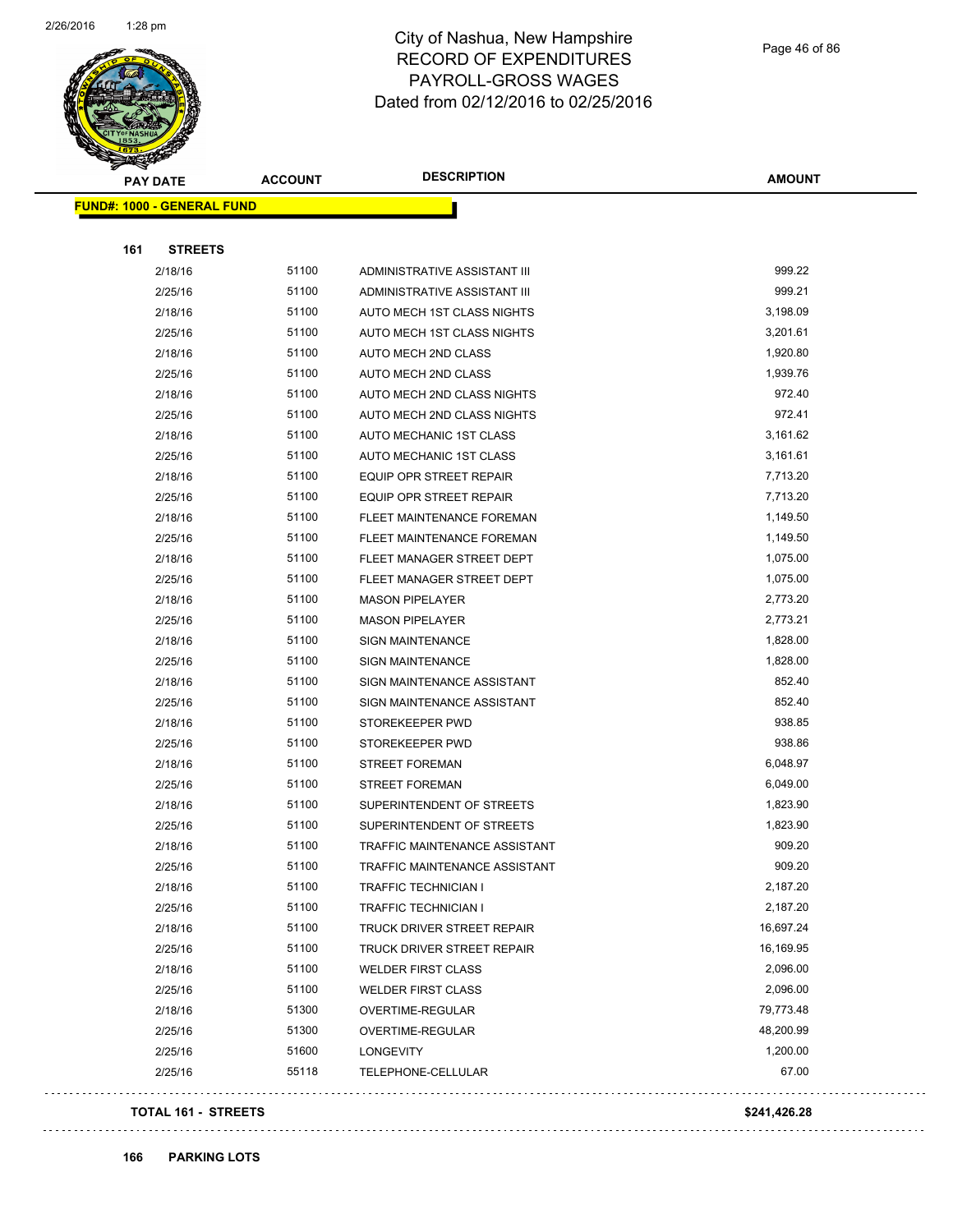

Page 47 of 86

|                                   | <b>STARTING CARDS</b> |                                       |                                    |               |  |
|-----------------------------------|-----------------------|---------------------------------------|------------------------------------|---------------|--|
|                                   | <b>PAY DATE</b>       | <b>ACCOUNT</b>                        | <b>DESCRIPTION</b>                 | <b>AMOUNT</b> |  |
| <b>FUND#: 1000 - GENERAL FUND</b> |                       |                                       |                                    |               |  |
|                                   |                       |                                       |                                    |               |  |
| 166                               |                       | <b>PARKING LOTS</b>                   |                                    |               |  |
|                                   | 2/18/16               | 51100                                 | PARKING MAINTENANCE                | 1,383.40      |  |
|                                   | 2/25/16               | 51100                                 | PARKING MAINTENANCE                | 1,383.40      |  |
|                                   | 2/18/16               | 51100                                 | PARKING OPERATIONS COORD           | 773.70        |  |
|                                   | 2/25/16               | 51100                                 | PARKING OPERATIONS COORD           | 773.70        |  |
|                                   | 2/18/16               | 51100                                 | <b>TRANSPORTATION DEPT MANAGER</b> | 68.40         |  |
|                                   | 2/25/16               | 51100                                 | <b>TRANSPORTATION DEPT MANAGER</b> | 68.40         |  |
|                                   | 2/18/16               | 51300                                 | OVERTIME-REGULAR                   | 732.76        |  |
|                                   | 2/25/16               | 51300                                 | OVERTIME-REGULAR                   | 181.56        |  |
|                                   | 2/25/16               | 55118                                 | TELEPHONE-CELLULAR                 | 151.00        |  |
|                                   |                       | <b>TOTAL 166 - PARKING LOTS</b>       |                                    | \$5,516.32    |  |
| 171                               |                       | <b>COMMUNITY SERVICES</b>             |                                    |               |  |
|                                   | 2/25/16               | 51100                                 | DIRECTOR HEALTH AND COMM SVS       | 1,422.64      |  |
|                                   | 2/18/16               | 51100                                 | PROGRAM COORDINATOR                | 957.30        |  |
|                                   | 2/25/16               | 51100                                 | PROGRAM COORDINATOR                | 957.30        |  |
|                                   |                       | <b>TOTAL 171 - COMMUNITY SERVICES</b> |                                    | \$3,337.24    |  |
|                                   |                       |                                       |                                    |               |  |
| 172                               |                       | <b>COMMUNITY HEALTH</b>               |                                    |               |  |
|                                   | 2/18/16               | 51100                                 | ADMINISTRATIVE ASSISTANT II        | 738.31        |  |
|                                   | 2/25/16               | 51100                                 | ADMINISTRATIVE ASSISTANT II        | 738.30        |  |
|                                   | 2/18/16               | 51100                                 | <b>BILINGUAL OUTREACH WORKER</b>   | 786.80        |  |
|                                   | 2/25/16               | 51100                                 | <b>BILINGUAL OUTREACH WORKER</b>   | 786.80        |  |
|                                   | 2/18/16               | 51100                                 | MANAGER COMMUNITY HEALTH           | 1,404.70      |  |
|                                   | 2/25/16               | 51100                                 | MANAGER COMMUNITY HEALTH           | 1,404.70      |  |
|                                   | 2/18/16               | 51100                                 | PUB HEALTH NURSE                   | 2,157.95      |  |
|                                   | 2/25/16               | 51100                                 | PUB HEALTH NURSE                   | 2,157.94      |  |
|                                   | 2/18/16               | 51412                                 | WAGES PER DIEM                     | 249.98        |  |
|                                   | 2/25/16               | 51412                                 | WAGES PER DIEM                     | 196.95        |  |
|                                   | 2/25/16               | 55118                                 | TELEPHONE-CELLULAR                 | 50.00         |  |
|                                   |                       | <b>TOTAL 172 - COMMUNITY HEALTH</b>   |                                    | \$10,672.43   |  |
| 173                               |                       | <b>ENVIRONMENTAL HEALTH</b>           |                                    |               |  |
|                                   | 2/18/16               | 51100                                 | ENVIRONMENTAL HEALTH SPEC          | 2,457.35      |  |
|                                   | 2/25/16               | 51100                                 | ENVIRONMENTAL HEALTH SPEC          | 2,457.35      |  |
|                                   | 2/18/16               | 51100                                 | ENVIRONMENTAL TECH OFFICE MGR      | 1,008.80      |  |
|                                   | 2/25/16               | 51100                                 | ENVIRONMENTAL TECH OFFICE MGR      | 1,008.81      |  |
|                                   | 2/18/16               | 51100                                 | LABORATORY DIRECTOR                | 1,017.40      |  |
|                                   | 2/25/16               | 51100                                 | LABORATORY DIRECTOR                | 1,017.40      |  |
|                                   | 2/18/16               | 51100                                 | MANAGER ENVIRONMENTAL HEALTH       | 1,489.35      |  |
|                                   | 2/25/16               | 51100                                 | MANAGER ENVIRONMENTAL HEALTH       | 1,489.35      |  |
|                                   |                       |                                       |                                    |               |  |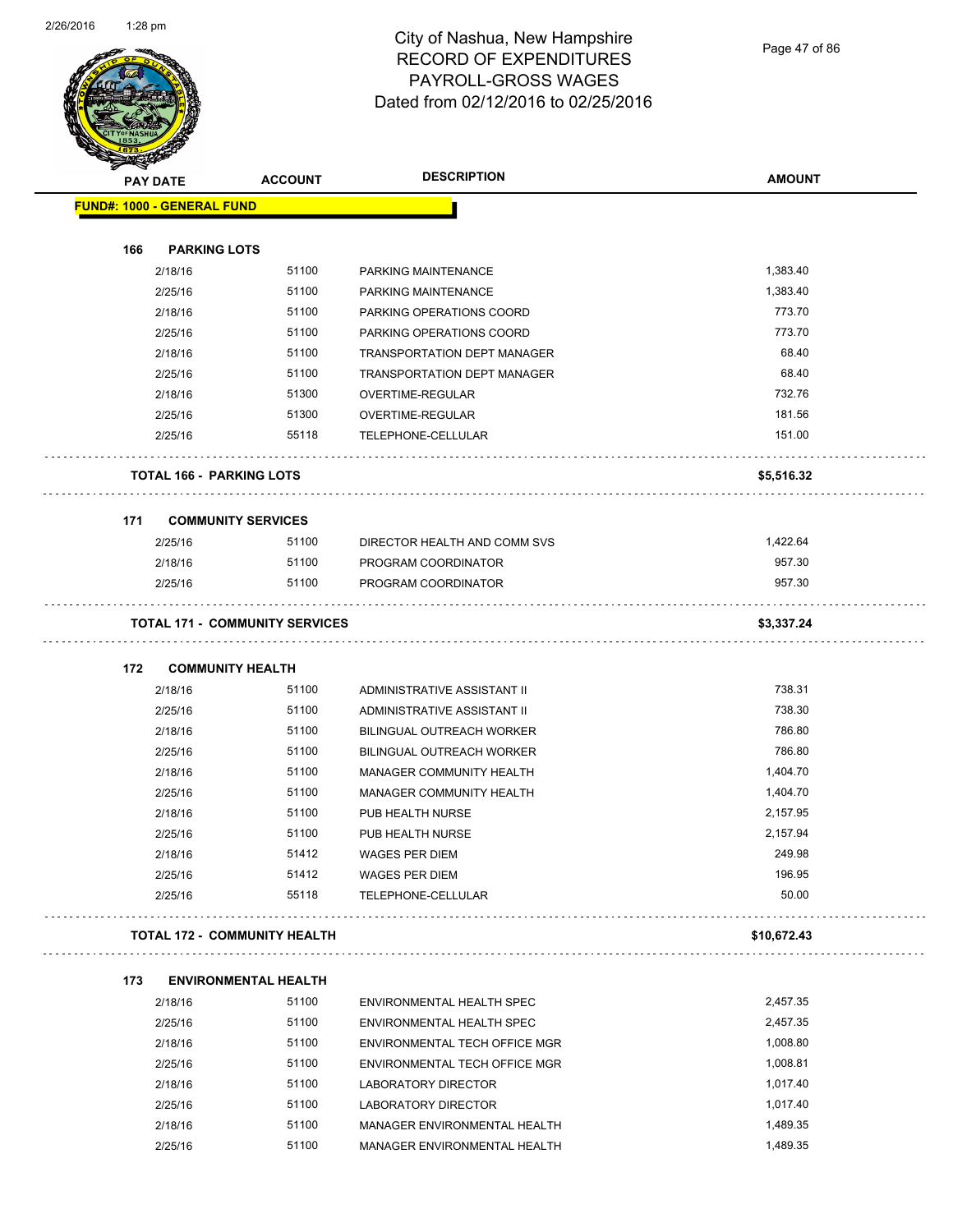| 2/26/2016 | $1:28$ pm |                                   |                                           | City of Nashua, New Hampshire<br><b>RECORD OF EXPENDITURES</b><br>PAYROLL-GROSS WAGES<br>Dated from 02/12/2016 to 02/25/2016 | Page 48 of 86      |
|-----------|-----------|-----------------------------------|-------------------------------------------|------------------------------------------------------------------------------------------------------------------------------|--------------------|
|           |           | <b>PAY DATE</b>                   | <b>ACCOUNT</b>                            | <b>DESCRIPTION</b>                                                                                                           | <b>AMOUNT</b>      |
|           |           | <b>FUND#: 1000 - GENERAL FUND</b> |                                           |                                                                                                                              |                    |
|           |           |                                   |                                           |                                                                                                                              |                    |
|           | 173       |                                   | <b>ENVIRONMENTAL HEALTH</b>               |                                                                                                                              |                    |
|           |           | 2/25/16                           | 55118                                     | TELEPHONE-CELLULAR                                                                                                           | 84.00              |
|           |           |                                   | <b>TOTAL 173 - ENVIRONMENTAL HEALTH</b>   |                                                                                                                              | \$12,029.81        |
|           | 174       |                                   | <b>WELFARE ADMINISTRATION</b>             |                                                                                                                              |                    |
|           |           | 2/18/16                           | 51100                                     | ADMINISTRATIVE ASSISTANT II                                                                                                  | 738.32             |
|           |           | 2/25/16                           | 51100                                     | ADMINISTRATIVE ASSISTANT II                                                                                                  | 738.30             |
|           |           | 2/18/16                           | 51100                                     | <b>CASE TECHNICIAN WELFARE</b>                                                                                               | 2,334.00           |
|           |           | 2/25/16                           | 51100                                     | <b>CASE TECHNICIAN WELFARE</b>                                                                                               | 2,334.00           |
|           |           | 2/18/16                           | 51100                                     | INTAKE WORKER ACCOUNTANT                                                                                                     | 964.35             |
|           |           | 2/25/16                           | 51100                                     | INTAKE WORKER ACCOUNTANT                                                                                                     | 964.35             |
|           |           | 2/18/16                           | 51100                                     | SENIOR CASE TECHNICIAN                                                                                                       | 985.55             |
|           |           | 2/25/16                           | 51100                                     | SENIOR CASE TECHNICIAN                                                                                                       | 788.44             |
|           |           | 2/18/16                           | 51100                                     | <b>WELFARE OFFICER</b>                                                                                                       | 1,493.05           |
|           |           | 2/25/16                           | 51100                                     | <b>WELFARE OFFICER</b>                                                                                                       | 1,493.05           |
|           |           | 2/25/16                           | 55118                                     | TELEPHONE-CELLULAR                                                                                                           | 50.00              |
|           |           |                                   | <b>TOTAL 174 - WELFARE ADMINISTRATION</b> |                                                                                                                              | \$12,883.41        |
|           | 177       |                                   | <b>PARKS &amp; RECREATION</b>             |                                                                                                                              |                    |
|           |           | 2/18/16                           | 51100                                     | ADMINISTRATIVE ASSISTANT II                                                                                                  | 777.85             |
|           |           | 2/25/16                           | 51100                                     | ADMINISTRATIVE ASSISTANT II                                                                                                  | 777.85             |
|           |           | 2/18/16                           | 51100                                     | EQUIPMENT OPERATOR, PARKS                                                                                                    | 960.40             |
|           |           | 2/25/16                           | 51100                                     | EQUIPMENT OPERATOR, PARKS                                                                                                    | 960.40             |
|           |           | 2/18/16                           | 51100                                     | FOREMAN LABOR PARK                                                                                                           | 2,665.42           |
|           |           | 2/25/16                           | 51100                                     | FOREMAN LABOR PARK                                                                                                           | 2,665.40           |
|           |           | 2/18/16                           | 51100                                     | <b>GROUNDSKEEPER MAINTENANCE</b>                                                                                             | 7,023.82           |
|           |           | 2/25/16                           | 51100                                     | <b>GROUNDSKEEPER MAINTENANCE</b>                                                                                             | 6,974.80           |
|           |           | 2/18/16                           | 51100                                     | <b>GROUNDSMAN I</b>                                                                                                          | 3,311.23           |
|           |           | 2/25/16                           | 51100                                     | <b>GROUNDSMAN I</b>                                                                                                          | 3,299.07           |
|           |           | 2/18/16                           | 51100                                     | <b>GROUNDSMAN II</b>                                                                                                         | 864.80             |
|           |           | 2/25/16                           | 51100                                     | <b>GROUNDSMAN II</b>                                                                                                         | 864.80             |
|           |           | 2/18/16                           | 51100                                     | <b>LEAD GROUNDSMAN</b>                                                                                                       | 2,525.12           |
|           |           | 2/25/16                           | 51100                                     | <b>LEAD GROUNDSMAN</b>                                                                                                       | 2,197.34           |
|           |           | 2/18/16                           | 51100                                     | PROGRAM COORDINATOR                                                                                                          | 365.10             |
|           |           | 2/25/16                           | 51100                                     | PROGRAM COORDINATOR                                                                                                          | 365.10<br>1,115.75 |
|           |           | 2/18/16<br>2/25/16                | 51100<br>51100                            | RECREATION PROGRAM MANAGER<br>RECREATION PROGRAM MANAGER                                                                     | 1,115.75           |
|           |           | 2/18/16                           | 51100                                     | STELLOS STADIUM ATTENDANT                                                                                                    | 960.40             |
|           |           | 2/25/16                           | 51100                                     | STELLOS STADIUM ATTENDANT                                                                                                    | 960.40             |
|           |           | 2/18/16                           | 51100                                     | SUPERINTENDENT OF PARKS RECR                                                                                                 | 1,771.20           |
|           |           | 2/25/16                           | 51100                                     | SUPERINTENDENT OF PARKS RECR                                                                                                 | 1,771.20           |
|           |           | 2/18/16                           | 51300                                     | OVERTIME-REGULAR                                                                                                             | 646.76             |
|           |           |                                   |                                           |                                                                                                                              |                    |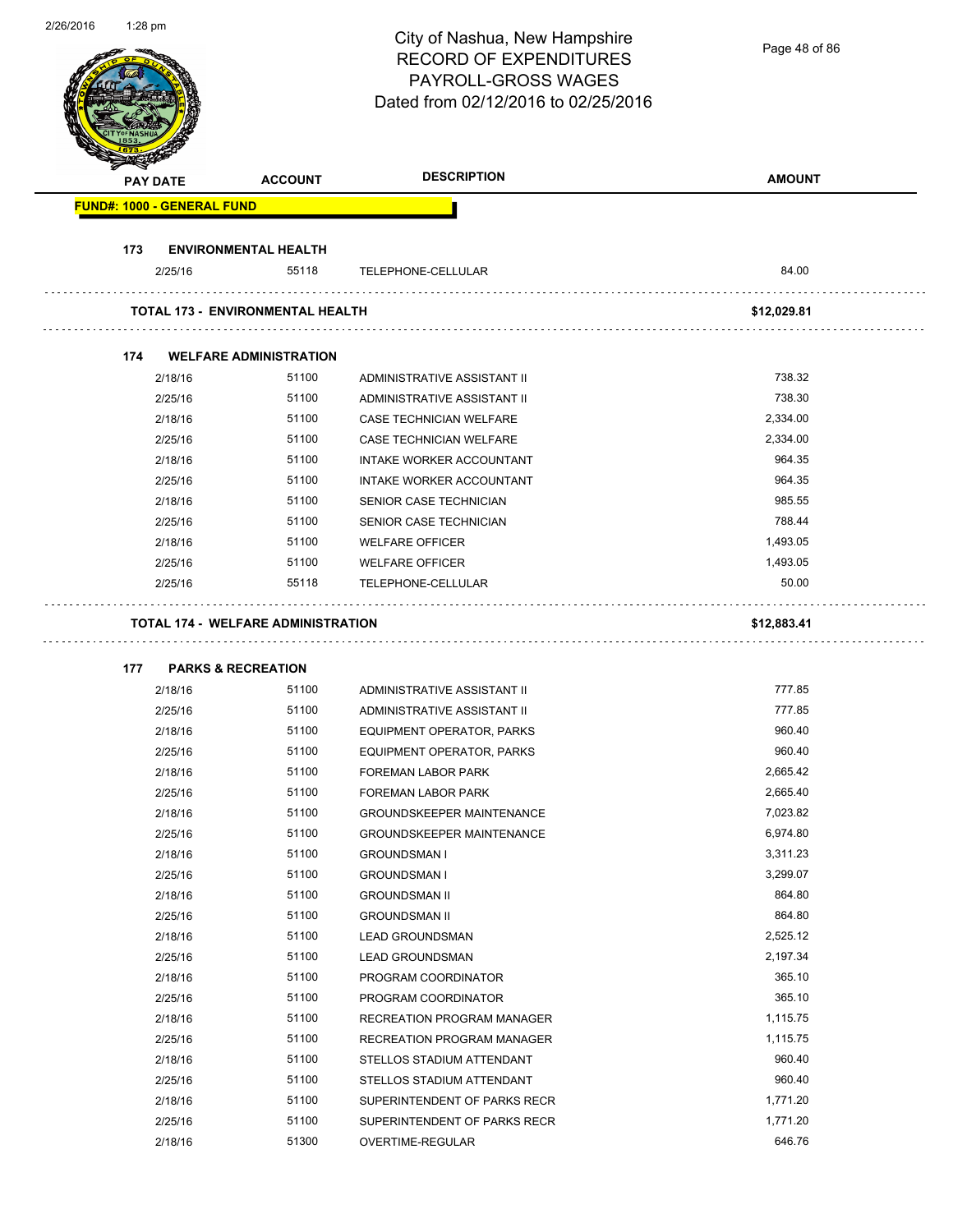Page 49 of 86

| PAY DATE<br><b>FUND#: 1000 - GENERAL FUND</b><br>177<br><b>PARKS &amp; RECREATION</b><br>2/25/16<br>2/25/16<br>2/25/16<br><b>TOTAL 177 - PARKS &amp; RECREATION</b><br>179<br><b>LIBRARY</b><br>2/18/16<br>2/25/16<br>2/18/16<br>2/25/16<br>2/18/16 | 51300<br>55118<br>55642<br>51100<br>51100<br>51100 | OVERTIME-REGULAR<br>TELEPHONE-CELLULAR<br><b>GAME OFFICIALS</b><br>ADMIN ASST COST ACCOUNTANT<br>ADMIN ASST COST ACCOUNTANT | 344.87<br>67.00<br>714.00<br>\$46,065.83<br>829.19 |
|-----------------------------------------------------------------------------------------------------------------------------------------------------------------------------------------------------------------------------------------------------|----------------------------------------------------|-----------------------------------------------------------------------------------------------------------------------------|----------------------------------------------------|
|                                                                                                                                                                                                                                                     |                                                    |                                                                                                                             |                                                    |
|                                                                                                                                                                                                                                                     |                                                    |                                                                                                                             |                                                    |
|                                                                                                                                                                                                                                                     |                                                    |                                                                                                                             |                                                    |
|                                                                                                                                                                                                                                                     |                                                    |                                                                                                                             |                                                    |
|                                                                                                                                                                                                                                                     |                                                    |                                                                                                                             |                                                    |
|                                                                                                                                                                                                                                                     |                                                    |                                                                                                                             |                                                    |
|                                                                                                                                                                                                                                                     |                                                    |                                                                                                                             |                                                    |
|                                                                                                                                                                                                                                                     |                                                    |                                                                                                                             |                                                    |
|                                                                                                                                                                                                                                                     |                                                    |                                                                                                                             |                                                    |
|                                                                                                                                                                                                                                                     |                                                    |                                                                                                                             | 829.18                                             |
|                                                                                                                                                                                                                                                     |                                                    | ASSISTANT DIRECTOR LIBRARY                                                                                                  | 1,408.20                                           |
|                                                                                                                                                                                                                                                     | 51100                                              | ASSISTANT DIRECTOR LIBRARY                                                                                                  | 1,408.20                                           |
|                                                                                                                                                                                                                                                     | 51100                                              | ASSISTANT LIBRARIAN CIRCULATIO                                                                                              | 995.30                                             |
| 2/25/16                                                                                                                                                                                                                                             | 51100                                              | ASSISTANT LIBRARIAN CIRCULATIO                                                                                              | 995.30                                             |
| 2/18/16                                                                                                                                                                                                                                             | 51100                                              | ASSISTANT LIBRARIAN TECH SVS                                                                                                | 1,232.16                                           |
| 2/25/16                                                                                                                                                                                                                                             | 51100                                              | ASSISTANT LIBRARIAN TECH SVS                                                                                                | 1,232.16                                           |
| 2/18/16                                                                                                                                                                                                                                             | 51100                                              | ASSISTANT LIBRARIAN YOUTH SERV                                                                                              | 797.66                                             |
| 2/25/16                                                                                                                                                                                                                                             | 51100                                              | ASSISTANT LIBRARIAN YOUTH SERV                                                                                              | 797.65                                             |
| 2/18/16                                                                                                                                                                                                                                             | 51100                                              | <b>DIRECTOR LIBRARY</b>                                                                                                     | 1,941.85                                           |
| 2/25/16                                                                                                                                                                                                                                             | 51100                                              | <b>DIRECTOR LIBRARY</b>                                                                                                     | 1,941.85                                           |
| 2/18/16                                                                                                                                                                                                                                             | 51100                                              | EXECUTIVE ASST OFFICE MANAGER                                                                                               | 883.75                                             |
| 2/25/16                                                                                                                                                                                                                                             | 51100                                              | EXECUTIVE ASST OFFICE MANAGER                                                                                               | 883.75                                             |
| 2/18/16                                                                                                                                                                                                                                             | 51100                                              | HUNT MEMORIAL BLDG & ARTS ADM                                                                                               | 330.75                                             |
| 2/25/16                                                                                                                                                                                                                                             | 51100                                              | HUNT MEMORIAL BLDG & ARTS ADM                                                                                               | 330.75                                             |
| 2/18/16                                                                                                                                                                                                                                             | 51100                                              | <b>JANITOR</b>                                                                                                              | 492.13                                             |
| 2/25/16                                                                                                                                                                                                                                             | 51100                                              | <b>JANITOR</b>                                                                                                              | 498.41                                             |
| 2/18/16                                                                                                                                                                                                                                             | 51100                                              | LIBRARIAN ADULT SERVICES                                                                                                    | 984.25                                             |
| 2/25/16                                                                                                                                                                                                                                             | 51100                                              | LIBRARIAN ADULT SERVICES                                                                                                    | 984.25                                             |
| 2/18/16                                                                                                                                                                                                                                             | 51100                                              | LIBRARIAN CIRCULATION                                                                                                       | 1,025.79                                           |
| 2/25/16                                                                                                                                                                                                                                             | 51100                                              | LIBRARIAN CIRCULATION                                                                                                       | 1,025.80                                           |
| 2/18/16                                                                                                                                                                                                                                             | 51100                                              | LIBRARIAN OUTREACH SVS                                                                                                      | 1,021.67                                           |
| 2/25/16                                                                                                                                                                                                                                             | 51100                                              | LIBRARIAN OUTREACH SVS                                                                                                      | 1,021.65                                           |
| 2/18/16                                                                                                                                                                                                                                             | 51100                                              | <b>LIBRARIAN TECH SERVICES</b>                                                                                              | 1,060.48                                           |
| 2/25/16                                                                                                                                                                                                                                             | 51100                                              | <b>LIBRARIAN TECH SERVICES</b>                                                                                              | 1,060.48                                           |
| 2/18/16                                                                                                                                                                                                                                             | 51100                                              | LIBRARIAN YOUTH SERVICES                                                                                                    | 1,651.91                                           |
| 2/25/16                                                                                                                                                                                                                                             | 51100                                              | LIBRARIAN YOUTH SERVICES                                                                                                    | 1,651.91                                           |
| 2/18/16                                                                                                                                                                                                                                             | 51100                                              | LIBRARY ASSISTANT CIRCULATION                                                                                               | 5,481.49                                           |
| 2/25/16                                                                                                                                                                                                                                             | 51100                                              | LIBRARY ASSISTANT CIRCULATION                                                                                               | 5,481.49                                           |
| 2/18/16                                                                                                                                                                                                                                             | 51100                                              | LIBRARY ASSISTANT MEDIA SERVIC                                                                                              | 722.79                                             |
| 2/25/16                                                                                                                                                                                                                                             | 51100                                              | LIBRARY ASSISTANT MEDIA SERVIC                                                                                              | 722.80                                             |
| 2/18/16                                                                                                                                                                                                                                             | 51100                                              | LIBRARY ASSISTANT TECH SVS                                                                                                  | 722.80                                             |
| 2/25/16                                                                                                                                                                                                                                             | 51100                                              | LIBRARY ASSISTANT TECH SVS                                                                                                  | 722.80                                             |
| 2/18/16                                                                                                                                                                                                                                             | 51100                                              | LIBRARY ASSISTANT YOUTH SERVIC                                                                                              | 1,358.10                                           |
| 2/25/16                                                                                                                                                                                                                                             | 51100                                              | LIBRARY ASSISTANT YOUTH SERVIC                                                                                              | 1,358.12                                           |
| 2/18/16                                                                                                                                                                                                                                             | 51100                                              | <b>MAINTENANCE SUPV</b>                                                                                                     | 871.70                                             |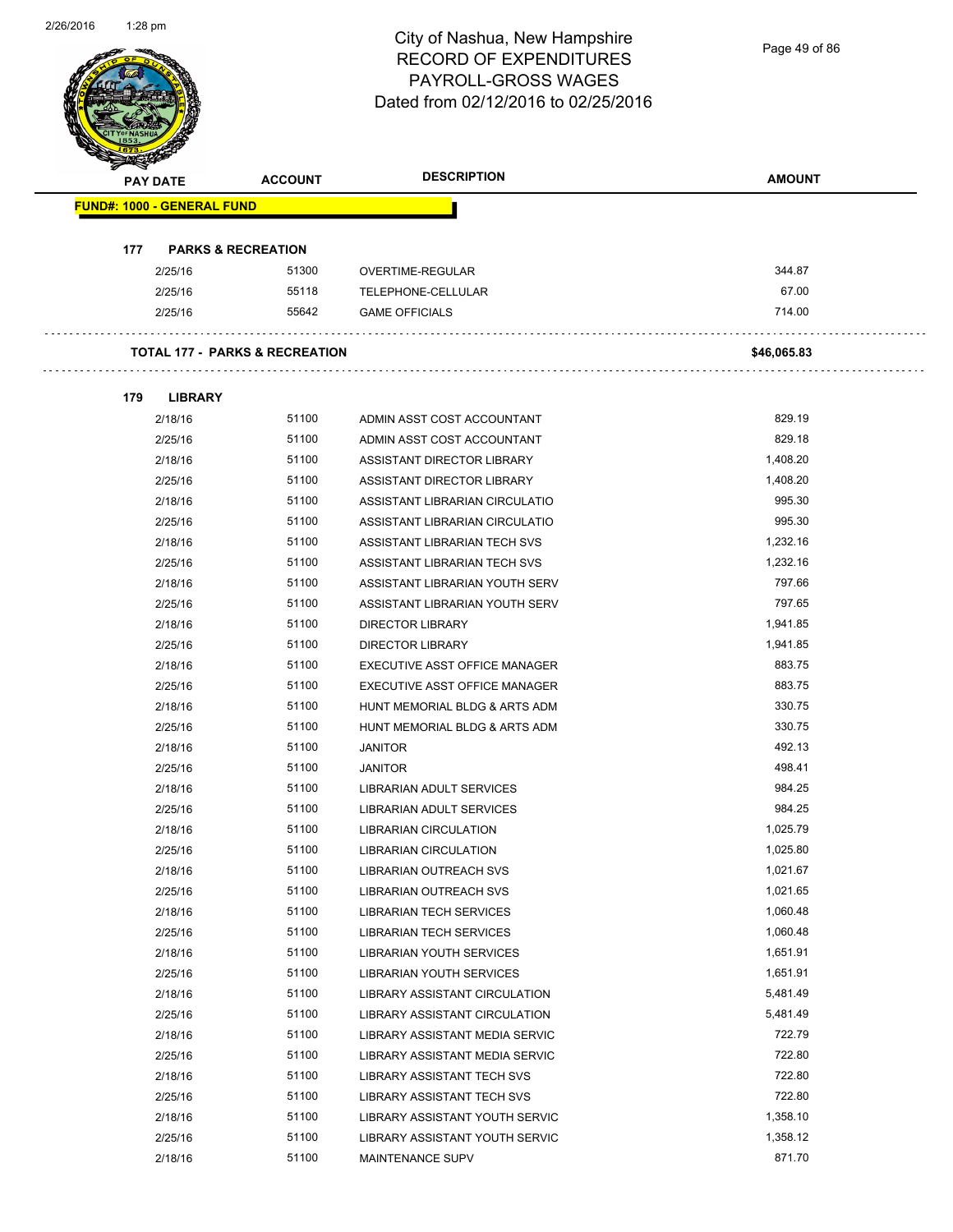

| <b>PAY DATE</b>                   | <b>ACCOUNT</b> | <b>DESCRIPTION</b>                                             | <b>AMOUNT</b> |
|-----------------------------------|----------------|----------------------------------------------------------------|---------------|
| <b>FUND#: 1000 - GENERAL FUND</b> |                |                                                                |               |
| 179<br><b>LIBRARY</b>             |                |                                                                |               |
| 2/25/16                           | 51100          | <b>MAINTENANCE SUPV</b>                                        | 871.70        |
| 2/18/16                           | 51100          | PAGE & COLLECTION COORDINATOR                                  | 858.90        |
| 2/25/16                           | 51100          | PAGE & COLLECTION COORDINATOR                                  | 858.90        |
| 2/18/16                           | 51100          | REFERENCE LIBRARIAN ADULT SERV                                 | 3,092.82      |
|                                   | 51100          |                                                                | 3,088.10      |
| 2/25/16<br>2/18/16                | 51100          | REFERENCE LIBRARIAN ADULT SERV<br>REFERENCE LIBRARIAN TECH SVS | 773.46        |
| 2/25/16                           | 51100          | REFERENCE LIBRARIAN TECH SVS                                   | 773.45        |
| 2/18/16                           | 51100          | <b>SECURITY LIBRARY</b>                                        | 627.85        |
|                                   | 51100          |                                                                | 627.85        |
| 2/25/16                           | 51200          | <b>SECURITY LIBRARY</b>                                        | 464.08        |
| 2/18/16                           | 51200          | <b>LIBRARY ASSISTANT CIRCULATION</b>                           | 464.08        |
| 2/25/16                           | 51200          | <b>LIBRARY ASSISTANT CIRCULATION</b>                           | 424.85        |
| 2/18/16                           |                | <b>LIBRARY ASSISTANT TECH SVS</b>                              | 424.85        |
| 2/25/16                           | 51200          | <b>LIBRARY ASSISTANT TECH SVS</b>                              | 389.04        |
| 2/18/16                           | 51200          | LIBRARY ASSISTANT YOUTH SERVIC                                 |               |
| 2/25/16                           | 51200          | LIBRARY ASSISTANT YOUTH SERVIC                                 | 389.04        |
| 2/18/16                           | 51200          | LIBRARY PAGE YOUTH SERVICES                                    | 373.36        |
| 2/25/16                           | 51200          | <b>LIBRARY PAGE YOUTH SERVICES</b>                             | 371.07        |
| 2/18/16                           | 51200          | <b>LIBRARY PAGES CIRCULATION</b>                               | 371.00        |
| 2/25/16                           | 51200          | <b>LIBRARY PAGES CIRCULATION</b>                               | 279.30        |
| 2/18/16                           | 51200          | <b>LIBRARY PAGES MEDIA SERVICES</b>                            | 449.33        |
| 2/25/16                           | 51200          | LIBRARY PAGES MEDIA SERVICES                                   | 456.21        |
| 2/18/16                           | 51200          | REFERENCE LIBRARIAN ADULT SERV                                 | 375.00        |
| 2/25/16                           | 51200          | REFERENCE LIBRARIAN ADULT SERV                                 | 379.69        |
| 2/18/16                           | 51200          | <b>SECURITY LIBRARY</b>                                        | 360.00        |
| 2/25/16                           | 51200          | <b>SECURITY LIBRARY</b>                                        | 360.00        |
| 2/18/16                           | 51300          | OVERTIME-REGULAR                                               | 1,456.05      |
| 2/25/16                           | 51300          | OVERTIME-REGULAR                                               | 807.31        |
|                                   |                |                                                                |               |

**TOTAL 179 - LIBRARY \$66,925.81**

**181 COMMUNITY DEVELOPMENT**

 $\bar{z}$  ,  $\bar{z}$  ,  $\bar{z}$ 

| 2/18/16 | 51100 | ADMINISTRATIVE ASSISTANT II    | 700.19   |
|---------|-------|--------------------------------|----------|
| 2/25/16 | 51100 | ADMINISTRATIVE ASSISTANT II    | 704.60   |
| 2/18/16 | 51100 | DIRECTOR COMMUNITY DEVELOPMENT | 1.986.70 |
| 2/25/16 | 51100 | DIRECTOR COMMUNITY DEVELOPMENT | 1.986.70 |
| 2/18/16 | 51100 | <b>WATERWAYS MANAGER</b>       | 1.364.20 |
| 2/25/16 | 51100 | <b>WATERWAYS MANAGER</b>       | 1.364.20 |
| 2/18/16 | 51200 | ADMINISTRATIVE ASSISTANT I     | 350.91   |
| 2/25/16 | 51200 | ADMINISTRATIVE ASSISTANT I     | 355.59   |
| 2/18/16 | 51400 | <b>WAGES TEMP-SEASONAL</b>     | 100.00   |
| 2/25/16 | 51400 | <b>WAGES TEMP-SEASONAL</b>     | 100.00   |
| 2/25/16 | 55118 | TELEPHONE-CELLULAR             | 50.00    |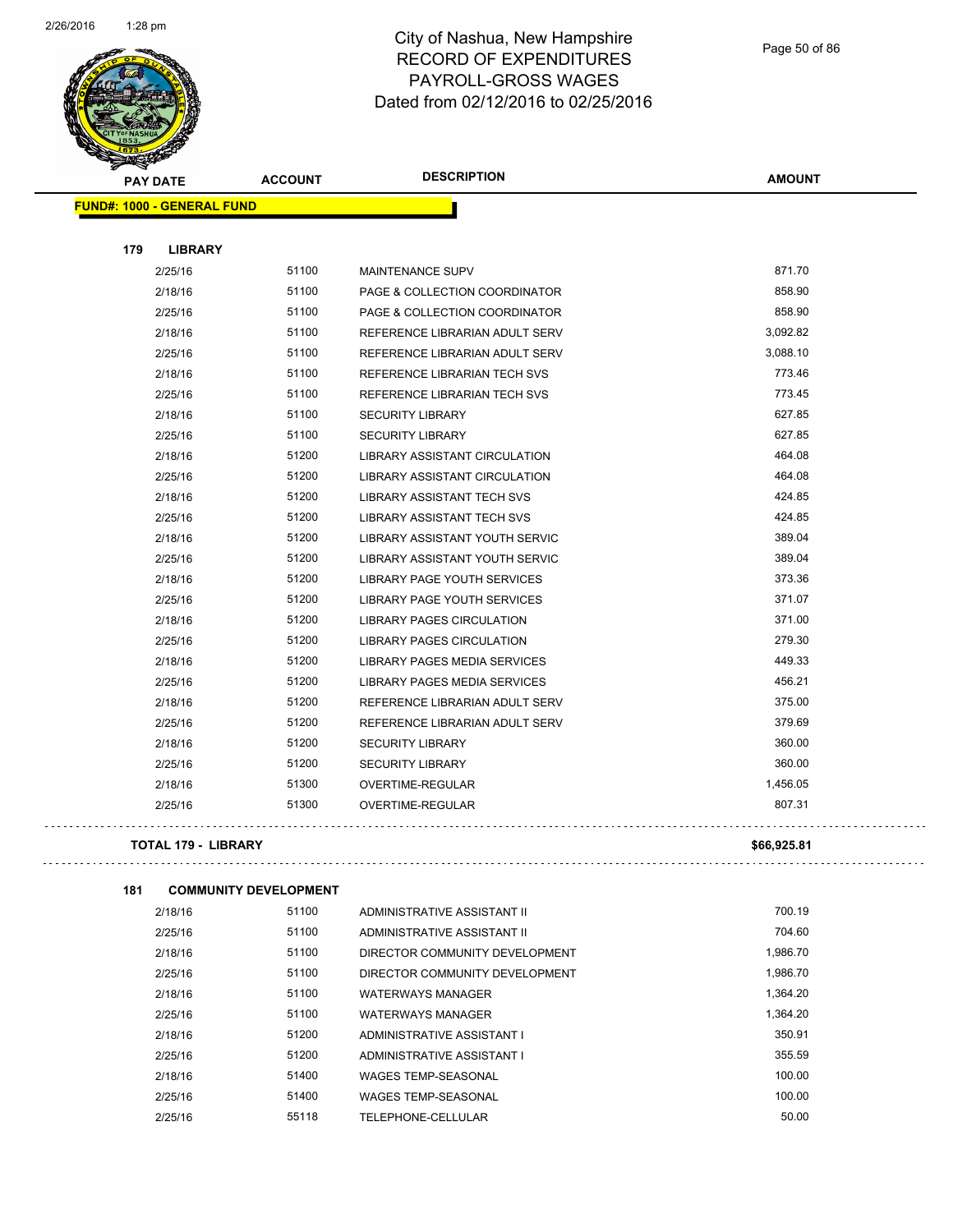| 2/26/2016 | $1:28$ pm |                                   |                                          | City of Nashua, New Hampshire<br><b>RECORD OF EXPENDITURES</b><br>PAYROLL-GROSS WAGES<br>Dated from 02/12/2016 to 02/25/2016 | Page 51 of 86 |
|-----------|-----------|-----------------------------------|------------------------------------------|------------------------------------------------------------------------------------------------------------------------------|---------------|
|           |           | PAY DATE                          | <b>ACCOUNT</b>                           | <b>DESCRIPTION</b>                                                                                                           | <b>AMOUNT</b> |
|           |           | <b>FUND#: 1000 - GENERAL FUND</b> |                                          |                                                                                                                              |               |
|           |           |                                   | <b>TOTAL 181 - COMMUNITY DEVELOPMENT</b> |                                                                                                                              | \$9,063.09    |
|           | 182       |                                   | <b>PLANNING AND ZONING</b>               |                                                                                                                              |               |
|           |           | 2/18/16                           | 51100                                    | DEPARTMENT COORDINATOR                                                                                                       | 957.65        |
|           |           | 2/25/16                           | 51100                                    | DEPARTMENT COORDINATOR                                                                                                       | 957.65        |
|           |           | 2/18/16                           | 51100                                    | DEPUTY PLANNING MANAGER                                                                                                      | 1,384.10      |
|           |           | 2/25/16                           | 51100                                    | <b>DEPUTY PLANNING MANAGER</b>                                                                                               | 1,384.10      |
|           |           | 2/18/16                           | 51100                                    | MANAGER PLANNING DEPT                                                                                                        | 1,935.50      |
|           |           | 2/25/16                           | 51100                                    | MANAGER PLANNING DEPT                                                                                                        | 1,935.50      |
|           |           | 2/18/16                           | 51100                                    | PLANNER I                                                                                                                    | 2,253.95      |
|           |           | 2/25/16                           | 51100                                    | <b>PLANNER I</b>                                                                                                             | 2,253.95      |
|           |           | 2/18/16                           | 51100                                    | ZONING COORDINATOR                                                                                                           | 722.30        |
|           |           | 2/25/16                           | 51100                                    | ZONING COORDINATOR                                                                                                           | 722.30        |
|           |           | 2/18/16                           | 53428                                    | STENOGRAPHIC SERVICES                                                                                                        | 250.00        |
|           |           | 2/25/16                           | 53428                                    | STENOGRAPHIC SERVICES                                                                                                        | 250.00        |
|           |           | 2/25/16                           | 55118                                    | TELEPHONE-CELLULAR                                                                                                           | 17.00         |
|           |           |                                   | <b>TOTAL 182 - PLANNING AND ZONING</b>   |                                                                                                                              | \$15,024.00   |
|           | 183       |                                   | <b>ECONOMIC DEVELOPMENT</b>              |                                                                                                                              |               |
|           |           | 2/18/16                           | 51100                                    | ECONOMIC DEV DIRECTOR                                                                                                        | 1,929.25      |
|           |           | 2/25/16                           | 51100                                    | <b>ECONOMIC DEV DIRECTOR</b>                                                                                                 | 1,929.25      |
|           |           | 2/25/16                           | 55118                                    | TELEPHONE-CELLULAR                                                                                                           | 50.00         |
|           |           |                                   | <b>TOTAL 183 - ECONOMIC DEVELOPMENT</b>  |                                                                                                                              | \$3,908.50    |
|           |           |                                   |                                          |                                                                                                                              |               |
|           | 191       | <b>SCHOOL</b>                     |                                          |                                                                                                                              |               |
|           |           | 2/25/16                           | 51100                                    | ASSISTANT DIRECTOR BUSINESS                                                                                                  | 3,008.20      |
|           |           | 2/25/16                           | 51100                                    | ASSISTANT PRINCIPAL AMH                                                                                                      | 1,403.80      |
|           |           | 2/25/16                           | 51100                                    | ASSISTANT PRINCIPAL BIC                                                                                                      | 3,000.00      |
|           |           | 2/25/16                           | 51100                                    | ASSISTANT PRINCIPAL BIR                                                                                                      | 1,403.80      |
|           |           | 2/25/16                           | 51100                                    | ASSISTANT PRINCIPAL BRO                                                                                                      | 1,451.90      |
|           |           | 2/25/16                           | 51100                                    | ASSISTANT PRINCIPAL CHARL                                                                                                    | 3,048.10      |
|           |           | 2/25/16                           | 51100                                    | ASSISTANT PRINCIPAL DR CRSP                                                                                                  | 1,475.90      |
|           |           | 2/25/16                           | 51100                                    | ASSISTANT PRINCIPAL ELM                                                                                                      | 6,730.80      |
|           |           | 2/25/16                           | 51100                                    | ASSISTANT PRINCIPAL FES                                                                                                      | 3,048.10      |
|           |           | 2/25/16                           | 51100                                    | ASSISTANT PRINCIPAL FMS                                                                                                      | 3,365.40      |
|           |           | 2/25/16                           | 51100                                    | ASSISTANT PRINCIPAL LEDGE                                                                                                    | 3,662.15      |
|           |           | 2/25/16                           | 51100                                    | ASSISTANT PRINCIPAL MDE                                                                                                      | 3,048.10      |
|           |           | 2/25/16                           | 51100                                    | ASSISTANT PRINCIPAL MTP                                                                                                      | 2,951.90      |
|           |           | 2/25/16                           | 51100                                    | ASSISTANT PRINCIPAL NHN                                                                                                      | 12,536.00     |
|           |           | 2/25/16                           | 51100                                    | ASSISTANT PRINCIPAL NHS                                                                                                      | 12,829.10     |
|           |           | 2/25/16                           | 51100                                    | ASSISTANT PRINCIPAL PMS                                                                                                      | 3,365.40      |
|           |           | 2/25/16                           | 51100                                    | ASSISTANT PRINCIPAL SHE                                                                                                      | 1,451.90      |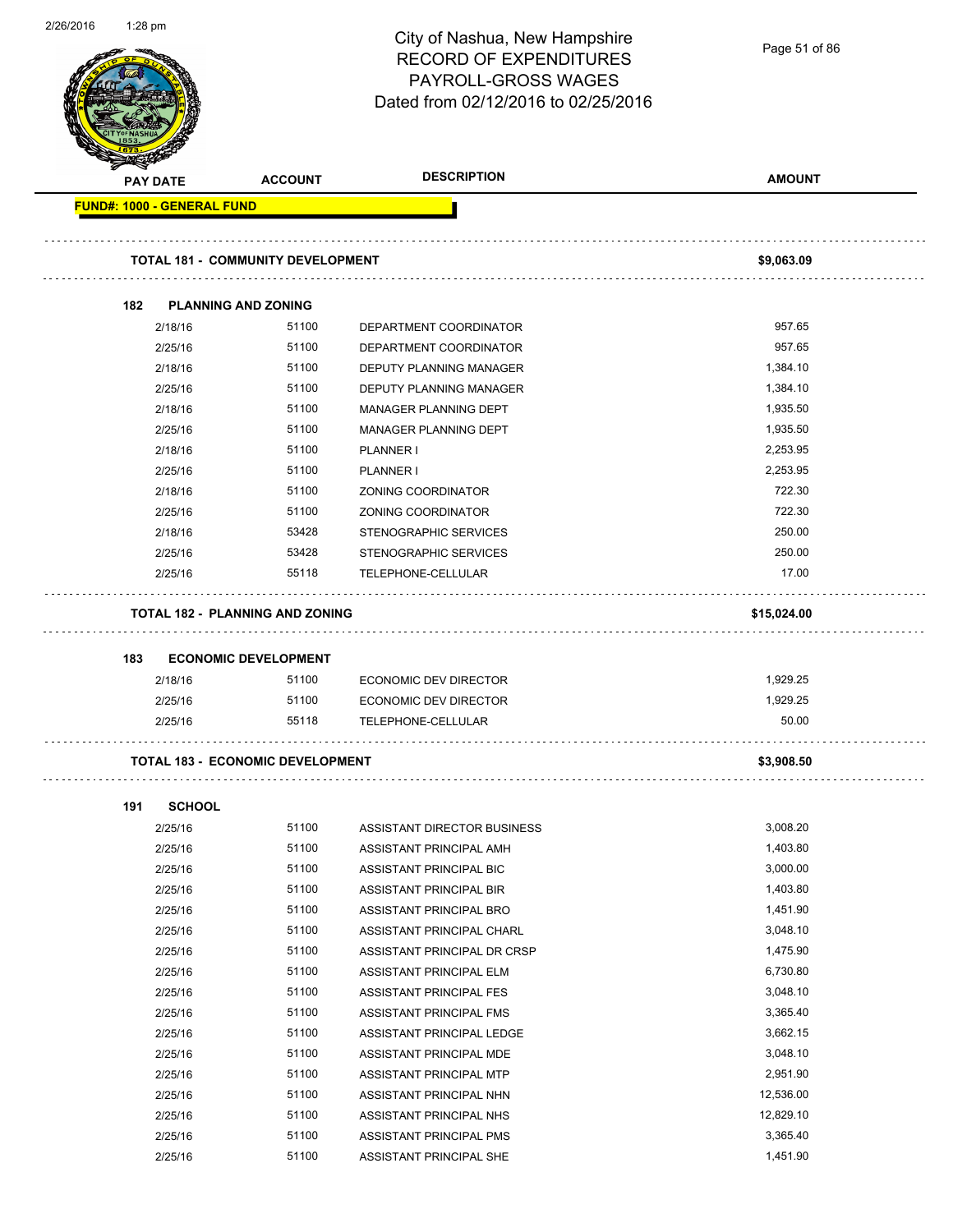

Page 52 of 86

|     | <b>PAY DATE</b>                   | <b>ACCOUNT</b> | <b>DESCRIPTION</b>                                       | <b>AMOUNT</b>        |
|-----|-----------------------------------|----------------|----------------------------------------------------------|----------------------|
|     | <b>FUND#: 1000 - GENERAL FUND</b> |                |                                                          |                      |
|     |                                   |                |                                                          |                      |
| 191 | <b>SCHOOL</b>                     |                |                                                          |                      |
|     | 2/25/16                           | 51100          | ASSISTANT SUPERINTENDENT                                 | 8,590.50             |
|     | 2/25/16                           | 51100          | ASST DIRECTOR PLANT OPS                                  | 4,526.80             |
|     | 2/25/16                           | 51100          | <b>ASST DIRECTOR SPED</b>                                | 6,016.90             |
|     | 2/25/16                           | 51100          | ASST SYSTEMS ADMIN FULL YEAR                             | 12,935.91            |
|     | 2/18/16                           | 51100          | ASST SYSTEMS ADMIN SCH YEAR                              | 553.84               |
|     | 2/25/16                           | 51100          | ASST SYSTEMS ADMIN SCH YEAR                              | 627.31               |
|     | 2/25/16                           | 51100          | ATTENDANCE OFFICER                                       | 2,360.60             |
|     | 2/25/16                           | 51100          | CAREER CENTER COORD NHN                                  | 1,537.29             |
|     | 2/25/16                           | 51100          | CHIEF OPERATING OFFICER                                  | 4,094.60             |
|     | 2/18/16                           | 51100          | <b>CLERICAL ACADEMY NHN</b>                              | 3,219.24             |
|     | 2/25/16                           | 51100          | <b>CLERICAL ACADEMY NHN</b>                              | 3,369.77             |
|     | 2/18/16                           | 51100          | <b>CLERICAL ACADEMY NHS</b>                              | 1,809.40             |
|     | 2/25/16                           | 51100          | CLERICAL ACADEMY NHS                                     | 2,103.97             |
|     | 2/18/16                           | 51100          | CLERICAL ADULT ED NHN                                    | 762.39               |
|     | 2/25/16                           | 51100          | CLERICAL ADULT ED NHN                                    | 764.40               |
|     | 2/18/16                           | 51100          | CLERICAL ASST SUPER SUP                                  | 2,033.40             |
|     | 2/25/16                           | 51100          | CLERICAL ASST SUPER SUP                                  | 2,002.25             |
|     | 2/18/16                           | 51100          | CLERICAL ATHLETIC NHN                                    | 585.32               |
|     | 2/25/16                           | 51100          | CLERICAL ATHLETIC NHN                                    | 638.97               |
|     | 2/18/16                           | 51100          | CLERICAL ATHLETIC NHS                                    | 605.12               |
|     | 2/25/16                           | 51100          | CLERICAL ATHLETIC NHS                                    | 721.10               |
|     | 2/18/16                           | 51100          | <b>CLERICAL BUSINESS</b>                                 | 3,773.75             |
|     | 2/25/16                           | 51100          | <b>CLERICAL BUSINESS</b>                                 | 3,773.75             |
|     | 2/18/16                           | 51100          | CLERICAL CHIEF OP OFFICER SUP                            | 826.29               |
|     | 2/25/16                           | 51100          | CLERICAL CHIEF OP OFFICER SUP                            | 831.79               |
|     | 2/18/16                           | 51100          | <b>CLERICAL CTE NHS</b>                                  | 685.77               |
|     | 2/25/16                           | 51100          | <b>CLERICAL CTE NHS</b>                                  | 767.65               |
|     | 2/18/16                           | 51100          | CLERICAL GUIDANCE ELM                                    | 614.12               |
|     | 2/25/16                           | 51100          | <b>CLERICAL GUIDANCE ELM</b>                             | 752.29               |
|     | 2/18/16                           | 51100          | CLERICAL GUIDANCE NHN                                    | 1,374.88             |
|     | 2/25/16                           | 51100          | CLERICAL GUIDANCE NHN                                    | 1,421.30<br>1,876.08 |
|     | 2/18/16                           | 51100          | <b>CLERICAL GUIDANCE NHS</b>                             |                      |
|     | 2/25/16                           | 51100          | <b>CLERICAL GUIDANCE NHS</b>                             | 1,948.11             |
|     | 2/18/16                           | 51100<br>51100 | <b>CLERICAL HUMAN RESOURCES</b>                          | 2,141.70             |
|     | 2/25/16                           | 51100          | <b>CLERICAL HUMAN RESOURCES</b>                          | 2,132.22<br>687.40   |
|     | 2/18/16                           | 51100          | <b>CLERICAL PAYROLL SUP</b>                              | 687.40               |
|     | 2/25/16<br>2/18/16                | 51100          | <b>CLERICAL PAYROLL SUP</b><br><b>CLERICAL PLANT OPS</b> | 687.40               |
|     | 2/25/16                           | 51100          | <b>CLERICAL PLANT OPS</b>                                | 687.40               |
|     | 2/18/16                           | 51100          | <b>CLERICAL PRINCIPAL AMH</b>                            | 1,282.14             |
|     | 2/25/16                           | 51100          | <b>CLERICAL PRINCIPAL AMH</b>                            | 1,341.05             |
|     | 2/18/16                           | 51100          | <b>CLERICAL PRINCIPAL BIC</b>                            | 1,247.29             |
|     | 2/25/16                           | 51100          | <b>CLERICAL PRINCIPAL BIC</b>                            | 1,385.30             |
|     | 2/18/16                           | 51100          | <b>CLERICAL PRINCIPAL BIR</b>                            | 1,699.05             |
|     |                                   |                |                                                          |                      |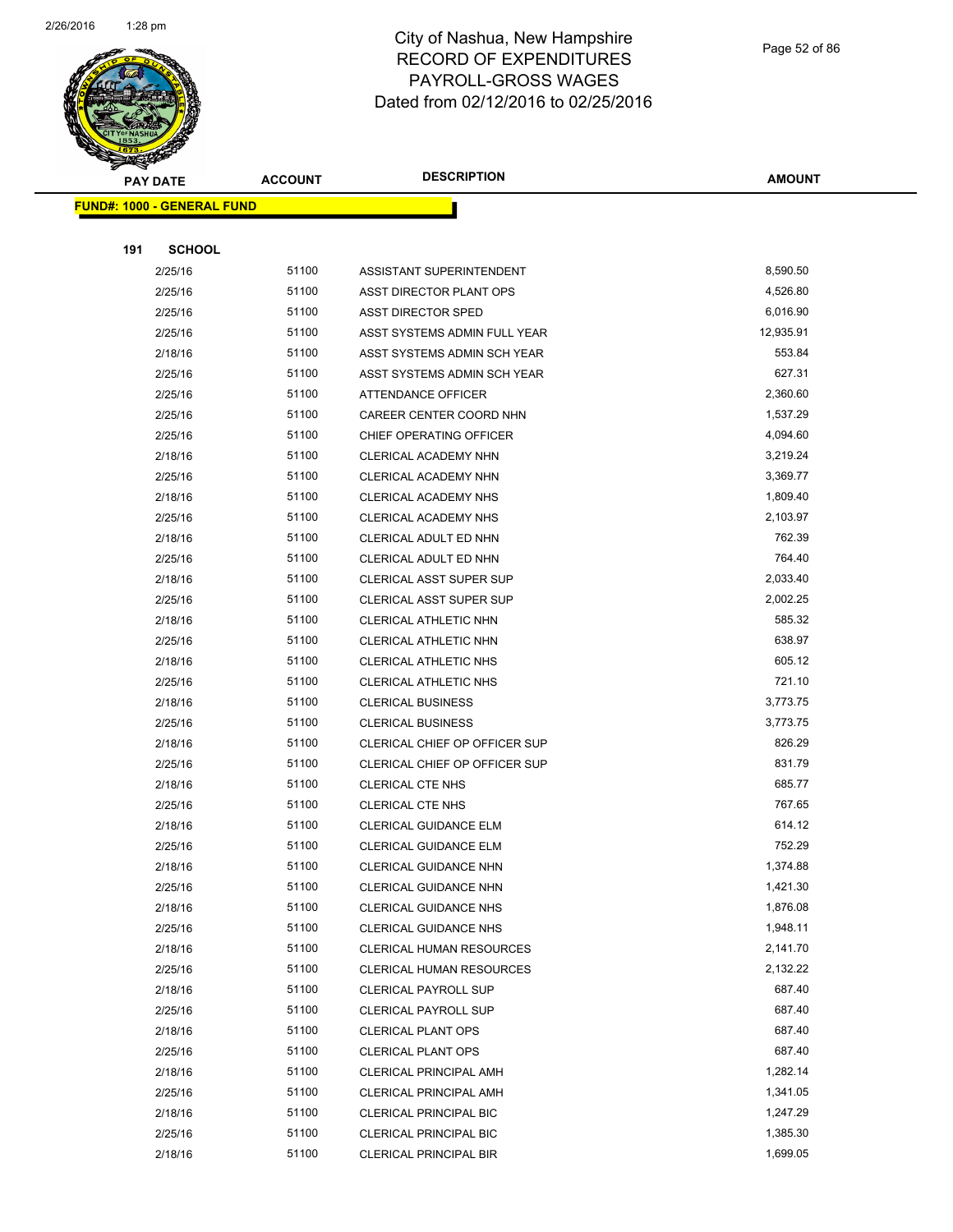

|     | <b>PAY DATE</b>                    | <b>ACCOUNT</b> | <b>DESCRIPTION</b>                 | <b>AMOUNT</b> |
|-----|------------------------------------|----------------|------------------------------------|---------------|
|     | <u> FUND#: 1000 - GENERAL FUND</u> |                |                                    |               |
|     |                                    |                |                                    |               |
| 191 | <b>SCHOOL</b>                      |                |                                    |               |
|     | 2/25/16                            | 51100          | <b>CLERICAL PRINCIPAL BIR</b>      | 1,535.29      |
|     | 2/18/16                            | 51100          | <b>CLERICAL PRINCIPAL BRO</b>      | 1,392.00      |
|     | 2/25/16                            | 51100          | <b>CLERICAL PRINCIPAL BRO</b>      | 1,535.30      |
|     | 2/18/16                            | 51100          | CLERICAL PRINCIPAL CHA             | 1,338.14      |
|     | 2/25/16                            | 51100          | CLERICAL PRINCIPAL CHA             | 1,374.80      |
|     | 2/18/16                            | 51100          | CLERICAL PRINCIPAL DRC             | 1,262.12      |
|     | 2/25/16                            | 51100          | <b>CLERICAL PRINCIPAL DRC</b>      | 1,476.80      |
|     | 2/18/16                            | 51100          | <b>CLERICAL PRINCIPAL ELM</b>      | 2,234.93      |
|     | 2/25/16                            | 51100          | <b>CLERICAL PRINCIPAL ELM</b>      | 2,661.77      |
|     | 2/18/16                            | 51100          | <b>CLERICAL PRINCIPAL FES</b>      | 1,272.32      |
|     | 2/25/16                            | 51100          | <b>CLERICAL PRINCIPAL FES</b>      | 1,488.05      |
|     | 2/18/16                            | 51100          | <b>CLERICAL PRINCIPAL FMS</b>      | 2,105.56      |
|     | 2/25/16                            | 51100          | <b>CLERICAL PRINCIPAL FMS</b>      | 1,983.37      |
|     | 2/18/16                            | 51100          | <b>CLERICAL PRINCIPAL LDG</b>      | 1,407.80      |
|     | 2/25/16                            | 51100          | CLERICAL PRINCIPAL LDG             | 1,407.80      |
|     | 2/18/16                            | 51100          | CLERICAL PRINCIPAL MDE             | 1,386.84      |
|     | 2/25/16                            | 51100          | <b>CLERICAL PRINCIPAL MDE</b>      | 1,524.05      |
|     | 2/18/16                            | 51100          | CLERICAL PRINCIPAL MTP             | 1,161.64      |
|     | 2/25/16                            | 51100          | <b>CLERICAL PRINCIPAL MTP</b>      | 1,452.05      |
|     | 2/18/16                            | 51100          | CLERICAL PRINCIPAL NHN             | 1,417.40      |
|     | 2/25/16                            | 51100          | CLERICAL PRINCIPAL NHN             | 1,407.80      |
|     | 2/18/16                            | 51100          | <b>CLERICAL PRINCIPAL NHS</b>      | 2,205.69      |
|     | 2/25/16                            | 51100          | <b>CLERICAL PRINCIPAL NHS</b>      | 2,388.86      |
|     | 2/18/16                            | 51100          | <b>CLERICAL PRINCIPAL NSE</b>      | 1,381.80      |
|     | 2/25/16                            | 51100          | CLERICAL PRINCIPAL NSE             | 1,478.35      |
|     | 2/18/16                            | 51100          | CLERICAL PRINCIPAL PMS             | 2,063.70      |
|     | 2/25/16                            | 51100          | <b>CLERICAL PRINCIPAL PMS</b>      | 2,063.70      |
|     | 2/18/16                            | 51100          | <b>CLERICAL PRINCIPAL SHE</b>      | 1,392.00      |
|     | 2/25/16                            | 51100          | <b>CLERICAL PRINCIPAL SHE</b>      | 1,509.71      |
|     | 2/18/16                            | 51100          | CLERICAL RECEPTIONIST NHN          | 696.00        |
|     | 2/25/16                            | 51100          | CLERICAL RECEPTIONIST NHN          | 767.65        |
|     | 2/18/16                            | 51100          | CLERICAL RECEPTIONIST NHS          | 576.32        |
|     | 2/25/16                            | 51100          | CLERICAL RECEPTIONIST NHS          | 691.58        |
|     | 2/18/16                            | 51100          | CLERICAL SPECIAL ED NHN            | 592.64        |
|     | 2/25/16                            | 51100          | CLERICAL SPECIAL ED NHN            | 653.64        |
|     | 2/18/16                            | 51100          | CLERICAL SPECIAL ED NHS            | 579.56        |
|     | 2/25/16                            | 51100          | CLERICAL SPECIAL ED NHS            | 653.64        |
|     | 2/18/16                            | 51100          | CLERICAL SPECIAL ED SUP            | 1,530.18      |
|     | 2/25/16                            | 51100          | CLERICAL SPECIAL ED SUP            | 1,535.30      |
|     | 2/18/16                            | 51100          | <b>CLERICAL STUDENT SERV SUP</b>   | 815.35        |
|     | 2/25/16                            | 51100          | CLERICAL STUDENT SERV SUP          | 815.35        |
|     | 2/25/16                            | 51100          | <b>CLERICAL SUPERINTENDANT SUP</b> | 1,692.30      |
|     | 2/18/16                            | 51100          | <b>CLERICAL TRANSPORTATION SUP</b> | 278.88        |
|     | 2/25/16                            | 51100          | <b>CLERICAL TRANSPORTATION SUP</b> | 405.25        |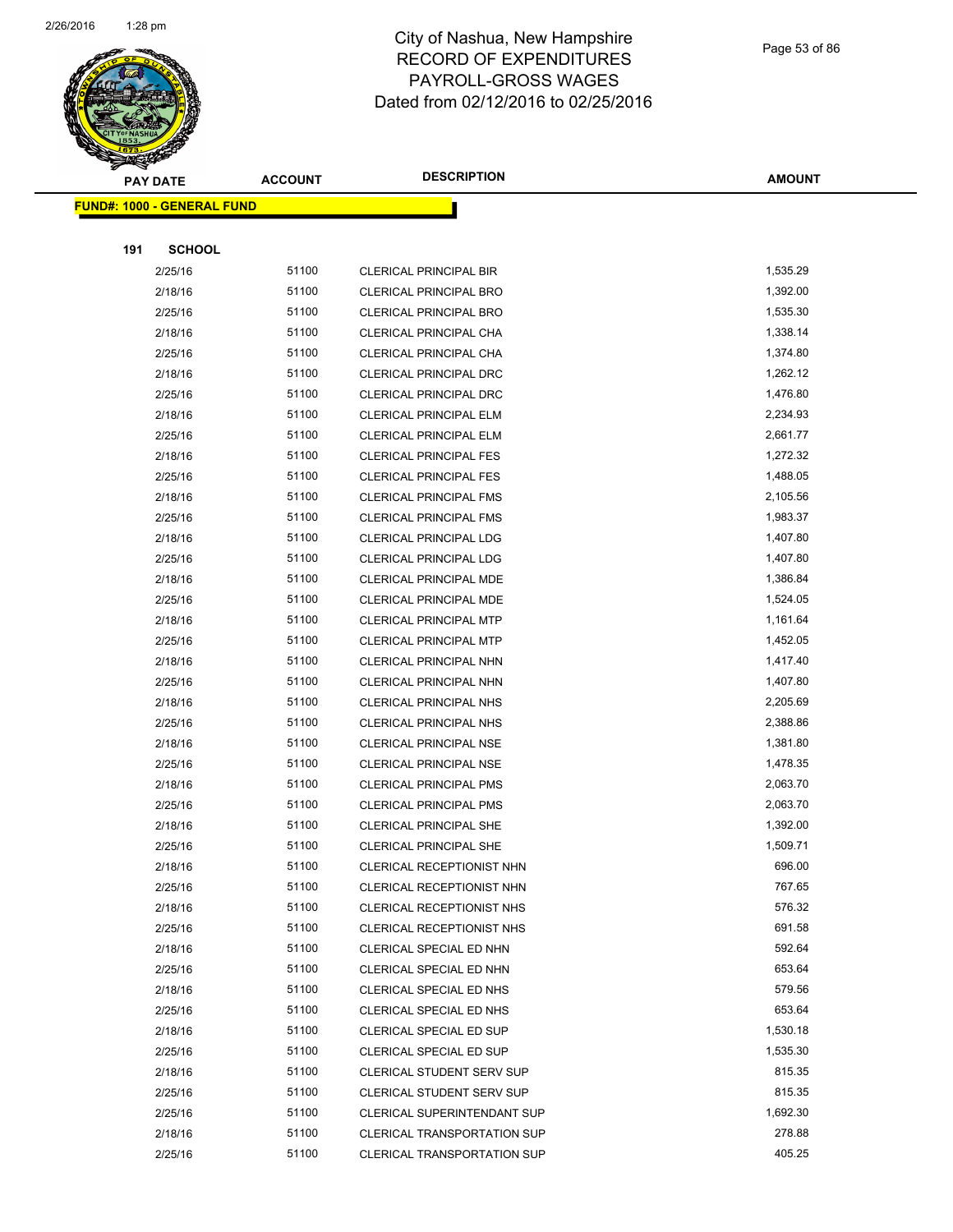

Page 54 of 86

|     | <b>PAY DATE</b>                   | <b>ACCOUNT</b> | <b>DESCRIPTION</b>                                     | <b>AMOUNT</b>    |
|-----|-----------------------------------|----------------|--------------------------------------------------------|------------------|
|     | <b>FUND#: 1000 - GENERAL FUND</b> |                |                                                        |                  |
|     |                                   |                |                                                        |                  |
| 191 | <b>SCHOOL</b>                     |                |                                                        |                  |
|     | 2/25/16                           | 51100          | <b>CURRICULUM SUPERVISOR</b>                           | 5,809.00         |
|     | 2/18/16                           | 51100          | <b>CUSTODIAN AMH</b>                                   | 694.80           |
|     | 2/25/16                           | 51100          | <b>CUSTODIAN AMH</b>                                   | 2,236.39         |
|     | 2/18/16                           | 51100          | <b>CUSTODIAN ASST HEAD ELM</b>                         | 791.20           |
|     | 2/25/16                           | 51100          | <b>CUSTODIAN ASST HEAD ELM</b>                         | 791.20           |
|     | 2/18/16                           | 51100          | <b>CUSTODIAN ASST HEAD FMS</b>                         | 791.20           |
|     | 2/25/16                           | 51100          | <b>CUSTODIAN ASST HEAD FMS</b>                         | 791.20           |
|     | 2/18/16                           | 51100          | <b>CUSTODIAN ASST HEAD NHN</b>                         | 1,736.80         |
|     | 2/25/16                           | 51100          | <b>CUSTODIAN ASST HEAD NHN</b>                         | 1,736.80         |
|     | 2/18/16                           | 51100          | <b>CUSTODIAN ASST HEAD NHS</b>                         | 1,736.80         |
|     | 2/25/16                           | 51100          | <b>CUSTODIAN ASST HEAD NHS</b>                         | 1,736.80         |
|     | 2/18/16                           | 51100          | <b>CUSTODIAN ASST HEAD PMS</b>                         | 791.20           |
|     | 2/25/16                           | 51100          | <b>CUSTODIAN ASST HEAD PMS</b>                         | 791.20           |
|     | 2/18/16                           | 51100          | <b>CUSTODIAN BIC</b>                                   | 2,084.40         |
|     | 2/25/16                           | 51100          | <b>CUSTODIAN BIC</b>                                   | 1,754.36         |
|     | 2/18/16                           | 51100          | <b>CUSTODIAN BIR</b>                                   | 2,084.40         |
|     | 2/25/16                           | 51100          | <b>CUSTODIAN BIR</b>                                   | 2,084.40         |
|     | 2/18/16                           | 51100          | <b>CUSTODIAN BRO</b>                                   | 1,389.60         |
|     | 2/25/16                           | 51100          | <b>CUSTODIAN BRO</b>                                   | 1,398.29         |
|     | 2/18/16                           | 51100          | <b>CUSTODIAN CHA</b>                                   | 1,389.60         |
|     | 2/25/16                           | 51100          | <b>CUSTODIAN CHA</b>                                   | 1,389.60         |
|     | 2/18/16                           | 51100          | <b>CUSTODIAN DRC</b>                                   | 694.80           |
|     | 2/25/16                           | 51100          | <b>CUSTODIAN DRC</b>                                   | 694.80           |
|     | 2/18/16                           | 51100          | <b>CUSTODIAN ELM</b>                                   | 4,985.45         |
|     | 2/25/16                           | 51100          | <b>CUSTODIAN ELM</b>                                   | 5,442.07         |
|     | 2/18/16                           | 51100          | <b>CUSTODIAN FES</b>                                   | 1,389.60         |
|     | 2/25/16                           | 51100          | <b>CUSTODIAN FES</b>                                   | 1,389.60         |
|     | 2/18/16                           | 51100          | <b>CUSTODIAN FMS</b>                                   | 2,876.32         |
|     | 2/25/16                           | 51100          | <b>CUSTODIAN FMS</b>                                   | 2,449.16         |
|     | 2/18/16                           | 51100          | CUSTODIAN HEAD AMH                                     | 791.20           |
|     | 2/25/16                           | 51100          | <b>CUSTODIAN HEAD AMH</b>                              | 791.20           |
|     | 2/18/16                           | 51100          | <b>CUSTODIAN HEAD BIC</b>                              | 791.20           |
|     | 2/25/16                           | 51100          | <b>CUSTODIAN HEAD BIC</b>                              | 791.20           |
|     | 2/18/16                           | 51100          | <b>CUSTODIAN HEAD BIR</b>                              | 771.42           |
|     | 2/25/16                           | 51100          | <b>CUSTODIAN HEAD BIR</b>                              | 791.20<br>781.31 |
|     | 2/18/16                           | 51100<br>51100 | <b>CUSTODIAN HEAD BRO</b>                              | 791.20           |
|     | 2/25/16<br>2/18/16                | 51100          | <b>CUSTODIAN HEAD BRO</b>                              | 791.20           |
|     | 2/25/16                           | 51100          | <b>CUSTODIAN HEAD CHA</b><br><b>CUSTODIAN HEAD CHA</b> | 791.20           |
|     |                                   | 51100          |                                                        | 791.20           |
|     | 2/18/16<br>2/25/16                | 51100          | <b>CUSTODIAN HEAD DRC</b>                              | 791.20           |
|     | 2/18/16                           | 51100          | <b>CUSTODIAN HEAD DRC</b><br><b>CUSTODIAN HEAD ELM</b> | 937.60           |
|     | 2/25/16                           | 51100          | <b>CUSTODIAN HEAD ELM</b>                              | 937.60           |
|     | 2/18/16                           | 51100          | <b>CUSTODIAN HEAD FES</b>                              | 791.20           |
|     |                                   |                |                                                        |                  |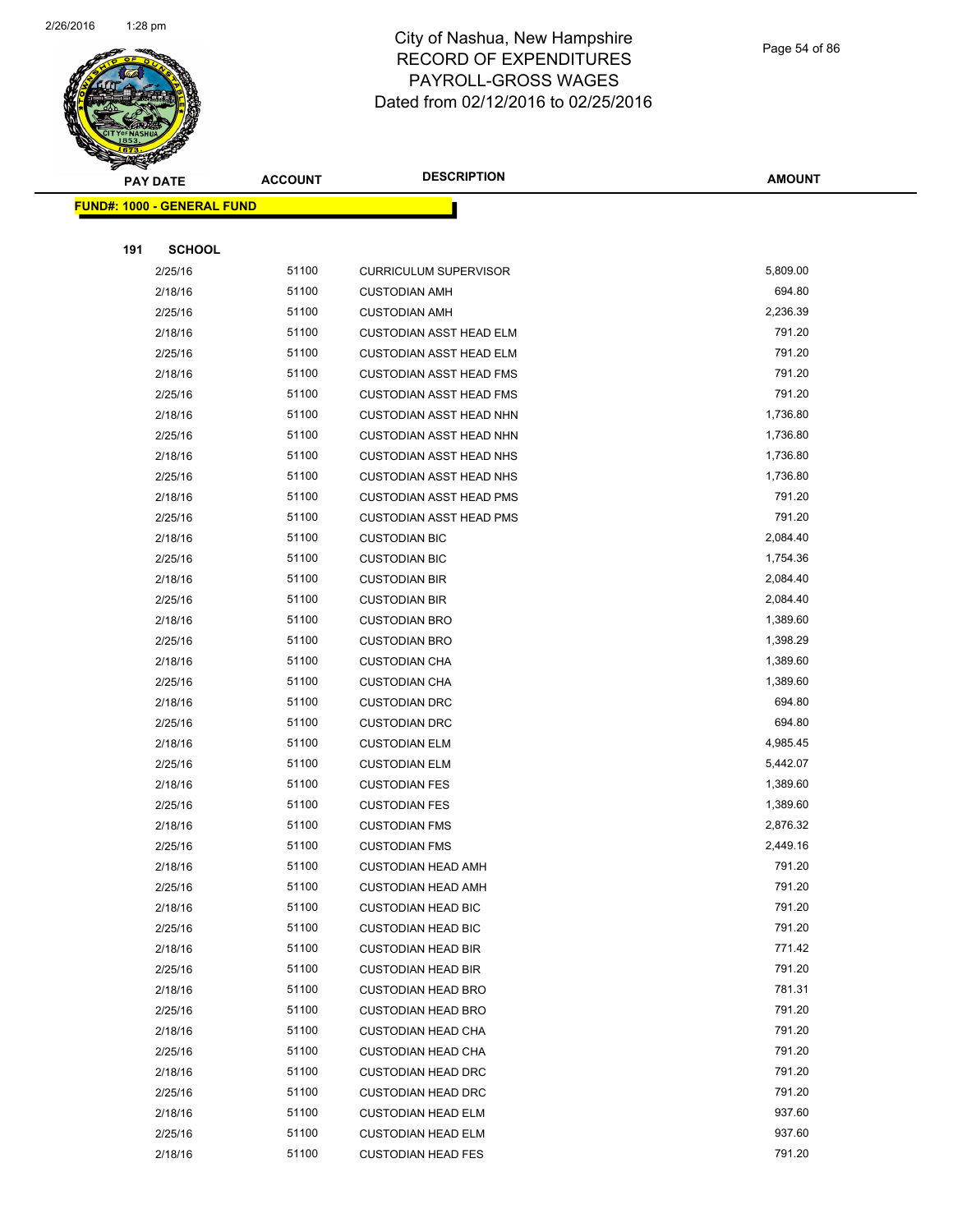

Page 55 of 86

| <b>PAY DATE</b> |                                    | <b>ACCOUNT</b> | <b>DESCRIPTION</b>         | <b>AMOUNT</b> |
|-----------------|------------------------------------|----------------|----------------------------|---------------|
|                 | <u> FUND#: 1000 - GENERAL FUND</u> |                |                            |               |
|                 |                                    |                |                            |               |
| 191             | <b>SCHOOL</b>                      |                |                            |               |
|                 | 2/25/16                            | 51100          | <b>CUSTODIAN HEAD FES</b>  | 791.20        |
|                 | 2/18/16                            | 51100          | <b>CUSTODIAN HEAD FMS</b>  | 937.60        |
|                 | 2/25/16                            | 51100          | <b>CUSTODIAN HEAD FMS</b>  | 937.60        |
|                 | 2/18/16                            | 51100          | <b>CUSTODIAN HEAD LDG</b>  | 791.20        |
|                 | 2/25/16                            | 51100          | <b>CUSTODIAN HEAD LDG</b>  | 791.20        |
|                 | 2/18/16                            | 51100          | <b>CUSTODIAN HEAD MDE</b>  | 791.20        |
|                 | 2/25/16                            | 51100          | <b>CUSTODIAN HEAD MDE</b>  | 786.26        |
|                 | 2/18/16                            | 51100          | <b>CUSTODIAN HEAD NHN</b>  | 943.20        |
|                 | 2/25/16                            | 51100          | <b>CUSTODIAN HEAD NHN</b>  | 943.20        |
|                 | 2/18/16                            | 51100          | <b>CUSTODIAN HEAD NHS</b>  | 943.20        |
|                 | 2/25/16                            | 51100          | <b>CUSTODIAN HEAD NHS</b>  | 943.20        |
|                 | 2/18/16                            | 51100          | <b>CUSTODIAN HEAD NSE</b>  | 791.20        |
|                 | 2/25/16                            | 51100          | <b>CUSTODIAN HEAD NSE</b>  | 791.20        |
|                 | 2/18/16                            | 51100          | <b>CUSTODIAN HEAD PMS</b>  | 931.74        |
|                 | 2/25/16                            | 51100          | <b>CUSTODIAN HEAD PMS</b>  | 937.60        |
|                 | 2/25/16                            | 51100          | <b>CUSTODIAN HEAD SHE</b>  | 182.97        |
|                 | 2/18/16                            | 51100          | <b>CUSTODIAN LDG</b>       | 1,406.98      |
|                 | 2/25/16                            | 51100          | <b>CUSTODIAN LDG</b>       | 1,902.02      |
|                 | 2/18/16                            | 51100          | <b>CUSTODIAN MDE</b>       | 694.80        |
|                 | 2/25/16                            | 51100          | <b>CUSTODIAN MDE</b>       | 946.66        |
|                 | 2/18/16                            | 51100          | <b>CUSTODIAN MTP</b>       | 1,389.60      |
|                 | 2/25/16                            | 51100          | <b>CUSTODIAN MTP</b>       | 1,389.60      |
|                 | 2/18/16                            | 51100          | <b>CUSTODIAN NHN</b>       | 10,468.70     |
|                 | 2/25/16                            | 51100          | <b>CUSTODIAN NHN</b>       | 10,452.24     |
|                 | 2/18/16                            | 51100          | <b>CUSTODIAN NHS</b>       | 9,703.81      |
|                 | 2/25/16                            | 51100          | <b>CUSTODIAN NHS</b>       | 9,786.28      |
|                 | 2/18/16                            | 51100          | <b>CUSTODIAN NSE</b>       | 1,389.60      |
|                 | 2/25/16                            | 51100          | <b>CUSTODIAN NSE</b>       | 1,389.60      |
|                 | 2/18/16                            | 51100          | <b>CUSTODIAN PMS</b>       | 2,075.72      |
|                 | 2/25/16                            | 51100          | <b>CUSTODIAN PMS</b>       | 2,084.40      |
|                 | 2/18/16                            | 51100          | <b>CUSTODIAN SHE</b>       | 2,201.99      |
|                 | 2/25/16                            | 51100          | <b>CUSTODIAN SHE</b>       | 2,180.80      |
|                 | 2/25/16                            | 51100          | CUSTODIAN SUPERVISOR WPO   | 2,064.80      |
|                 | 2/18/16                            | 51100          | <b>CUSTODIAN WID</b>       | 820.73        |
|                 | 2/25/16                            | 51100          | <b>CUSTODIAN WID</b>       | 833.76        |
|                 | 2/25/16                            | 51100          | DATA ANALYST               | 1,831.00      |
|                 | 2/25/16                            | 51100          | DIRECTOR ADULT ED          | 3,199.50      |
|                 | 2/25/16                            | 51100          | <b>DIRECTOR ATHLETICS</b>  | 3,519.40      |
|                 | 2/25/16                            | 51100          | <b>DIRECTOR COM GRANTS</b> | 3,128.80      |
|                 | 2/25/16                            | 51100          | <b>DIRECTOR GUIDANCE</b>   | 6,068.90      |
|                 | 2/25/16                            | 51100          | DIRECTOR HUMAN RESOURCES   | 3,241.10      |
|                 | 2/25/16                            | 51100          | DIRECTOR PLANT OPS         | 3,653.30      |
|                 | 2/25/16                            | 51100          | DIRECTOR SPECIAL ED        | 3,730.80      |
|                 | 2/25/16                            | 51100          | DIRECTOR STUDENT SERVICES  | 3,262.20      |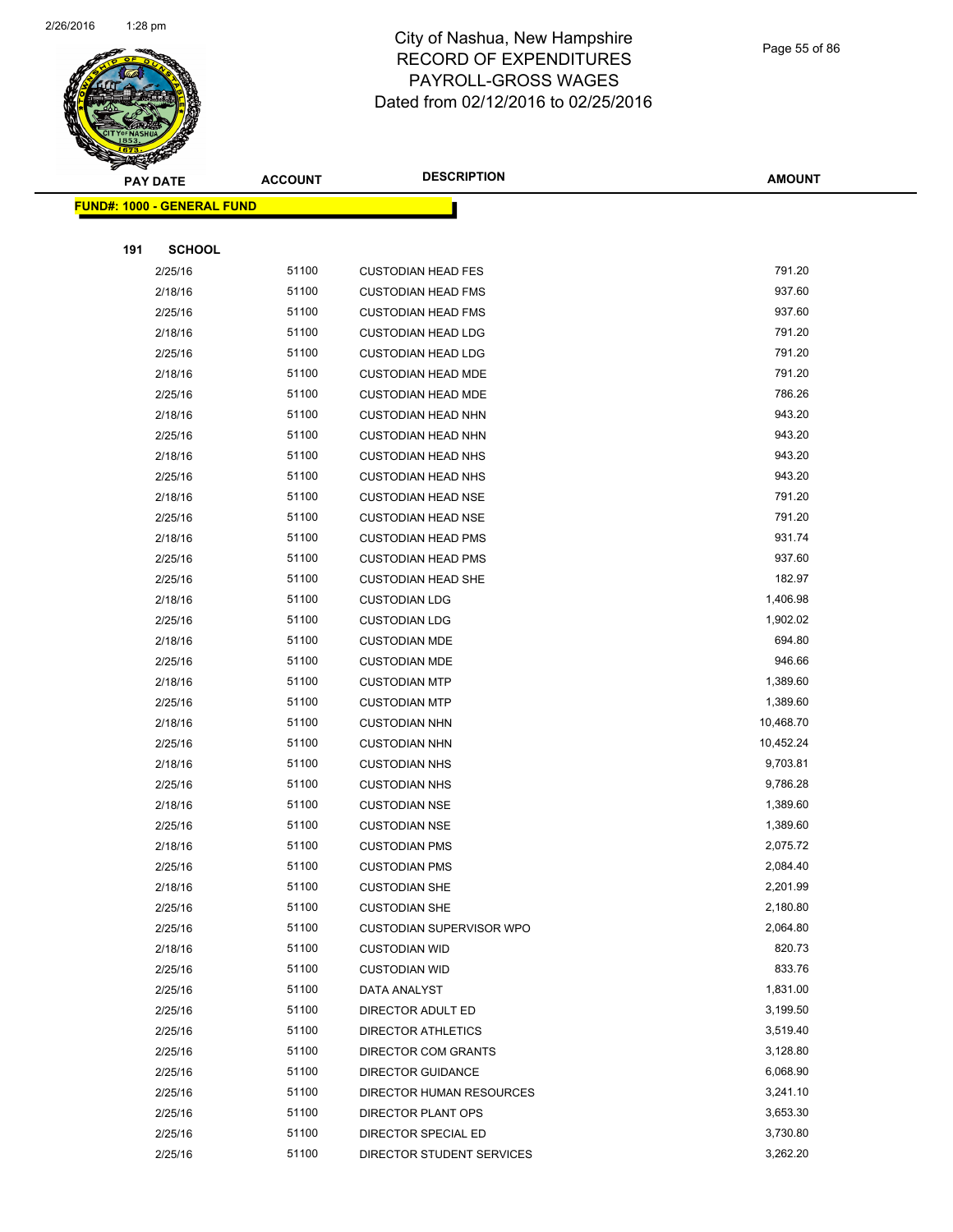

Page 56 of 86

| <b>PAY DATE</b>                   | <b>ACCOUNT</b> | <b>DESCRIPTION</b>            | <b>AMOUNT</b> |
|-----------------------------------|----------------|-------------------------------|---------------|
| <b>FUND#: 1000 - GENERAL FUND</b> |                |                               |               |
|                                   |                |                               |               |
| 191<br><b>SCHOOL</b>              |                |                               |               |
| 2/25/16                           | 51100          | DIRECTOR TECHNOLOGY           | 4,109.00      |
| 2/25/16                           | 51100          | DIRECTOR TRANSPORTATION       | 3,105.50      |
| 2/25/16                           | 51100          | DIRECTOR VOCATIONAL           | 7,172.80      |
| 2/25/16                           | 51100          | DW TECHNOLOGY PEER COACH      | 2,602.90      |
| 2/25/16                           | 51100          | ELL OUTREACH WORKER           | 1,631.70      |
| 2/11/16                           | 51100          | ELL OUTREACH WORKER HOURLY    | (7,925.00)    |
| 2/18/16                           | 51100          | ELL OUTREACH WORKER HOURLY    | 212.50        |
| 2/25/16                           | 51100          | GUIDANCE COUNSELOR AMH        | 1,823.09      |
| 2/25/16                           | 51100          | GUIDANCE COUNSELOR BIC        | 1,885.00      |
| 2/25/16                           | 51100          | <b>GUIDANCE COUNSELOR BIR</b> | 2,945.00      |
| 2/25/16                           | 51100          | <b>GUIDANCE COUNSELOR BRO</b> | 1,195.50      |
| 2/25/16                           | 51100          | GUIDANCE COUNSELOR CHA        | 2,873.00      |
| 2/25/16                           | 51100          | GUIDANCE COUNSELOR DRC        | 2,782.90      |
| 2/25/16                           | 51100          | <b>GUIDANCE COUNSELOR ELM</b> | 11,514.61     |
| 2/25/16                           | 51100          | <b>GUIDANCE COUNSELOR FES</b> | 2,782.90      |
| 2/25/16                           | 51100          | <b>GUIDANCE COUNSELOR FMS</b> | 5,624.11      |
| 2/25/16                           | 51100          | <b>GUIDANCE COUNSELOR LDG</b> | 2,761.40      |
| 2/25/16                           | 51100          | GUIDANCE COUNSELOR MDE        | 2,289.00      |
| 2/25/16                           | 51100          | <b>GUIDANCE COUNSELOR MTP</b> | 2,782.90      |
| 2/25/16                           | 51100          | GUIDANCE COUNSELOR NHN        | 17,244.90     |
| 2/25/16                           | 51100          | GUIDANCE COUNSELOR NHS        | 19,374.33     |
| 2/25/16                           | 51100          | <b>GUIDANCE COUNSELOR NSE</b> | 2,782.90      |
| 2/25/16                           | 51100          | <b>GUIDANCE COUNSELOR PMS</b> | 8,160.99      |
| 2/25/16                           | 51100          | <b>GUIDANCE COUNSELOR SHE</b> | 2,674.80      |
| 2/25/16                           | 51100          | JOB DEVELOPER SPED NHN        | 2,873.00      |
| 2/25/16                           | 51100          | LIBRARIAN AMH                 | 2,746.80      |
| 2/25/16                           | 51100          | <b>LIBRARIAN BIC</b>          | 1,523.30      |
| 2/25/16                           | 51100          | LIBRARIAN BIR                 | 1,949.70      |
| 2/25/16                           | 51100          | <b>LIBRARIAN BRO</b>          | 1,810.20      |
| 2/25/16                           | 51100          | <b>LIBRARIAN CHA</b>          | 2,873.00      |
| 2/25/16                           | 51100          | <b>LIBRARIAN DRC</b>          | 2,002.60      |
| 2/25/16                           | 51100          | <b>LIBRARIAN ELM</b>          | 1,819.60      |
| 2/25/16                           | 51100          | <b>LIBRARIAN FES</b>          | 2,304.10      |
| 2/25/16                           | 51100          | <b>LIBRARIAN FMS</b>          | 3,288.90      |
| 2/25/16                           | 51100          | <b>LIBRARIAN LDG</b>          | 2,099.30      |
| 2/25/16                           | 51100          | LIBRARIAN MDE                 | 2,289.00      |
| 2/25/16                           | 51100          | <b>LIBRARIAN MTP</b>          | 2,501.80      |
| 2/25/16                           | 51100          | LIBRARIAN NHN                 | 4,552.60      |
| 2/25/16                           | 51100          | <b>LIBRARIAN NHS</b>          | 4,940.11      |
| 2/25/16                           | 51100          | LIBRARIAN NSE                 | 2,289.00      |
| 2/25/16                           | 51100          | LIBRARIAN PMS                 | 1,823.10      |
| 2/25/16                           | 51100          | LIBRARIAN SHE                 | 2,782.90      |
| 2/25/16                           | 51100          | LICENSED PRACTICAL NURSE AMH  | 1,378.79      |
| 2/11/16                           | 51100          | LICENSED PRACTICAL NURSE ELM  | (7, 274.32)   |
|                                   |                |                               |               |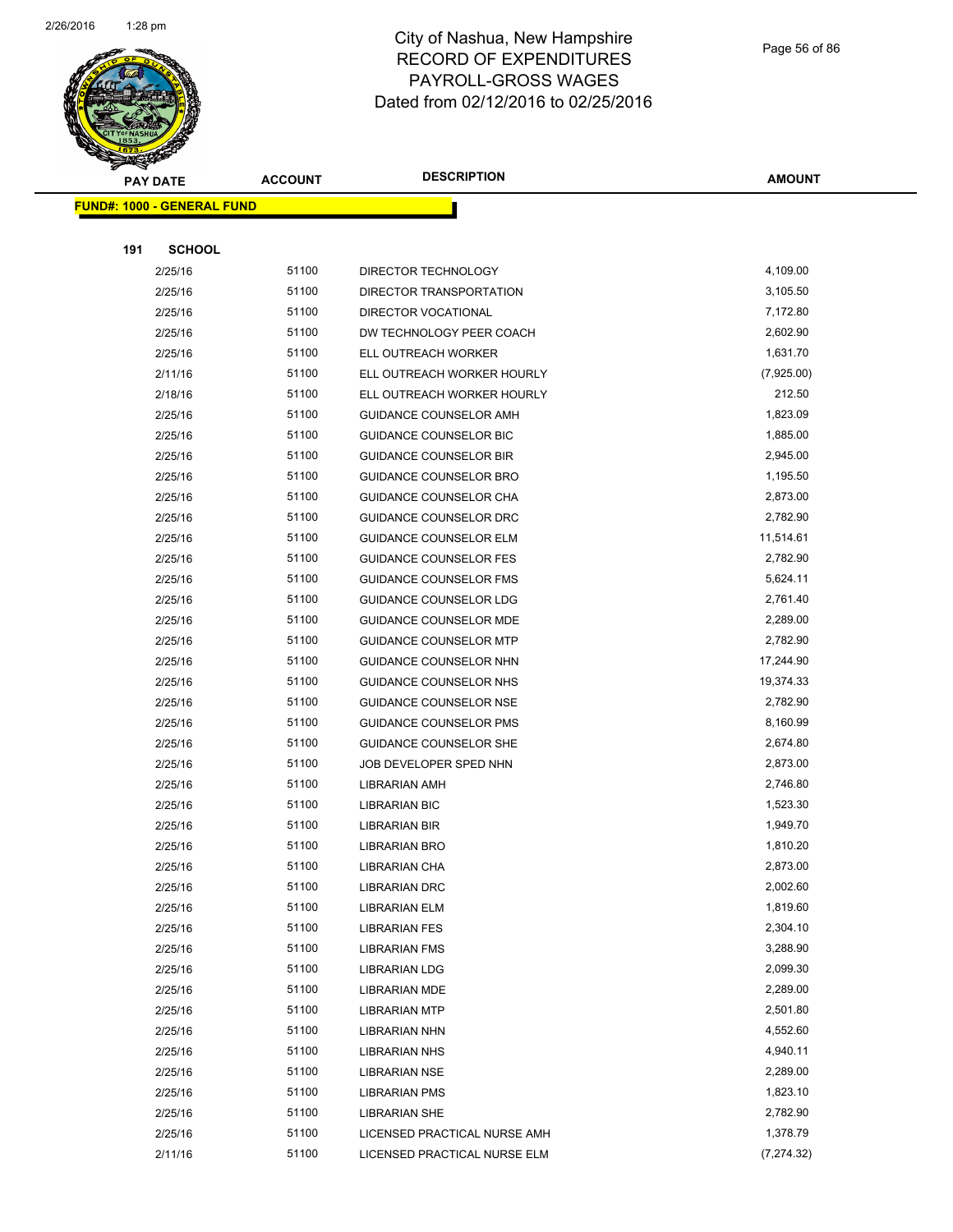

|     | <b>PAY DATE</b>                   | <b>ACCOUNT</b> | <b>DESCRIPTION</b>                              | <b>AMOUNT</b>        |
|-----|-----------------------------------|----------------|-------------------------------------------------|----------------------|
|     | <b>FUND#: 1000 - GENERAL FUND</b> |                |                                                 |                      |
|     |                                   |                |                                                 |                      |
| 191 | <b>SCHOOL</b>                     |                |                                                 |                      |
|     | 2/25/16                           | 51100          | LICENSED PRACTICAL NURSE ELM                    | 1,339.60             |
|     | 2/18/16                           | 51100          | MAINTENANCE ALARM WPO                           | 998.80               |
|     | 2/25/16                           | 51100          | MAINTENANCE ALARM WPO                           | 998.80               |
|     | 2/18/16                           | 51100          | MAINTENANCE ASST GRDS WPO                       | 986.87               |
|     | 2/25/16                           | 51100          | MAINTENANCE ASST GRDS WPO                       | 951.20               |
|     | 2/18/16                           | 51100          | MAINTENANCE CARPENTER WPO                       | 975.60               |
|     | 2/25/16                           | 51100          | MAINTENANCE CARPENTER WPO                       | 975.60               |
|     | 2/18/16                           | 51100          | MAINTENANCE ELECTRICIAN WPO                     | 1,997.60             |
|     | 2/25/16                           | 51100          | MAINTENANCE ELECTRICIAN WPO                     | 1,997.60             |
|     | 2/18/16                           | 51100          | MAINTENANCE GRDS FORMEN WPO                     | 975.60               |
|     | 2/25/16                           | 51100          | MAINTENANCE GRDS FORMEN WPO                     | 975.61               |
|     | 2/18/16                           | 51100          | MAINTENANCE GROUNDS WPO                         | 3,348.80             |
|     | 2/25/16                           | 51100          | MAINTENANCE GROUNDS WPO                         | 3,348.80             |
|     | 2/18/16                           | 51100          | MAINTENANCE HVAC WPO                            | 4,777.20             |
|     | 2/25/16                           | 51100          | MAINTENANCE HVAC WPO                            | 4,361.96             |
|     | 2/18/16                           | 51100          | MAINTENANCE MESSENGER WPO                       | 937.60               |
|     | 2/25/16                           | 51100          | MAINTENANCE MESSENGER WPO                       | 937.60               |
|     | 2/18/16                           | 51100          | MAINTENANCE PLUMBER WPO                         | 1,002.80             |
|     | 2/25/16                           | 51100          | MAINTENANCE PLUMBER WPO                         | 1,002.81             |
|     | 2/18/16                           | 51100          | <b>MAINTENANCE TRADES WPO</b>                   | 3,864.82             |
|     | 2/25/16                           | 51100          | MAINTENANCE TRADES WPO                          | 3,913.61             |
|     | 2/25/16                           | 51100          | <b>MARKETING TEACHER NHS</b>                    | 2,288.99             |
|     | 2/25/16                           | 51100          | <b>NURSE AMH</b>                                | 2,550.81             |
|     | 2/25/16                           | 51100          | <b>NURSE BIC</b>                                | 2,028.44             |
|     | 2/25/16                           | 51100          | <b>NURSE BIR</b>                                | 2,091.30             |
|     | 2/25/16                           | 51100          | <b>NURSE BRO</b>                                | 2,250.00             |
|     | 2/25/16                           | 51100          | <b>NURSE CHA</b>                                | 2,550.81             |
|     | 2/25/16                           | 51100          | <b>NURSE DRC</b>                                | 2,550.81             |
|     | 2/25/16                           | 51100          | <b>NURSE ELM</b>                                | 3,014.61             |
|     | 2/25/16                           | 51100          | <b>NURSE FES</b>                                | 2,451.80             |
|     | 2/25/16                           | 51100          | <b>NURSE FMS</b>                                | 2,550.81             |
|     | 2/25/16                           | 51100          | <b>NURSE LDG</b>                                | 2,091.30             |
|     | 2/25/16                           | 51100          | <b>NURSE MDE</b>                                | 2,550.81             |
|     | 2/25/16                           | 51100          | <b>NURSE MTP</b>                                | 1,649.80             |
|     | 2/25/16                           | 51100          | <b>NURSE NHN</b>                                | 5,002.61             |
|     | 2/25/16                           | 51100          | <b>NURSE NHS</b>                                | 5,101.62             |
|     | 2/25/16                           | 51100          | <b>NURSE NSE</b>                                | 2,451.80<br>5,201.62 |
|     | 2/25/16                           | 51100          | <b>NURSE PMS</b>                                | 3,014.60             |
|     | 2/25/16                           | 51100          | <b>NURSE SHE</b>                                |                      |
|     | 2/25/16                           | 51100<br>51100 | OFFICE MANAGER BUSINESS                         | 2,484.30<br>1,799.80 |
|     | 2/25/16                           | 51100          | OFFICE MANAGER HUMAN RESOURCES                  | 970.10               |
|     | 2/25/16<br>2/25/16                | 51100          | OFFICE MANAGER PLANT OPS<br>OFFICE MANAGER SPED | 1,904.30             |
|     | 2/25/16                           | 51100          | OUT DISTRICT COORDINATOR                        | 3,188.80             |
|     |                                   |                |                                                 |                      |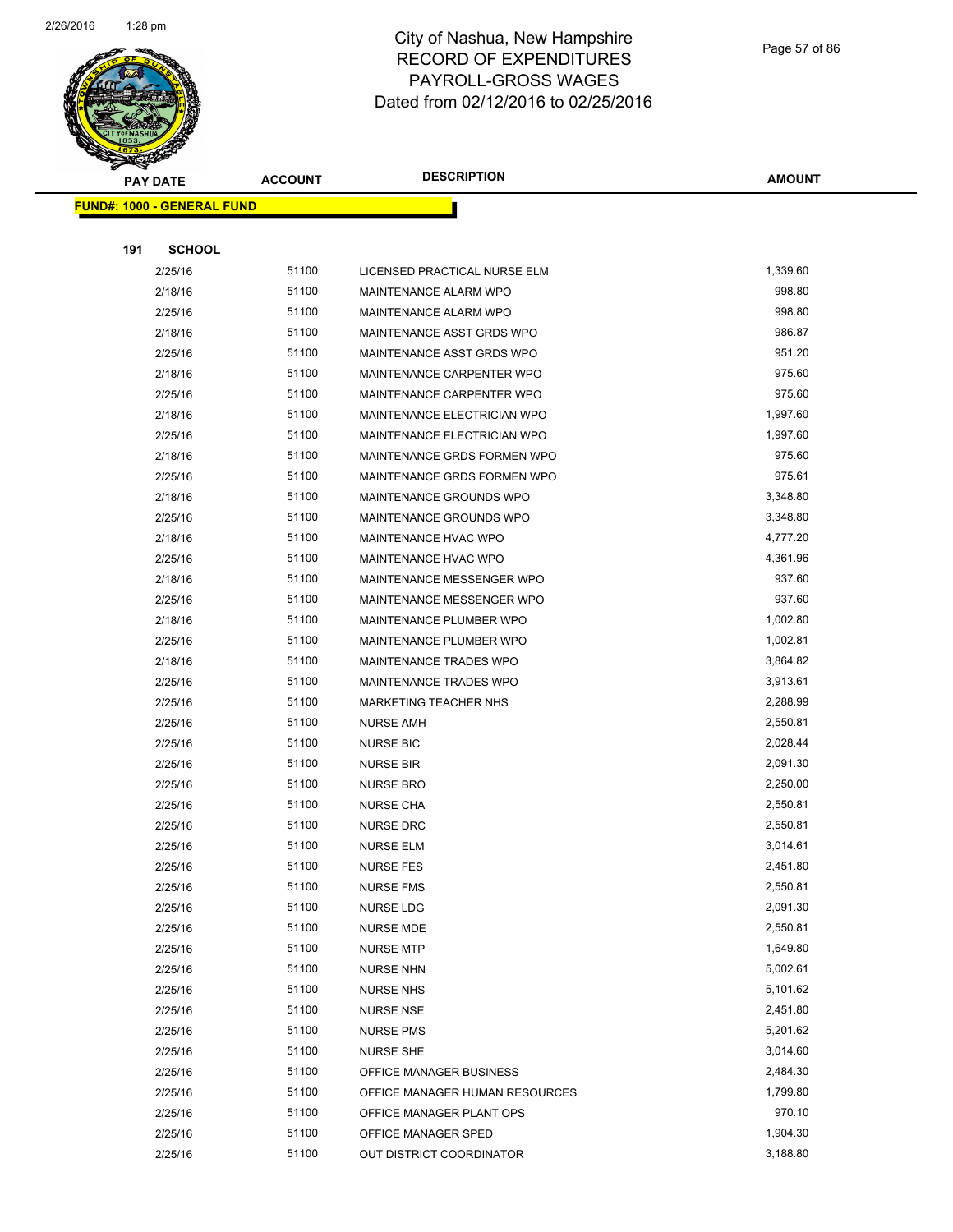

Page 58 of 86

|     | <b>PAY DATE</b>                   | <b>ACCOUNT</b> | <b>DESCRIPTION</b>                         | <b>AMOUNT</b>        |
|-----|-----------------------------------|----------------|--------------------------------------------|----------------------|
|     | <b>FUND#: 1000 - GENERAL FUND</b> |                |                                            |                      |
|     |                                   |                |                                            |                      |
| 191 | <b>SCHOOL</b>                     |                |                                            |                      |
|     | 2/18/16                           | 51100          | PARA ALT AMH                               | 358.63               |
|     | 2/25/16                           | 51100          | PARA ALT AMH                               | 442.47               |
|     | 2/18/16                           | 51100          | PARA ALT DRC                               | 355.98               |
|     | 2/25/16                           | 51100          | PARA ALT DRC                               | 331.55               |
|     | 2/18/16                           | 51100          | PARA ALT FMS                               | 591.52               |
|     | 2/25/16                           | 51100          | PARA ALT FMS                               | 475.07               |
|     | 2/18/16                           | 51100          | PARA ALT LDG                               | 558.90               |
|     | 2/25/16                           | 51100          | PARA ALT LDG                               | 447.12               |
|     | 2/18/16                           | 51100          | PARA ALT MTP                               | 355.98               |
|     | 2/25/16                           | 51100          | PARA ALT MTP                               | 345.51               |
|     | 2/18/16                           | 51100          | PARA ALT PMS                               | 492.15               |
|     | 2/25/16                           | 51100          | PARA ALT PMS                               | 395.27               |
|     | 2/18/16                           | 51100          | PARA AMH ELL                               | 105.96               |
|     | 2/18/16                           | 51100          | PARA DW SPEC ED AMH                        | 8,267.22             |
|     | 2/25/16                           | 51100          | PARA DW SPEC ED AMH                        | 6,978.71             |
|     | 2/18/16                           | 51100          | PARA DW SPEC ED BIC                        | 222.42               |
|     | 2/25/16                           | 51100          | PARA DW SPEC ED BIC                        | 232.53               |
|     | 2/18/16                           | 51100          | PARA DW SPEC ED BIR                        | 1,314.27             |
|     | 2/25/16                           | 51100          | PARA DW SPEC ED BIR                        | 1,109.04             |
|     | 2/18/16                           | 51100          | PARA DW SPEC ED BRO                        | 3,723.79             |
|     | 2/25/16                           | 51100          | PARA DW SPEC ED BRO                        | 2,869.92             |
|     | 2/18/16                           | 51100          | PARA DW SPEC ED CHA                        | 8,948.20             |
|     | 2/25/16                           | 51100          | PARA DW SPEC ED CHA                        | 7,136.11             |
|     | 2/18/16                           | 51100          | PARA DW SPEC ED DRC                        | 498.62               |
|     | 2/25/16                           | 51100          | PARA DW SPEC ED DRC                        | 609.14               |
|     | 2/18/16                           | 51100          | PARA DW SPEC ED FMS                        | 1,918.02             |
|     | 2/25/16                           | 51100          | PARA DW SPEC ED FMS                        | 1,687.41             |
|     | 2/18/16                           | 51100          | PARA DW SPEC ED MDE                        | 8,465.77             |
|     | 2/25/16                           | 51100          | PARA DW SPEC ED MDE                        | 7,003.37             |
|     | 2/18/16                           | 51100          | PARA DW SPEC ED MTP                        | 389.06               |
|     | 2/25/16                           | 51100          | PARA DW SPEC ED MTP                        | 381.12               |
|     | 2/18/16                           | 51100          | PARA DW SPEC ED NHN                        | 3,877.58             |
|     | 2/25/16                           | 51100          | PARA DW SPEC ED NHN                        | 3,371.81             |
|     | 2/18/16<br>2/25/16                | 51100<br>51100 | PARA DW SPEC ED NHS<br>PARA DW SPEC ED NHS | 5,892.54<br>5,904.52 |
|     | 2/18/16                           | 51100          | PARA DW SPEC ED NSE                        | 2,501.90             |
|     | 2/25/16                           | 51100          | PARA DW SPEC ED NSE                        | 2,131.72             |
|     | 2/18/16                           | 51100          | PARA DW SPEC ED PMS                        | 5,030.84             |
|     | 2/25/16                           | 51100          | PARA DW SPEC ED PMS                        | 4,077.91             |
|     | 2/18/16                           | 51100          | PARA DW SPEC ED SHE                        | 8,076.47             |
|     | 2/25/16                           | 51100          | PARA DW SPEC ED SHE                        | 6,840.23             |
|     | 2/18/16                           | 51100          | PARA DW SPEC ED WID                        | 1,360.11             |
|     | 2/25/16                           | 51100          | PARA DW SPEC ED WID                        | 1,322.00             |
|     | 2/18/16                           | 51100          | PARA DW SPEC ELM                           | 4,269.43             |
|     |                                   |                |                                            |                      |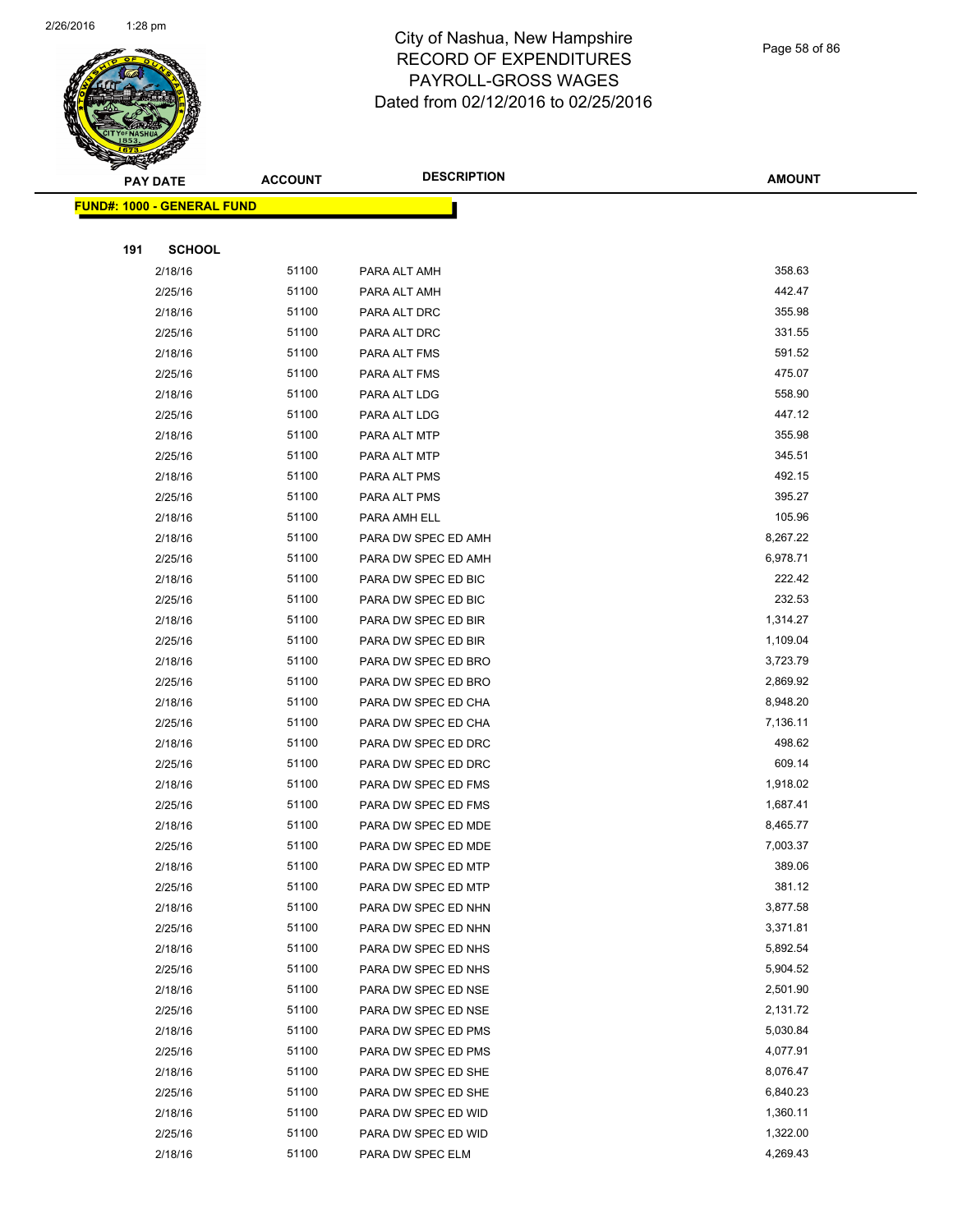

Page 59 of 86

|     | <b>PAY DATE</b>                   | <b>ACCOUNT</b> | <b>DESCRIPTION</b>   | <b>AMOUNT</b> |
|-----|-----------------------------------|----------------|----------------------|---------------|
|     | <b>FUND#: 1000 - GENERAL FUND</b> |                |                      |               |
|     |                                   |                |                      |               |
| 191 | <b>SCHOOL</b>                     |                |                      |               |
|     | 2/25/16                           | 51100          | PARA DW SPEC ELM     | 3,735.36      |
|     | 2/18/16                           | 51100          | PARA ELL BIR         | 529.80        |
|     | 2/25/16                           | 51100          | PARA ELL BIR         | 401.77        |
|     | 2/18/16                           | 51100          | PARA ELL DRC         | 406.19        |
|     | 2/25/16                           | 51100          | PARA ELL DRC         | 397.35        |
|     | 2/18/16                           | 51100          | PARA ELL ELM         | 664.61        |
|     | 2/25/16                           | 51100          | PARA ELL ELM         | 628.31        |
|     | 2/18/16                           | 51100          | PARA ELL FES         | 461.16        |
|     | 2/25/16                           | 51100          | PARA ELL FES         | 374.22        |
|     | 2/18/16                           | 51100          | PARA ELL FMS         | 346.30        |
|     | 2/25/16                           | 51100          | PARA ELL FMS         | 329.33        |
|     | 2/18/16                           | 51100          | PARA ELL LDG         | 529.80        |
|     | 2/25/16                           | 51100          | PARA ELL LDG         | 423.84        |
|     | 2/18/16                           | 51100          | PARA ELL MTP         | 308.95        |
|     | 2/25/16                           | 51100          | PARA ELL MTP         | 289.85        |
|     | 2/18/16                           | 51100          | PARA ELL NHS         | 459.17        |
|     | 2/25/16                           | 51100          | PARA ELL NHS         | 468.00        |
|     | 2/18/16                           | 51100          | PARA ELL PMS         | 398.15        |
|     | 2/25/16                           | 51100          | PARA ELL PMS         | 299.41        |
|     | 2/18/16                           | 51100          | PARA ELL SHE         | 551.89        |
|     | 2/25/16                           | 51100          | PARA ELL SHE         | 415.03        |
|     | 2/18/16                           | 51100          | PARA INST AMH        | 1,651.02      |
|     | 2/25/16                           | 51100          | PARA INST AMH        | 1,462.53      |
|     | 2/18/16                           | 51100          | PARA INST BIC        | 5,571.97      |
|     | 2/25/16                           | 51100          | PARA INST BIC        | 4,797.39      |
|     | 2/18/16                           | 51100          | PARA INST BIR        | 3,599.76      |
|     | 2/25/16                           | 51100          | PARA INST BIR        | 3,202.99      |
|     | 2/18/16                           | 51100          | PARA INST BRO        | 2,410.51      |
|     | 2/25/16                           | 51100          | PARA INST BRO        | 2,119.68      |
|     | 2/18/16                           | 51100          | <b>PARA INST CHA</b> | 4,141.45      |
|     | 2/25/16                           | 51100          | PARA INST CHA        | 3,235.87      |
|     | 2/18/16                           | 51100          | PARA INST DRC        | 2,819.33      |
|     | 2/25/16                           | 51100          | PARA INST DRC        | 2,738.73      |
|     | 2/18/16                           | 51100          | PARA INST ELM        | 4,712.21      |
|     | 2/25/16                           | 51100          | PARA INST ELM        | 4,088.84      |
|     | 2/18/16                           | 51100          | PARA INST FES        | 5,161.99      |
|     | 2/25/16                           | 51100          | PARA INST FES        | 4,369.94      |
|     | 2/18/16                           | 51100          | PARA INST FMS        | 4,396.89      |
|     | 2/25/16                           | 51100          | PARA INST FMS        | 3,617.28      |
|     | 2/18/16                           | 51100          | PARA INST LDG        | 6,544.38      |
|     | 2/25/16                           | 51100          | PARA INST LDG        | 5,383.57      |
|     | 2/18/16                           | 51100          | PARA INST MDE        | 3,912.83      |
|     | 2/25/16                           | 51100          | PARA INST MDE        | 3,191.91      |
|     | 2/18/16                           | 51100          | PARA INST MTP        | 1,961.13      |
|     |                                   |                |                      |               |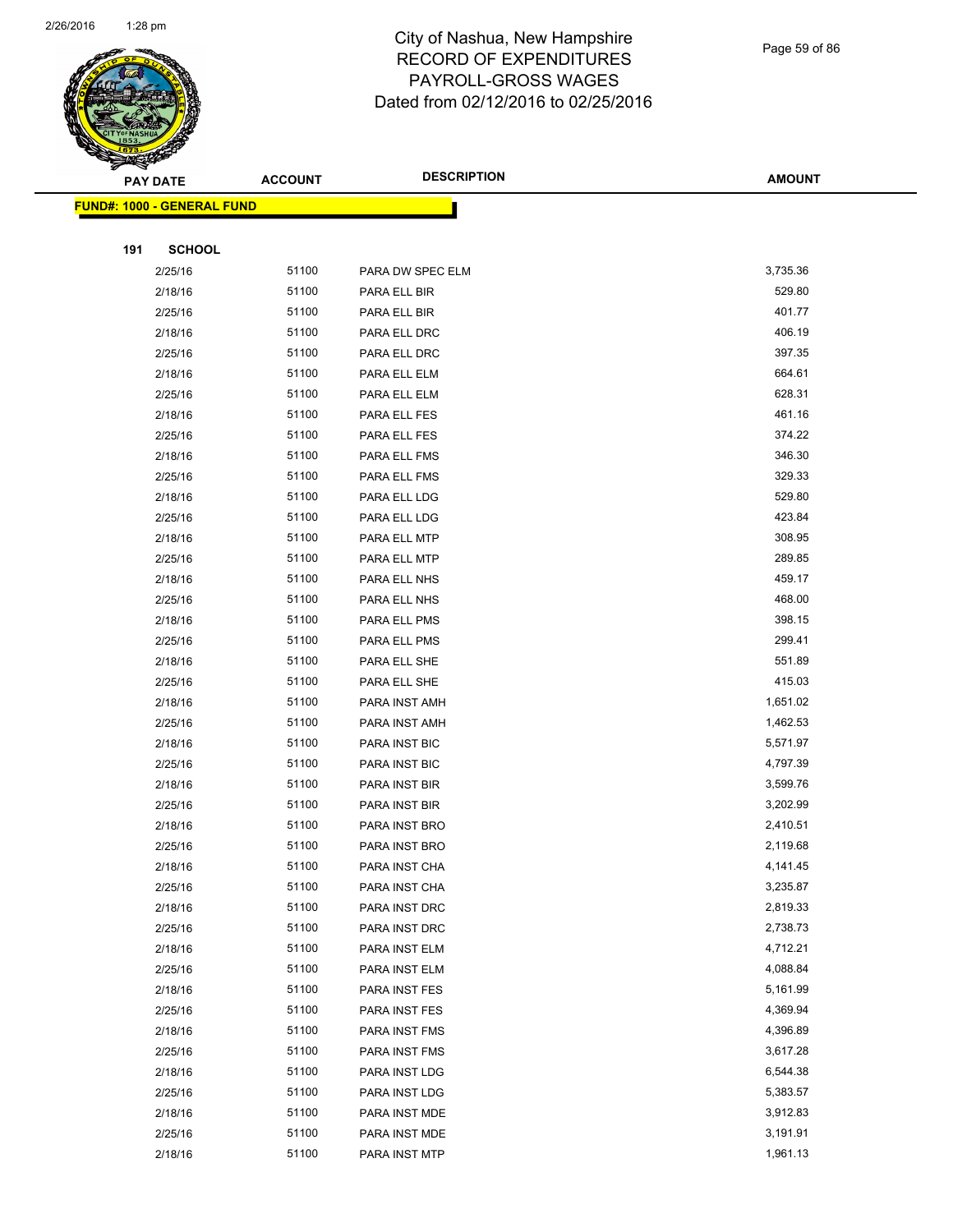

#### Page 60 of 86

| <b>PAY DATE</b> |                                    | <b>ACCOUNT</b> | <b>DESCRIPTION</b> | <b>AMOUNT</b> |
|-----------------|------------------------------------|----------------|--------------------|---------------|
|                 | <u> FUND#: 1000 - GENERAL FUND</u> |                |                    |               |
|                 |                                    |                |                    |               |
| 191             | <b>SCHOOL</b>                      |                |                    |               |
|                 | 2/25/16                            | 51100          | PARA INST MTP      | 1,704.07      |
|                 | 2/18/16                            | 51100          | PARA INST NHN      | 3,494.89      |
|                 | 2/25/16                            | 51100          | PARA INST NHN      | 1,639.98      |
|                 | 2/18/16                            | 51100          | PARA INST NHS      | 1,499.45      |
|                 | 2/25/16                            | 51100          | PARA INST NHS      | 1,549.02      |
|                 | 2/18/16                            | 51100          | PARA INST NSE      | 3,219.94      |
|                 | 2/25/16                            | 51100          | PARA INST NSE      | 2,825.42      |
|                 | 2/18/16                            | 51100          | PARA INST PMS      | 5,152.85      |
|                 | 2/25/16                            | 51100          | PARA INST PMS      | 4,352.99      |
|                 | 2/18/16                            | 51100          | PARA INST SHE      | 2,855.35      |
|                 | 2/25/16                            | 51100          | PARA INST SHE      | 2,390.21      |
|                 | 2/18/16                            | 51100          | PARA KIND AMH      | 1,112.04      |
|                 | 2/25/16                            | 51100          | PARA KIND AMH      | 865.93        |
|                 | 2/18/16                            | 51100          | PARA KIND BIC      | 446.64        |
|                 | 2/25/16                            | 51100          | PARA KIND BIC      | 446.64        |
|                 | 2/18/16                            | 51100          | PARA KIND BRO      | 556.02        |
|                 | 2/25/16                            | 51100          | PARA KIND BRO      | 419.29        |
|                 | 2/18/16                            | 51100          | PARA KIND CHA      | 370.44        |
|                 | 2/25/16                            | 51100          | PARA KIND CHA      | 355.32        |
|                 | 2/18/16                            | 51100          | PARA KIND DRC      | 423.84        |
|                 | 2/25/16                            | 51100          | PARA KIND DRC      | 406.18        |
|                 | 2/18/16                            | 51100          | PARA KIND FES      | 743.51        |
|                 | 2/25/16                            | 51100          | PARA KIND FES      | 628.08        |
|                 | 2/18/16                            | 51100          | PARA KIND LDG      | 488.88        |
|                 | 2/25/16                            | 51100          | PARA KIND LDG      | 312.34        |
|                 | 2/18/16                            | 51100          | PARA KIND MDE      | 551.46        |
|                 | 2/25/16                            | 51100          | PARA KIND MDE      | 405.62        |
|                 | 2/18/16                            | 51100          | PARA KIND MTP      | 790.56        |
|                 | 2/25/16                            | 51100          | PARA KIND MTP      | 737.17        |
|                 | 2/18/16                            | 51100          | PARA KIND NSE      | 574.25        |
|                 | 2/25/16                            | 51100          | PARA KIND NSE      | 560.58        |
|                 | 2/18/16                            | 51100          | PARA KIND SHE      | 492.20        |
|                 | 2/25/16                            | 51100          | PARA KIND SHE      | 492.21        |
|                 | 2/18/16                            | 51100          | PARA MEDIA NHN     | 512.32        |
|                 | 2/25/16                            | 51100          | PARA MEDIA NHN     | 507.66        |
|                 | 2/18/16                            | 51100          | PARA MEDIA NHS     | 1,524.94      |
|                 | 2/25/16                            | 51100          | PARA MEDIA NHS     | 1,386.46      |
|                 | 2/18/16                            | 51100          | PARA PRE SCH BIC   | 2,496.43      |
|                 | 2/25/16                            | 51100          | PARA PRE SCH BIC   | 2,307.63      |
|                 | 2/18/16                            | 51100          | PARA PRE SCH BRO   | 5,054.34      |
|                 | 2/25/16                            | 51100          | PARA PRE SCH BRO   | 4,029.34      |
|                 | 2/18/16                            | 51100          | PARA PRE SCH MTP   | 239.27        |
|                 | 2/25/16                            | 51100          | PARA PRE SCH MTP   | 215.68        |
|                 | 2/18/16                            | 51100          | PARA PRE SCH NSE   | 768.36        |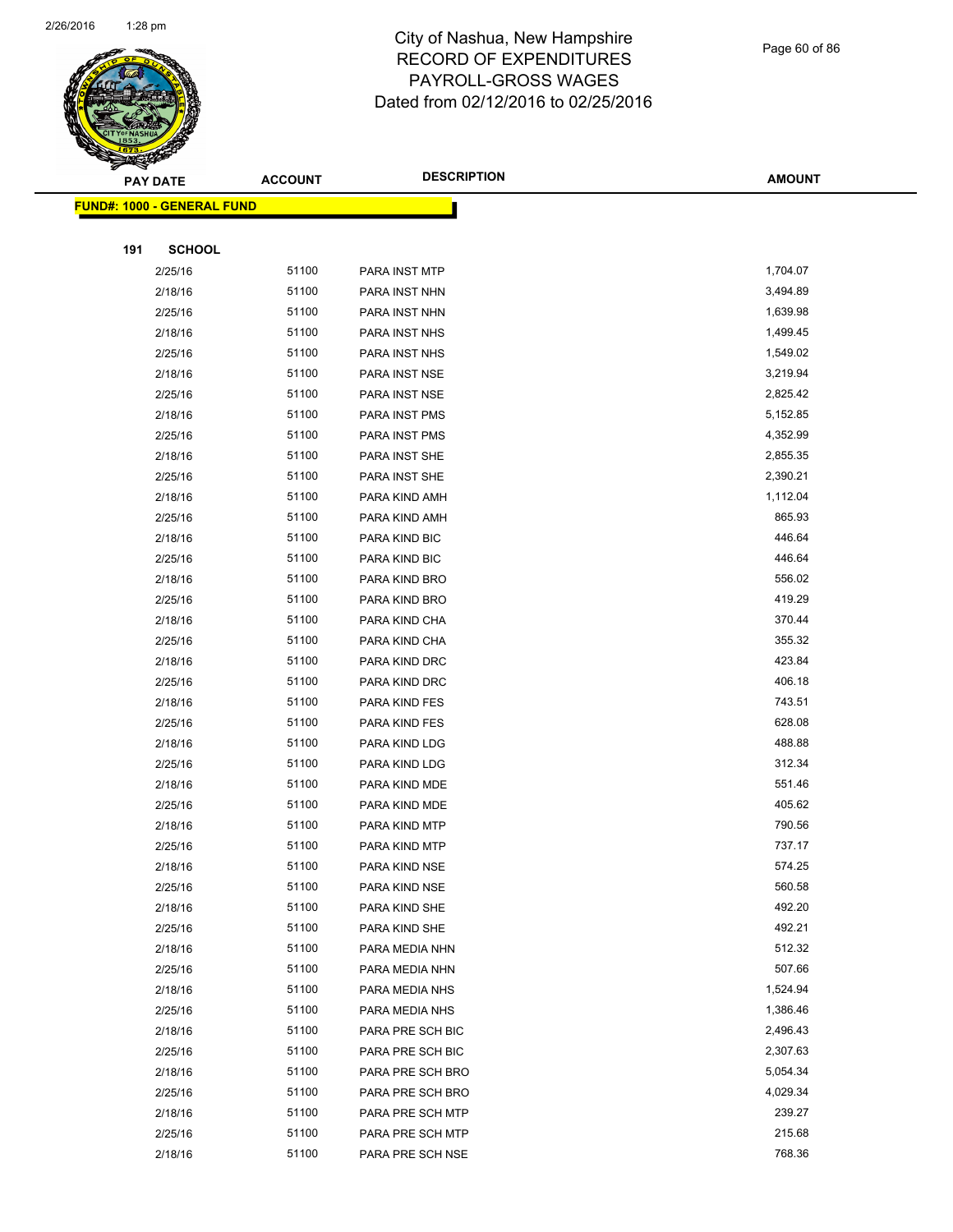

Page 61 of 86

| <b>PAY DATE</b>                   | <b>ACCOUNT</b> | <b>DESCRIPTION</b>                         | <b>AMOUNT</b>    |
|-----------------------------------|----------------|--------------------------------------------|------------------|
| <b>FUND#: 1000 - GENERAL FUND</b> |                |                                            |                  |
|                                   |                |                                            |                  |
| <b>SCHOOL</b><br>191              |                |                                            |                  |
| 2/25/16                           | 51100          | PARA PRE SCH NSE                           | 791.95           |
| 2/18/16                           | 51100          | PARA READ ELM                              | 569.70           |
| 2/25/16                           | 51100          | PARA READ ELM                              | 455.76           |
| 2/18/16                           | 51100          | PARA SCI NHN                               | 582.20           |
| 2/25/16                           | 51100          | PARA SCI NHN                               | 470.42           |
| 2/18/16                           | 51100          | PARA SCI NHS                               | 451.24           |
| 2/25/16                           | 51100          | PARA SCI NHS                               | 451.24           |
| 2/18/16                           | 51100          | PARA TTI DRC                               | 622.63           |
| 2/25/16                           | 51100          | PARA TTI DRC                               | 482.43           |
| 2/18/16                           | 51100          | PARA VOC NHS                               | 478.33           |
| 2/25/16                           | 51100          | PARA VOC NHS                               | 451.26           |
| 2/25/16                           | 51100          | PEER COACH SCIENCE                         | 5,655.90         |
| 2/25/16                           | 51100          | PRINCIPAL AMH                              | 3,514.40         |
| 2/25/16                           | 51100          | PRINCIPAL BIC                              | 3,884.60         |
| 2/25/16                           | 51100          | PRINCIPAL BIR                              | 3,620.20         |
| 2/25/16                           | 51100          | PRINCIPAL BRO                              | 3,088.80         |
| 2/25/16                           | 51100          | PRINCIPAL CHA                              | 3,567.30         |
| 2/25/16                           | 51100          | PRINCIPAL DRC                              | 3,461.50         |
| 2/25/16                           | 51100          | PRINCIPAL ELM                              | 3,701.90         |
| 2/25/16                           | 51100          | PRINCIPAL FES                              | 3,514.40         |
| 2/25/16                           | 51100          | PRINCIPAL FMS                              | 3,653.90         |
| 2/25/16                           | 51100          | PRINCIPAL LDG                              | 3,884.60         |
| 2/25/16                           | 51100          | PRINCIPAL MDE                              | 3,567.30         |
| 2/25/16                           | 51100          | PRINCIPAL MTP                              | 3,620.20         |
| 2/25/16                           | 51100          | PRINCIPAL NHN                              | 4,009.60         |
| 2/25/16                           | 51100          | PRINCIPAL NHS                              | 4,096.20         |
| 2/25/16                           | 51100          | PRINCIPAL NSE                              | 3,620.20         |
| 2/25/16                           | 51100          | PRINCIPAL PMS                              | 3,750.00         |
| 2/25/16                           | 51100          | PRINCIPAL SHE                              | 3,884.60         |
| 2/25/16                           | 51100          | SCHOOL PSYCHOLOGIST WID                    | 38,462.58        |
| 2/18/16                           | 51100<br>51100 | SECURITY GUARD NHS                         | 632.96<br>613.18 |
| 2/25/16<br>2/18/16                | 51100          | SECURITY GUARD NHS<br>SECURITY MONITOR NHN | 2,036.64         |
| 2/25/16                           | 51100          | SECURITY MONITOR NHN                       | 1,506.85         |
| 2/18/16                           | 51100          | SECURITY MONITOR NHS                       | 1,637.12         |
| 2/25/16                           | 51100          | SECURITY MONITOR NHS                       | 1,667.52         |
| 2/11/16                           | 51100          | SIGN LANGUAGE INTERPRETER                  | (7, 192.24)      |
| 2/18/16                           | 51100          | SIGN LANGUAGE INTERPRETER                  | 2,293.60         |
| 2/25/16                           | 51100          | SIGN LANGUAGE INTERPRETER                  | 2,526.72         |
| 2/25/16                           | 51100          | SOCIAL WORKER ELM                          | 2,458.60         |
| 2/25/16                           | 51100          | SOCIAL WORKER FMS                          | 2,761.40         |
| 2/25/16                           | 51100          | SPEECH LANG PATHOLOGIST WID                | 53,170.31        |
| 2/18/16                           | 51100          | SPEECH LANGUAGE ASST                       | 528.37           |
| 2/25/16                           | 51100          | SPEECH LANGUAGE ASST                       | 523.15           |
|                                   |                |                                            |                  |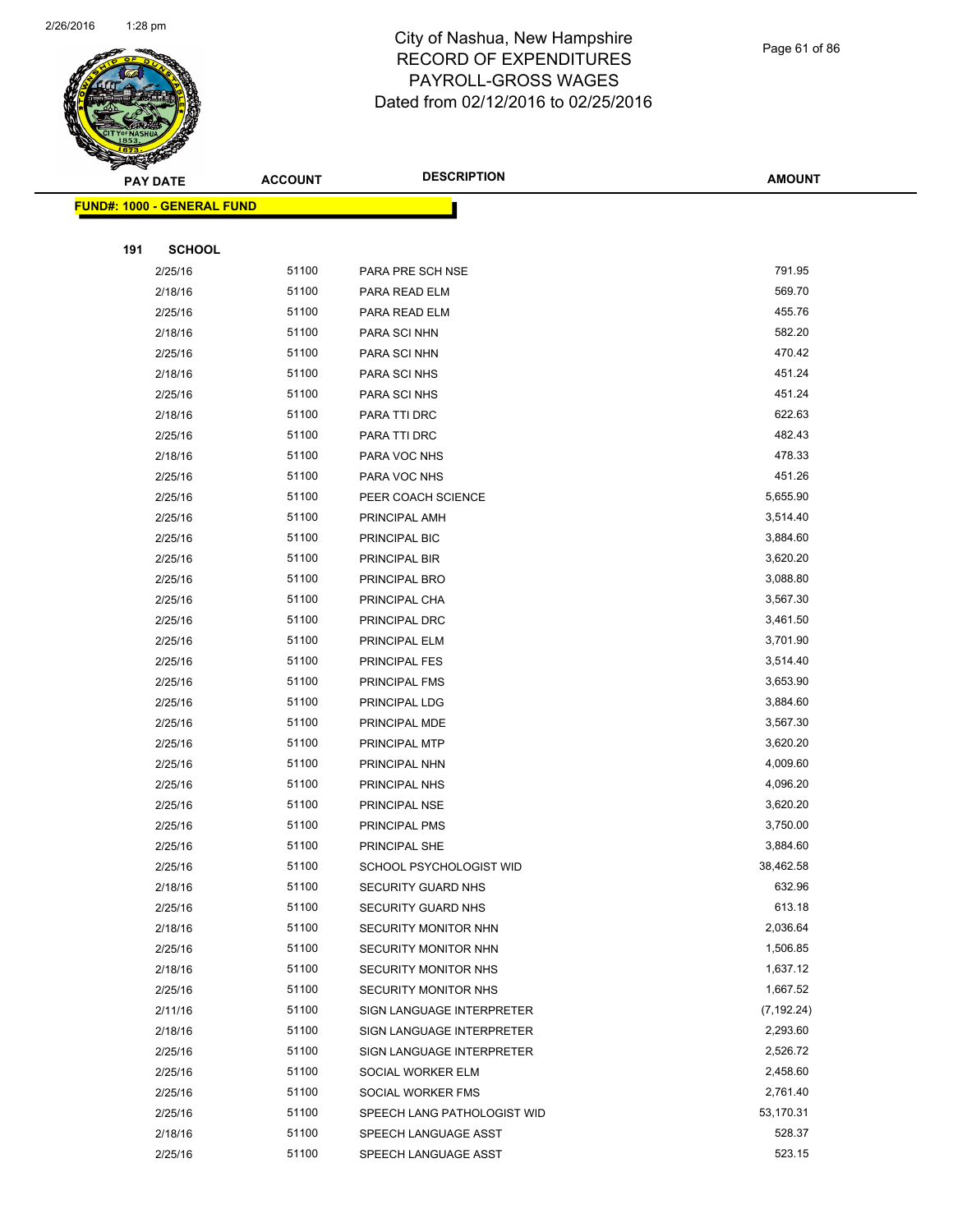

|     | <b>PAY DATE</b>                    | <b>ACCOUNT</b> | <b>DESCRIPTION</b>                                 | <b>AMOUNT</b>         |
|-----|------------------------------------|----------------|----------------------------------------------------|-----------------------|
|     | <u> FUND#: 1000 - GENERAL FUND</u> |                |                                                    |                       |
|     |                                    |                |                                                    |                       |
| 191 | <b>SCHOOL</b>                      |                |                                                    |                       |
|     | 2/25/16                            | 51100          | STUDENT ACTIVITY COORD NHN                         | 369.60                |
|     | 2/25/16                            | 51100          | STUDENT ACTIVITY COORD NHS                         | 1,139.50              |
|     | 2/25/16                            | 51100          | STUDENT INFO COORDINATOR                           | 1,799.80              |
|     | 2/25/16                            | 51100          | <b>SUPERINTENDENT</b>                              | 5,489.10              |
|     | 2/25/16                            | 51100          | SYSTEMS ADMIN FULL YEAR                            | 11,014.00             |
|     | 2/25/16                            | 51100          | <b>TEACHER ART AMH</b>                             | 2,602.90              |
|     | 2/25/16                            | 51100          | <b>TEACHER ART BIC</b>                             | 1,949.70              |
|     | 2/25/16                            | 51100          | <b>TEACHER ART BIR</b>                             | 2,602.90              |
|     | 2/25/16                            | 51100          | <b>TEACHER ART BRO</b>                             | 2,905.60              |
|     | 2/25/16                            | 51100          | <b>TEACHER ART CHA</b>                             | 2,021.70              |
|     | 2/25/16                            | 51100          | <b>TEACHER ART DRC</b>                             | 1,885.00              |
|     | 2/25/16                            | 51100          | <b>TEACHER ART ELM</b>                             | 4,606.00              |
|     | 2/25/16                            | 51100          | <b>TEACHER ART FES</b>                             | 2,134.00              |
|     | 2/25/16                            | 51100          | <b>TEACHER ART FMS</b>                             | 3,357.70              |
|     | 2/25/16                            | 51100          | <b>TEACHER ART LDG</b>                             | 2,295.90              |
|     | 2/25/16                            | 51100          | <b>TEACHER ART MDE</b>                             | 1,885.00              |
|     | 2/25/16                            | 51100          | <b>TEACHER ART NHN</b>                             | 10,504.52             |
|     | 2/25/16                            | 51100          | <b>TEACHER ART NHS</b>                             | 10,292.00             |
|     | 2/25/16                            | 51100          | <b>TEACHER ART NSE</b>                             | 2,873.00              |
|     | 2/25/16                            | 51100          | <b>TEACHER ART PMS</b>                             | 3,637.30              |
|     | 2/25/16                            | 51100          | TEACHER ART SHE                                    | 1,972.10              |
|     | 2/25/16                            | 51100          | <b>TEACHER AUTO NHN</b>                            | 5,205.80              |
|     | 2/25/16                            | 51100          | <b>TEACHER BEHAVIOR SPEC WID</b>                   | 5,565.81              |
|     | 2/25/16                            | 51100          | TEACHER BIO TEC NHN                                | 2,326.50              |
|     | 2/25/16                            | 51100          | TEACHER BUILD CONST NHS                            | 2,602.90              |
|     | 2/25/16                            | 51100          | <b>TEACHER BUSINESS NHN</b>                        | 11,136.90             |
|     | 2/25/16                            | 51100          | <b>TEACHER BUSINESS NHS</b>                        | 2,873.00              |
|     | 2/25/16                            | 51100          | <b>TEACHER COMPUTER ELM</b>                        | 8,065.43              |
|     | 2/25/16                            | 51100          | TEACHER COMPUTER FMS                               | 4,661.81              |
|     | 2/25/16                            | 51100          | TEACHER COMPUTER NHN                               | 2,304.10              |
|     | 2/25/16                            | 51100          | TEACHER COMPUTER NHS                               | 10,437.10             |
|     | 2/25/16                            | 51100          | TEACHER COMPUTER PMS                               | 5,859.10              |
|     | 2/25/16                            | 51100          | TEACHER COSMETOLOGY NHN                            | 4,286.40              |
|     | 2/25/16                            | 51100          | <b>TEACHER CULINARY NHN</b>                        | 5,205.80              |
|     | 2/25/16                            | 51100          | <b>TEACHER DEAF NSE</b>                            | 4,433.60              |
|     | 2/25/16                            | 51100          | <b>TEACHER DEAF WID</b>                            | 2,782.90              |
|     | 2/25/16                            | 51100          | <b>TEACHER DWSE AMH</b>                            | 5,241.50              |
|     | 2/25/16<br>2/25/16                 | 51100          | <b>TEACHER DWSE BIR</b>                            | 4,324.90              |
|     |                                    | 51100<br>51100 | <b>TEACHER DWSE BRO</b>                            | 4,083.69<br>10,438.10 |
|     | 2/25/16<br>2/25/16                 | 51100          | <b>TEACHER DWSE ELM</b><br><b>TEACHER DWSE MDE</b> | 4,497.90              |
|     | 2/25/16                            | 51100          | <b>TEACHER DWSE NSE</b>                            | 2,782.91              |
|     | 2/25/16                            | 51100          | <b>TEACHER DWSE PMS</b>                            | 7,125.00              |
|     | 2/25/16                            | 51100          | <b>TEACHER DWSE SHE</b>                            | 4,189.00              |
|     |                                    |                |                                                    |                       |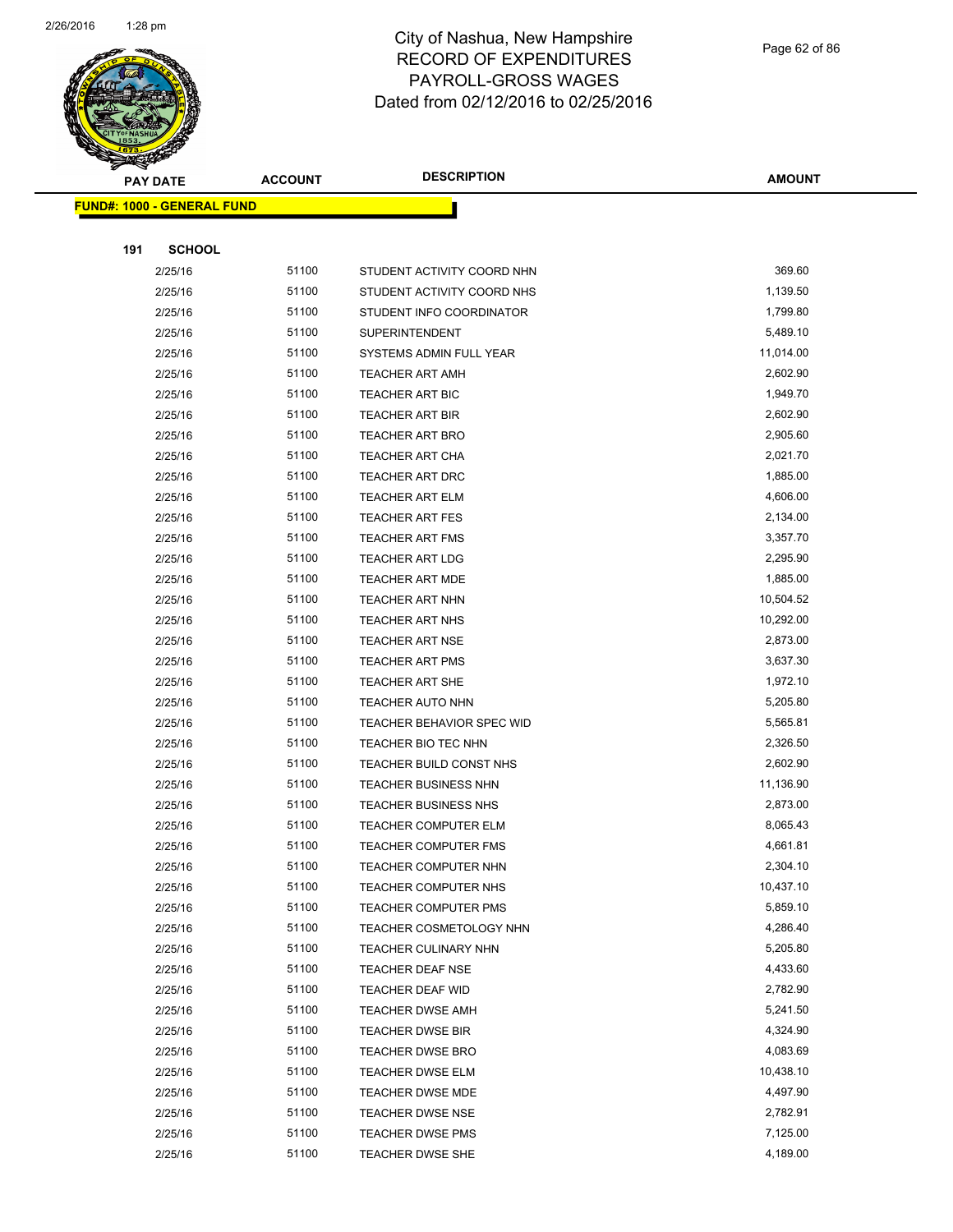

Page 63 of 86

| <b>PAY DATE</b>                   | <b>ACCOUNT</b> | <b>DESCRIPTION</b>                        | <b>AMOUNT</b>        |
|-----------------------------------|----------------|-------------------------------------------|----------------------|
| <b>FUND#: 1000 - GENERAL FUND</b> |                |                                           |                      |
|                                   |                |                                           |                      |
| 191<br><b>SCHOOL</b>              |                |                                           |                      |
| 2/25/16                           | 51100          | TEACHER ECE NHS                           | 5,565.80             |
| 2/25/16                           | 51100          | TEACHER ELECTRICAL NHS                    | 2,602.90             |
| 2/25/16                           | 51100          | <b>TEACHER ELL AMH</b>                    | 1,810.20             |
| 2/25/16                           | 51100          | TEACHER ELL BIR                           | 2,782.90             |
| 2/25/16                           | 51100          | TEACHER ELL DRC                           | 5,371.21             |
| 2/25/16                           | 51100          | TEACHER ELL ELM                           | 4,528.40             |
| 2/25/16                           | 51100          | <b>TEACHER ELL FES</b>                    | 5,772.20             |
| 2/25/16                           | 51100          | <b>TEACHER ELL FMS</b>                    | 2,119.31             |
| 2/25/16                           | 51100          | TEACHER ELL LDG                           | 5,592.70             |
| 2/25/16                           | 51100          | <b>TEACHER ELL MTP</b>                    | 2,782.90             |
| 2/25/16                           | 51100          | TEACHER ELL NHN                           | 4,316.71             |
| 2/25/16                           | 51100          | TEACHER ELL NHS                           | 7,676.30             |
| 2/25/16                           | 51100          | <b>TEACHER ELL PMS</b>                    | 1,949.70             |
| 2/25/16                           | 51100          | TEACHER ELL SHE                           | 1,878.90             |
| 2/25/16                           | 51100          | <b>TEACHER ENGLISH ELM</b>                | 23,988.90            |
| 2/25/16                           | 51100          | <b>TEACHER ENGLISH FMS</b>                | 18,592.81            |
| 2/25/16                           | 51100          | <b>TEACHER ENGLISH NHN</b>                | 38,281.78            |
| 2/25/16                           | 51100          | <b>TEACHER ENGLISH NHS</b>                | 45,129.68            |
| 2/25/16                           | 51100          | <b>TEACHER ENGLISH PMS</b>                | 16,338.30            |
| 2/25/16                           | 51100          | <b>TEACHER FACS ELM</b>                   | 2,866.00             |
| 2/25/16                           | 51100          | <b>TEACHER FACS FMS</b>                   | 4,781.90             |
| 2/25/16                           | 51100          | TEACHER FACS NHN                          | 3,727.60             |
| 2/25/16                           | 51100          | TEACHER FACS NHS                          | 9,832.60             |
| 2/25/16                           | 51100          | <b>TEACHER FACS PMS</b>                   | 5,385.80             |
| 2/25/16                           | 51100          | TEACHER FOREIGN LANG ELM                  | 5,655.90             |
| 2/25/16                           | 51100          | TEACHER FOREIGN LANG FMS                  | 2,782.90             |
| 2/25/16                           | 51100          | TEACHER FOREIGN LANG NHN                  | 13,790.82            |
| 2/25/16                           | 51100          | TEACHER FOREIGN LANG NHS                  | 17,699.21            |
| 2/25/16                           | 51100          | TEACHER FOREIGN LANG PMS                  | 5,475.90             |
| 2/25/16                           | 51100          | <b>TEACHER GR1 AMH</b>                    | 6,258.49             |
| 2/25/16                           | 51100          | <b>TEACHER GR1 BIC</b>                    | 7,869.51             |
| 2/25/16                           | 51100          | <b>TEACHER GR1 BIR</b>                    | 9,833.76             |
| 2/25/16                           | 51100          | <b>TEACHER GR1 BRO</b>                    | 7,462.31             |
| 2/25/16                           | 51100          | <b>TEACHER GR1 CHA</b>                    | 9,492.21             |
| 2/25/16                           | 51100<br>51100 | TEACHER GR1 DRC                           | 7,811.50             |
| 2/25/16                           |                | <b>TEACHER GR1 FES</b>                    | 9,960.20<br>8,003.40 |
| 2/25/16                           | 51100          | <b>TEACHER GR1 LDG</b>                    |                      |
| 2/25/16                           | 51100<br>51100 | <b>TEACHER GR1 MDE</b>                    | 8,705.00<br>6,055.90 |
| 2/25/16                           | 51100          | <b>TEACHER GR1 MTP</b>                    | 6,755.41             |
| 2/25/16                           | 51100          | <b>TEACHER GR1 NSE</b>                    | 8,060.60             |
| 2/25/16<br>2/25/16                | 51100          | TEACHER GR1 SHE<br><b>TEACHER GR2 AMH</b> | 8,403.51             |
| 2/25/16                           | 51100          | TEACHER GR2 BIC                           | 12,064.50            |
| 2/25/16                           | 51100          | TEACHER GR2 BIR                           | 10,063.70            |
|                                   |                |                                           |                      |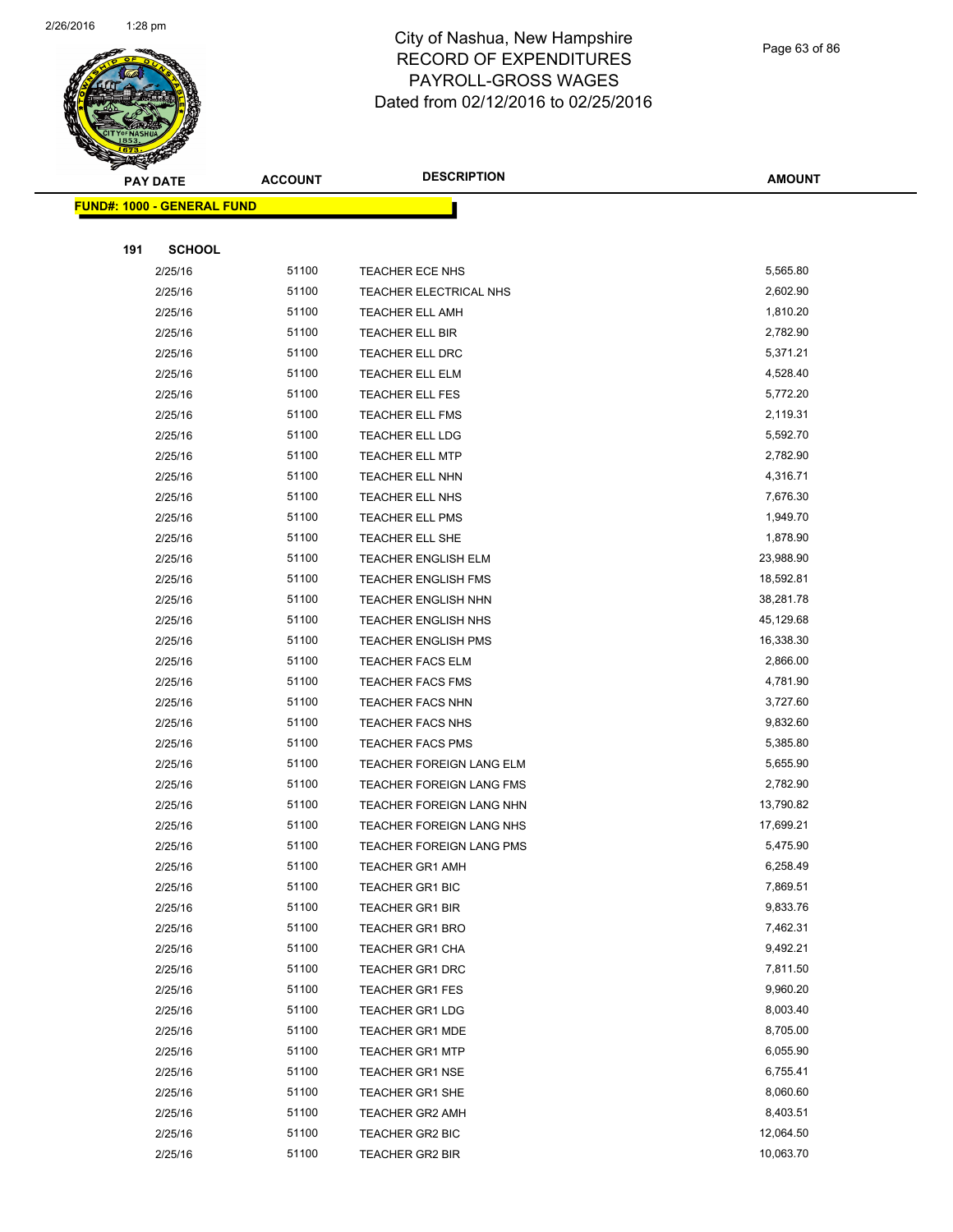

Page 64 of 86

|     | <b>PAY DATE</b>                   | <b>ACCOUNT</b> | <b>DESCRIPTION</b>     | <b>AMOUNT</b> |
|-----|-----------------------------------|----------------|------------------------|---------------|
|     | <b>FUND#: 1000 - GENERAL FUND</b> |                |                        |               |
|     |                                   |                |                        |               |
| 191 | <b>SCHOOL</b>                     |                |                        |               |
|     | 2/25/16                           | 51100          | <b>TEACHER GR2 BRO</b> | 5,364.30      |
|     | 2/25/16                           | 51100          | <b>TEACHER GR2 CHA</b> | 9,036.60      |
|     | 2/25/16                           | 51100          | <b>TEACHER GR2 DRC</b> | 6,570.70      |
|     | 2/25/16                           | 51100          | TEACHER GR2 FES        | 10,217.60     |
|     | 2/25/16                           | 51100          | <b>TEACHER GR2 LDG</b> | 9,557.50      |
|     | 2/25/16                           | 51100          | TEACHER GR2 MDE        | 10,578.99     |
|     | 2/25/16                           | 51100          | <b>TEACHER GR2 MTP</b> | 6,617.60      |
|     | 2/25/16                           | 51100          | <b>TEACHER GR2 NSE</b> | 6,848.50      |
|     | 2/25/16                           | 51100          | TEACHER GR2 SHE        | 6,310.99      |
|     | 2/25/16                           | 51100          | <b>TEACHER GR3 AMH</b> | 7,299.01      |
|     | 2/25/16                           | 51100          | <b>TEACHER GR3 BIC</b> | 9,063.90      |
|     | 2/25/16                           | 51100          | <b>TEACHER GR3 BIR</b> | 8,964.30      |
|     | 2/25/16                           | 51100          | <b>TEACHER GR3 BRO</b> | 7,519.80      |
|     | 2/25/16                           | 51100          | TEACHER GR3 CHA        | 8,168.20      |
|     | 2/25/16                           | 51100          | <b>TEACHER GR3 DRC</b> | 7,089.70      |
|     | 2/25/16                           | 51100          | <b>TEACHER GR3 FES</b> | 8,722.40      |
|     | 2/25/16                           | 51100          | <b>TEACHER GR3 LDG</b> | 7,048.90      |
|     | 2/25/16                           | 51100          | <b>TEACHER GR3 MDE</b> | 11,820.40     |
|     | 2/25/16                           | 51100          | <b>TEACHER GR3 MTP</b> | 6,209.90      |
|     | 2/25/16                           | 51100          | <b>TEACHER GR3 NSE</b> | 6,456.60      |
|     | 2/25/16                           | 51100          | TEACHER GR3 SHE        | 7,360.90      |
|     | 2/25/16                           | 51100          | <b>TEACHER GR4 AMH</b> | 4,104.20      |
|     | 2/25/16                           | 51100          | <b>TEACHER GR4 BIC</b> | 5,339.40      |
|     | 2/25/16                           | 51100          | <b>TEACHER GR4 BIR</b> | 6,989.60      |
|     | 2/25/16                           | 51100          | <b>TEACHER GR4 BRO</b> | 7,319.21      |
|     | 2/25/16                           | 51100          | <b>TEACHER GR4 CHA</b> | 7,389.00      |
|     | 2/25/16                           | 51100          | <b>TEACHER GR4 DRC</b> | 5,259.90      |
|     | 2/25/16                           | 51100          | <b>TEACHER GR4 FES</b> | 7,139.79      |
|     | 2/25/16                           | 51100          | <b>TEACHER GR4 LDG</b> | 9,434.90      |
|     | 2/25/16                           | 51100          | <b>TEACHER GR4 MDE</b> | 8,548.40      |
|     | 2/25/16                           | 51100          | <b>TEACHER GR4 MTP</b> | 5,889.70      |
|     | 2/25/16                           | 51100          | <b>TEACHER GR4 NSE</b> | 6,987.00      |
|     | 2/25/16                           | 51100          | <b>TEACHER GR4 SHE</b> | 8,279.02      |
|     | 2/25/16                           | 51100          | <b>TEACHER GR5 AMH</b> | 5,385.80      |
|     | 2/25/16                           | 51100          | <b>TEACHER GR5 BIC</b> | 12,081.50     |
|     | 2/25/16                           | 51100          | TEACHER GR5 BIR        | 9,218.30      |
|     | 2/25/16                           | 51100          | <b>TEACHER GR5 BRO</b> | 7,469.41      |
|     | 2/25/16                           | 51100          | <b>TEACHER GR5 CHA</b> | 8,940.99      |
|     | 2/25/16                           | 51100          | <b>TEACHER GR5 DRC</b> | 5,553.90      |
|     | 2/25/16                           | 51100          | <b>TEACHER GR5 FES</b> | 8,864.30      |
|     | 2/25/16                           | 51100          | TEACHER GR5 LDG        | 12,170.10     |
|     | 2/25/16                           | 51100          | <b>TEACHER GR5 MDE</b> | 9,852.72      |
|     | 2/25/16                           | 51100          | <b>TEACHER GR5 MTP</b> | 7,630.50      |
|     | 2/25/16                           | 51100          | <b>TEACHER GR5 NSE</b> | 8,040.11      |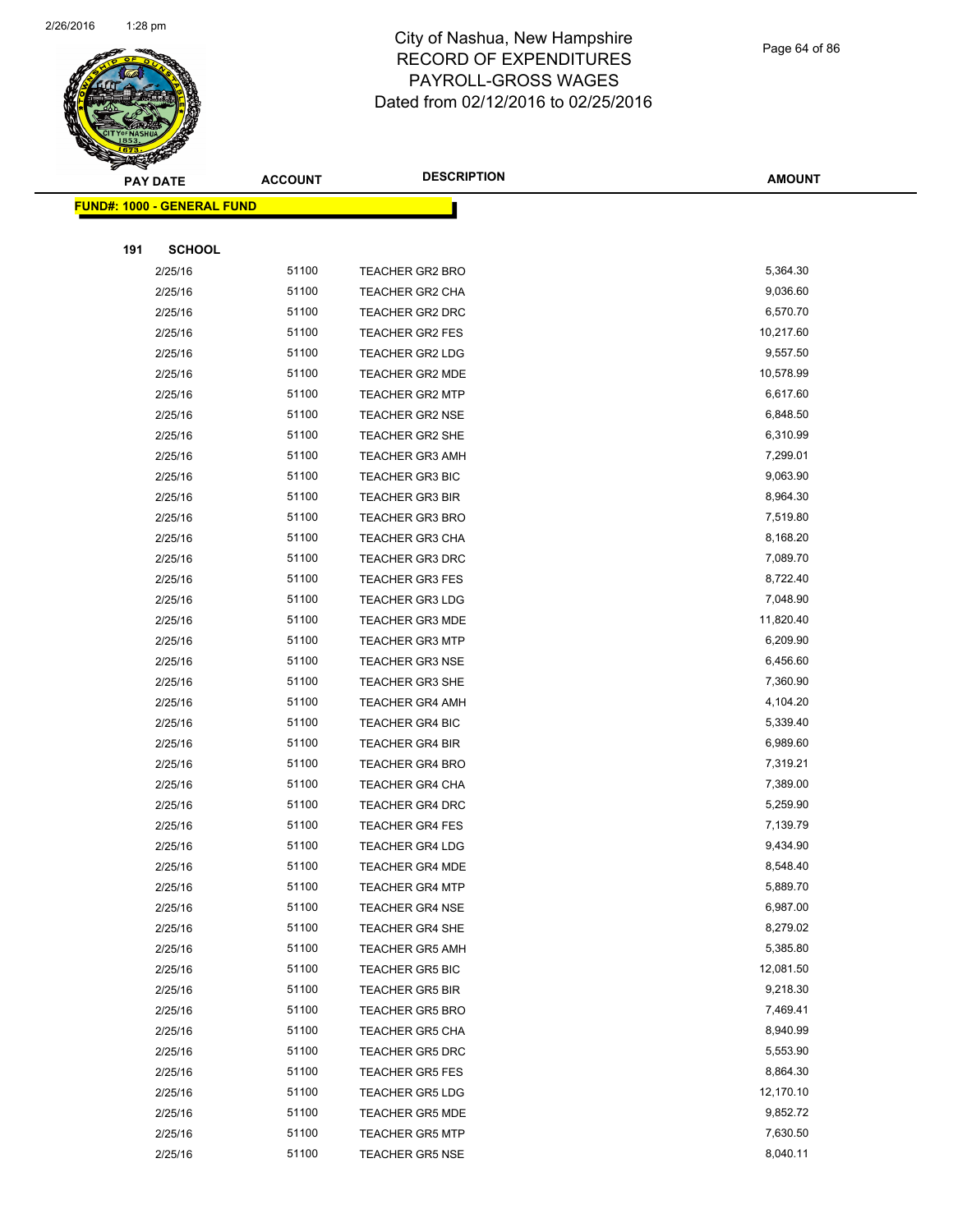

Page 65 of 86

| <b>PAY DATE</b>                   | <b>ACCOUNT</b> | <b>DESCRIPTION</b>                                   | <b>AMOUNT</b>        |
|-----------------------------------|----------------|------------------------------------------------------|----------------------|
| <b>FUND#: 1000 - GENERAL FUND</b> |                |                                                      |                      |
|                                   |                |                                                      |                      |
| 191<br><b>SCHOOL</b>              |                |                                                      |                      |
| 2/25/16                           | 51100          | <b>TEACHER GR5 SHE</b>                               | 9,436.90             |
| 2/25/16                           | 51100          | <b>TEACHER GR6 ELM</b>                               | 33,001.90            |
| 2/25/16                           | 51100          | <b>TEACHER GR6 FMS</b>                               | 22,475.80            |
| 2/25/16                           | 51100          | <b>TEACHER GR6 PMS</b>                               | 23,807.80            |
| 2/25/16                           | 51100          | <b>TEACHER GRAPH NHS</b>                             | 2,134.00             |
| 2/25/16                           | 51100          | <b>TEACHER GRAPHICS NHN</b>                          | 2,602.90             |
| 2/25/16                           | 51100          | <b>TEACHER HEALTH ELM</b>                            | 2,588.31             |
| 2/25/16                           | 51100          | TEACHER HEALTH NHN                                   | 5,025.60             |
| 2/25/16                           | 51100          | <b>TEACHER HEALTH NHS</b>                            | 2,602.90             |
| 2/25/16                           | 51100          | <b>TEACHER HEALTHOC NHS</b>                          | 6,235.10             |
| 2/25/16                           | 51100          | TEACHER HVAC NHS                                     | 1,683.50             |
| 2/25/16                           | 51100          | TEACHER IN SCH SUSPENSION ELM                        | 1,622.40             |
| 2/25/16                           | 51100          | TEACHER IN SCH SUSPENSION NHN                        | 2,674.81             |
| 2/25/16                           | 51100          | TEACHER IN SCH SUSPENSION NHS                        | 2,674.80             |
| 2/25/16                           | 51100          | <b>TEACHER KIND AMH</b>                              | 5,133.40             |
| 2/25/16                           | 51100          | <b>TEACHER KIND BIC</b>                              | 3,571.50             |
| 2/25/16                           | 51100          | <b>TEACHER KIND BIR</b>                              | 2,674.80             |
| 2/25/16                           | 51100          | <b>TEACHER KIND BRO</b>                              | 2,602.90             |
| 2/25/16                           | 51100          | <b>TEACHER KIND CHA</b>                              | 3,694.40             |
| 2/25/16                           | 51100          | <b>TEACHER KIND DRC</b>                              | 8,816.20             |
| 2/25/16                           | 51100          | <b>TEACHER KIND FES</b>                              | 9,785.70             |
| 2/25/16                           | 51100          | <b>TEACHER KIND LDG</b>                              | 8,789.50             |
| 2/25/16                           | 51100          | <b>TEACHER KIND MDE</b>                              | 4,829.20             |
| 2/25/16                           | 51100          | <b>TEACHER KIND MTP</b>                              | 3,919.50             |
| 2/25/16                           | 51100          | <b>TEACHER KIND NSE</b>                              | 982.40               |
| 2/25/16                           | 51100          | <b>TEACHER KIND SHE</b>                              | 2,119.30             |
| 2/25/16                           | 51100          | <b>TEACHER MATH ELM</b>                              | 20,984.48            |
| 2/25/16                           | 51100          | <b>TEACHER MATH FMS</b>                              | 11,687.90            |
| 2/25/16                           | 51100          | <b>TEACHER MATH NHN</b>                              | 33,245.53            |
| 2/25/16                           | 51100          | <b>TEACHER MATH NHS</b>                              | 42,958.37            |
| 2/25/16                           | 51100          | <b>TEACHER MATH PMS</b>                              | 10,891.49            |
| 2/25/16                           | 51100          | <b>TEACHER MUSIC AMH</b>                             | 1,683.50             |
| 2/25/16                           | 51100          | <b>TEACHER MUSIC BIC</b>                             | 2,602.90             |
| 2/25/16                           | 51100          | <b>TEACHER MUSIC BIR</b>                             | 1,554.80             |
| 2/25/16                           | 51100          | <b>TEACHER MUSIC BRO</b>                             | 2,782.90             |
| 2/25/16                           | 51100          | <b>TEACHER MUSIC CHA</b>                             | 2,782.90             |
| 2/25/16                           | 51100          | <b>TEACHER MUSIC DRC</b>                             | 2,692.90             |
| 2/25/16                           | 51100          | <b>TEACHER MUSIC ELM</b>                             | 4,817.42             |
| 2/25/16                           | 51100<br>51100 | <b>TEACHER MUSIC FES</b>                             | 2,602.91<br>5,205.40 |
| 2/25/16                           | 51100          | <b>TEACHER MUSIC FMS</b>                             | 1,949.70             |
| 2/25/16<br>2/25/16                | 51100          | <b>TEACHER MUSIC MDE</b><br><b>TEACHER MUSIC NHN</b> | 4,433.60             |
| 2/25/16                           | 51100          | <b>TEACHER MUSIC NHS</b>                             | 5,104.70             |
| 2/25/16                           | 51100          | <b>TEACHER MUSIC NSE</b>                             | 2,044.90             |
|                                   |                |                                                      |                      |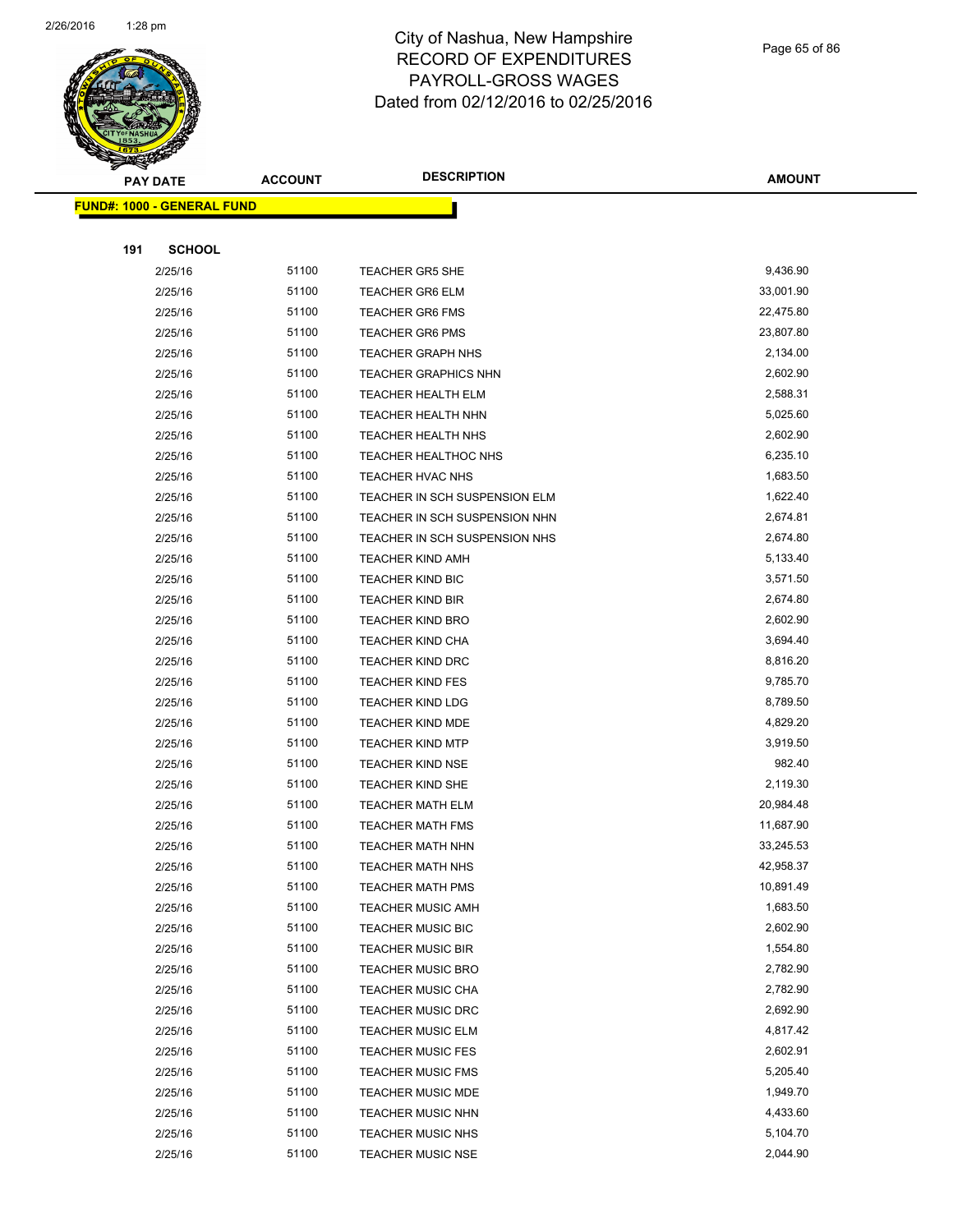

Page 66 of 86

|     | <b>PAY DATE</b>                   | <b>ACCOUNT</b> | <b>DESCRIPTION</b>           | <b>AMOUNT</b> |
|-----|-----------------------------------|----------------|------------------------------|---------------|
|     | <b>FUND#: 1000 - GENERAL FUND</b> |                |                              |               |
|     |                                   |                |                              |               |
| 191 | <b>SCHOOL</b>                     |                |                              |               |
|     | 2/25/16                           | 51100          | <b>TEACHER MUSIC PMS</b>     | 4,355.22      |
|     | 2/25/16                           | 51100          | <b>TEACHER MUSIC SHE</b>     | 2,501.80      |
|     | 2/25/16                           | 51100          | TEACHER PE BIC               | 2,034.50      |
|     | 2/25/16                           | 51100          | TEACHER PE BIR               | 2,761.40      |
|     | 2/25/16                           | 51100          | <b>TEACHER PE BRO</b>        | 2,692.90      |
|     | 2/25/16                           | 51100          | TEACHER PE CHA               | 2,602.91      |
|     | 2/25/16                           | 51100          | TEACHER PE DRC               | 2,782.91      |
|     | 2/25/16                           | 51100          | TEACHER PE ELM               | 5,511.90      |
|     | 2/25/16                           | 51100          | TEACHER PE FES               | 1,885.00      |
|     | 2/25/16                           | 51100          | TEACHER PE FMS               | 5,205.80      |
|     | 2/25/16                           | 51100          | TEACHER PE LDG               | 1,937.70      |
|     | 2/25/16                           | 51100          | <b>TEACHER PE MDE</b>        | 2,674.81      |
|     | 2/25/16                           | 51100          | <b>TEACHER PE MTP</b>        | 2,119.30      |
|     | 2/25/16                           | 51100          | TEACHER PE NHN               | 8,467.21      |
|     | 2/25/16                           | 51100          | TEACHER PE NHS               | 10,017.30     |
|     | 2/25/16                           | 51100          | <b>TEACHER PE NSE</b>        | 2,504.61      |
|     | 2/25/16                           | 51100          | TEACHER PE PMS               | 4,494.11      |
|     | 2/25/16                           | 51100          | TEACHER PE SHE               | 2,674.80      |
|     | 2/25/16                           | 51100          | <b>TEACHER PRESCHOOL BIC</b> | 10,898.91     |
|     | 2/25/16                           | 51100          | TEACHER PRESCHOOL BRO        | 7,678.40      |
|     | 2/25/16                           | 51100          | <b>TEACHER PRESCHOOL DRC</b> | 1,801.00      |
|     | 2/25/16                           | 51100          | TEACHER PRESCHOOL MTP        | 1,554.80      |
|     | 2/25/16                           | 51100          | <b>TEACHER PRESCHOOL NHS</b> | 1,292.80      |
|     | 2/25/16                           | 51100          | <b>TEACHER PRESCHOOL NSE</b> | 5,853.50      |
|     | 2/25/16                           | 51100          | <b>TEACHER READ AMH</b>      | 2,873.00      |
|     | 2/25/16                           | 51100          | TEACHER READ BIC             | 5,331.60      |
|     | 2/25/16                           | 51100          | <b>TEACHER READ BIR</b>      | 2,782.90      |
|     | 2/25/16                           | 51100          | <b>TEACHER READ BRO</b>      | 1,949.69      |
|     | 2/25/16                           | 51100          | <b>TEACHER READ DRC</b>      | 2,873.00      |
|     | 2/25/16                           | 51100          | <b>TEACHER READ ELM</b>      | 5,222.49      |
|     | 2/25/16                           | 51100          | <b>TEACHER READ FES</b>      | 2,782.90      |
|     | 2/25/16                           | 51100          | <b>TEACHER READ FMS</b>      | 2,782.90      |
|     | 2/25/16                           | 51100          | <b>TEACHER READ LDG</b>      | 6,041.90      |
|     | 2/25/16                           | 51100          | TEACHER READ MDE             | 2,782.90      |
|     | 2/25/16                           | 51100          | <b>TEACHER READ MTP</b>      | 2,020.40      |
|     | 2/25/16                           | 51100          | <b>TEACHER READ NHN</b>      | 1,823.10      |
|     | 2/25/16                           | 51100          | <b>TEACHER READ NHS</b>      | 3,288.90      |
|     | 2/25/16                           | 51100          | <b>TEACHER READ NSE</b>      | 2,782.90      |
|     | 2/25/16                           | 51100          | <b>TEACHER READ PMS</b>      | 4,631.80      |
|     | 2/25/16                           | 51100          | <b>TEACHER READ SHE</b>      | 2,674.80      |
|     | 2/25/16                           | 51100          | <b>TEACHER SCIENCE ELM</b>   | 16,662.80     |
|     | 2/25/16                           | 51100          | <b>TEACHER SCIENCE FMS</b>   | 12,113.22     |
|     | 2/25/16                           | 51100          | <b>TEACHER SCIENCE NHN</b>   | 34,542.20     |
|     | 2/25/16                           | 51100          | TEACHER SCIENCE NHS          | 37,851.31     |
|     |                                   |                |                              |               |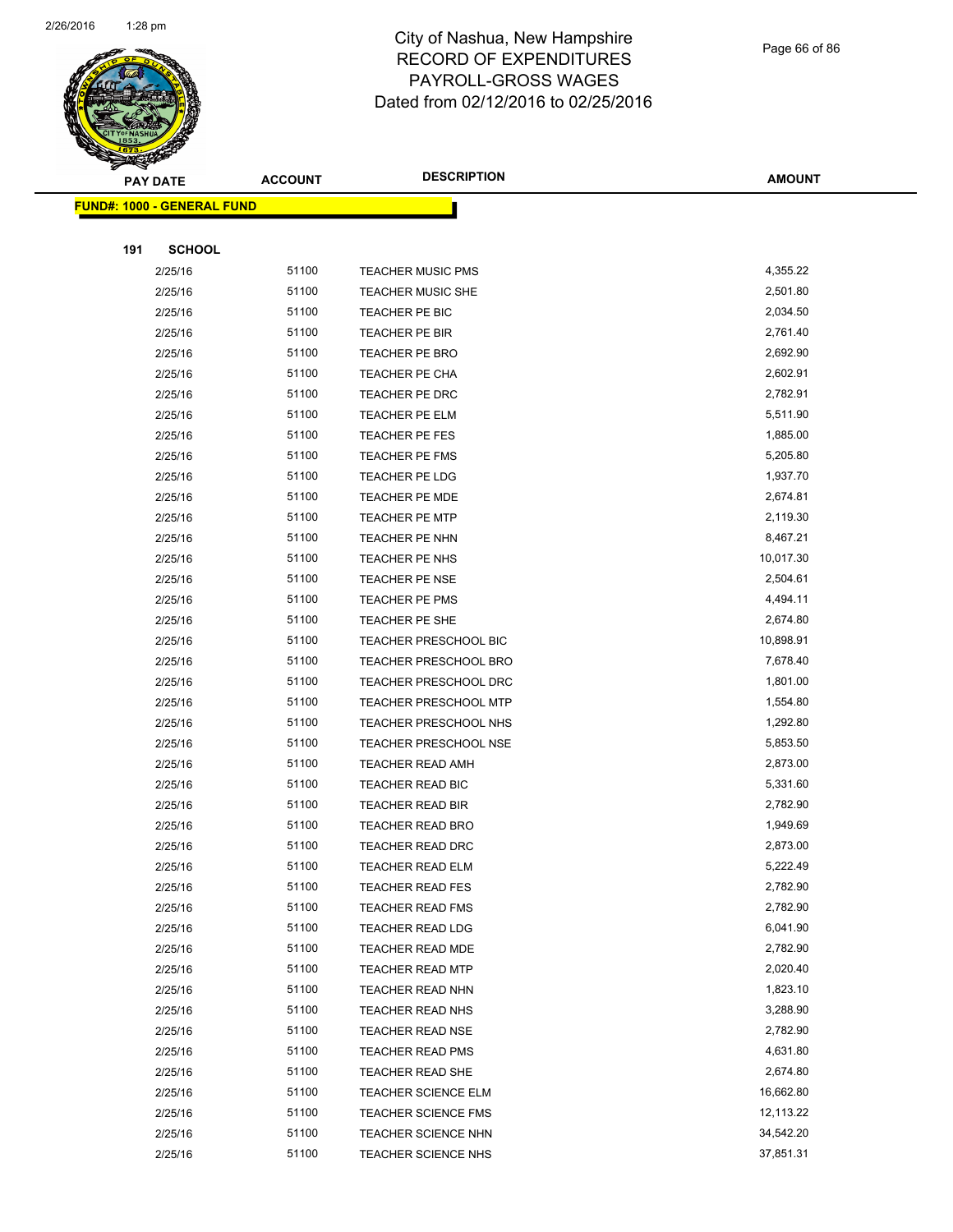

|     | <b>PAY DATE</b>                    | <b>ACCOUNT</b> | <b>DESCRIPTION</b>                | <b>AMOUNT</b> |
|-----|------------------------------------|----------------|-----------------------------------|---------------|
|     | <u> FUND#: 1000 - GENERAL FUND</u> |                |                                   |               |
|     |                                    |                |                                   |               |
| 191 | <b>SCHOOL</b>                      |                |                                   |               |
|     | 2/25/16                            | 51100          | <b>TEACHER SCIENCE PMS</b>        | 10,442.50     |
|     | 2/25/16                            | 51100          | TEACHER SOCIAL STUDIES ELM        | 15,614.91     |
|     | 2/25/16                            | 51100          | <b>TEACHER SOCIAL STUDIES FMS</b> | 12,526.30     |
|     | 2/18/16                            | 51100          | TEACHER SOCIAL STUDIES NHN        | 406.25        |
|     | 2/25/16                            | 51100          | TEACHER SOCIAL STUDIES NHN        | 35,219.39     |
|     | 2/25/16                            | 51100          | TEACHER SOCIAL STUDIES NHS        | 36,667.60     |
|     | 2/25/16                            | 51100          | TEACHER SOCIAL STUDIES PMS        | 12,047.60     |
|     | 2/25/16                            | 51100          | TEACHER SPED AMH                  | 3,969.50      |
|     | 2/25/16                            | 51100          | <b>TEACHER SPED BIC</b>           | 3,991.92      |
|     | 2/25/16                            | 51100          | <b>TEACHER SPED BIR</b>           | 5,284.71      |
|     | 2/25/16                            | 51100          | <b>TEACHER SPED BRO</b>           | 4,801.50      |
|     | 2/25/16                            | 51100          | <b>TEACHER SPED CHA</b>           | 9,729.51      |
|     | 2/25/16                            | 51100          | TEACHER SPED DRC                  | 5,105.90      |
|     | 2/25/16                            | 51100          | <b>TEACHER SPED ELM</b>           | 19,590.81     |
|     | 2/25/16                            | 51100          | <b>TEACHER SPED FES</b>           | 1,622.40      |
|     | 2/25/16                            | 51100          | <b>TEACHER SPED FMS</b>           | 12,084.35     |
|     | 2/25/16                            | 51100          | <b>TEACHER SPED LDG</b>           | 5,562.10      |
|     | 2/25/16                            | 51100          | TEACHER SPED MDE                  | 4,191.30      |
|     | 2/25/16                            | 51100          | <b>TEACHER SPED MTP</b>           | 5,385.80      |
|     | 2/25/16                            | 51100          | TEACHER SPED NHN                  | 24,134.70     |
|     | 2/25/16                            | 51100          | <b>TEACHER SPED NHS</b>           | 32,357.29     |
|     | 2/25/16                            | 51100          | <b>TEACHER SPED NSE</b>           | 1,510.90      |
|     | 2/25/16                            | 51100          | <b>TEACHER SPED PMS</b>           | 10,450.01     |
|     | 2/25/16                            | 51100          | <b>TEACHER SPED SHE</b>           | 5,385.80      |
|     | 2/25/16                            | 51100          | <b>TEACHER TECHED ELM</b>         | 8,564.30      |
|     | 2/25/16                            | 51100          | <b>TEACHER TECHED FMS</b>         | 5,547.81      |
|     | 2/25/16                            | 51100          | <b>TEACHER TECHED NHN</b>         | 7,172.80      |
|     | 2/25/16                            | 51100          | TEACHER TECHED NHS                | 8,568.31      |
|     | 2/25/16                            | 51100          | <b>TEACHER TECHED PMS</b>         | 5,565.80      |
|     | 2/25/16                            | 51100          | TEACHER TV PROD NHS               | 2,674.80      |
|     | 2/25/16                            | 51100          | <b>TEACHER VISION WID</b>         | 5,289.20      |
|     | 2/18/16                            | 51100          | TECH INTERGRATION ASST AMH        | 487.68        |
|     | 2/25/16                            | 51100          | TECH INTERGRATION ASST AMH        | 458.04        |
|     | 2/18/16                            | 51100          | TECH INTERGRATION ASST BIC        | 657.61        |
|     | 2/25/16                            | 51100          | TECH INTERGRATION ASST BIC        | 493.21        |
|     | 2/18/16                            | 51100          | TECH INTERGRATION ASST CHA        | 547.80        |
|     | 2/25/16                            | 51100          | TECH INTERGRATION ASST CHA        | 419.98        |
|     | 2/18/16                            | 51100          | TECH INTERGRATION ASST FES        | 442.81        |
|     | 2/25/16                            | 51100          | TECH INTERGRATION ASST FES        | 419.99        |
|     | 2/18/16                            | 51100          | TECH INTERGRATION ASST LDG        | 455.68        |
|     | 2/25/16                            | 51100          | TECH INTERGRATION ASST LDG        | 455.68        |
|     | 2/18/16                            | 51100          | TECH INTERGRATION ASST MDE        | 508.29        |
|     | 2/25/16                            | 51100          | TECH INTERGRATION ASST MDE        | 503.04        |
|     | 2/18/16                            | 51100          | TECH INTERGRATION ASST NSE        | 489.18        |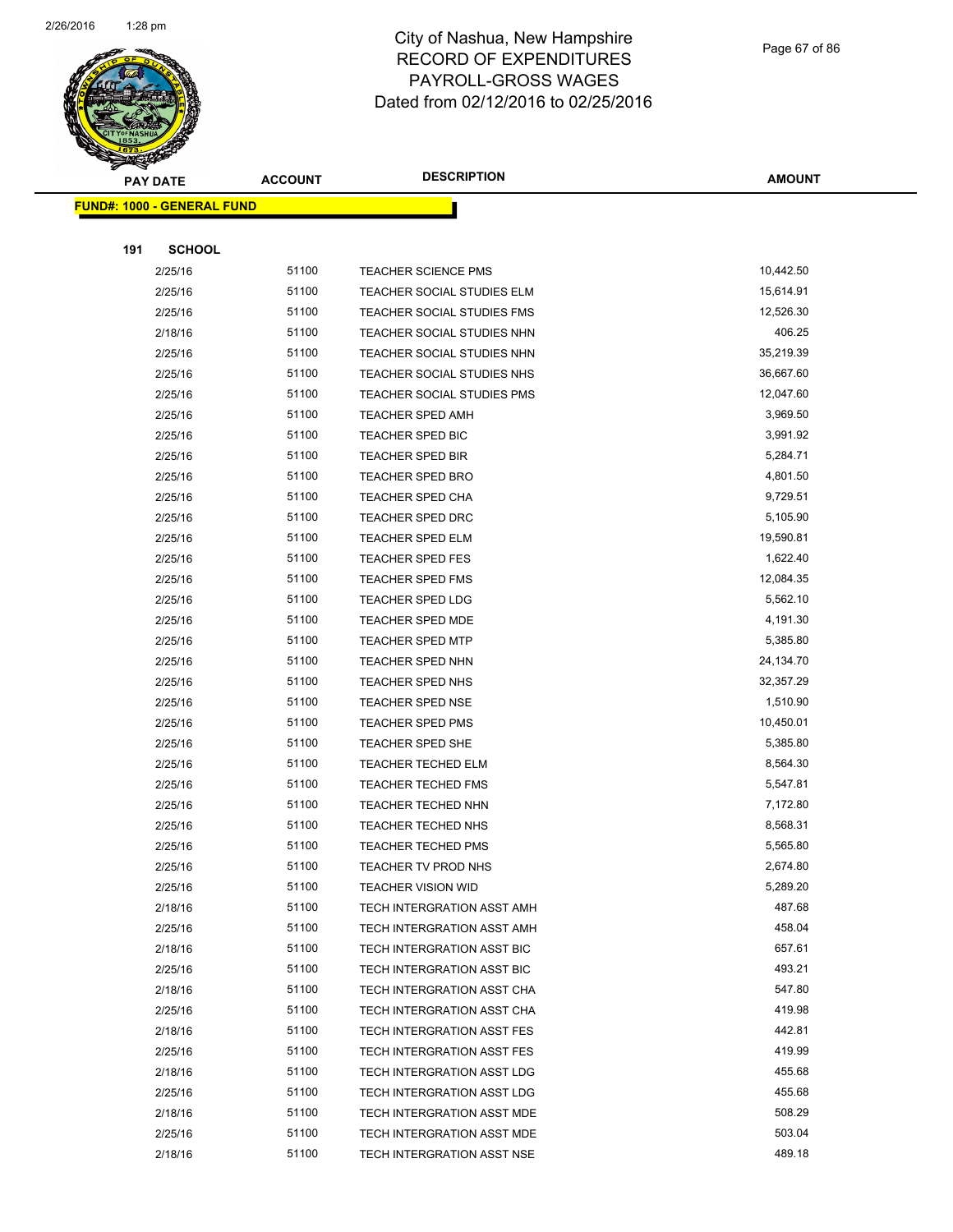

|     | <b>PAY DATE</b>                   | <b>ACCOUNT</b> | <b>DESCRIPTION</b>             | <b>AMOUNT</b>    |
|-----|-----------------------------------|----------------|--------------------------------|------------------|
|     | <b>FUND#: 1000 - GENERAL FUND</b> |                |                                |                  |
|     |                                   |                |                                |                  |
| 191 | <b>SCHOOL</b>                     |                |                                |                  |
|     | 2/25/16                           | 51100          | TECH INTERGRATION ASST NSE     | 449.65           |
|     | 2/18/16                           | 51100          | TECH INTERGRATION ASST SHE     | 456.52           |
|     | 2/25/16                           | 51100          | TECH INTERGRATION ASST SHE     | 424.55           |
|     | 2/18/16                           | 51200          | ATHLETIC EQUIPMENT MANAGER NHN | 50.00            |
|     | 2/25/16                           | 51200          | ATHLETIC EQUIPMENT MANAGER NHN | 50.00            |
|     | 2/18/16                           | 51200          | ATHLETIC EQUIPMENT MANAGER NHS | 50.00            |
|     | 2/18/16                           | 51200          | CLERICAL BOARD OF ED SUP       | 569.50           |
|     | 2/25/16                           | 51200          | CLERICAL BOARD OF ED SUP       | 789.69           |
|     | 2/18/16                           | 51200          | <b>CROSSING GUARD WPO</b>      | 1,814.24         |
|     | 2/25/16                           | 51200          | <b>CROSSING GUARD WPO</b>      | 2,020.67         |
|     | 2/18/16                           | 51200          | <b>CUSTODIAN CHA</b>           | 347.40           |
|     | 2/25/16                           | 51200          | <b>CUSTODIAN CHA</b>           | 277.92           |
|     | 2/18/16                           | 51200          | <b>CUSTODIAN NHN</b>           | 347.40           |
|     | 2/25/16                           | 51200          | <b>CUSTODIAN NHN</b>           | 347.40           |
|     | 2/25/16                           | 51200          | DATA ANALYST                   | 1,439.31         |
|     | 2/18/16                           | 51200          | FOOD SERVICE ASST PT AMH       | 36.40            |
|     | 2/25/16                           | 51200          | FOOD SERVICE ASST PT AMH       | 27.30            |
|     | 2/18/16                           | 51200          | FOOD SERVICE ASST PT CHA       | 36.40            |
|     | 2/25/16                           | 51200          | FOOD SERVICE ASST PT CHA       | 27.30            |
|     | 2/18/16                           | 51200          | FOOD SERVICE ASST PT FMS       | 51.76            |
|     | 2/25/16                           | 51200          | FOOD SERVICE ASST PT FMS       | 43.96            |
|     | 2/18/16                           | 51200          | FOOD SERVICE ASST PT MDE       | 6.83             |
|     | 2/25/16                           | 51200          | FOOD SERVICE ASST PT MDE       | 6.83             |
|     | 2/18/16                           | 51200          | FOOD SERVICE ASST PT NSE       | 18.20            |
|     | 2/25/16                           | 51200          | FOOD SERVICE ASST PT NSE       | 9.10             |
|     | 2/18/16                           | 51200          | <b>FOOD SERVICE COOK LDG</b>   | 20.90            |
|     | 2/25/16                           | 51200          | <b>FOOD SERVICE COOK LDG</b>   | 41.80            |
|     | 2/25/16                           | 51200          | GUIDANCE COUNSELOR NHS         | 1,644.50         |
|     | 2/18/16                           | 51200          | <b>INSTRUMENTAL MUSIC</b>      | 887.50           |
|     | 2/25/16                           | 51200          | <b>INSTRUMENTAL MUSIC</b>      | 825.00           |
|     | 2/18/16                           | 51200          | LUNCH MONITOR AMH              | 427.78           |
|     | 2/25/16                           | 51200          | LUNCH MONITOR AMH              | 358.22           |
|     | 2/18/16                           | 51200          | LUNCH MONITOR BIC              | 592.02           |
|     | 2/25/16                           | 51200          | LUNCH MONITOR BIC              | 629.20           |
|     | 2/18/16                           | 51200          | <b>LUNCH MONITOR BIR</b>       | 403.80           |
|     | 2/25/16                           | 51200          | LUNCH MONITOR BIR              | 472.44           |
|     | 2/18/16                           | 51200          | LUNCH MONITOR BRO              | 297.44           |
|     | 2/25/16                           | 51200          | LUNCH MONITOR BRO              | 366.08           |
|     | 2/18/16                           | 51200          | LUNCH MONITOR CHA              | 572.00           |
|     | 2/25/16                           | 51200          | LUNCH MONITOR CHA              | 537.68<br>464.96 |
|     | 2/18/16                           | 51200<br>51200 | LUNCH MONITOR DRC              | 464.96           |
|     | 2/25/16                           |                | LUNCH MONITOR DRC              | 251.68           |
|     | 2/18/16                           | 51200          | LUNCH MONITOR ELM              | 240.24           |
|     | 2/25/16                           | 51200          | LUNCH MONITOR ELM              |                  |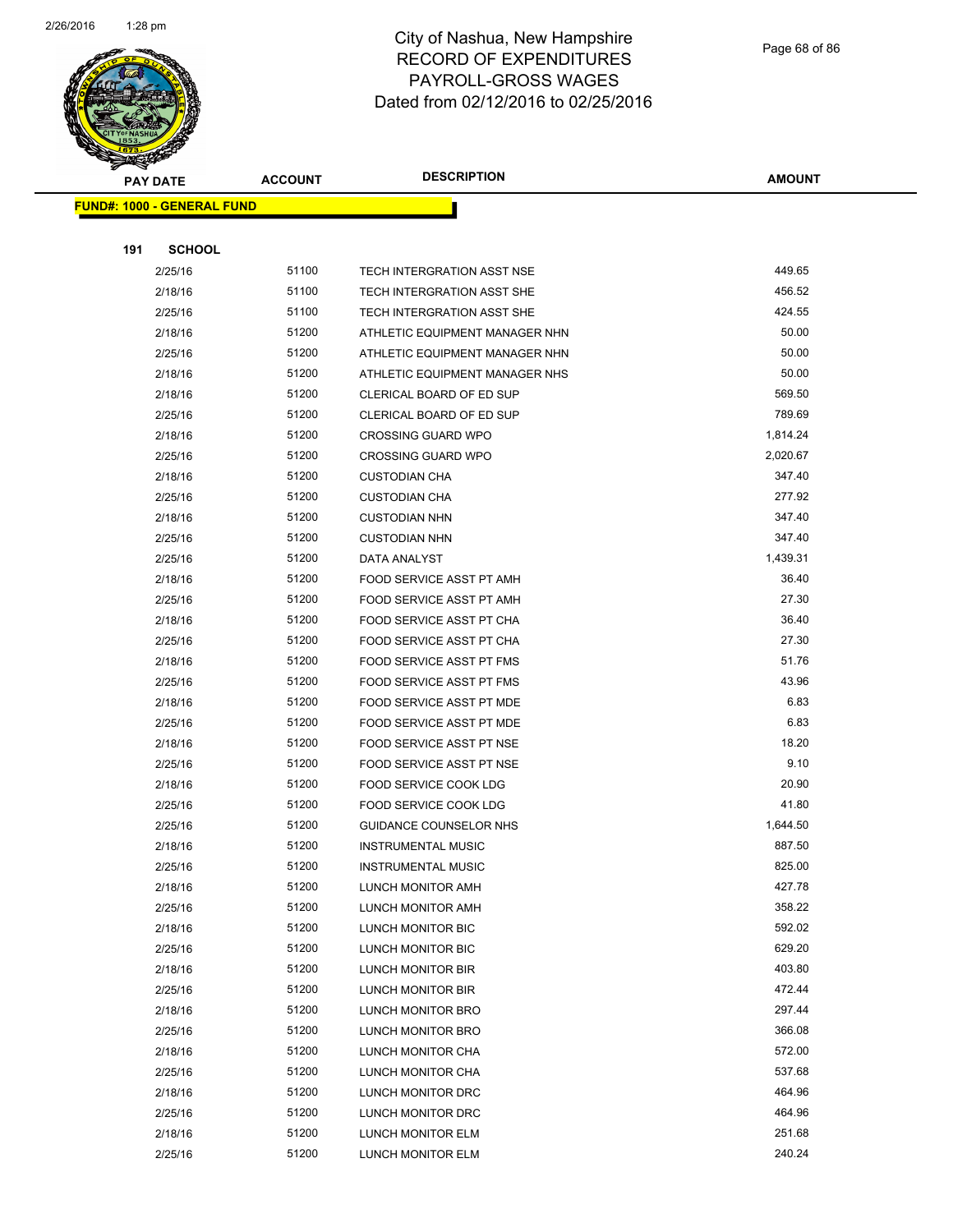

Page 69 of 86

|     | <b>PAY DATE</b>                   | <b>ACCOUNT</b> | <b>DESCRIPTION</b>             | <b>AMOUNT</b>  |
|-----|-----------------------------------|----------------|--------------------------------|----------------|
|     | <b>FUND#: 1000 - GENERAL FUND</b> |                |                                |                |
|     |                                   |                |                                |                |
| 191 | <b>SCHOOL</b>                     |                |                                |                |
|     | 2/18/16                           | 51200          | LUNCH MONITOR FES              | 537.68         |
|     | 2/25/16                           | 51200          | LUNCH MONITOR FES              | 508.55         |
|     | 2/18/16                           | 51200          | LUNCH MONITOR FMS              | 227.16         |
|     | 2/25/16                           | 51200          | LUNCH MONITOR FMS              | 190.90         |
|     | 2/18/16                           | 51200          | LUNCH MONITOR LDG              | 636.48         |
|     | 2/25/16                           | 51200          | LUNCH MONITOR LDG              | 633.62         |
|     | 2/18/16                           | 51200          | LUNCH MONITOR MDE              | 560.88         |
|     | 2/25/16                           | 51200          | LUNCH MONITOR MDE              | 590.40         |
|     | 2/18/16                           | 51200          | LUNCH MONITOR MTP              | 151.58         |
|     | 2/25/16                           | 51200          | LUNCH MONITOR MTP              | 94.38          |
|     | 2/18/16                           | 51200          | LUNCH MONITOR NHN              | 228.80         |
|     | 2/25/16                           | 51200          | LUNCH MONITOR NHN              | 228.80         |
|     | 2/18/16                           | 51200          | LUNCH MONITOR NHS              | 217.36         |
|     | 2/25/16                           | 51200          | LUNCH MONITOR NHS              | 185.90         |
|     | 2/18/16                           | 51200          | LUNCH MONITOR NSE              | 342.36         |
|     | 2/25/16                           | 51200          | LUNCH MONITOR NSE              | 342.36         |
|     | 2/18/16                           | 51200          | <b>LUNCH MONITOR PMS</b>       | 200.20         |
|     | 2/25/16                           | 51200          | LUNCH MONITOR PMS              | 114.40         |
|     | 2/18/16                           | 51200          | LUNCH MONITOR SHE              | 349.62         |
|     | 2/25/16                           | 51200          | LUNCH MONITOR SHE              | 399.16         |
|     | 2/18/16                           | 51200          | PARA ALT PMS                   | 64.68          |
|     | 2/25/16                           | 51200          | PARA ALT PMS                   | 64.68          |
|     | 2/18/16                           | 51200          | PARA DW SPEC ED BIR            | 340.37         |
|     | 2/25/16                           | 51200          | PARA DW SPEC ED BIR            | 529.09         |
|     | 2/25/16                           | 51200          | PARA DW SPEC ED NHS            | 406.25         |
|     | 2/18/16                           | 51200          | PARA DW SPEC ED PMS            | 50.00          |
|     | 2/18/16                           | 51200          | PARA ELL FES                   | 27.30          |
|     | 2/25/16                           | 51200          | PARA ELL FES                   | 27.30          |
|     | 2/18/16                           | 51200          | PARA INST AMH                  | 628.94         |
|     | 2/25/16                           | 51200          | PARA INST AMH                  | 423.85         |
|     | 2/18/16                           | 51200          | PARA INST BIC                  | 598.97         |
|     | 2/25/16                           | 51200          | PARA INST BIC                  | 370.97         |
|     | 2/18/16                           | 51200          | PARA INST BIR                  | 36.40          |
|     | 2/25/16                           | 51200          | PARA INST BIR                  | 36.40<br>50.96 |
|     | 2/18/16<br>2/25/16                | 51200<br>51200 | PARA INST DRC                  | 31.85          |
|     | 2/18/16                           | 51200          | PARA INST DRC<br>PARA INST FES | 9.10           |
|     | 2/25/16                           | 51200          | PARA INST FES                  | 27.30          |
|     | 2/18/16                           | 51200          | PARA INST FMS                  | 137.41         |
|     | 2/25/16                           | 51200          | PARA INST FMS                  | 13.65          |
|     | 2/18/16                           | 51200          | PARA INST LDG                  | 47.78          |
|     | 2/25/16                           | 51200          | PARA INST LDG                  | 54.60          |
|     | 2/18/16                           | 51200          | PARA INST MTP                  | 267.60         |
|     | 2/25/16                           | 51200          | PARA INST MTP                  | 249.37         |
|     |                                   |                |                                |                |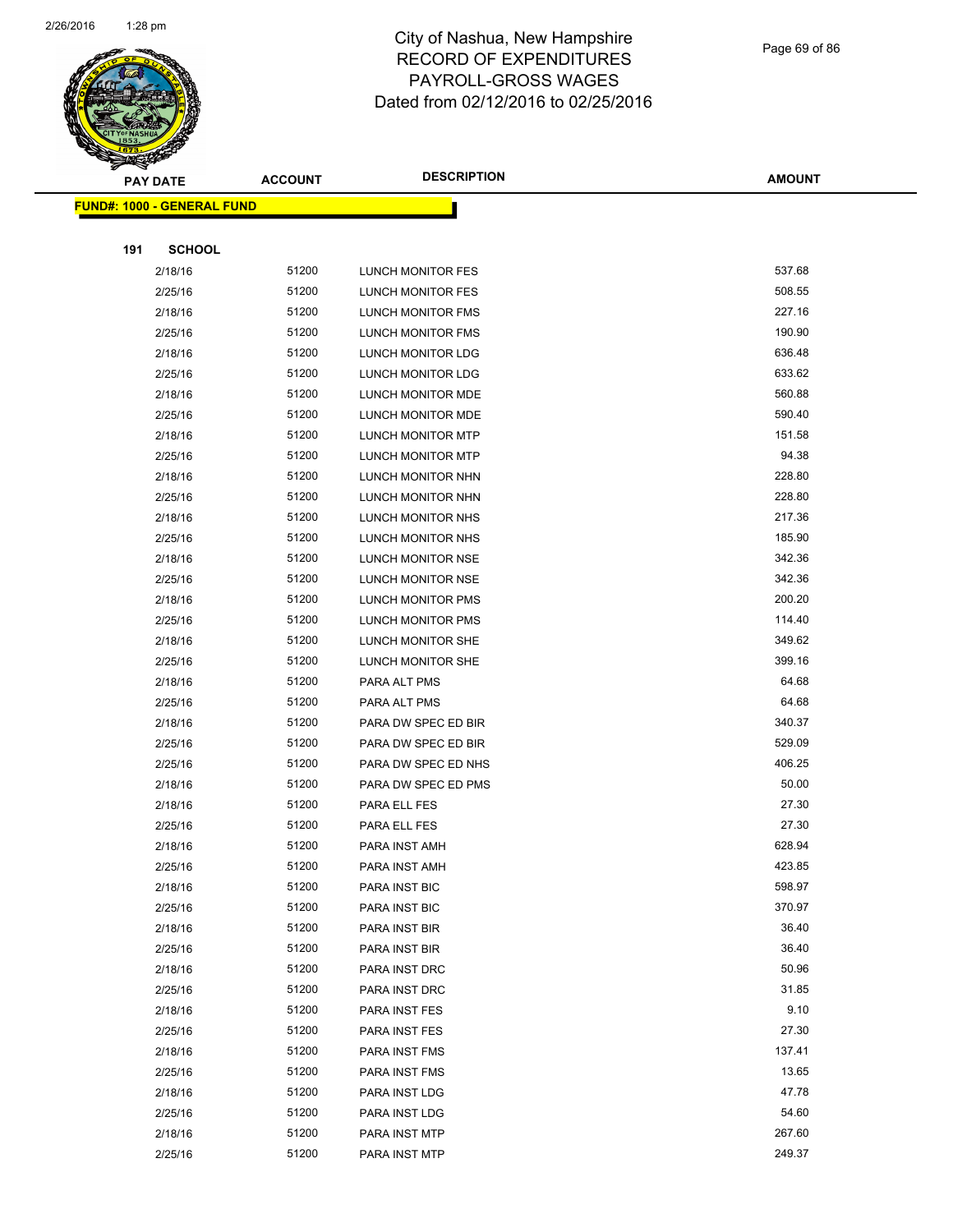

Page 70 of 86

| <b>PAY DATE</b>                   | <b>ACCOUNT</b> | <b>DESCRIPTION</b>                              | <b>AMOUNT</b>  |
|-----------------------------------|----------------|-------------------------------------------------|----------------|
| <b>FUND#: 1000 - GENERAL FUND</b> |                |                                                 |                |
|                                   |                |                                                 |                |
| 191<br><b>SCHOOL</b>              |                |                                                 |                |
| 2/18/16                           | 51200          | PARA INST NHN                                   | 172.19         |
| 2/25/16                           | 51200          | PARA INST NHN                                   | 264.91         |
| 2/18/16                           | 51200          | PARA INST PMS                                   | 100.00         |
| 2/25/16                           | 51200          | PARA INST PMS                                   | 36.40          |
| 2/18/16                           | 51200          | PARA INST SHE                                   | 181.44         |
| 2/25/16                           | 51200          | PARA INST SHE                                   | 268.38         |
| 2/18/16                           | 51200          | PARA LIB NHN                                    | 209.65         |
| 2/25/16                           | 51200          | PARA LIB NHN                                    | 278.01         |
| 2/18/16                           | 51200          | PARA LIB PMS                                    | 207.10         |
| 2/25/16                           | 51200          | PARA LIB PMS                                    | 251.24         |
| 2/18/16                           | 51200          | PARA MEDIA NHN                                  | 50.00          |
| 2/18/16                           | 51200          | PARA MEDIA NHS                                  | 45.89          |
| 2/18/16                           | 51200          | PARA PRE SCH BIC                                | 1,083.47       |
| 2/25/16                           | 51200          | PARA PRE SCH BIC                                | 1,083.42       |
| 2/18/16                           | 51200          | PARA PRE SCH BRO                                | 945.20         |
| 2/25/16                           | 51200          | PARA PRE SCH BRO                                | 916.89         |
| 2/18/16                           | 51200          | PARA PRE SCH DRC                                | 900.78         |
| 2/25/16                           | 51200          | PARA PRE SCH DRC                                | 848.89         |
| 2/18/16                           | 51200          | PARA PRE SCH MTP                                | 530.20         |
| 2/25/16                           | 51200          | PARA PRE SCH MTP                                | 497.96         |
| 2/18/16                           | 51200          | PARA PRE SCH NSE                                | 1,850.04       |
| 2/25/16                           | 51200          | PARA PRE SCH NSE                                | 1,961.56       |
| 2/18/16                           | 51200          | PARA SCI NHS                                    | 130.00         |
| 2/18/16                           | 51200          | PARA TTI LDG                                    | 62.36          |
| 2/25/16                           | 51200          | PARA TTI LDG                                    | 62.36          |
| 2/25/16                           | 51200          | SCHOOL PSYCHOLOGIST WID                         | 3,713.31       |
| 2/25/16                           | 51200          | SPECIAL EDUCATION TUTOR                         | 175.00         |
| 2/25/16                           | 51200          | SPEECH LANG PATHOLOGIST WID                     | 11,547.83      |
| 2/25/16                           | 51200          | STUDENT ACTIVITY COORD NHN                      | 1,058.50       |
| 2/18/16                           | 51200          | SUB CLERICAL                                    | 368.39         |
| 2/25/16                           | 51200          | SUB CLERICAL                                    | 278.54         |
| 2/18/16                           | 51200          | <b>SUB CROSSING GUARD</b>                       | 15.59          |
| 2/23/16                           | 51200          | <b>SUB CROSSING GUARD</b>                       | 31.19          |
| 2/25/16                           | 51200          | <b>SUB FOOD SERVICE</b>                         | 58.47          |
| 2/18/16                           | 51200          | <b>SUB LUNCH MONITOR</b>                        | 55.90<br>20.48 |
| 2/25/16                           | 51200<br>51200 | <b>SUB LUNCH MONITOR</b>                        | 252.95         |
| 2/18/16                           |                | <b>SUB TEACHER</b>                              | 315.45         |
| 2/25/16<br>2/18/16                | 51200<br>51200 | SUB TEACHER<br>SUB TEACHER LONG TERM            | 487.50         |
| 2/25/16                           | 51200          |                                                 | 437.50         |
| 2/25/16                           | 51200          | SUB TEACHER LONG TERM<br><b>TEACHER ART NHS</b> | 911.50         |
| 2/25/16                           | 51200          | TEACHER BIO TEC NHN                             | 538.60         |
| 2/25/16                           | 51200          | <b>TEACHER ENGLISH NHN</b>                      | 337.50         |
| 2/25/16                           | 51200          | <b>TEACHER ENGLISH NHS</b>                      | 1,337.40       |
|                                   |                |                                                 |                |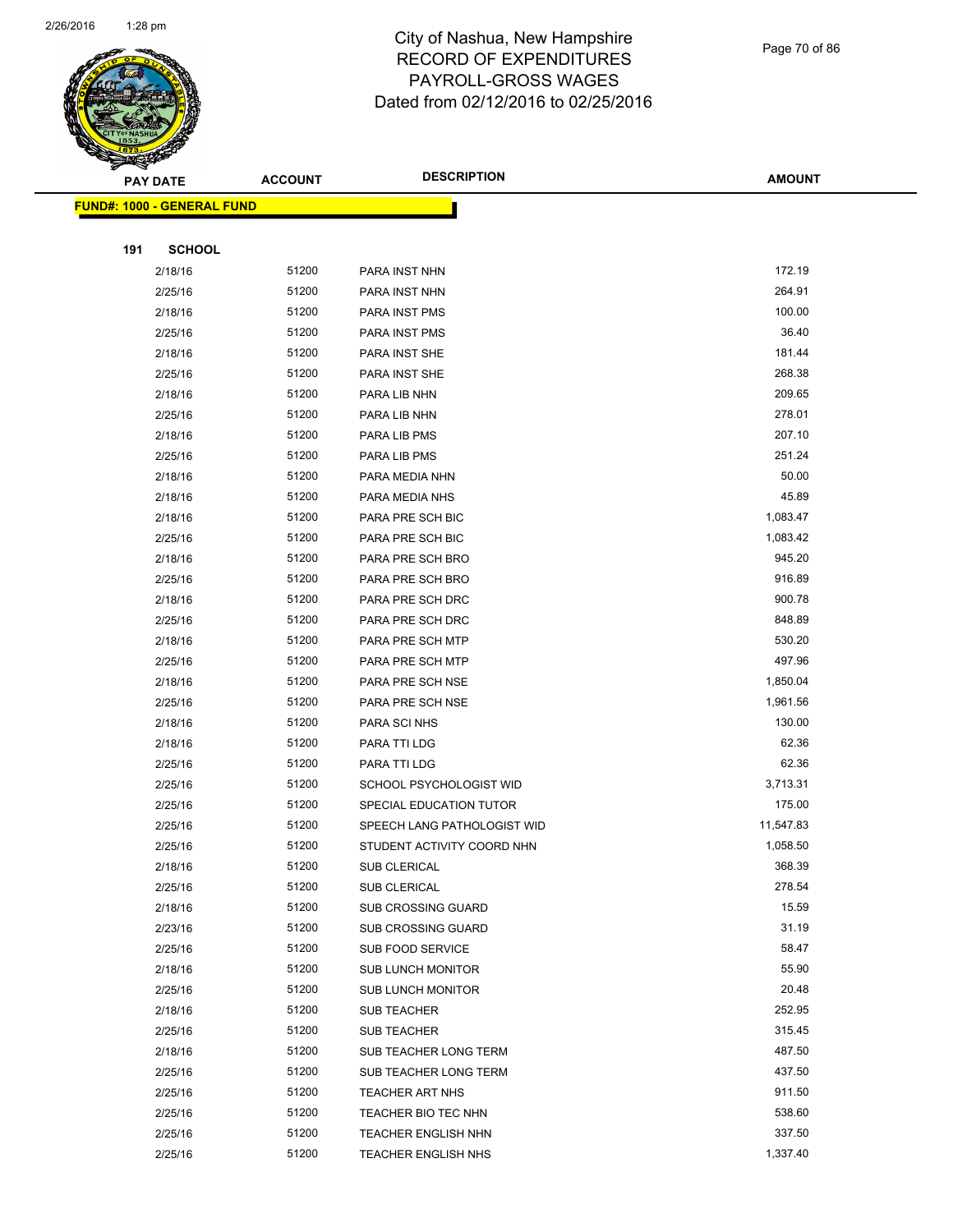

Page 71 of 86

| <b>PAY DATE</b>                   | <b>ACCOUNT</b> | <b>DESCRIPTION</b>                     | <b>AMOUNT</b>  |  |
|-----------------------------------|----------------|----------------------------------------|----------------|--|
| <b>FUND#: 1000 - GENERAL FUND</b> |                |                                        |                |  |
|                                   |                |                                        |                |  |
| 191<br><b>SCHOOL</b>              |                |                                        |                |  |
| 2/25/16                           | 51200          | TEACHER FOREIGN LANG FMS               | 1,000.70       |  |
| 2/25/16                           | 51200          | TEACHER HEALTH NHS                     | 60.00          |  |
| 2/25/16                           | 51200          | <b>TEACHER INST SPED WID</b>           | 1,966.89       |  |
| 2/25/16                           | 51200          | <b>TEACHER KIND BIC</b>                | 1,391.50       |  |
| 2/25/16                           | 51200          | <b>TEACHER KIND BIR</b>                | 911.50         |  |
| 2/25/16                           | 51200          | TEACHER MATH NHS                       | 237.50         |  |
| 2/25/16                           | 51200          | <b>TEACHER MUSIC AMH</b>               | 162.50         |  |
| 2/25/16                           | 51200          | <b>TEACHER MUSIC DRC</b>               | 275.00         |  |
| 2/25/16                           | 51200          | <b>TEACHER MUSIC ELM</b>               | 847.30         |  |
| 2/25/16                           | 51200          | <b>TEACHER MUSIC MTP</b>               | 1,250.91       |  |
| 2/25/16                           | 51200          | TEACHER PE ELM                         | 120.00         |  |
| 2/25/16                           | 51200          | TEACHER PE NHS                         | 60.00          |  |
| 2/25/16                           | 51200          | <b>TEACHER READ ELM</b>                | 1,644.50       |  |
| 2/25/16                           | 51200          | TEACHER SOCIAL STUDIES NHN             | 981.25         |  |
| 2/25/16                           | 51200          | TEACHER SOCIAL STUDIES NHS             | 170.00         |  |
| 2/25/16                           | 51200          | TEACHER SPED MDE                       | 250.00         |  |
| 2/25/16                           | 51200          | TEACHER SPED NHN                       | 1,903.80       |  |
| 2/25/16                           | 51200          | <b>TEACHER SPED NHS</b>                | 3,811.90       |  |
| 2/25/16                           | 51200          | <b>TEACHER SPED PMS</b>                | 75.00          |  |
| 2/25/16                           | 51200          | <b>TEACHER VISION WIDE</b>             | 1,113.17       |  |
| 2/18/16                           | 51300          | OVERTIME-REGULAR                       | 17,161.69      |  |
| 2/25/16                           | 51300          | OVERTIME-REGULAR                       | 13,410.06      |  |
| 2/18/16                           | 51400          | WAGES TEMP-SEASONAL                    | 958.80         |  |
| 2/25/16                           | 51400          | WAGES TEMP-SEASONAL                    | 1,097.40       |  |
| 2/11/16                           | 51412          | WAGES PER DIEM                         | (1,040.20)     |  |
| 2/18/16                           | 51412          | <b>WAGES PER DIEM</b>                  | 31,556.69      |  |
| 2/25/16                           | 51412          | <b>WAGES PER DIEM</b>                  | 31,913.01      |  |
| 2/18/16                           | 51600          | <b>LONGEVITY</b>                       | 3,148.53       |  |
| 2/25/16                           | 51600          | <b>LONGEVITY</b>                       | 3,148.53       |  |
| 2/11/16                           | 51650          | <b>ADDITIONAL HOURS</b>                | (1,025.00)     |  |
| 2/18/16                           | 51650          | ADDITIONAL HOURS                       | 340.96         |  |
| 2/25/16                           | 51650          | ADDITIONAL HOURS                       | 2,592.67       |  |
| 2/25/16                           | 51700          | <b>STIPENDS</b>                        | 72,650.00      |  |
| 2/18/16                           | 51750          | <b>RETIREMENT &amp; SEPARATION PAY</b> | 2,218.74       |  |
| 2/25/16                           | 51750          | <b>RETIREMENT &amp; SEPARATION PAY</b> | 942.50         |  |
| 2/25/16                           | 55118          | TELEPHONE-CELLULAR                     | 2,660.00       |  |
|                                   |                |                                        |                |  |
| TOTAL 191 - SCHOOL                |                |                                        | \$3,215,050.00 |  |

**TOTAL FUND 1000 - GENERAL FUND \$5,208,122.29**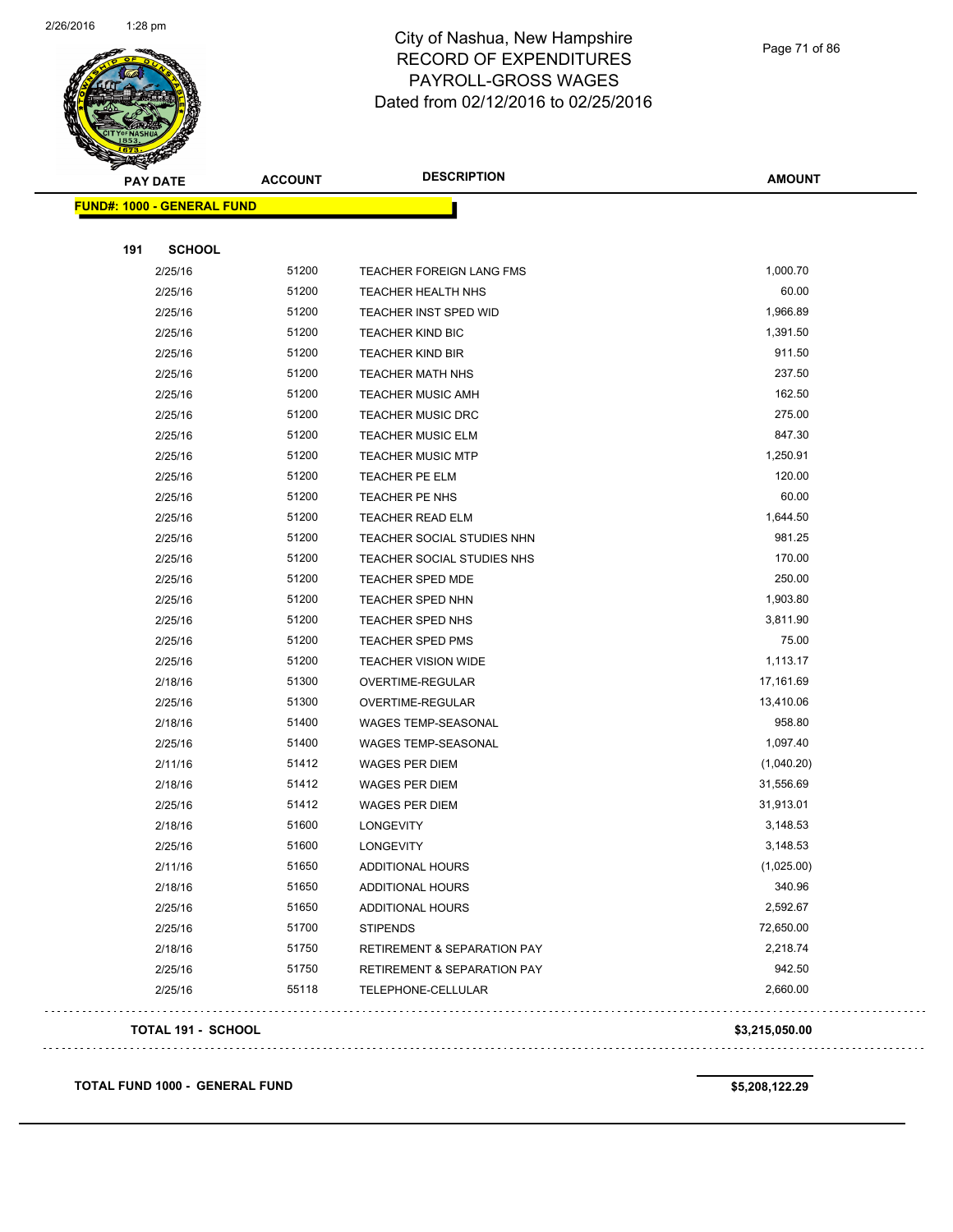

| <b>PAY DATE</b>                          | <b>ACCOUNT</b> | <b>DESCRIPTION</b>                   | <b>AMOUNT</b> |
|------------------------------------------|----------------|--------------------------------------|---------------|
| <u> FUND#: 2100 - FOOD SERVICES FUND</u> |                |                                      |               |
|                                          |                |                                      |               |
| 2/18/16                                  | 51100          | CLERICAL FOOD SERVICE NHS            | 720.40        |
| 2/25/16                                  | 51100          | <b>CLERICAL FOOD SERVICE NHS</b>     | 720.40        |
| 2/18/16                                  | 51100          | DELIVERY DRIVER FOOD SERVICE         | 786.54        |
| 2/25/16                                  | 51100          | DELIVERY DRIVER FOOD SERVICE         | 751.69        |
| 2/25/16                                  | 51100          | DIRECTOR FOOD SERVICE                | 2,967.50      |
| 2/25/16                                  | 51100          | <b>FOOD SERVICE BUSINESS MANAGER</b> | 2,111.40      |
| 2/18/16                                  | 51100          | FOOD SERVICE COOK AMH                | 393.12        |
| 2/25/16                                  | 51100          | FOOD SERVICE COOK AMH                | 491.40        |
| 2/18/16                                  | 51100          | FOOD SERVICE COOK BIC                | 393.12        |
| 2/25/16                                  | 51100          | FOOD SERVICE COOK BIC                | 491.40        |
| 2/18/16                                  | 51100          | FOOD SERVICE COOK BIR                | 389.61        |
| 2/25/16                                  | 51100          | FOOD SERVICE COOK BIR                | 491.40        |
| 2/18/16                                  | 51100          | FOOD SERVICE COOK BRO                | 393.12        |
| 2/25/16                                  | 51100          | FOOD SERVICE COOK BRO                | 487.89        |
| 2/18/16                                  | 51100          | FOOD SERVICE COOK CHA                | 393.12        |
| 2/25/16                                  | 51100          | FOOD SERVICE COOK CHA                | 491.40        |
| 2/18/16                                  | 51100          | FOOD SERVICE COOK DRC                | 389.61        |
| 2/25/16                                  | 51100          | <b>FOOD SERVICE COOK DRC</b>         | 491.40        |
| 2/18/16                                  | 51100          | FOOD SERVICE COOK ELM                | 795.88        |
| 2/25/16                                  | 51100          | FOOD SERVICE COOK ELM                | 1,003.80      |
| 2/25/16                                  | 51100          | FOOD SERVICE COOK FES                | 86.45         |
| 2/18/16                                  | 51100          | <b>FOOD SERVICE COOK FMS</b>         | 401.52        |
| 2/25/16                                  | 51100          | <b>FOOD SERVICE COOK FMS</b>         | 501.90        |
| 2/18/16                                  | 51100          | FOOD SERVICE COOK LDG                | 379.13        |
| 2/25/16                                  | 51100          | FOOD SERVICE COOK LDG                | 473.90        |
| 2/18/16                                  | 51100          | FOOD SERVICE COOK MDE                | 379.12        |
| 2/25/16                                  | 51100          | FOOD SERVICE COOK MDE                | 470.52        |
| 2/18/16                                  | 51100          | FOOD SERVICE COOK NHN                | 824.71        |
| 2/25/16                                  | 51100          | FOOD SERVICE COOK NHN                | 1,035.65      |
| 2/18/16                                  | 51100          | FOOD SERVICE COOK NHS                | 795.48        |
| 2/25/16                                  | 51100          | <b>FOOD SERVICE COOK NHS</b>         | 994.35        |
| 2/18/16                                  | 51100          | FOOD SERVICE COOK NSE                | 369.60        |
| 2/25/16                                  | 51100          | FOOD SERVICE COOK NSE                | 467.04        |
| 2/18/16                                  | 51100          | <b>FOOD SERVICE COOK PMS</b>         | 397.94        |
| 2/25/16                                  | 51100          | <b>FOOD SERVICE COOK PMS</b>         | 501.90        |
| 2/18/16                                  | 51100          | FOOD SERVICE COOK SHE                | 379.12        |
| 2/25/16                                  | 51100          | FOOD SERVICE COOK SHE                | 473.90        |
| 2/25/16                                  | 51100          | FOOD SERVICE SITE CORD               | 11,582.21     |
| 2/18/16                                  | 51100          | <b>FOOD SERVICECOOK MTP</b>          | 362.33        |
| 2/25/16                                  | 51100          | FOOD SERVICECOOK MTP                 | 449.68        |
| 2/18/16                                  | 51200          | FOOD SERVICE ASST PT AMH             | 430.68        |
| 2/25/16                                  | 51200          | FOOD SERVICE ASST PT AMH             | 588.93        |
| 2/18/16                                  | 51200          | FOOD SERVICE ASST PT BIC             | 433.28        |
| 2/25/16                                  | 51200          | FOOD SERVICE ASST PT BIC             | 547.38        |
| 2/18/16                                  | 51200          | FOOD SERVICE ASST PT BIR             | 337.68        |
|                                          |                |                                      |               |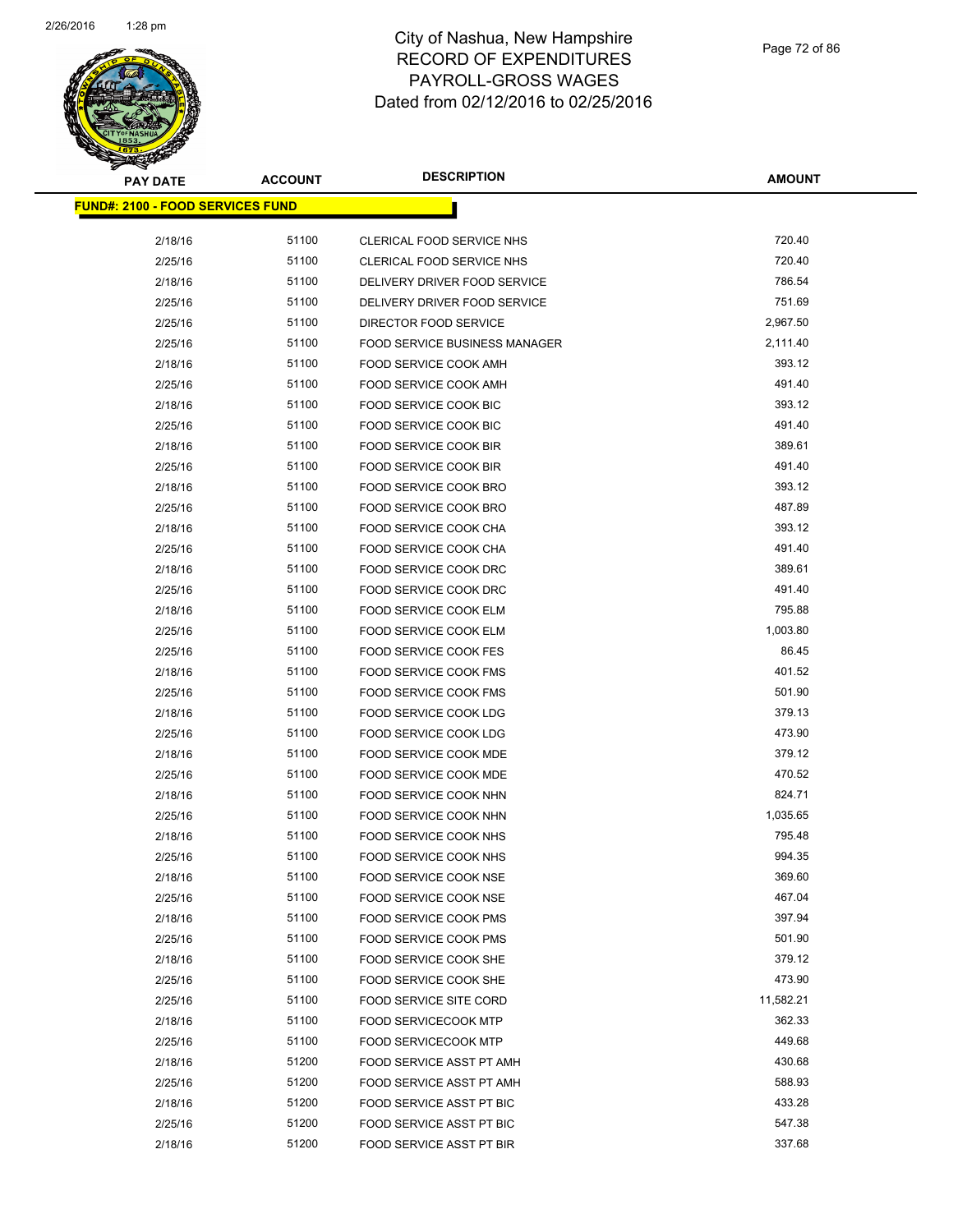

| <b>PAY DATE</b>                         | <b>ACCOUNT</b> | <b>DESCRIPTION</b>              | <b>AMOUNT</b> |
|-----------------------------------------|----------------|---------------------------------|---------------|
| <b>FUND#: 2100 - FOOD SERVICES FUND</b> |                |                                 |               |
|                                         |                |                                 |               |
| 2/25/16                                 | 51200          | FOOD SERVICE ASST PT BIR        | 442.67        |
| 2/18/16                                 | 51200          | FOOD SERVICE ASST PT BRO        | 283.92        |
| 2/25/16                                 | 51200          | FOOD SERVICE ASST PT BRO        | 354.90        |
| 2/18/16                                 | 51200          | FOOD SERVICE ASST PT CHA        | 425.88        |
| 2/25/16                                 | 51200          | FOOD SERVICE ASST PT CHA        | 510.37        |
| 2/18/16                                 | 51200          | FOOD SERVICE ASST PT DRC        | 528.44        |
| 2/25/16                                 | 51200          | FOOD SERVICE ASST PT DRC        | 471.86        |
| 2/18/16                                 | 51200          | <b>FOOD SERVICE ASST PT ELM</b> | 1,739.54      |
| 2/25/16                                 | 51200          | FOOD SERVICE ASST PT ELM        | 2,150.39      |
| 2/18/16                                 | 51200          | <b>FOOD SERVICE ASST PT FES</b> | 716.53        |
| 2/25/16                                 | 51200          | <b>FOOD SERVICE ASST PT FES</b> | 875.10        |
| 2/18/16                                 | 51200          | <b>FOOD SERVICE ASST PT FMS</b> | 1,517.08      |
| 2/25/16                                 | 51200          | <b>FOOD SERVICE ASST PT FMS</b> | 1,955.80      |
| 2/18/16                                 | 51200          | <b>FOOD SERVICE ASST PT LDG</b> | 741.84        |
| 2/25/16                                 | 51200          | <b>FOOD SERVICE ASST PT LDG</b> | 927.30        |
| 2/18/16                                 | 51200          | FOOD SERVICE ASST PT MDE        | 431.95        |
| 2/25/16                                 | 51200          | FOOD SERVICE ASST PT MDE        | 495.58        |
| 2/18/16                                 | 51200          | <b>FOOD SERVICE ASST PT MTP</b> | 421.94        |
| 2/25/16                                 | 51200          | <b>FOOD SERVICE ASST PT MTP</b> | 473.95        |
| 2/18/16                                 | 51200          | <b>FOOD SERVICE ASST PT NHN</b> | 3,968.33      |
| 2/25/16                                 | 51200          | FOOD SERVICE ASST PT NHN        | 4,510.92      |
| 2/18/16                                 | 51200          | FOOD SERVICE ASST PT NHS        | 2,881.56      |
| 2/25/16                                 | 51200          | FOOD SERVICE ASST PT NHS        | 3,550.24      |
| 2/18/16                                 | 51200          | FOOD SERVICE ASST PT NSE        | 225.62        |
| 2/25/16                                 | 51200          | FOOD SERVICE ASST PT NSE        | 228.51        |
| 2/18/16                                 | 51200          | FOOD SERVICE ASST PT PMS        | 1,855.25      |
| 2/25/16                                 | 51200          | FOOD SERVICE ASST PT PMS        | 2,293.61      |
| 2/18/16                                 | 51200          | <b>FOOD SERVICE ASST PT SHE</b> | 456.43        |
| 2/25/16                                 | 51200          | <b>FOOD SERVICE ASST PT SHE</b> | 573.69        |
| 2/18/16                                 | 51300          | OVERTIME-REGULAR                | 42.74         |
| 2/25/16                                 | 51300          | OVERTIME-REGULAR                | 336.60        |
| 2/18/16                                 | 51412          | <b>WAGES PER DIEM</b>           | 2,783.61      |
| 2/25/16                                 | 51412          | <b>WAGES PER DIEM</b>           | 3,087.22      |
| 2/25/16                                 | 55118          | TELEPHONE-CELLULAR              | 80.00         |
|                                         |                |                                 |               |

#### **TOTAL FUND 2100 - FOOD SERVICES FUND \$81,157.97**

#### **FUND#: 2201 - DRIVERS EDUCATION FUND**

2/25/16 51200 ADULT ED DIPOLMA INST 425.00 2/18/16 51200 DRIVER INSTRUCTOR 75.00 2/25/16 51200 DRIVER INSTRUCTOR 450.00 2/25/16 51200 TEACHER ELL FES 275.00 2/25/16 51200 TEACHER TECHED ELM 250.00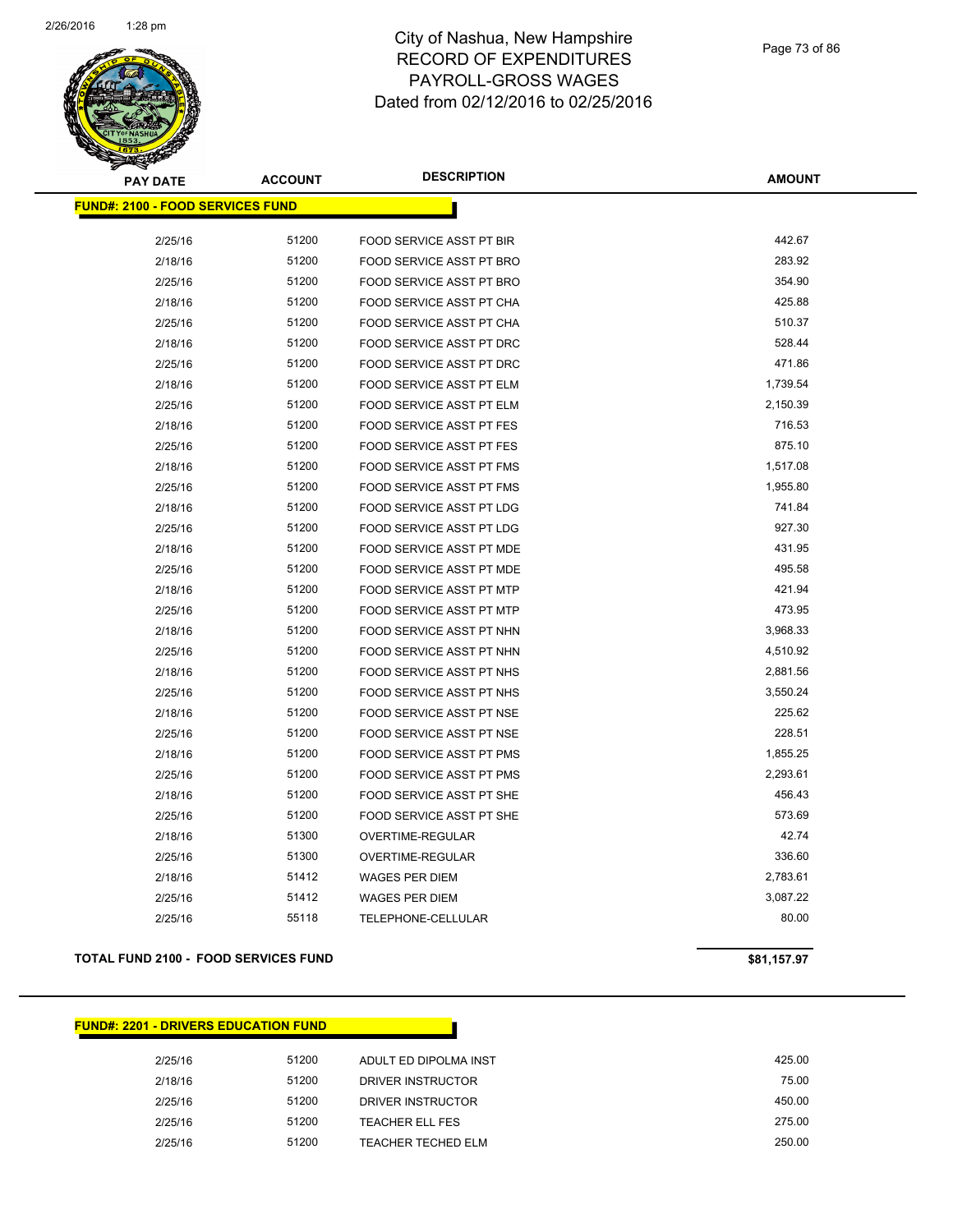| 2/26/2016 | $1:28$ pm                                   |                                                 | City of Nashua, New Hampshire<br><b>RECORD OF EXPENDITURES</b><br>PAYROLL-GROSS WAGES<br>Dated from 02/12/2016 to 02/25/2016 | Page 74 of 86 |
|-----------|---------------------------------------------|-------------------------------------------------|------------------------------------------------------------------------------------------------------------------------------|---------------|
|           | <b>PAY DATE</b>                             | <b>ACCOUNT</b>                                  | <b>DESCRIPTION</b>                                                                                                           | <b>AMOUNT</b> |
|           |                                             | <b>FUND#: 2201 - DRIVERS EDUCATION FUND</b>     |                                                                                                                              |               |
|           | 2/25/16                                     | 51200                                           | <b>TEACHER TECHED PMS</b>                                                                                                    | 225.00        |
|           |                                             | <b>TOTAL FUND 2201 - DRIVERS EDUCATION FUND</b> |                                                                                                                              | \$1,700.00    |
|           | <b>FUND#: 2207 - ADULT ED/CONTINUING ED</b> |                                                 |                                                                                                                              |               |
|           | 2/18/16                                     | 51200                                           | ADULT ED ENRICHMENT INST                                                                                                     | 150.00        |
|           | 2/25/16                                     | 51200                                           | ADULT ED ENRICHMENT INST                                                                                                     | 200.00        |
|           | 2/18/16                                     | 51200                                           | ADULT ED ENRICHMENT TEACHER                                                                                                  | 50.00         |
|           | 2/18/16                                     | 51200                                           | ADULT ED INSTRUCTOR                                                                                                          | 100.00        |
|           | 2/25/16                                     | 51200                                           | ADULT ED INSTRUCTOR                                                                                                          | 350.00        |
|           | 2/18/16                                     | 51200                                           | <b>SUB TEACHER</b>                                                                                                           | 150.00        |
|           | 2/25/16                                     | 51200                                           | <b>SUB TEACHER</b>                                                                                                           | 150.00        |
|           |                                             | TOTAL FUND 2207 - ADULT ED/CONTINUING ED        |                                                                                                                              | \$1,150.00    |
|           | 2/25/16                                     | 51100                                           | DIRECTOR 21 CENTURY                                                                                                          | 2.730.80      |
|           | 2/25/16                                     | 51200                                           | 21 CENTURY ELEM MFAM RES COORD                                                                                               | 157.50        |
|           | 2/18/16                                     | 51200                                           | 21ST CENTURY INSTRUCTOR                                                                                                      |               |
|           | 2/25/16                                     | 51200                                           |                                                                                                                              | 1,787.51      |
|           | 2/25/16                                     |                                                 |                                                                                                                              | 1,768.13      |
|           | 2/18/16                                     | 51200                                           | 21ST CENTURY INSTRUCTOR<br>ASSISTANT PRINCIPAL LEDGE                                                                         | 61.25         |
|           |                                             | 51200                                           | FOOD SERVICE ASST PT ELM                                                                                                     | 30.00         |
|           | 2/25/16                                     | 51200                                           | FOOD SERVICE ASST PT ELM                                                                                                     | 45.00         |
|           | 2/25/16                                     | 51200                                           | <b>LIBRARIAN AMH</b>                                                                                                         | 50.00         |
|           | 2/18/16                                     | 51200                                           | LUNCH MONITOR AMH                                                                                                            | 113.75        |
|           | 2/25/16                                     | 51200                                           | LUNCH MONITOR AMH                                                                                                            | 170.63        |
|           | 2/18/16                                     | 51200                                           | LUNCH MONITOR DRC                                                                                                            | 210.00        |
|           | 2/25/16                                     | 51200                                           | LUNCH MONITOR DRC                                                                                                            | 210.00        |
|           | 2/18/16                                     | 51200                                           | LUNCH MONITOR SHE                                                                                                            | 227.50        |
|           | 2/25/16                                     | 51200                                           | LUNCH MONITOR SHE                                                                                                            | 227.50        |
|           | 2/18/16                                     | 51200                                           | PARA ALT MTP                                                                                                                 | 185.63        |
|           | 2/25/16                                     | 51200                                           | PARA ALT MTP                                                                                                                 | 112.50        |
|           | 2/18/16                                     | 51200                                           | PARA DW SPEC ED PMS                                                                                                          | 118.13        |
|           | 2/25/16                                     | 51200                                           | PARA DW SPEC ED PMS                                                                                                          | 105.00        |
|           | 2/11/16                                     | 51200                                           | PARA DW SPEC ED WID                                                                                                          | (420.00)      |
|           | 2/18/16                                     | 51200                                           | PARA DW SPEC ED WID                                                                                                          | 70.00         |
|           | 2/25/16                                     | 51200                                           | PARA DW SPEC ED WID                                                                                                          | 35.00         |
|           | 2/18/16                                     | 51200                                           | PARA ELL MTP                                                                                                                 | 170.63        |
|           | 2/25/16                                     | 51200                                           | PARA ELL MTP                                                                                                                 | 157.50        |
|           | 2/18/16                                     | 51200                                           | PARA INST DRC                                                                                                                | 170.63        |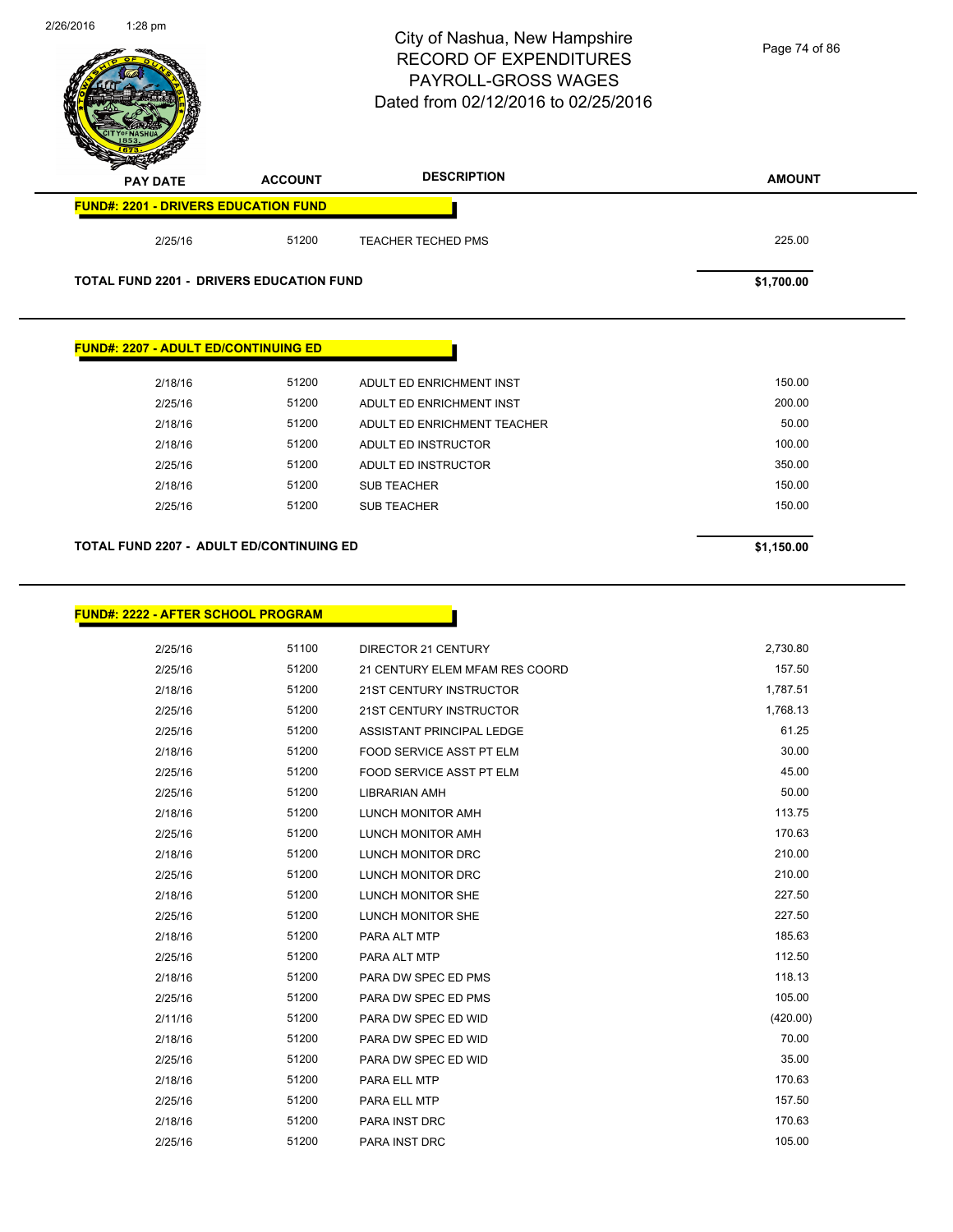

Page 75 of 86

| <b>PAY DATE</b>                           | <b>ACCOUNT</b> | <b>DESCRIPTION</b>         | <b>AMOUNT</b> |
|-------------------------------------------|----------------|----------------------------|---------------|
| <b>FUND#: 2222 - AFTER SCHOOL PROGRAM</b> |                |                            |               |
| 2/18/16                                   | 51200          | PARA INST FES              | 214.38        |
| 2/25/16                                   | 51200          | <b>PARA INST FES</b>       | 218.75        |
| 2/18/16                                   | 51200          | PARA INST LDG              | 179.38        |
| 2/25/16                                   | 51200          | PARA INST LDG              | 315.00        |
| 2/18/16                                   | 51200          | PARA INST NHN              | 43.75         |
| 2/25/16                                   | 51200          | PARA INST NHN              | 78.75         |
| 2/18/16                                   | 51200          | PARA INST PMS              | 91.88         |
| 2/25/16                                   | 51200          | PARA INST PMS              | 131.25        |
| 2/18/16                                   | 51200          | PARA KIND AMH              | 87.50         |
| 2/25/16                                   | 51200          | PARA KIND AMH              | 87.50         |
| 2/18/16                                   | 51200          | PARA PRE SCH BIC           | 70.00         |
| 2/25/16                                   | 51200          | PARA PRE SCH BIC           | 52.50         |
| 2/18/16                                   | 51200          | <b>SUB TEACHER</b>         | 42.50         |
| 2/25/16                                   | 51200          | <b>SUB TEACHER</b>         | 77.50         |
| 2/18/16                                   | 51200          | SUMMER SCHOOL SCIENCE      | 67.50         |
| 2/25/16                                   | 51200          | SUMMER SCHOOL SCIENCE      | 80.00         |
| 2/25/16                                   | 51200          | <b>TEACHER GR1 FES</b>     | 35.00         |
| 2/25/16                                   | 51200          | <b>TEACHER GR2 AMH</b>     | 175.00        |
| 2/25/16                                   | 51200          | <b>TEACHER GR3 DRC</b>     | 50.00         |
| 2/25/16                                   | 51200          | <b>TEACHER GR4 LDG</b>     | 243.13        |
| 2/25/16                                   | 51200          | <b>TEACHER KIND LDG</b>    | 46.88         |
| 2/25/16                                   | 51200          | <b>TEACHER SPED FES</b>    | 170.00        |
| 2/25/16                                   | 51200          | <b>TEACHER SPED LDG</b>    | 153.75        |
| TOTAL FUND 2222 - AFTER SCHOOL PROGRAM    |                |                            | \$11,311.49   |
| <b>FUND#: 2252 - DAY CARE</b>             |                |                            |               |
| 2/25/16                                   | 51100          | PANTHER PRESCHOOL DIRECTOR | 879.90        |

**TOTAL FUND 2252 - DAY CARE \$879.90** 

**FUND#: 2257 - SPECIAL ED LOCAL**

| 2/18/16 |  |
|---------|--|
| 2/25/16 |  |

2/18/16 51100 PARA DW SPEC ED SHE 494.28 2/25/16 51100 PARA DW SPEC ED SHE 2002 2003 12:30 2004 10:30 2004 165.76

**TOTAL FUND 2257 - SPECIAL ED LOCAL \$960.04** 

**FUND#: 2503 - PARKS & REC PROGRAMS FUND**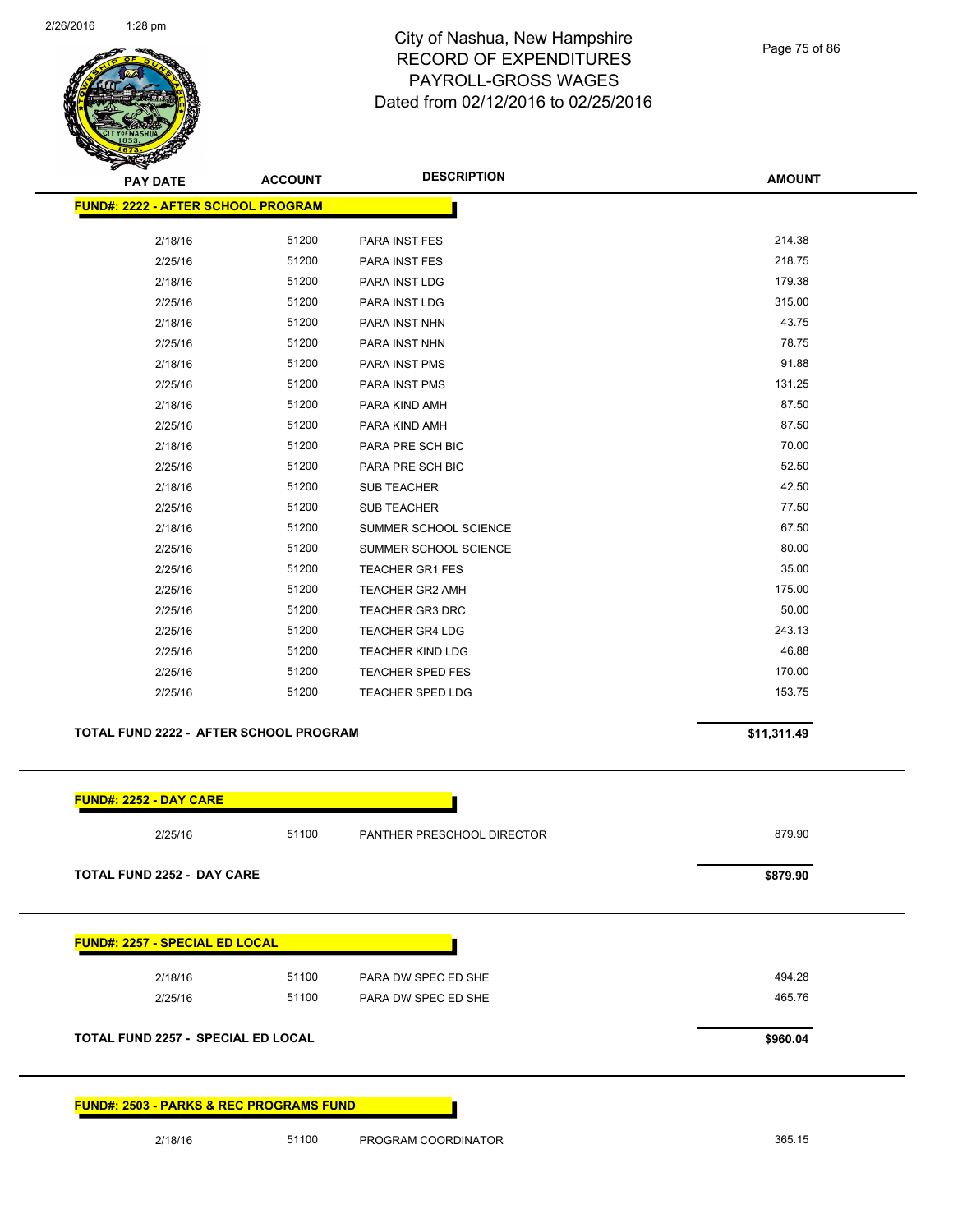| 2/20/2010 | 1∶∠o prn                                |                                                              | City of Nashua, New Hampshire<br><b>RECORD OF EXPENDITURES</b><br>PAYROLL-GROSS WAGES<br>Dated from 02/12/2016 to 02/25/2016 | Page 76 of 86      |
|-----------|-----------------------------------------|--------------------------------------------------------------|------------------------------------------------------------------------------------------------------------------------------|--------------------|
|           | <b>PAY DATE</b>                         | <b>ACCOUNT</b>                                               | <b>DESCRIPTION</b>                                                                                                           | <b>AMOUNT</b>      |
|           |                                         | <b>FUND#: 2503 - PARKS &amp; REC PROGRAMS FUND</b>           |                                                                                                                              |                    |
|           | 2/25/16                                 | 51100                                                        | PROGRAM COORDINATOR                                                                                                          | 365.15             |
|           |                                         | <b>TOTAL FUND 2503 - PARKS &amp; REC PROGRAMS FUND</b>       |                                                                                                                              | \$730.30           |
|           |                                         | <b>FUND#: 2505 - GOVT &amp; EDUCATION CHANNELS FUND</b>      |                                                                                                                              |                    |
|           | 2/18/16                                 | 51100                                                        | ECHANNEL ACCESS ADMINISTRATOR                                                                                                | 1,075.60           |
|           | 2/25/16                                 | 51100                                                        | ECHANNEL ACCESS ADMINISTRATOR                                                                                                | 1,075.60           |
|           | 2/18/16                                 | 51100                                                        | PEG PROGRAM MANAGER                                                                                                          | 1,192.40           |
|           | 2/25/16                                 | 51100                                                        | PEG PROGRAM MANAGER                                                                                                          | 1,192.40           |
|           | 2/25/16                                 | 55118                                                        | TELEPHONE-CELLULAR                                                                                                           | 100.00             |
|           |                                         | <b>TOTAL FUND 2505 - GOVT &amp; EDUCATION CHANNELS FUND</b>  |                                                                                                                              | \$4,636.00         |
|           | 2/25/16                                 | 51200<br><b>TOTAL FUND 3030 - EMERGENCY MGMT GRANTS FUND</b> | EMERGENCY MANAGEMENT COORDINAT                                                                                               | 402.72<br>\$805.44 |
|           | <b>FUND#: 3050 - POLICE GRANTS FUND</b> |                                                              |                                                                                                                              |                    |
|           | 2/18/16                                 | 51100                                                        | DOMESTIC VIOLENCE ADVOCATE                                                                                                   | 825.60             |
|           | 2/25/16                                 | 51100                                                        | DOMESTIC VIOLENCE ADVOCATE                                                                                                   | 825.60             |
|           | 2/18/16                                 | 51100                                                        | PATROLMAN ALL RANKS                                                                                                          | 1,292.35           |
|           | 2/25/16                                 | 51100                                                        | PATROLMAN ALL RANKS                                                                                                          | 1,292.35           |
|           | 2/25/16                                 | 51300                                                        | OVERTIME-REGULAR                                                                                                             | 318.16             |
|           | 2/25/16                                 | 51628                                                        | <b>EXTRA HOLIDAY</b>                                                                                                         | 258.47             |
|           |                                         | <b>TOTAL FUND 3050 - POLICE GRANTS FUND</b>                  |                                                                                                                              | \$4,812.53         |
|           |                                         | <b>FUND#: 3068 - COMMUNITY SERVICES GRANTS FUND</b>          |                                                                                                                              |                    |
|           | 2/18/16                                 | 51100                                                        | INTAKE SPECIALIST PROGRAM ASST                                                                                               | 192.10             |
|           | 2/25/16                                 | 51100                                                        | INTAKE SPECIALIST PROGRAM ASST                                                                                               | 192.10             |
|           | 2/18/16                                 | 51100                                                        | PROGRAM ASSISTANT                                                                                                            | 323.90             |
|           | 2/25/16                                 | 51100                                                        | PROGRAM ASSISTANT                                                                                                            | 323.90             |
|           | 2/18/16                                 | 51100                                                        | PUB HEALTH NURSE                                                                                                             | 128.45             |
|           | 2/25/16                                 | 51100                                                        | PUB HEALTH NURSE                                                                                                             | 128.45             |
|           | 2/18/16                                 | 51100                                                        | PUB HEALTH PREPAREDNESS COORD                                                                                                | 1,184.60           |

2/26/2016 1:28 pm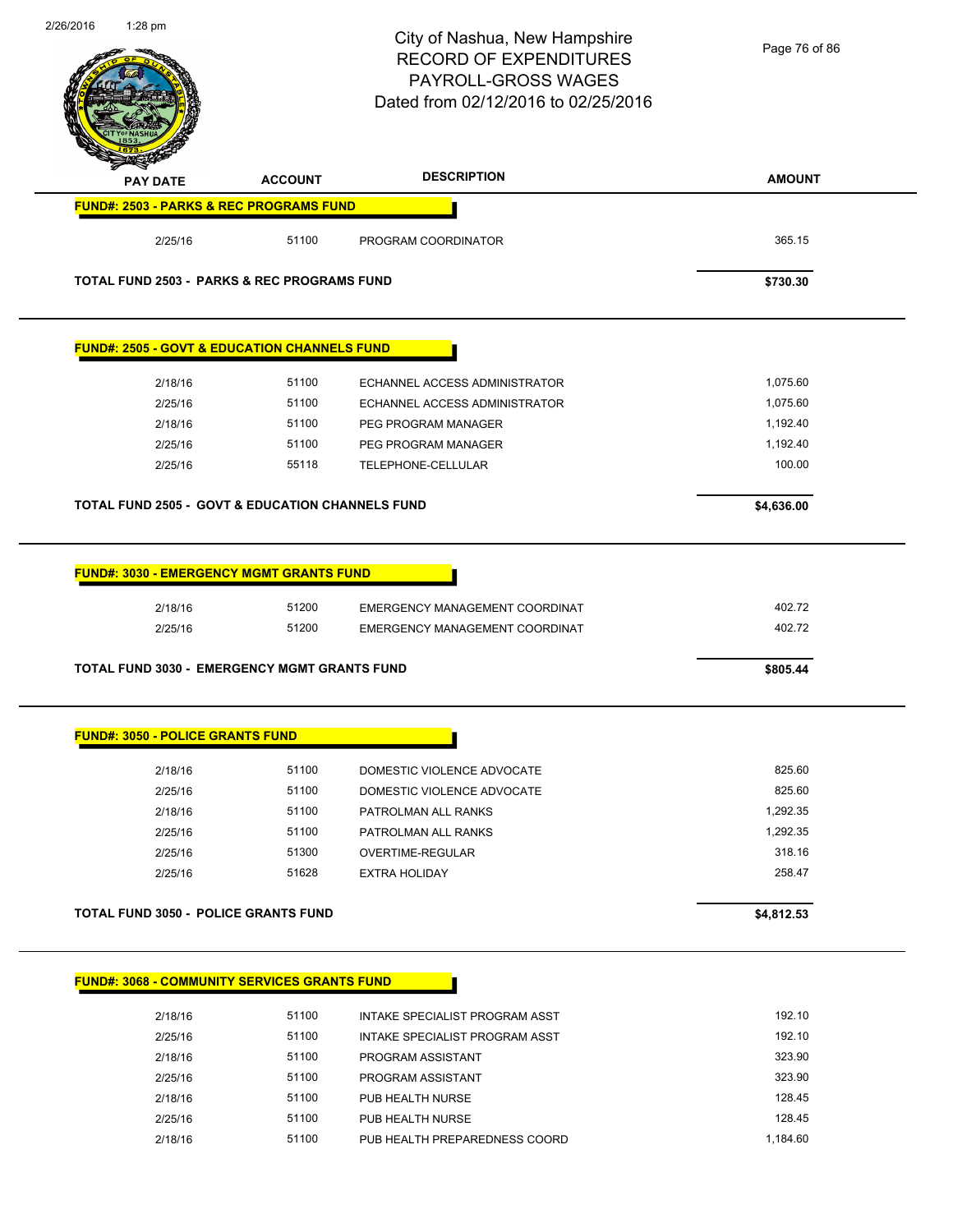

| <b>PAY DATE</b>                                         | <b>ACCOUNT</b> | <b>DESCRIPTION</b>            | <b>AMOUNT</b> |
|---------------------------------------------------------|----------------|-------------------------------|---------------|
| <b>FUND#: 3068 - COMMUNITY SERVICES GRANTS FUND</b>     |                |                               |               |
| 2/25/16                                                 | 51100          | PUB HEALTH PREPAREDNESS COORD | 1,184.60      |
| 2/18/16                                                 | 51100          | SMP PROGRAM COORDINATOR       | 877.25        |
| 2/25/16                                                 | 51100          | SMP PROGRAM COORDINATOR       | 877.25        |
| 2/25/16                                                 | 55118          | TELEPHONE-CELLULAR            | 50.00         |
|                                                         |                |                               |               |
| <b>TOTAL FUND 3068 - COMMUNITY SERVICES GRANTS FUND</b> |                |                               | \$5,462.60    |

| 2/18/16 | 51100 | NURSE PER DIEM (PRACTIONER) | 123.50 |
|---------|-------|-----------------------------|--------|
| 2/25/16 | 51100 | NURSE PER DIEM (PRACTIONER) | 114.00 |
| 2/18/16 | 51100 | PROGRAM ASSISTANT           | 485.85 |
| 2/25/16 | 51100 | PROGRAM ASSISTANT           | 485.85 |
| 2/18/16 | 51100 | PUB HEALTH NURSE            | 859.75 |
| 2/25/16 | 51100 | PUB HEALTH NURSE            | 859.75 |
|         |       |                             |        |
|         |       |                             |        |

#### **TOTAL FUND 3070 - COMMUNITY HEALTH GRANTS FUND \$2,928.70**

| 2/18/16 | 51100 | CODE ENFORCEMENT OFFICER II    | 739.85   |
|---------|-------|--------------------------------|----------|
| 2/25/16 | 51100 | CODE ENFORCEMENT OFFICER II    | 739.85   |
| 2/18/16 | 51100 | <b>GRANT MGMT SPECIALIST</b>   | 1,007.95 |
| 2/25/16 | 51100 | <b>GRANT MGMT SPECIALIST</b>   | 1,007.95 |
| 2/18/16 | 51100 | INTAKE SPECIALIST PROGRAM ASST | 768.30   |
| 2/25/16 | 51100 | INTAKE SPECIALIST PROGRAM ASST | 768.30   |
| 2/18/16 | 51100 | <b>MANAGER URBAN PROGRAMS</b>  | 1,493.05 |
| 2/25/16 | 51100 | <b>MANAGER URBAN PROGRAMS</b>  | 1,493.05 |
| 2/18/16 | 51100 | PROGRAM COORDINATOR LP&HH      | 1,171.15 |
| 2/25/16 | 51100 | PROGRAM COORDINATOR LP&HH      | 1,171.15 |
| 2/18/16 | 51100 | PROJECT ADMINISTRATOR          | 1,218.50 |
| 2/25/16 | 51100 | PROJECT ADMINISTRATOR          | 1.218.50 |
| 2/18/16 | 51100 | PROJECT ADMINISTRATOR LP&HH    | 1,148.20 |
| 2/25/16 | 51100 | PROJECT ADMINISTRATOR LP&HH    | 1,148.20 |
| 2/25/16 | 55118 | TELEPHONE-CELLULAR             | 34.00    |
|         |       |                                |          |

#### **TOTAL FUND 3090 - URBAN PROGRAM GRANTS FUND \$15,128.00**

# **FUND#: 3120 - TRANSIT GRANTS FUND** 2/18/16 51100 TRANSIT FINANCE COORDINATOR 1,194.60 2/25/16 51100 TRANSIT FINANCE COORDINATOR 1,194.60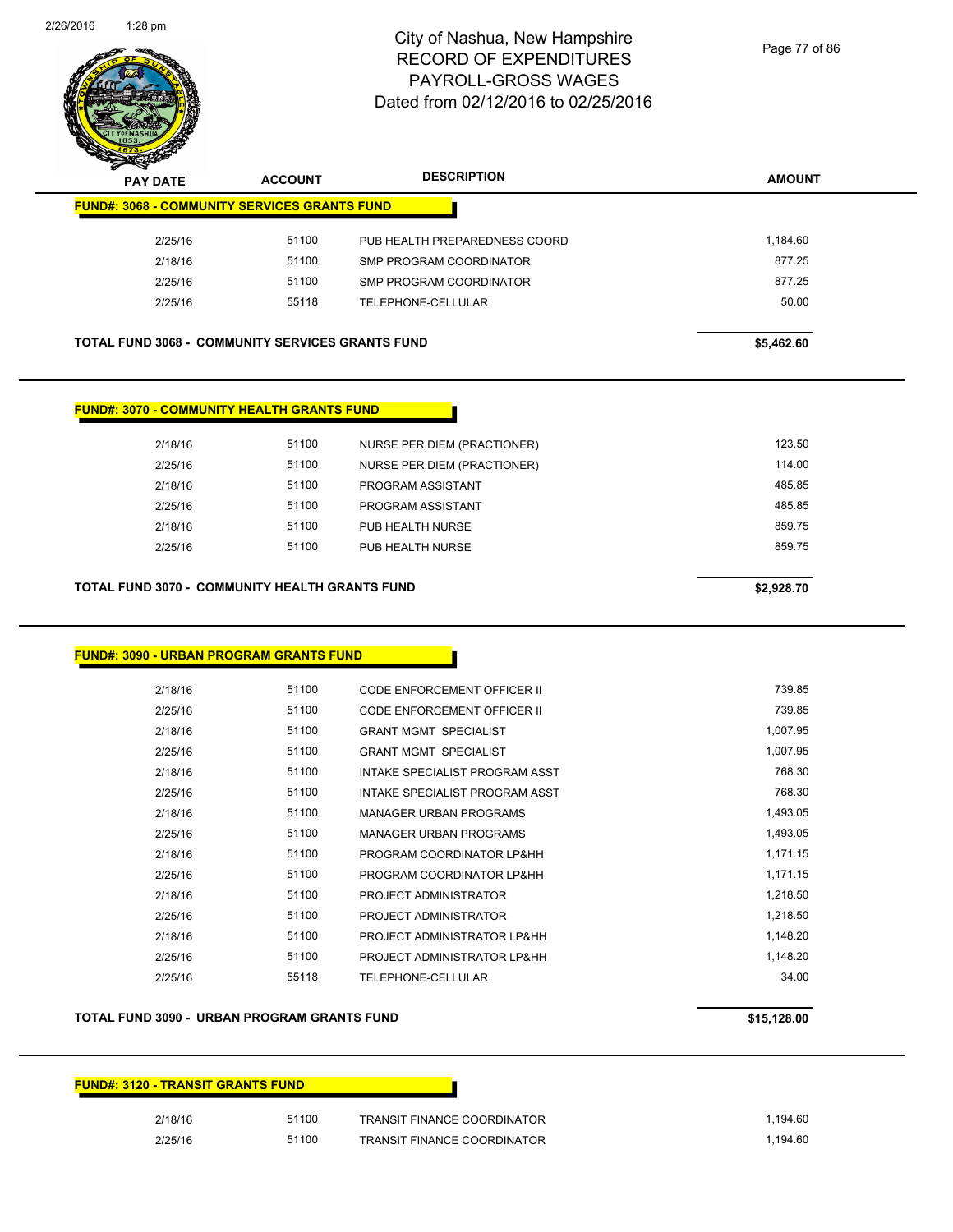

| <b>PAY DATE</b>                          | <b>ACCOUNT</b> | <b>DESCRIPTION</b>                    | <b>AMOUNT</b> |
|------------------------------------------|----------------|---------------------------------------|---------------|
| <b>FUND#: 3120 - TRANSIT GRANTS FUND</b> |                |                                       |               |
| 2/18/16                                  | 51100          | <b>TRANSIT FLEET FACILITIES SUPV</b>  | 1,007.95      |
| 2/25/16                                  | 51100          | <b>TRANSIT FLEET FACILITIES SUPV</b>  | 1,007.95      |
| 2/18/16                                  | 51100          | <b>TRANSIT MECHANICS</b>              | 2,043.08      |
| 2/25/16                                  | 51100          | <b>TRANSIT MECHANICS</b>              | 2,053.10      |
| 2/18/16                                  | 51100          | <b>TRANSIT OPER MKTG SUPV</b>         | 1,044.25      |
| 2/25/16                                  | 51100          | <b>TRANSIT OPER MKTG SUPV</b>         | 1,044.25      |
| 2/18/16                                  | 51100          | <b>TRANSIT OPERATIONS COORDINATOR</b> | 905.00        |
| 2/25/16                                  | 51100          | <b>TRANSIT OPERATIONS COORDINATOR</b> | 905.00        |
| 2/18/16                                  | 51100          | <b>TRANSIT UTILITY SERVICE WORKER</b> | 676.95        |
| 2/25/16                                  | 51100          | <b>TRANSIT UTILITY SERVICE WORKER</b> | 676.95        |
| 2/18/16                                  | 51100          | <b>TRANSPORTATION DEPT MANAGER</b>    | 1,299.20      |
| 2/25/16                                  | 51100          | <b>TRANSPORTATION DEPT MANAGER</b>    | 1,299.20      |
| 2/18/16                                  | 51200          | <b>TRANSIT UTILITY SERVICE WORKER</b> | 156.77        |
| 2/18/16                                  | 51300          | OVERTIME-REGULAR                      | 229.08        |
| 2/25/16                                  | 51300          | OVERTIME-REGULAR                      | 126.93        |
|                                          |                |                                       |               |

## **TOTAL FUND 3120 - TRANSIT GRANTS FUND \$16,864.86 \$16,864.86**

## **FUND#: 3800 - SCHOOL GRANTS FUND**

| 51100<br>2/25/16<br>21 CENTURY ELEM MFAM RES COORD | 6.039.92  |
|----------------------------------------------------|-----------|
| 51100<br>2/25/16<br>ASSISTANT PRINCIPAL AMH        | 1,403.90  |
| 51100<br>2/25/16<br>ASSISTANT PRINCIPAL BIR        | 1,403.90  |
| 51100<br>2/25/16<br>ASSISTANT PRINCIPAL BRO        | 1,451.90  |
| 51100<br>2/25/16<br>ASSISTANT PRINCIPAL DR CRSP    | 1,476.00  |
| 2/25/16<br>51100<br>ASSISTANT PRINCIPAL SHE        | 1,451.90  |
| 51100<br>2/25/16<br><b>AYP FACILITATOR FES</b>     | 2,873.00  |
| 51100<br>2/18/16<br><b>CLERICAL 21 CENTURY</b>     | 680.75    |
| 51100<br>2/25/16<br><b>CLERICAL 21 CENTURY</b>     | 726.14    |
| 51100<br>2/25/16<br>DIRECTOR PRE SCHOOL            | 2,808.90  |
| 51100<br>2/25/16<br><b>DIRECTOR TITLE 1</b>        | 3,279.50  |
| 51100<br>2/25/16<br>DW TECHNOLOGY PEER COACH       | 2,960.00  |
| 51100<br>2/11/16<br>ELL OUTREACH WORKER HOURLY     | 13,393.75 |
| 51100<br>2/18/16<br>ELL OUTREACH WORKER HOURLY     | 600.00    |
| 51100<br>2/25/16<br>ELL OUTREACH WORKER HOURLY     | 800.00    |
| 51100<br>2/25/16<br><b>GUIDANCE COUNSELOR FES</b>  | 2,626.20  |
| 51100<br>2/25/16<br><b>GUIDANCE COUNSELOR NHN</b>  | 1,017.30  |
| 51100<br>2/25/16<br><b>GUIDANCE COUNSELOR NHS</b>  | 1,583.10  |
| 51100<br><b>INTRUCTIONAL LEADER FES</b><br>2/25/16 | 2,609.11  |
| 51100<br>2/11/16<br>LICENSED PRACTICAL NURSE ELM   | 7,274.32  |
| 51100<br>2/25/16<br>LICENSED PRACTICAL NURSE ELM   | 1,426.70  |
| 51100<br>2/25/16<br><b>OFFICE MANAGER TITLE 1</b>  | 1,499.90  |
| 51100<br>2/11/16<br>PARA DW SPEC ED WID            | 459.70    |
| 51100<br>2/18/16<br>PARA DW SPEC ED WID            | 496.25    |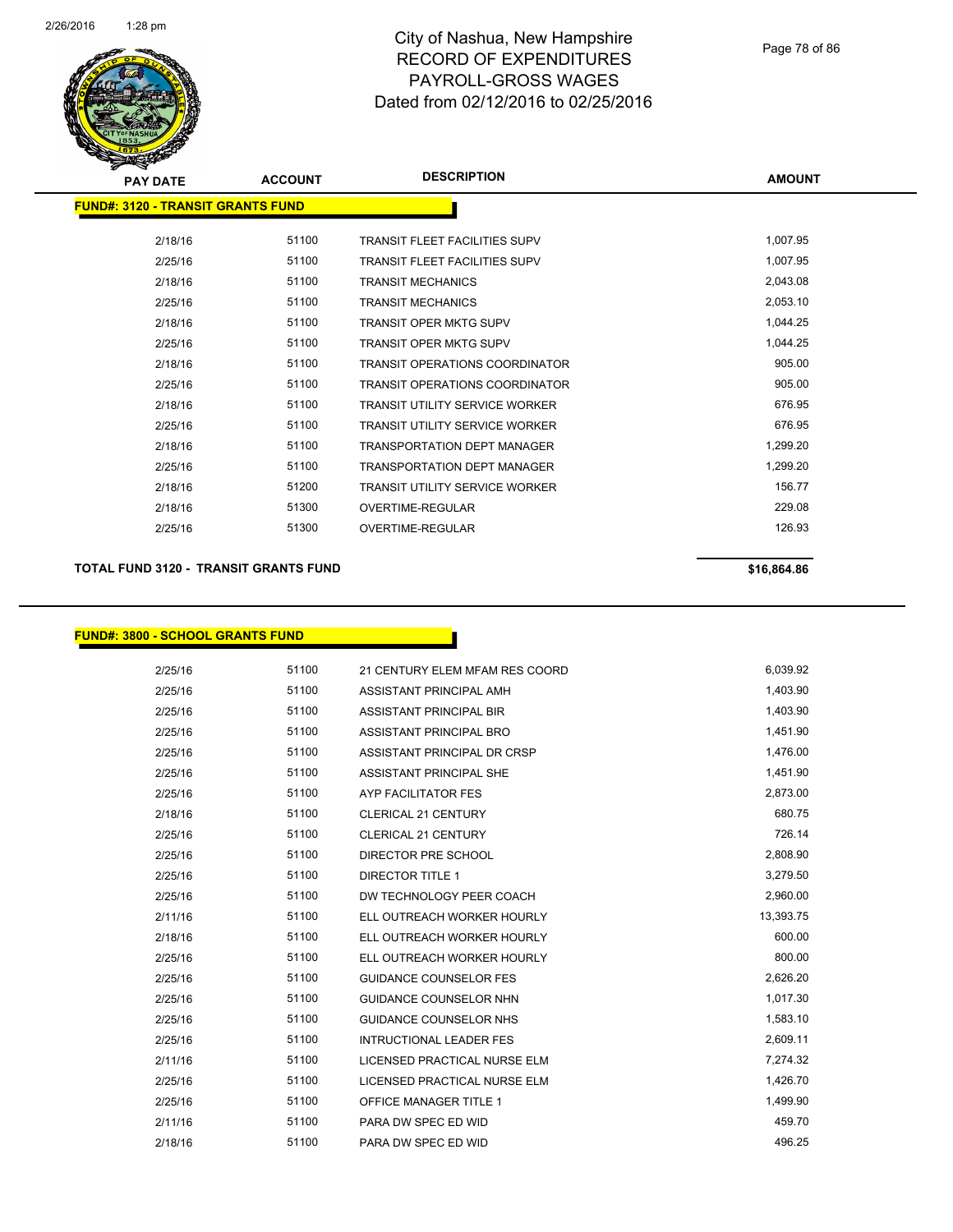

Page 79 of 86

| <b>PAY DATE</b> | <b>ACCOUNT</b>                           | <b>DESCRIPTION</b>           | <b>AMOUNT</b> |
|-----------------|------------------------------------------|------------------------------|---------------|
|                 | <u> FUND#: 3800 - SCHOOL GRANTS FUND</u> |                              |               |
|                 |                                          |                              |               |
| 2/25/16         | 51100                                    | PARA DW SPEC ED WID          | 393.03        |
| 2/18/16         | 51100                                    | PARA INST FES                | 1,796.60      |
| 2/25/16         | 51100                                    | PARA INST FES                | 1,873.68      |
| 2/18/16         | 51100                                    | PARA INST LDG                | 529.80        |
| 2/25/16         | 51100                                    | PARA INST LDG                | 419.43        |
| 2/18/16         | 51100                                    | PARA INST MTP                | 308.95        |
| 2/25/16         | 51100                                    | PARA INST MTP                | 299.39        |
| 2/18/16         | 51100                                    | PARA KIND FES                | 414.19        |
| 2/25/16         | 51100                                    | PARA KIND FES                | 315.74        |
| 2/18/16         | 51100                                    | PARA TTI AMH                 | 451.19        |
| 2/25/16         | 51100                                    | PARA TTI AMH                 | 446.64        |
| 2/18/16         | 51100                                    | PARA TTI DRC                 | 691.04        |
| 2/25/16         | 51100                                    | PARA TTI DRC                 | 650.80        |
| 2/18/16         | 51100                                    | PARA TTI LDG                 | 1,742.97      |
| 2/25/16         | 51100                                    | PARA TTI LDG                 | 1,271.41      |
| 2/18/16         | 51100                                    | PARA TTI NURSERY             | 983.58        |
| 2/25/16         | 51100                                    | PARA TTI NURSERY             | 866.29        |
| 2/18/16         | 51100                                    | PARA VOC NHS                 | 328.68        |
| 2/25/16         | 51100                                    | PARA VOC NHS                 | 307.96        |
| 2/25/16         | 51100                                    | PEER COACH SCIENCE           | 4,177.50      |
| 2/11/16         | 51100                                    | SIGN LANGUAGE INTERPRETER    | 8,232.44      |
| 2/18/16         | 51100                                    | SIGN LANGUAGE INTERPRETER    | 824.73        |
| 2/25/16         | 51100                                    | SIGN LANGUAGE INTERPRETER    | 743.00        |
| 2/25/16         | 51100                                    | <b>TEACHER DWSE BRO</b>      | 3,639.30      |
| 2/25/16         | 51100                                    | <b>TEACHER DWSE CHA</b>      | 3,633.20      |
| 2/25/16         | 51100                                    | TEACHER DWSE ELM             | 1,683.50      |
| 2/25/16         | 51100                                    | <b>TEACHER GR1 AMH</b>       | 1,622.40      |
| 2/25/16         | 51100                                    | <b>TEACHER GR5 BRO</b>       | 1,270.10      |
| 2/25/16         | 51100                                    | <b>TEACHER KIND MTP</b>      | 1,622.40      |
| 2/25/16         | 51100                                    | <b>TEACHER MATH FMS</b>      | 1,878.90      |
| 2/25/16         | 51100                                    | TEACHER PRESCHOOL NHS        | 1,580.20      |
| 2/25/16         | 51100                                    | TEACHER SPED AMH             | 1,949.70      |
| 2/25/16         | 51100                                    | <b>TEACHER SPED BIC</b>      | 1,810.20      |
| 2/25/16         | 51100                                    | <b>TEACHER SPED DRC</b>      | 1,810.20      |
| 2/25/16         | 51100                                    | <b>TEACHER SPED ELM</b>      | 1,683.50      |
| 2/25/16         | 51100                                    | <b>TEACHER SPED FES</b>      | 6,421.30      |
| 2/25/16         | 51100                                    | <b>TEACHER SPED FMS</b>      | 1,694.50      |
| 2/25/16         | 51100                                    | TEACHER SPED LDG             | 1,949.70      |
| 2/25/16         | 51100                                    | <b>TEACHER SPED MDE</b>      | 3,979.40      |
| 2/25/16         | 51100                                    | <b>TEACHER SPED NHN</b>      | 7,328.41      |
| 2/25/16         | 51100                                    | TEACHER SPED NHS             | 8,520.51      |
| 2/25/16         | 51100                                    | <b>TEACHER SPED NSE</b>      | 4,004.30      |
| 2/25/16         | 51100                                    | TEACHER SPED PMS             | 3,577.30      |
| 2/25/16         | 51100                                    | TEACHER TEAM FACILITATOR MTP | 2,034.50      |
| 2/25/16         | 51200                                    | ADULT ED DIPOLMA TEACHER     | 75.00         |
|                 |                                          |                              |               |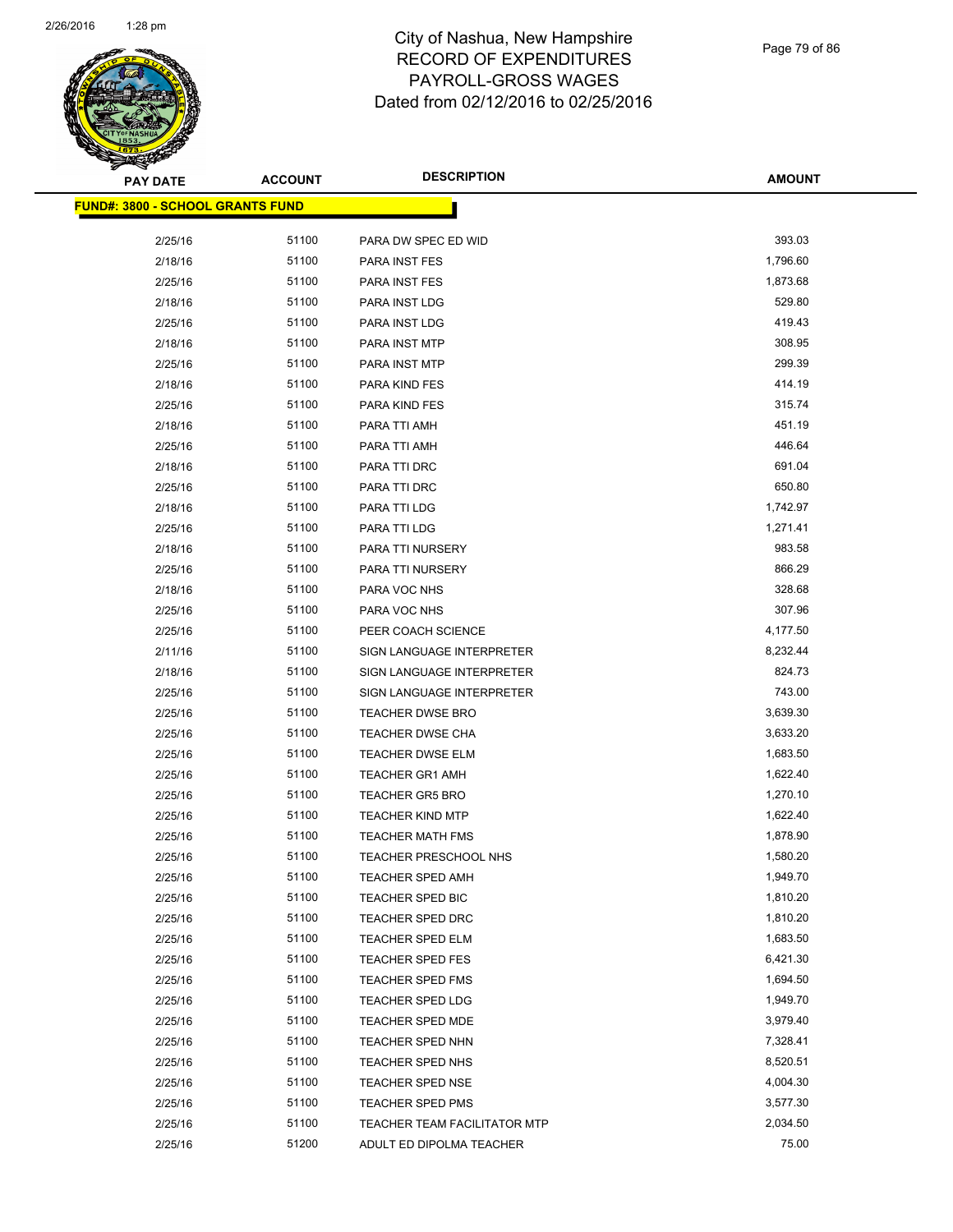

| <b>PAY DATE</b>                         | <b>ACCOUNT</b> | <b>DESCRIPTION</b>            | <b>AMOUNT</b> |
|-----------------------------------------|----------------|-------------------------------|---------------|
| <b>FUND#: 3800 - SCHOOL GRANTS FUND</b> |                |                               |               |
| 2/18/16                                 | 51200          | ADULT ED ENRICHMENT TEACHER   | 75.00         |
| 2/25/16                                 | 51200          | ADULT ED ENRICHMENT TEACHER   | 225.00        |
| 2/25/16                                 | 51200          | ADULT ED INSTRUCTOR           | 225.00        |
| 2/25/16                                 | 51200          | ASST SYSTEMS ADMIN FULL YEAR  | 75.00         |
| 2/25/16                                 | 51200          | AYP FACILITATOR FES           | 31.25         |
| 2/11/16                                 | 51200          | ELL OUTREACH WORKER HOURLY    | (4, 443.75)   |
| 2/18/16                                 | 51200          | ELL OUTREACH WORKER HOURLY    | 37.50         |
| 2/25/16                                 | 51200          | ELL OUTREACH WORKER HOURLY    | 112.50        |
| 2/18/16                                 | 51200          | ELL TUTOR                     | 350.00        |
| 2/18/16                                 | 51200          | <b>FAMILY LIAISON</b>         | 362.50        |
| 2/25/16                                 | 51200          | <b>FAMILY LIAISON</b>         | 393.75        |
| 2/25/16                                 | 51200          | FOCUS MONITORING DATA ANALYST | 1,789.90      |
| 2/18/16                                 | 51200          | HOME SCHOOL CORD TTI          | 2,820.37      |
| 2/25/16                                 | 51200          | HOME SCHOOL CORD TTI          | 2,806.47      |
| 2/25/16                                 | 51200          | <b>LIBRARIAN NHN</b>          | 75.00         |
| 2/25/16                                 | 51200          | <b>LIBRARIAN NHS</b>          | 25.00         |
| 2/18/16                                 | 51200          | PARA DW SPEC ED AMH           | 106.25        |
| 2/18/16                                 | 51200          | PARA DW SPEC ED BIR           | 125.00        |
| 2/25/16                                 | 51200          | PARA DW SPEC ED BIR           | 12.50         |
| 2/11/16                                 | 51200          | PARA DW SPEC ED WID           | (39.70)       |
| 2/18/16                                 | 51200          | PARA DW SPEC ED WID           | 238.20        |
| 2/25/16                                 | 51200          | PARA DW SPEC ED WID           | 119.10        |
| 2/18/16                                 | 51200          | PARA ELL ELM                  | 26.25         |
| 2/25/16                                 | 51200          | PARA ELL ELM                  | 17.50         |
| 2/18/16                                 | 51200          | PARA ELL PMS                  | 105.00        |
| 2/25/16                                 | 51200          | PARA ELL PMS                  | 35.00         |
| 2/18/16                                 | 51200          | <b>PARA INST FES</b>          | 202.40        |
| 2/25/16                                 | 51200          | PARA INST LDG                 | 245.00        |
| 2/18/16                                 | 51200          | PARA INST SHE                 | 78.75         |
| 2/25/16                                 | 51200          | PARA INST SHE                 | 157.50        |
| 2/18/16                                 | 51200          | PARA KIND FES                 | 17.50         |
| 2/18/16                                 | 51200          | PARA TTI DRC                  | 52.50         |
| 2/25/16                                 | 51200          | PARA TTI DRC                  | 52.50         |
| 2/25/16                                 | 51200          | SUB FOOD SERVICE              | 43.75         |
| 2/18/16                                 | 51200          | <b>SUB TEACHER</b>            | 75.00         |
| 2/25/16                                 | 51200          | <b>SUB TEACHER</b>            | 75.00         |
| 2/25/16                                 | 51200          | <b>TEACHER BUSINESS NHN</b>   | 150.00        |
| 2/25/16                                 | 51200          | TEACHER ELL ELM               | 75.00         |
| 2/25/16                                 | 51200          | TEACHER ELL FES               | 125.00        |
| 2/25/16                                 | 51200          | <b>TEACHER ELL FMS</b>        | 175.00        |
| 2/25/16                                 | 51200          | TEACHER ELL LDG               | 775.00        |
| 2/25/16                                 | 51200          | TEACHER ELL NHN               | 150.00        |
| 2/25/16                                 | 51200          | <b>TEACHER ELL PMS</b>        | 125.00        |
| 2/25/16                                 | 51200          | TEACHER ELL SHE               | 112.50        |
| 2/25/16                                 | 51200          | <b>TEACHER ENGLISH NHN</b>    | 150.00        |
|                                         |                |                               |               |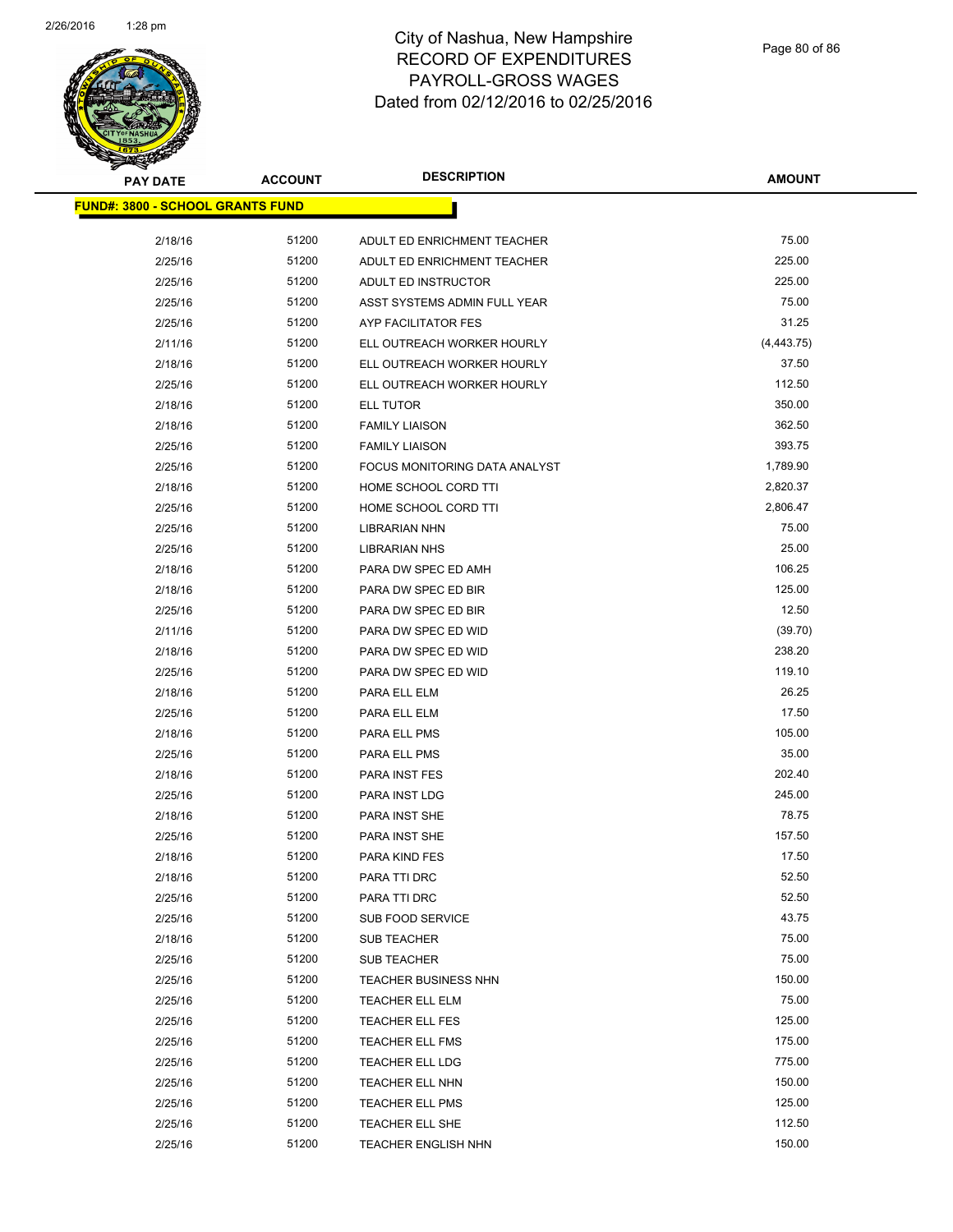

Page 81 of 86

**AMOUNT**

| <b>FUND#: 3800 - SCHOOL GRANTS FUND</b> |       |                            |          |
|-----------------------------------------|-------|----------------------------|----------|
|                                         |       |                            |          |
| 2/25/16                                 | 51200 | <b>TEACHER GR1 DRC</b>     | 50.00    |
| 2/25/16                                 | 51200 | <b>TEACHER GR1 FES</b>     | 175.00   |
| 2/25/16                                 | 51200 | <b>TEACHER GR2 AMH</b>     | 150.00   |
| 2/25/16                                 | 51200 | <b>TEACHER GR2 FES</b>     | 81.25    |
| 2/25/16                                 | 51200 | <b>TEACHER GR2 SHE</b>     | 150.00   |
| 2/25/16                                 | 51200 | <b>TEACHER GR3 AMH</b>     | 150.00   |
| 2/25/16                                 | 51200 | <b>TEACHER GR3 BIC</b>     | 100.00   |
| 2/25/16                                 | 51200 | <b>TEACHER GR3 FES</b>     | 218.75   |
| 2/25/16                                 | 51200 | <b>TEACHER GR4 FES</b>     | 562.50   |
| 2/25/16                                 | 51200 | <b>TEACHER GR5 BIC</b>     | 100.00   |
| 2/25/16                                 | 51200 | <b>TEACHER GR5 FES</b>     | 93.75    |
| 2/25/16                                 | 51200 | <b>TEACHER GR5 LDG</b>     | 275.00   |
| 2/25/16                                 | 51200 | <b>TEACHER GR6 FMS</b>     | 125.00   |
| 2/25/16                                 | 51200 | <b>TEACHER KIND FES</b>    | 112.50   |
| 2/25/16                                 | 51200 | <b>TEACHER KIND LDG</b>    | 250.00   |
| 2/25/16                                 | 51200 | <b>TEACHER MATH ELM</b>    | 25.00    |
| 2/25/16                                 | 51200 | TEACHER MATH FMS           | 100.00   |
| 2/25/16                                 | 51200 | <b>TEACHER MATH NHN</b>    | 300.00   |
| 2/25/16                                 | 51200 | TEACHER MATH NHS           | 75.00    |
| 2/25/16                                 | 51200 | TEACHER SCIENCE NHN        | 150.00   |
| 2/25/16                                 | 51200 | TEACHER SCIENCE NHS        | 200.00   |
| 2/25/16                                 | 51200 | TEACHER SOCIAL STUDIES NHN | 975.00   |
| 2/25/16                                 | 51200 | <b>TEACHER SPED BIC</b>    | 100.00   |
| 2/25/16                                 | 51200 | TEACHER SPED NHS           | 450.00   |
| 2/25/16                                 | 51200 | <b>TEACHER SPED PMS</b>    | 225.00   |
| 2/25/16                                 | 51200 | <b>TEACHER TTI AMH</b>     | 8,149.19 |
| 2/25/16                                 | 51200 | <b>TEACHER TTI FES</b>     | 6,612.70 |
| 2/25/16                                 | 51200 | <b>TEACHER TTI LDG</b>     | 9,664.80 |
| 2/25/16                                 | 51200 | <b>TEACHER TTI MTP</b>     | 5,136.71 |
| 2/25/16                                 | 51200 | <b>TEACHER TTI NURSERY</b> | 4,770.50 |
| 2/25/16                                 | 51200 | <b>TEACHER TTIDRC</b>      | 8,396.30 |
| 2/18/16                                 | 51650 | <b>ADDITIONAL HOURS</b>    | 1,245.76 |
| 2/25/16                                 | 51650 | <b>ADDITIONAL HOURS</b>    | 9,562.50 |

#### **TOTAL FUND 3800 - SCHOOL GRANTS FUND \$219,454.90**

| <b>FUND#: 3810 - FOOD SERVICE GRANTS FUND</b> |
|-----------------------------------------------|
|-----------------------------------------------|

| 2/18/16 | 51300 | OVERTIME-REGULAR | 549.44 |
|---------|-------|------------------|--------|
| 2/25/16 | 51300 | OVERTIME-REGULAR | 922.93 |

**TOTAL FUND 3810 - FOOD SERVICE GRANTS FUND \$1,472.37**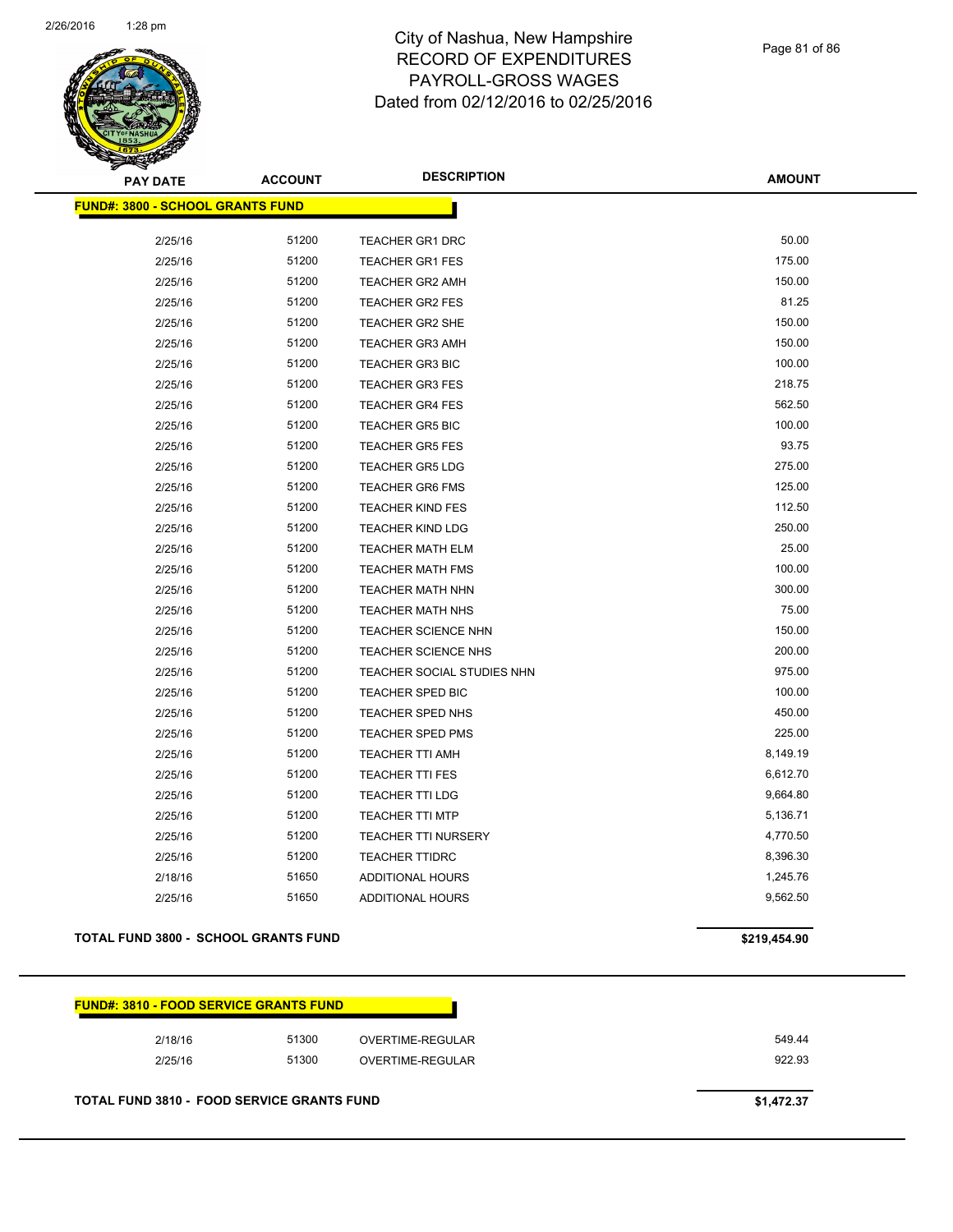

| <b>PAY DATE</b>                              | <b>ACCOUNT</b> | <b>DESCRIPTION</b>                | <b>AMOUNT</b> |
|----------------------------------------------|----------------|-----------------------------------|---------------|
| <b>FUND#: 4005 - TRAFFIC VIOLATIONS FUND</b> |                |                                   |               |
| 2/18/16                                      | 51100          | PARKING ENFORCEMENT SPEC          | 3,226.60      |
|                                              |                |                                   |               |
| 2/25/16                                      | 51100          | PARKING ENFORCEMENT SPEC          | 3,226.60      |
| 2/18/16                                      | 51100          | PV/MV COORDINATOR                 | 833.70        |
| 2/25/16                                      | 51100          | PV/MV COORDINATOR                 | 833.70        |
| 2/18/16                                      | 51100          | <b>VEHICLE REGISTRATION CLERK</b> | 279.25        |
| 2/25/16                                      | 51100          | <b>VEHICLE REGISTRATION CLERK</b> | 279.25        |
| 2/18/16                                      | 51200          | <b>VEHICLE REGISTRATION CLERK</b> | 902.78        |
| 2/25/16                                      | 51200          | <b>VEHICLE REGISTRATION CLERK</b> | 858.83        |
| 2/18/16                                      | 51300          | <b>OVERTIME-REGULAR</b>           | 33.89         |
| 2/25/16                                      | 51300          | OVERTIME-REGULAR                  | 3.90          |
| 2/18/16                                      | 51390          | <b>OVERTIME-OTHER</b>             | 558.72        |
| 2/25/16                                      | 51390          | <b>OVERTIME-OTHER</b>             | 503.10        |
|                                              |                |                                   |               |

TOTAL FUND 4005 - TRAFFIC VIOLATIONS FUND<br>
\$11,540.32

| <b>FUND#: 4010 - MOTOR VEHICLE ADMIN FUND</b> |  |  |  |  |  |  |  |
|-----------------------------------------------|--|--|--|--|--|--|--|
|-----------------------------------------------|--|--|--|--|--|--|--|

| 2/18/16 | 51100 | <b>VEHICLE REGISTRATION CLERK</b> | 826.35 |
|---------|-------|-----------------------------------|--------|
| 2/25/16 | 51100 | <b>VEHICLE REGISTRATION CLERK</b> | 826.35 |
| 2/18/16 | 51300 | OVERTIME-REGULAR                  | 2.61   |
| 2/25/16 | 51300 | OVERTIME-REGULAR                  | 2.61   |
|         |       |                                   |        |

**TOTAL FUND 4010 - MOTOR VEHICLE ADMIN FUND** \$1,657.92

| 2/18/16 | 51200 | <b>OUTSIDE DETAIL SPEC PT</b> | 618.04   |
|---------|-------|-------------------------------|----------|
| 2/25/16 | 51200 | <b>OUTSIDE DETAIL SPEC PT</b> | 618.04   |
| 2/18/16 | 51712 | <b>SPECIAL DETAIL</b>         | 7.437.24 |
| 2/25/16 | 51712 | <b>SPECIAL DETAIL</b>         | 4.167.38 |
|         |       |                               |          |

**TOTAL FUND 4030 - POLICE SPECIAL DETAILS FUND 612,840.70** 

| 2/18/16 | 51300 | OVERTIME-REGULAR | 1,868.81 |
|---------|-------|------------------|----------|
| 2/25/16 | 51300 | OVERTIME-REGULAR | 2,855.10 |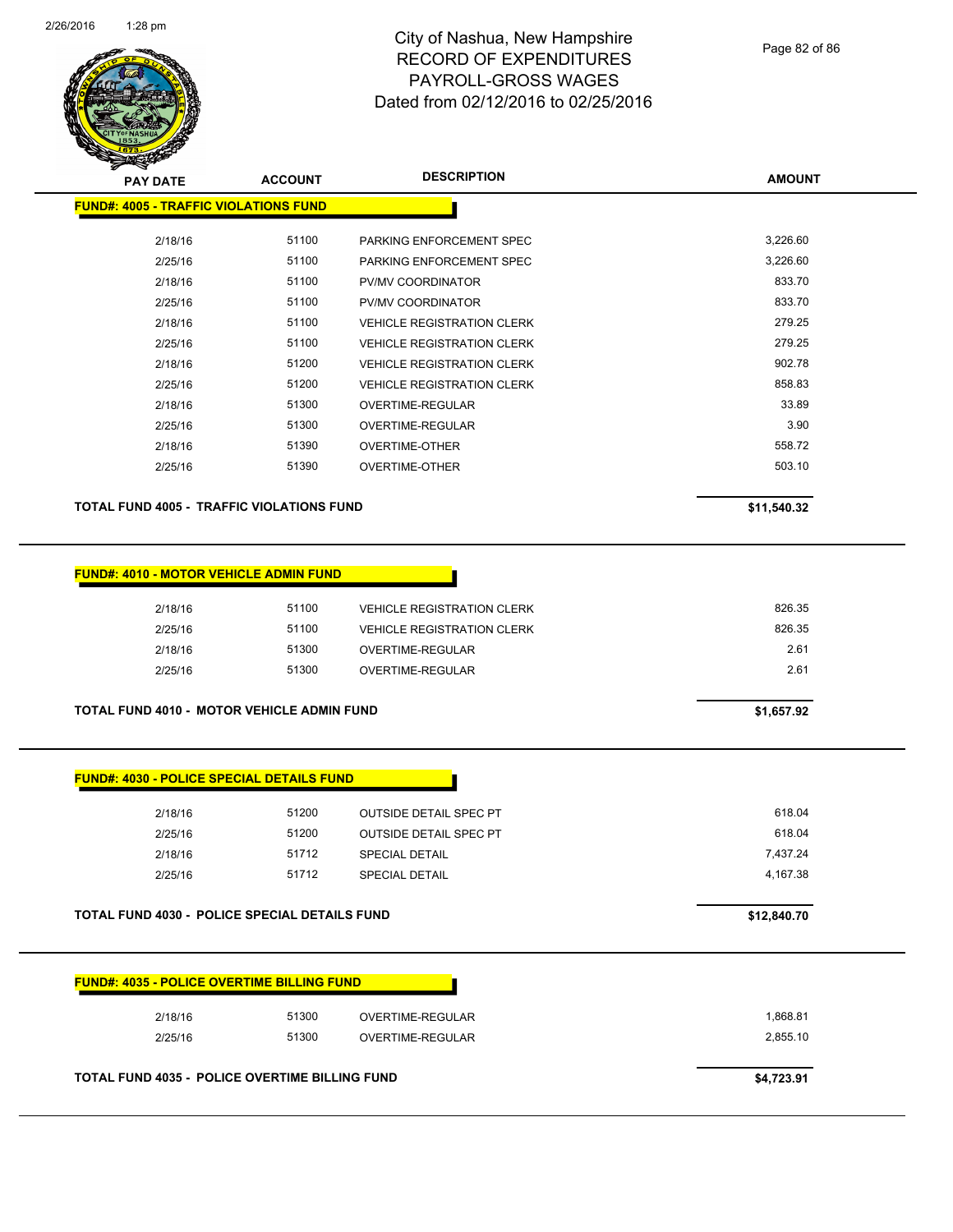

| 2/18/16 | 51100 | ACCOUNTING COMPLIANCE MGR            | 162.65   |  |
|---------|-------|--------------------------------------|----------|--|
| 2/25/16 | 51100 | ACCOUNTING COMPLIANCE MGR            | 162.65   |  |
| 2/18/16 | 51100 | ADMINISTRATIVE ASSISTANT I           | 662.73   |  |
| 2/25/16 | 51100 | ADMINISTRATIVE ASSISTANT I           | 666.90   |  |
| 2/18/16 | 51100 | ADMINISTRATIVE ASSISTANT II          | 708.60   |  |
| 2/25/16 | 51100 | ADMINISTRATIVE ASSISTANT II          | 704.60   |  |
| 2/18/16 | 51100 | AUTOMATED TRASH COLLECTION OPR       | 4,802.00 |  |
| 2/25/16 | 51100 | AUTOMATED TRASH COLLECTION OPR       | 4,802.00 |  |
| 2/18/16 | 51100 | <b>CITY ENGINEER</b>                 | 309.10   |  |
| 2/25/16 | 51100 | <b>CITY ENGINEER</b>                 | 309.10   |  |
| 2/18/16 | 51100 | <b>COLLECTION EQUIP OPR</b>          | 7,288.00 |  |
| 2/25/16 | 51100 | <b>COLLECTION EQUIP OPR</b>          | 7,277.60 |  |
| 2/18/16 | 51100 | <b>COLLECTION EQUIP OPR LANDFILL</b> | 951.21   |  |
| 2/25/16 | 51100 | <b>COLLECTION EQUIP OPR LANDFILL</b> | 951.20   |  |
| 2/18/16 | 51100 | DEP TREASURER TAX COLLECTOR          | 239.20   |  |
| 2/25/16 | 51100 | DEP TREASURER TAX COLLECTOR          | 239.20   |  |
| 2/18/16 | 51100 | DEPUTY MANAGER OF ENGINEERING        | 78.95    |  |
| 2/25/16 | 51100 | DEPUTY MANAGER OF ENGINEERING        | 78.95    |  |
| 2/18/16 | 51100 | <b>DIRECTOR PUBLIC WORKS</b>         | 218.33   |  |
| 2/25/16 | 51100 | <b>DIRECTOR PUBLIC WORKS</b>         | 218.30   |  |
| 2/18/16 | 51100 | <b>DIVISION OPERATIONS MANAGER</b>   | 181.95   |  |
| 2/25/16 | 51100 | DIVISION OPERATIONS MANAGER          | 181.95   |  |
| 2/18/16 | 51100 | DPW BILLING ACCOUNTANT               | 463.55   |  |
| 2/25/16 | 51100 | DPW BILLING ACCOUNTANT               | 463.55   |  |
| 2/18/16 | 51100 | DPW COLLECTIONS SPEC III             | 378.85   |  |
| 2/25/16 | 51100 | DPW COLLECTIONS SPEC III             | 378.85   |  |
| 2/18/16 | 51100 | DPW CONTRACT ADMINISTRATOR           | 113.45   |  |
| 2/25/16 | 51100 | DPW CONTRACT ADMINISTRATOR           | 113.45   |  |
| 2/18/16 | 51100 | <b>ENVIRONMENTAL ENGINEER</b>        | 1,331.45 |  |
| 2/25/16 | 51100 | <b>ENVIRONMENTAL ENGINEER</b>        | 1,331.45 |  |
| 2/18/16 | 51100 | <b>EQUIPMENT OPR LANDFILL</b>        | 6,774.80 |  |
| 2/25/16 | 51100 | <b>EQUIPMENT OPR LANDFILL</b>        | 6,774.80 |  |
| 2/18/16 | 51100 | <b>EXECUTIVE ASSISTANT</b>           | 147.80   |  |
| 2/25/16 | 51100 | <b>EXECUTIVE ASSISTANT</b>           | 147.80   |  |
| 2/18/16 | 51100 | FINANCE AND ADMIN MANAGER            | 394.80   |  |
| 2/25/16 | 51100 | FINANCE AND ADMIN MANAGER            | 394.80   |  |
| 2/18/16 | 51100 | FLEET MANAGER STREET DEPT            | 313.55   |  |
| 2/25/16 | 51100 | FLEET MANAGER STREET DEPT            | 313.55   |  |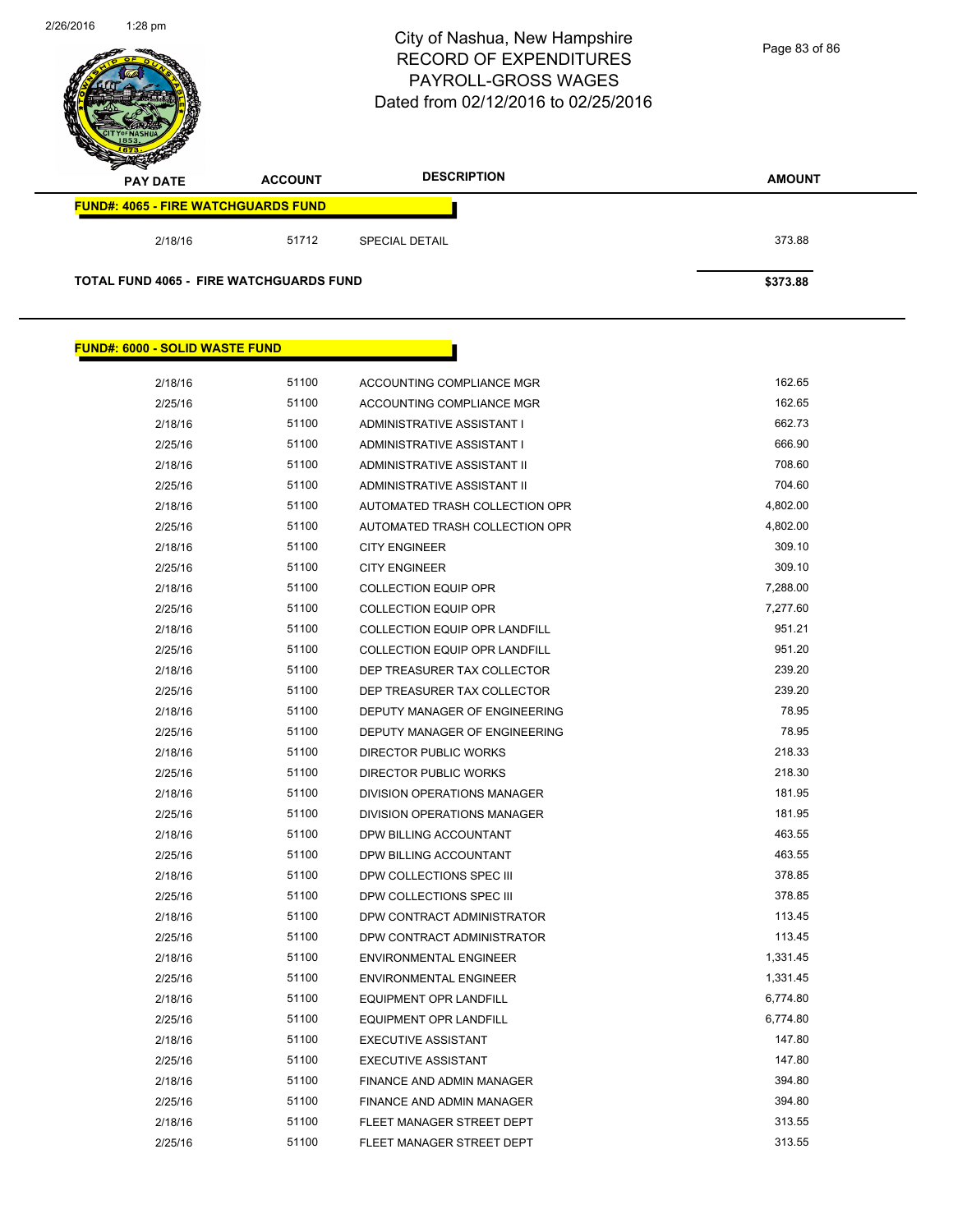

| <b>PAY DATE</b>                        | <b>ACCOUNT</b> | <b>DESCRIPTION</b>            | <b>AMOUNT</b> |
|----------------------------------------|----------------|-------------------------------|---------------|
| <u> FUND#: 6000 - SOLID WASTE FUND</u> |                |                               |               |
| 2/18/16                                | 51100          | LICENSED SCALE OPERATOR       | 712.90        |
| 2/25/16                                | 51100          | LICENSED SCALE OPERATOR       | 712.90        |
| 2/18/16                                | 51100          | <b>RECYCLING COORDINATOR</b>  | 1,112.86      |
| 2/25/16                                | 51100          | RECYCLING COORDINATOR         | 1,112.85      |
| 2/18/16                                | 51100          | <b>SOLID WASTE FOREMAN</b>    | 2,419.58      |
| 2/25/16                                | 51100          | <b>SOLID WASTE FOREMAN</b>    | 2,419.60      |
| 2/18/16                                | 51100          | SOLID WASTE TECHNICIAN        | 1,014.70      |
| 2/25/16                                | 51100          | SOLID WASTE TECHNICIAN        | 1,014.70      |
| 2/18/16                                | 51100          | SUPERINTENDENT OF SOLID WASTE | 1,622.10      |
| 2/25/16                                | 51100          | SUPERINTENDENT OF SOLID WASTE | 1,622.10      |
| 2/18/16                                | 51300          | <b>OVERTIME-REGULAR</b>       | 6,080.61      |
| 2/25/16                                | 51300          | OVERTIME-REGULAR              | 8,732.28      |
| 2/25/16                                | 55118          | TELEPHONE-CELLULAR            | 118.00        |
|                                        |                |                               |               |

#### **TOTAL FUND 6000 - SOLID WASTE FUND \$79,726.85**

#### **FUND#: 6200 - WASTEWATER FUND**

| 2/18/16 | 51100 | ACCOUNTING COMPLIANCE MGR            | 325.20   |
|---------|-------|--------------------------------------|----------|
| 2/25/16 | 51100 | ACCOUNTING COMPLIANCE MGR            | 325.20   |
| 2/18/16 | 51100 | ADMINISTRATIVE ASSISTANT II          | 850.35   |
| 2/25/16 | 51100 | ADMINISTRATIVE ASSISTANT II          | 850.35   |
| 2/18/16 | 51100 | <b>CITY ENGINEER</b>                 | 721.30   |
| 2/25/16 | 51100 | <b>CITY ENGINEER</b>                 | 721.30   |
| 2/18/16 | 51100 | COLLECTION SYSTEMS OPERATOR          | 2.881.20 |
| 2/25/16 | 51100 | <b>COLLECTION SYSTEMS OPERATOR</b>   | 2,895.28 |
| 2/18/16 | 51100 | COLLECTION SYSTEMS TECHNICIAN        | 2,061.60 |
| 2/25/16 | 51100 | <b>COLLECTION SYSTEMS TECHNICIAN</b> | 2,061.60 |
| 2/18/16 | 51100 | <b>COLLECTIONS SPEC II</b>           | 833.70   |
| 2/25/16 | 51100 | <b>COLLECTIONS SPEC II</b>           | 833.70   |
| 2/18/16 | 51100 | CONST INSP ENGINEERING ASST          | 236.90   |
| 2/25/16 | 51100 | <b>CONST INSP ENGINEERING ASST</b>   | 236.90   |
| 2/18/16 | 51100 | CSO STORM WATER ENGINEER             | 1,285.00 |
| 2/25/16 | 51100 | CSO STORM WATER ENGINEER             | 1,285.00 |
| 2/18/16 | 51100 | <b>CSO TECHNICIAN INSPECTOR</b>      | 1,041.60 |
| 2/25/16 | 51100 | <b>CSO TECHNICIAN INSPECTOR</b>      | 1,041.60 |
| 2/18/16 | 51100 | DEP TREASURER TAX COLLECTOR          | 239.20   |
| 2/25/16 | 51100 | DEP TREASURER TAX COLLECTOR          | 239.20   |
| 2/18/16 | 51100 | DEPUTY MANAGER OF ENGINEERING        | 789.60   |
| 2/25/16 | 51100 | DEPUTY MANAGER OF ENGINEERING        | 789.60   |
| 2/18/16 | 51100 | <b>DIRECTOR PUBLIC WORKS</b>         | 436.78   |
| 2/25/16 | 51100 | <b>DIRECTOR PUBLIC WORKS</b>         | 436.80   |
| 2/18/16 | 51100 | DIVISION OPERATIONS MANAGER          | 181.90   |
| 2/25/16 | 51100 | <b>DIVISION OPERATIONS MANAGER</b>   | 181.90   |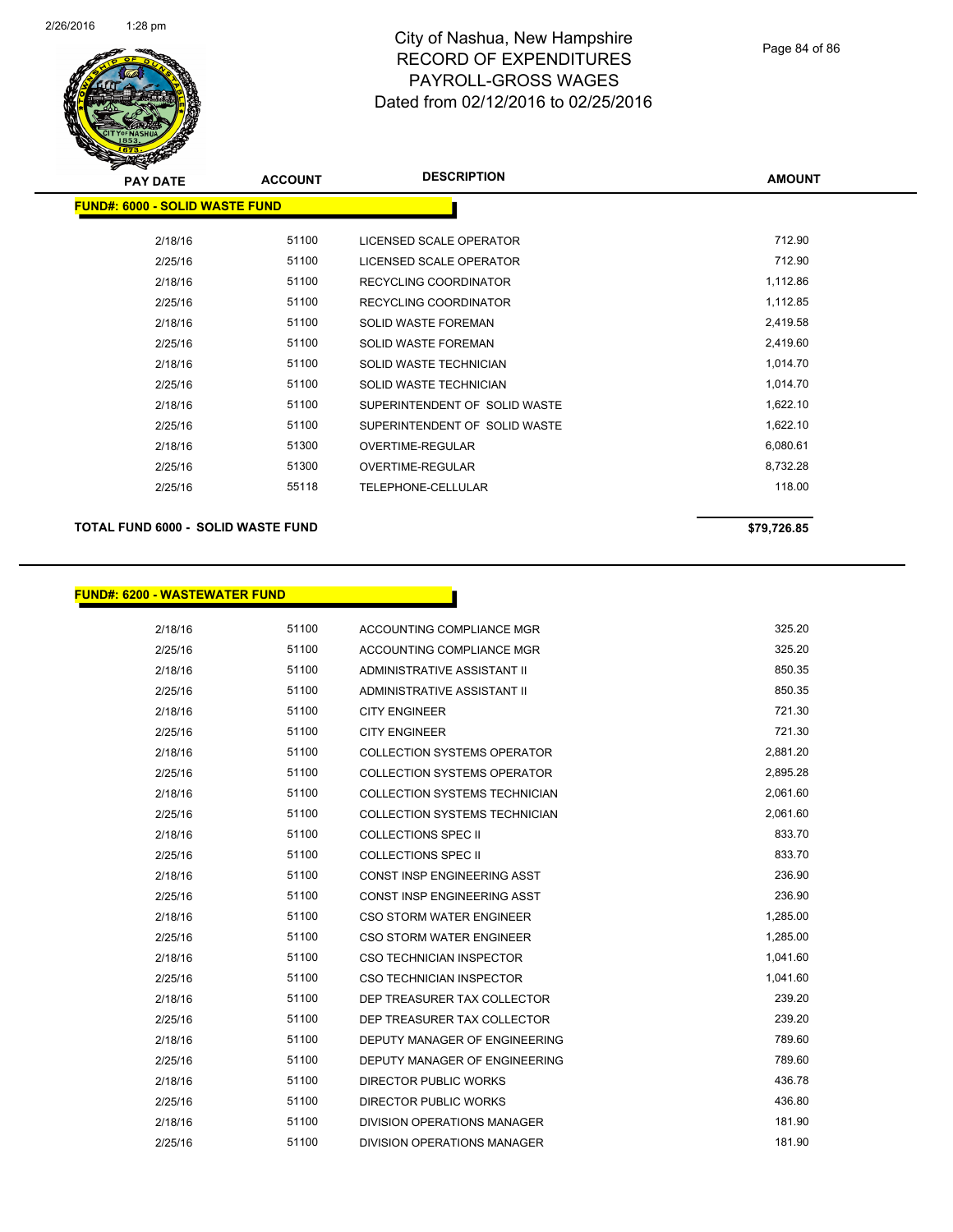

| <b>PAY DATE</b>                       | <b>ACCOUNT</b> | <b>DESCRIPTION</b>                     | <b>AMOUNT</b>      |
|---------------------------------------|----------------|----------------------------------------|--------------------|
| <u> FUND#: 6200 - WASTEWATER FUND</u> |                |                                        |                    |
| 2/18/16                               | 51100          | DPW BILLING ACCOUNTANT                 | 463.50             |
| 2/25/16                               | 51100          | DPW BILLING ACCOUNTANT                 | 463.50             |
| 2/18/16                               | 51100          | DPW COLLECTIONS SPEC III               | 378.89             |
| 2/25/16                               | 51100          | DPW COLLECTIONS SPEC III               | 378.90             |
| 2/18/16                               | 51100          | DPW CONTRACT ADMINISTRATOR             | 681.10             |
| 2/25/16                               | 51100          | DPW CONTRACT ADMINISTRATOR             | 681.10             |
| 2/18/16                               | 51100          | ELECTRICAL DIAGNOSTIC TECH I           | 2,196.00           |
| 2/25/16                               | 51100          | ELECTRICAL DIAGNOSTIC TECH I           | 2,196.00           |
| 2/18/16                               | 51100          | <b>EXECUTIVE ASSISTANT</b>             | 147.85             |
| 2/25/16                               | 51100          | <b>EXECUTIVE ASSISTANT</b>             | 147.85             |
| 2/18/16                               | 51100          | FINANCE AND ADMIN MANAGER              | 394.80             |
| 2/25/16                               | 51100          | FINANCE AND ADMIN MANAGER              | 394.80             |
| 2/18/16                               | 51100          | FLEET MANAGER STREET DEPT              | 104.50             |
| 2/25/16                               | 51100          | FLEET MANAGER STREET DEPT              | 104.50             |
| 2/18/16                               | 51100          | <b>FOREMAN MAINTENANCE</b>             | 1,162.80           |
| 2/25/16                               | 51100          | FOREMAN MAINTENANCE                    | 1,162.80           |
| 2/18/16                               | 51100          | INDUSTRIAL PRETREATMENT COORD          | 1,209.55           |
| 2/25/16                               | 51100          | INDUSTRIAL PRETREATMENT COORD          | 1,209.55           |
| 2/18/16                               | 51100          | MECHANIC WWTP 1ST CLASS                | 3,172.80           |
| 2/25/16                               | 51100          | MECHANIC WWTP 1ST CLASS                | 3,172.80           |
| 2/18/16                               | 51100          | OPERATOR II WWTP 1st                   | 3,159.60           |
| 2/25/16                               | 51100          | OPERATOR II WWTP 1st                   | 3,159.60           |
| 2/18/16                               | 51100          | OPERATOR II WWTP 2nd                   | 2,130.40           |
| 2/25/16                               | 51100          | OPERATOR II WWTP 2nd                   | 2,128.00           |
| 2/18/16                               | 51100          | OPERATOR II WWTP 3rd                   | 2,130.40           |
| 2/25/16                               | 51100          | OPERATOR II WWTP 3rd                   | 2,130.40           |
| 2/18/16                               | 51100          | <b>OPERATOR III WWTP 1st</b>           | 3,323.61           |
| 2/25/16                               | 51100          | OPERATOR III WWTP 1st                  | 3,323.60           |
| 2/18/16                               | 51100          | PLANT OPERATIONS SUPERVISOR            | 1,475.35           |
| 2/25/16                               | 51100          | PLANT OPERATIONS SUPERVISOR            | 1,475.35           |
| 2/18/16                               | 51100          | PROCESS CHEMIST                        | 998.30             |
| 2/25/16                               | 51100          | PROCESS CHEMIST                        | 998.29             |
| 2/18/16                               | 51100          | SUPERINTENDENT OF WASTEWATER           | 1,771.20           |
| 2/25/16                               | 51100          | SUPERINTENDENT OF WASTEWATER           | 1,771.20           |
| 2/18/16                               | 51100          | <b>SUPV LABORATORY</b>                 | 1,209.55           |
| 2/25/16                               | 51100          | <b>SUPV LABORATORY</b>                 | 1,209.56           |
| 2/18/16                               | 51100          | TRUCK DRIVER STREET REPAIR             | 878.80             |
| 2/25/16                               | 51100          | <b>TRUCK DRIVER STREET REPAIR</b>      | 878.80<br>1,371.00 |
| 2/18/16<br>2/25/16                    | 51100<br>51100 | <b>WASTEWATER PROJECT ENGINEER</b>     | 1,371.00           |
| 2/18/16                               | 51300          | WASTEWATER PROJECT ENGINEER            | 4,758.16           |
| 2/25/16                               | 51300          | OVERTIME-REGULAR<br>OVERTIME-REGULAR   | 6,588.09           |
|                                       | 51750          |                                        | 35,033.29          |
| 2/25/16                               | 55118          | <b>RETIREMENT &amp; SEPARATION PAY</b> | 135.00             |
| 2/25/16                               |                | TELEPHONE-CELLULAR                     |                    |